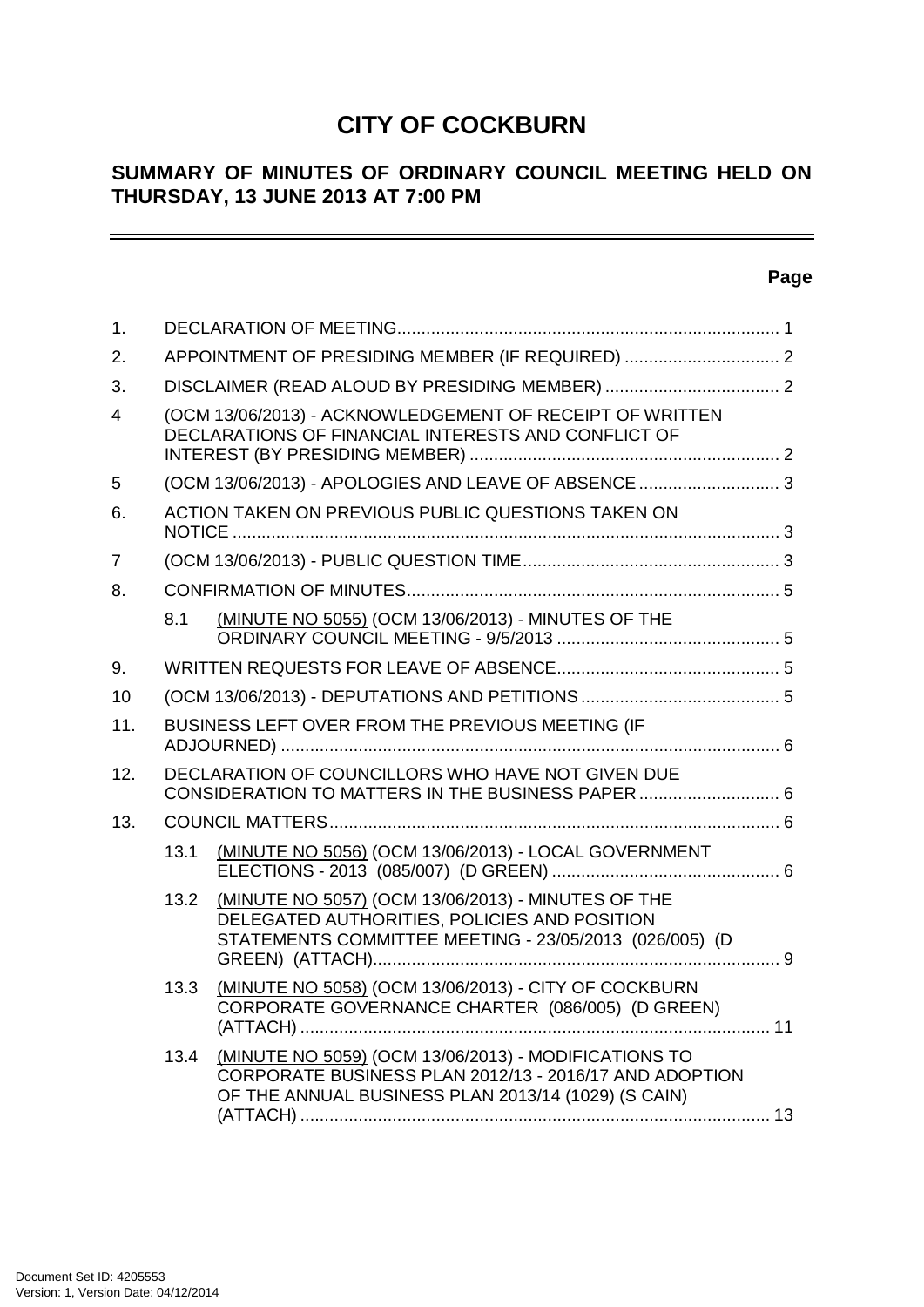# **Page**

| 14. |      |                                                                                                                                                                                                                                                                                                                            |  |
|-----|------|----------------------------------------------------------------------------------------------------------------------------------------------------------------------------------------------------------------------------------------------------------------------------------------------------------------------------|--|
|     | 14.1 | (MINUTE NO 5060) (OCM 13/06/2013) - SINGLE HOUSE -<br>LOCATION: 194 (LOT 11) SEMPLE COURT, COCKBURN<br>CENTRAL - OWNER: MICHAEL MCGIVERN - APPLICANT:<br>GEMMILL HOMES (5513433) (T CAPPELLUCCI) (ATTACH) 19                                                                                                               |  |
|     | 14.2 | (MINUTE NO 5061) (OCM 13/06/2013) - PROPOSED<br>MODIFICATION TO CELL 6 YANGEBUP STRUCTURE PLAN -<br>LOCATION: LOTS 1 & 2 YANGEBUP ROAD, YANGEBUP -<br>OWNER: GALATI NOMINEES PTY LTD - APPLICANT: PLANNING                                                                                                                 |  |
|     |      | (MINUTE NO 5062) (OCM 13/06/2013) - MEETING BEHIND                                                                                                                                                                                                                                                                         |  |
|     | 14.3 | (MINUTE NO 5063) (OCM 13/06/2013) - RETROSPECTIVE<br>CHANGE OF USE - FACTORY TO CLUB PREMISES - LOCATION:<br>4/13 (LOT 22) PORT KEMBLA DRIVE, BIBRA LAKE - OWNER:<br>HAYLEY LOUISE BOND, KRISTOPHER GRAHAM BOND, PETA<br>NICOLE RYAN & SULTENE PTY LTD - APPLICANT: URP TOWN<br>PLANNERS & BUILDING DESIGNERS (1105155) (T |  |
|     |      | (MINUTE NO 5064) (OCM 13/06/2013) - MEETING OPEN TO THE                                                                                                                                                                                                                                                                    |  |
|     | 14.4 | (MINUTE NO 5065) (OCM 13/06/2013) - RETROSPECTIVE<br>CHANGE OF USE FROM WAREHOUSE TO SHOWROOM,<br>WAREHOUSE AND OFFICE - LOCATION: 24 (LOT 681) HORUS<br>BEND, BIBRA LAKE - OWNER: CONSOLIDATED DEVELOPMENTS<br>PTY LTD - APPLICANT: LOU SLOOT (6013021) (R SIM) (ATTACH) 44                                               |  |
| 15. |      | FINANCE AND CORPORATE SERVICES DIVISION ISSUES 49                                                                                                                                                                                                                                                                          |  |
|     | 15.1 | (MINUTE NO 5066) (OCM 13/06/2013) - LIST OF CREDITORS PAID<br>- APRIL 2013 (076/001) (N MAURICIO) (ATTACH) 49                                                                                                                                                                                                              |  |
|     | 15.2 | (MINUTE NO 5067) (OCM 13/06/2013) - STATEMENT OF<br>FINANCIAL ACTIVITY AND ASSOCIATED REPORTS - APRIL 2013                                                                                                                                                                                                                 |  |
|     | 15.3 | (MINUTE NO 5068) (OCM 13/06/2013) - PROPOSED MULTI-<br>STOREY CAR PARK AT COCKBURN CENTRAL (052/005) (S                                                                                                                                                                                                                    |  |
|     | 15.4 | (MINUTE NO 5069) (OCM 13/06/2013) - ADOPTION OF<br>DIFFERENTIAL RATES AND MUNICIPAL BUDGET 2013/14 AND<br>SCHEDULE OF FEES AND CHARGES (075/011; 097/009) (S                                                                                                                                                               |  |
| 16. |      |                                                                                                                                                                                                                                                                                                                            |  |
|     | 16.1 | (MINUTE NO 5070) (OCM 13/06/2013) - DRAFT SMRC STRATEGIC<br>COMMUNITY PLAN 2013 - 2023 (028/006) (M LITTLETON)                                                                                                                                                                                                             |  |
|     |      |                                                                                                                                                                                                                                                                                                                            |  |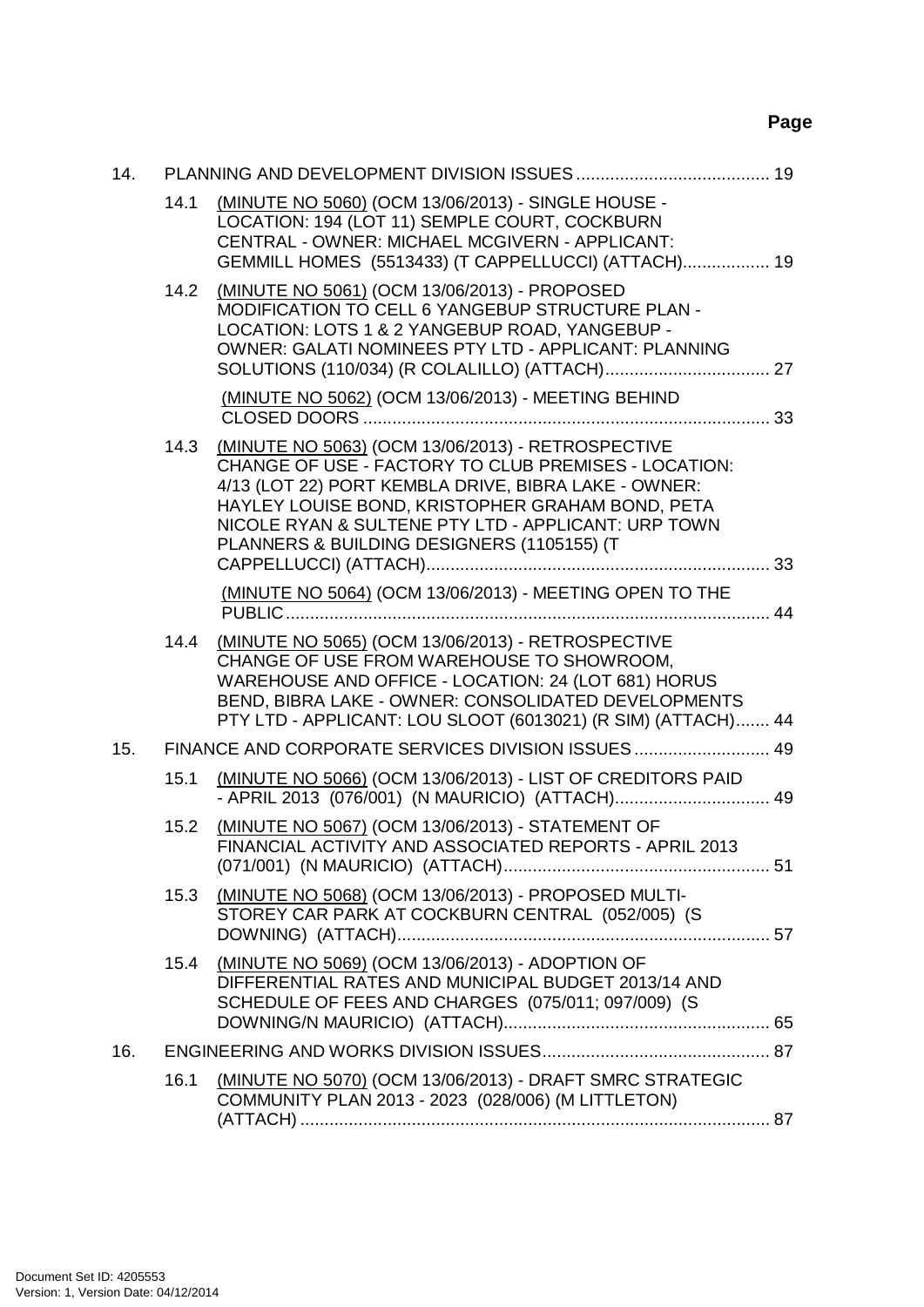# **Page**

| 17. |                                                              |                                                                                                                                                                         |  |  |
|-----|--------------------------------------------------------------|-------------------------------------------------------------------------------------------------------------------------------------------------------------------------|--|--|
|     | 17.1                                                         | (MINUTE NO 5071) (OCM 13/06/2013) - LEASE OF THE SOUTH<br>COOGEE AGRICULTURAL HALL TO SCOUTS WA - LOT 48 (739)<br>ROCKINGHAM ROAD, MUNSTER (3411003; 041/008) (R AVARD) |  |  |
|     | 17.2                                                         | (MINUTE NO 5072) (OCM 13/06/2013) - SOCIAL MEDIA<br>STRATEGY (006/010) (S SEYMOUR-EYLES) (ATTACH)  96                                                                   |  |  |
|     | 17.3                                                         | (MINUTE NO 5073) (OCM 13/06/2013) - PROPOSED WESTERN<br>SUBURBS SKATE PARK LOCATION (016/011) (G BOWMAN)                                                                |  |  |
| 18. |                                                              |                                                                                                                                                                         |  |  |
| 19. |                                                              | MOTIONS OF WHICH PREVIOUS NOTICE HAS BEEN GIVEN106                                                                                                                      |  |  |
|     | 19.1                                                         | (MINUTE NO 5074) (OCM 13/06/2013) - WOODMAN POINT WASTE<br>WATER TREATMENT PLANT - PAE HOLMES REPORT (3400024;                                                          |  |  |
| 20. |                                                              | NOTICES OF MOTION GIVEN AT THE MEETING FOR CONSIDERATION                                                                                                                |  |  |
| 21. |                                                              | NEW BUSINESS OF AN URGENT NATURE INTRODUCED BY                                                                                                                          |  |  |
|     | 21.1                                                         | (MINUTE NO 5075) (OCM 13/06/2013) - REPORT ON REQUEST<br>FROM THE COOGEE BEACH SURF LIFE SAVING CLUB FOR<br>ADDITIONAL FUNDS TO FINALISE STAGE 2 OF THE FACILITY        |  |  |
| 22. |                                                              | MATTERS TO BE NOTED FOR INVESTIGATION, WITHOUT DEBATE117                                                                                                                |  |  |
| 23. |                                                              |                                                                                                                                                                         |  |  |
| 24  | (MINUTE NO 5076) (OCM 13/06/2013) - RESOLUTION OF COMPLIANCE |                                                                                                                                                                         |  |  |
| 25  |                                                              |                                                                                                                                                                         |  |  |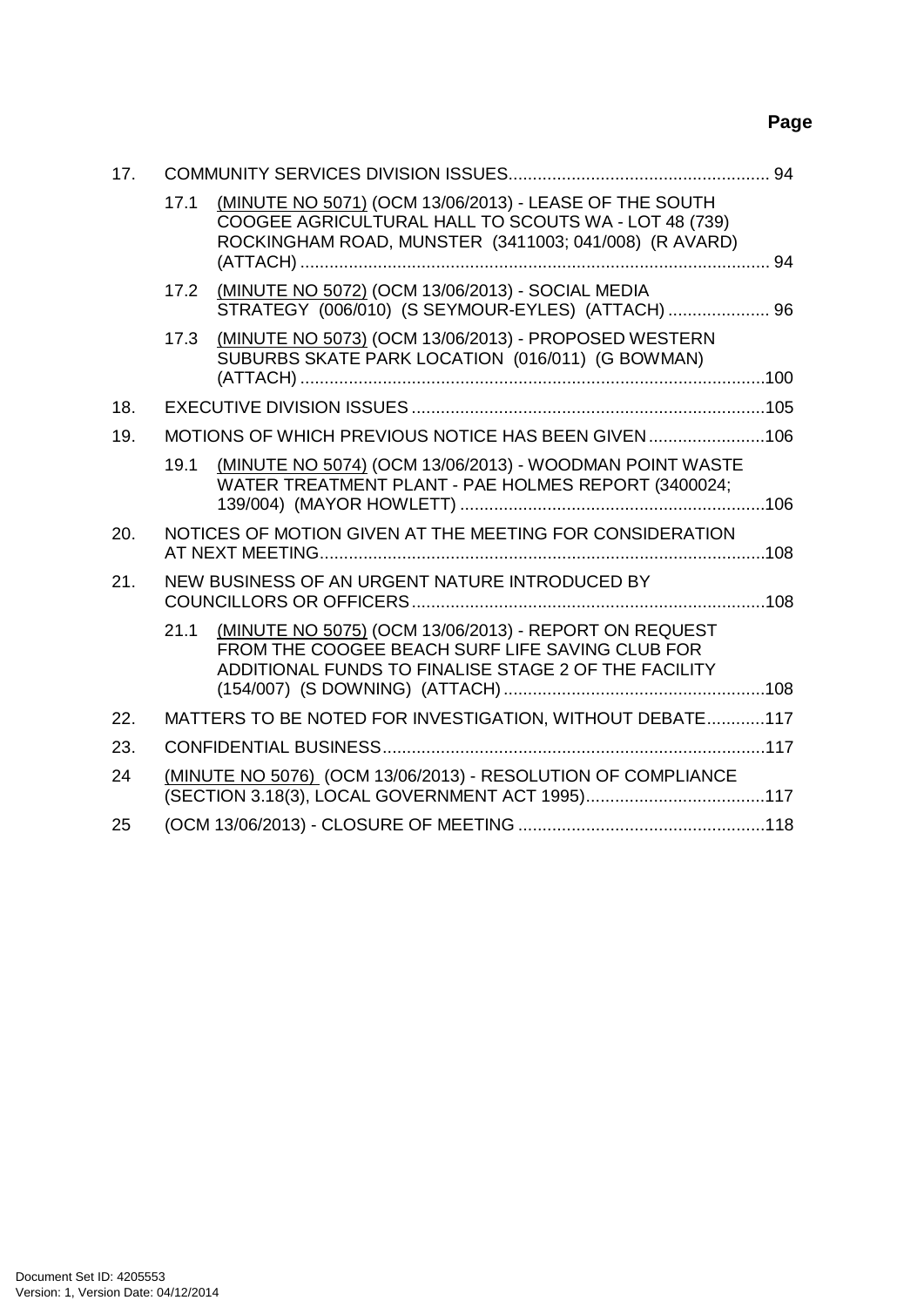Document Set ID: 4205553<br>Version: 1, Version Date: 04/12/2014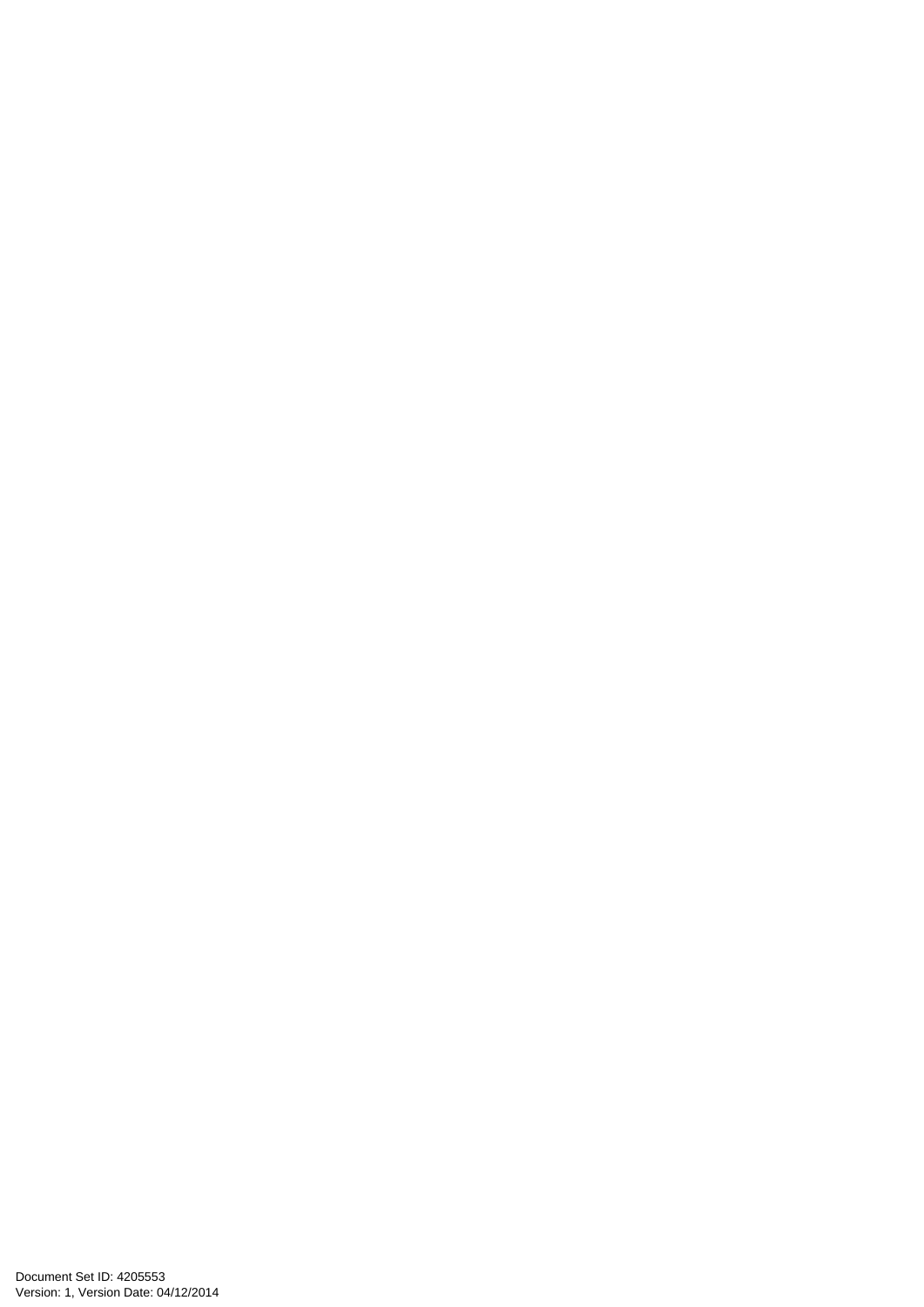# **CITY OF COCKBURN**

## **MINUTES OF ORDINARY COUNCIL MEETING HELD ON THURSDAY, 13 JUNE 2013 AT 7:00 PM**

### **PRESENT:**

### **ELECTED MEMBERS**

| Mr L Howlett       |   | Mayor (Presiding Member) |
|--------------------|---|--------------------------|
| Mr K Allen         |   | Deputy Mayor             |
| Mr Y Mubarakai     |   | Councillor               |
| Mr S Portelli      | ۰ | Councillor               |
| Mrs C Reeve-Fowkes |   | Councillor               |
| Mrs V Oliver       |   | Councillor               |
| Mr B Houwen        |   | Councillor               |
|                    |   |                          |

#### **IN ATTENDANCE**

| Mr S. Cain      | $\blacksquare$ | <b>Chief Executive Officer</b>                    |
|-----------------|----------------|---------------------------------------------------|
| Mr D. Green     | $\sim$         | Director, Administration & Community Services     |
| Mr S. Downing   | $\sim 100$     | Director, Finance & Corporate Services            |
| Mr M. Littleton | $\sim 10$      | Director, Engineering & Works                     |
| Mr D. Arndt     | $\blacksquare$ | Director, Planning & Development                  |
| Mrs B. Pinto    | $\blacksquare$ | PA to Directors - Fin. & Corp. Serv./Governance & |
|                 |                | Comm. Serv.                                       |
| Ms L. Boyanich  | $\blacksquare$ | Media Liaison Officer                             |
|                 |                |                                                   |

## **1. DECLARATION OF MEETING**

The Presiding Member declared the meeting open at 7.01 pm and made the following announcements:

*Clr Lee-Ann Smith* received recognition in the Queen's Birthday honours list, a medal in the general division for service to the community in particular to indigenous youth. Congratulations are extended to Clr Smith, her family and friends on this notable achievement.

*Cockburn Regional Recreation and Aquatic Centre* – The City was please to receive Prime Minister Julia Gillard, Minister Stephen Smith and the Hon. Melissa Parke, MP who made an announcement of \$10M Federal Government funding for the City's proposed Regional Aquatic and Recreational Facility in Cockburn Central West. \$10M represents a significant contribution and investment in the project and is a milestone in the journey to build a state of the art recreation facility for the community. Mayor Howlett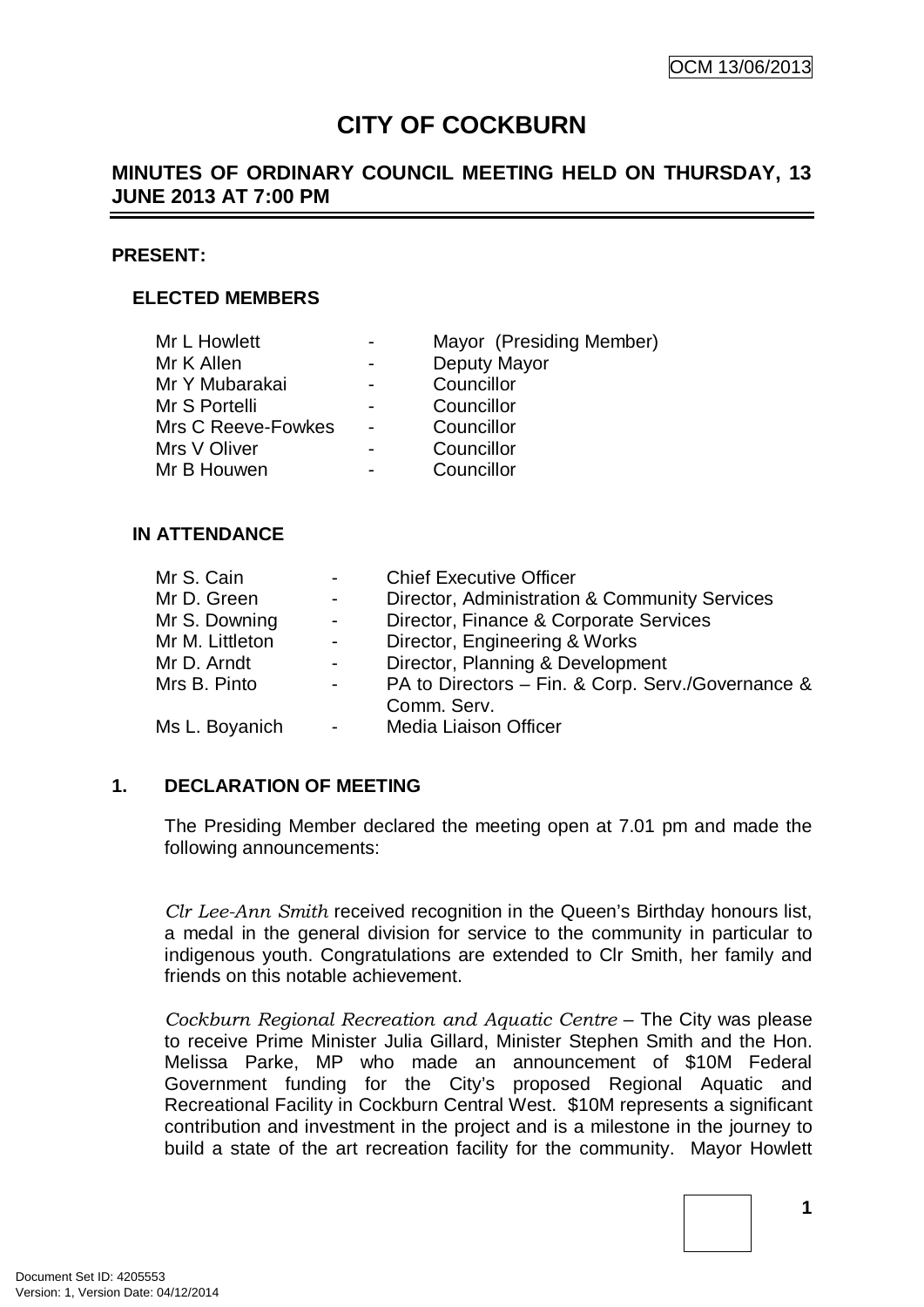acknowledged and thanked the assistance of the Hon. Melissa Parke MP, Federal Member for Fremantle, Steve Harris and Steve Rosich from the Fremantle Football Club and Stephen Cain, Chief Executive Officer, Executive Group and all staff members involved at the City for the submission that was put forward to the Federal Government.

Those present to when the announcement was made was Hon. Melissa Parke, Mayor Howlett, Steve Harris – President (FFC), Steve Rosich – CEO (FFC) and staff. A submission was made to the Federal Government and a great amount of effort was made in the preparation of this submission which was a successful outcome.

*Volunteer of the Year Awards* – The Awards were conducted at the Seniors Centre. The Award was shared by two people, namely Jan Emery and Jan Watkins who are very committed to the cause. They spend an enormous amount of time assisting staff, assisting volunteers and assisting those who come to spend the day at the Centre.

*Local Government Reform* – The State Government will be making an announcement on the future of local government in the Perth metropolitan area in the coming weeks. They will respond to recommendations based on the Robson Report tabled in Parliament late last year and provide a map of local governments that will lead to new local governments to be formed within 2 years. The Minister for Local Government as also announced that local government elections will be conducted in October 2013.

## **2. APPOINTMENT OF PRESIDING MEMBER (If required)**

Nil.

## **3. DISCLAIMER (Read aloud by Presiding Member)**

Members of the public, who attend Council Meetings, should not act immediately on anything they hear at the Meetings, without first seeking clarification of Council's position. Persons are advised to wait for written advice from the Council prior to taking action on any matter that they may have before Council.

## **4 (OCM 13/06/2013) - ACKNOWLEDGEMENT OF RECEIPT OF WRITTEN DECLARATIONS OF FINANCIAL INTERESTS AND CONFLICT OF INTEREST (BY PRESIDING MEMBER)**

Mayor Howlett advised the meeting that he had received advice from Clr Houwen, that he had a proximity interest in relation to Item 19.1, which will be read at the appropriate time.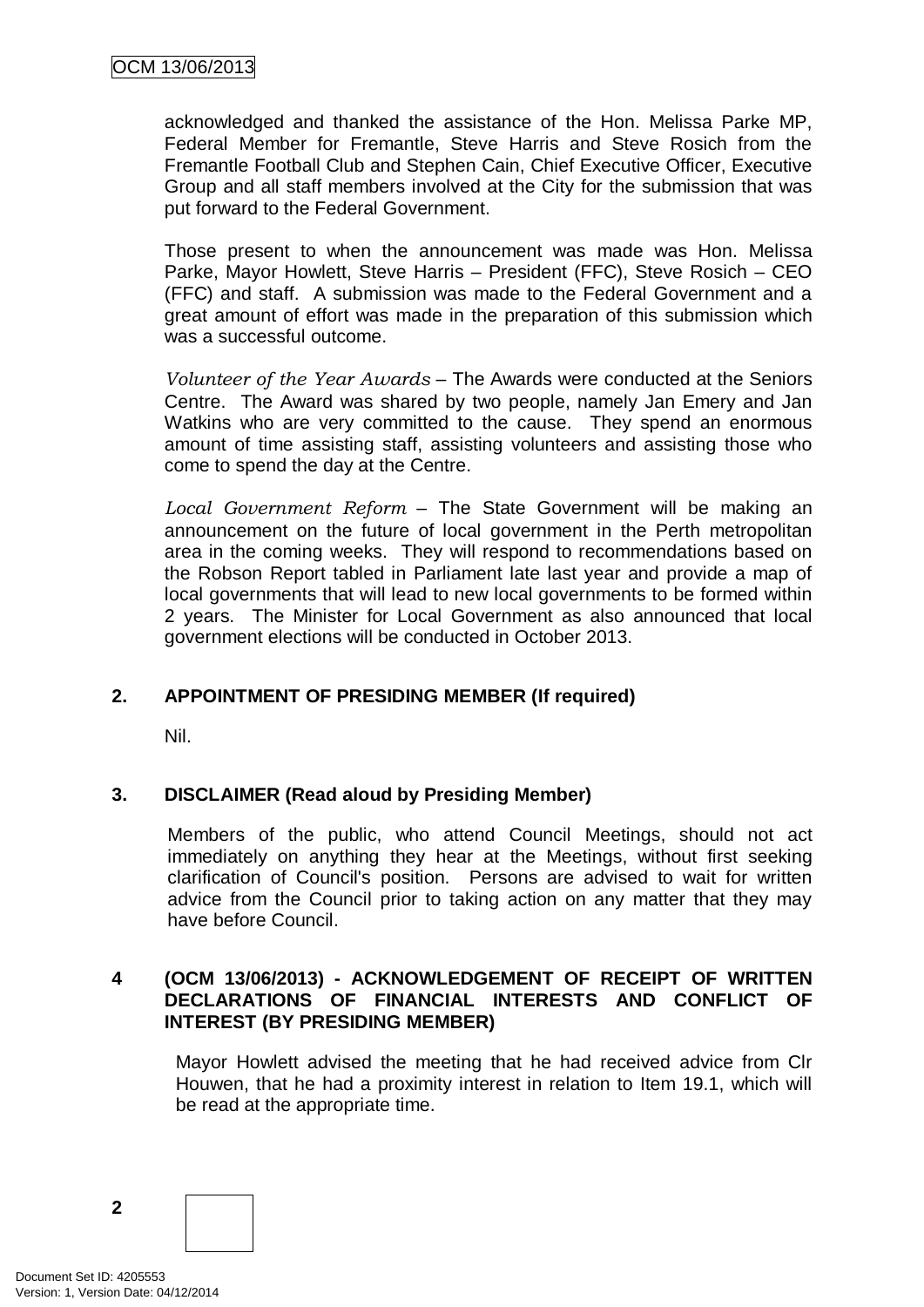## **5 (OCM 13/06/2013) - APOLOGIES AND LEAVE OF ABSENCE**

| CIr Tony Romano        | ٠                        | Apology |
|------------------------|--------------------------|---------|
| CIr Lee-Ann Smith      | $\overline{\phantom{0}}$ | Apology |
| <b>CIr Steve Pratt</b> | $\overline{\phantom{0}}$ | Apology |

#### **6. ACTION TAKEN ON PREVIOUS PUBLIC QUESTIONS TAKEN ON NOTICE**

Nil

### **7 (OCM 13/06/2013) - PUBLIC QUESTION TIME**

#### **Michael Griffin, South Lake**

As Mr Griffin was not present at the meeting a response to his written question which was not on the Agenda will be provided to him in writing.

### **Rob Scantlebury – WA Police**

*Agenda Item 14.3 – Retrospective Change of Use – Factory to Club Premises – 4/13 (Lot 22) Port Kembla Drive, Bibra Lake*

- Q1. Are members of Council aware of the occupants of the premises?
- A1. Yes. It has been provided to us in a report and also a report under confidential cover.
- Q2. Are members of Council aware what OMCG stands for and in particular what the Rebels OMCG stands for?
- A2. Not all members are aware.
- Q3. Are members of the Council fully aware of the activities within those premises and the people attracted to those premises and the effect on local business and the community?
- A3. Not all members are aware. Members have received a report but it may not have covered all the relevant aspects and activities

Sgt Scantlebury requested Council so that they are fully informed that Council defer the decision tonight on the proposal until a professional response is given by the WA Police.

Mayor Howlett thanked Sgt Scantlebury and advised him that his comments will be taken into account during course of deliberations at tonight's meeting.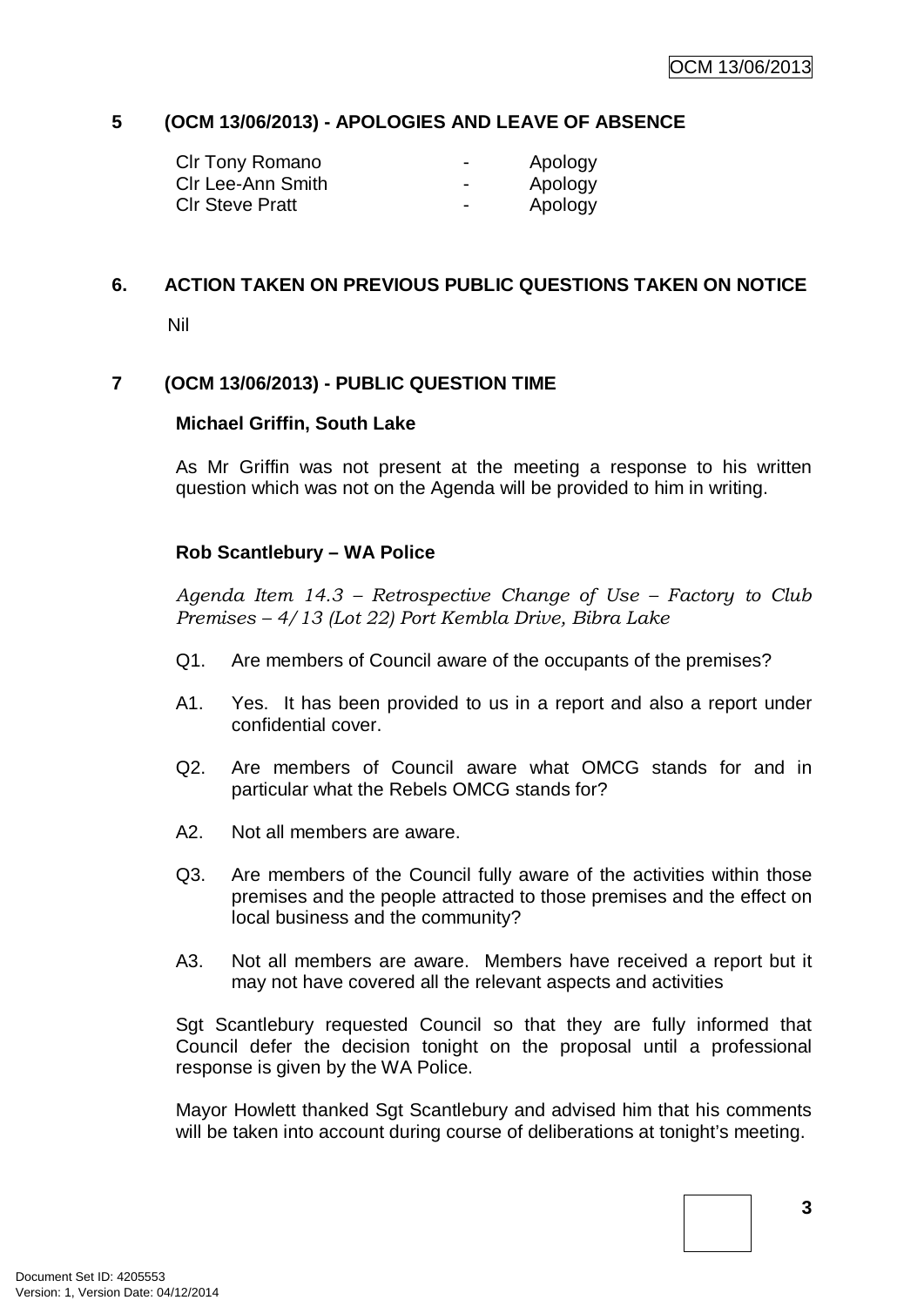### **Ray Woodcock, Spearwood**

- Q1. At the April Meeting of Council a question was asked in relation to the football facility at Cockburn Central to which there was a response provided by the Director, Finance & Corporate Services concerning the financial arrangements of the facility. Why was the response provided by the Director, Finance & Corporate Services not incorporated in the Minutes of this meeting?
- A1. The information provided in the Minutes is not a verbatim summary of each question and all answers provided. It is a summary of the questions and answers provided. I request you meet with the Director, Finance & Corporate Services after the meeting to address and clarify your concerns and happy to provide you with additional information, if required.
- Q2. Will Council give the assurance to the ratepayers that they will not be called upon to pay any levies for the football training facility? Why should ratepayers have to subsidise a wealthy football club, the Dockers and a very wealthy football organisation, the AFL?
- A2. The facility that the City is seeking to build at Cockburn Central is for the community. The partnership arrangement the City has entered with the Fremantle Football Club is to jointly construct the facility with each party, as has been stated before and reiterate the same again that each party will pay for the full capital and operating costs of that arrangement. One of the reasons the City went into the partnership was by going into the partnership it would provide the City the best opportunity to draw on funding from other sources to help off-set the full capital cost. The announcement of the \$10M today by the Federal Government will testify the partnership arrangements.
- Q3. Are there any plans to demolish the Phoenix Shopping Centre by the new owners?
- A3. There has been no approach by the new owners to demolish the Centre.
- Q4. What are the latest developments in relation to the future of Cockburn Police Station?
- A4. The City has written to the Minister for Police and the Commissioner. The Chief Executive Officer has spoken to the Chief of Staff in relation to this matter and was advised that the Minister originally referred it to the District Superintendent to provide a briefing but was seeking assurance that that had been provided. The Chief of Staff was

**4**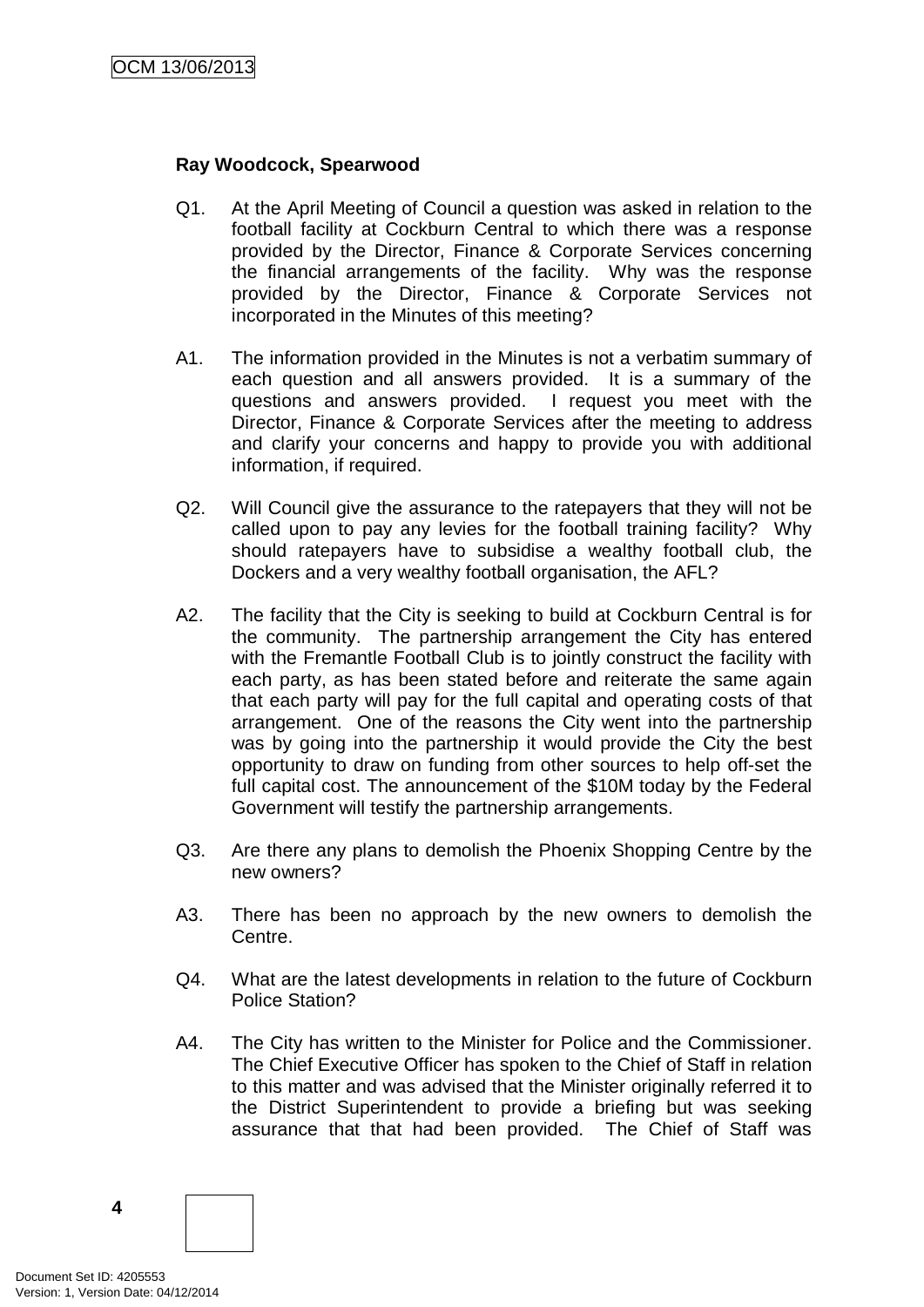advised that the City was not aware of any briefing being provided to anyone in the City or the Cockburn area. It was again emphasised that the City is still seeking a formal response from the Minister for Police.

The City's request in a letter was for a public forum in the City of Cockburn with either Minister and/or the Commissioner present.

## **8. CONFIRMATION OF MINUTES**

## **8.1 (MINUTE NO 5055) (OCM 13/06/2013) - MINUTES OF THE ORDINARY COUNCIL MEETING - 9/5/2013**

### **RECOMMENDATION**

That Council adopt the Minutes of the Ordinary Council Meeting held on Thursday, 9 May 2013, as a true and accurate record.

## **COUNCIL DECISION**

MOVED Clr B Houwen SECONDED Deputy Mayor K Allen that the recommendation be adopted.

**CARRIED 7/0**

## **9. WRITTEN REQUESTS FOR LEAVE OF ABSENCE**

Nil

## **10 (OCM 13/06/2013) - DEPUTATIONS AND PETITIONS**

There were two deputations received:

Coogee Beach Surf Life Saving Club in relation to Item 21.1. The deputation comprised of Michael White - President, Keith Lewis – Director Finance, Darryl Smith – Director Development and Adrian Chegwidden – Development Committee.

Mayor Howlett thanked the Coogee Beach Surf Life Saving Club for their brief and advised them that the matter is before Council to make a decision.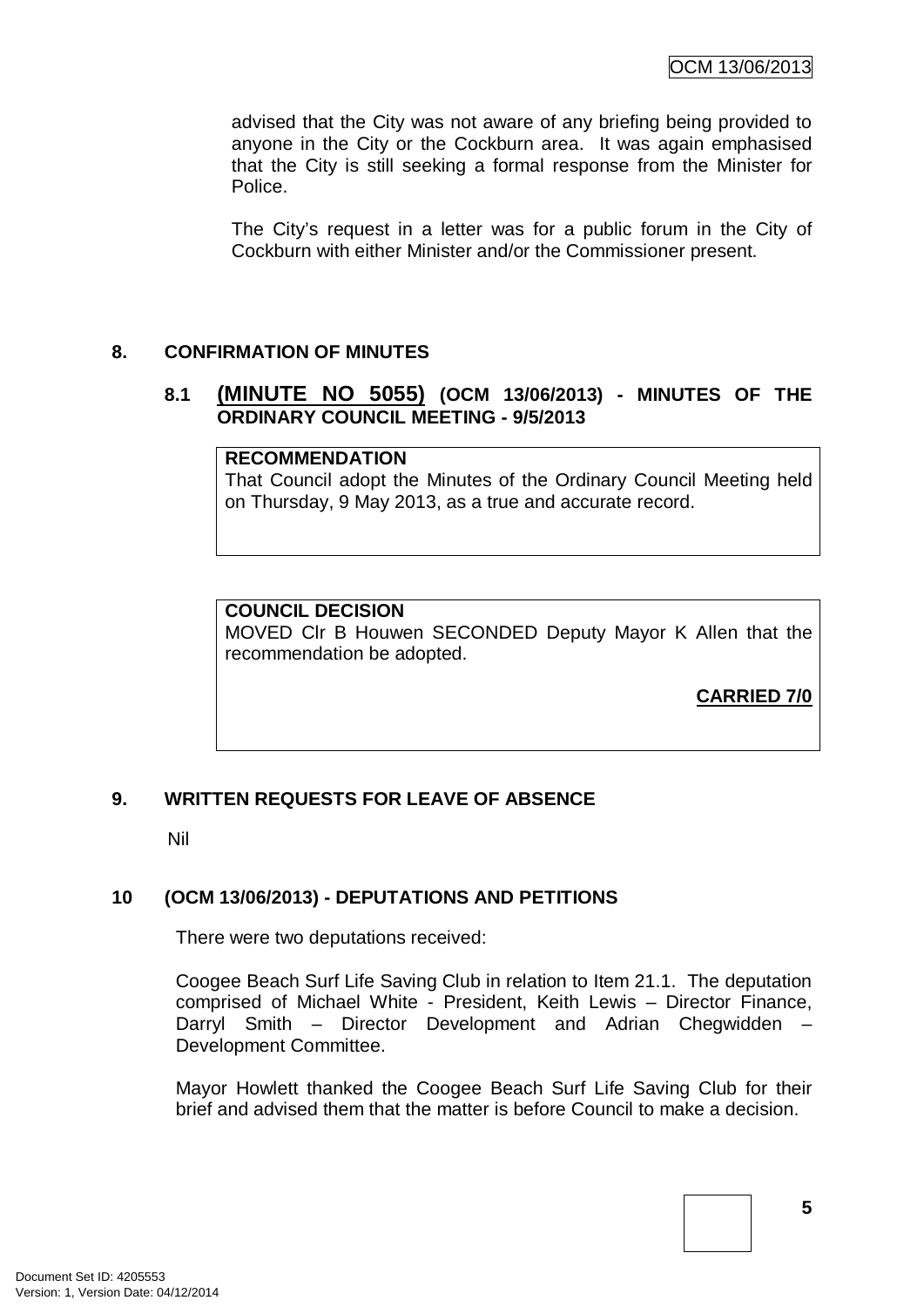Malibu Boats WA in relation to Item 14.4. The deputation comprised of Lewis Sloot and Julie Sloot.

Mayor Howlett thanked Mr Sloot for the briefing and advised him that the matter is on the Council Agenda for determination.

### **11. BUSINESS LEFT OVER FROM THE PREVIOUS MEETING (If adjourned)**

Nil

### **12. DECLARATION OF COUNCILLORS WHO HAVE NOT GIVEN DUE CONSIDERATION TO MATTERS IN THE BUSINESS PAPER**

Nil

### **13. COUNCIL MATTERS**

DEPUTY MAYOR ALLEN LEFT THE MEETING THE TIME BEING 7.35 PM AND RETURNED AT 7.36 PM

CLR PORTELLI LEFT THE MEETING THE TIME BEING 7.36 PM AND RETURNED AT 7.38 PM

**NOTE**: AT THIS POINT IN THE MEETING, THE TIME BEING 7.38 PM THE FOLLOWING ITEMS WERE CARRIED BY AN "EN BLOC" RESOLUTION OF COMMITTEE:

| 13.2 | 14.1 | 15.1 | 16.1 | $\rightarrow$   |
|------|------|------|------|-----------------|
| 13.3 | 14.2 | 15.2 |      | 17 <sub>2</sub> |
|      |      |      |      | 47 <sub>2</sub> |

## **13.1 (MINUTE NO 5056) (OCM 13/06/2013) - LOCAL GOVERNMENT ELECTIONS - 2013 (085/007) (D GREEN)**

**RECOMMENDATION** That Council:

- (1) declare, in accordance with section 4.20(4) of the Local Government Act 1995, the Electoral Commissioner to be responsible for the conduct of the 2013 ordinary elections, plus any extraordinary elections and/or polls of electors; and
- (2) decide, in accordance with section 4.61(2) of the Local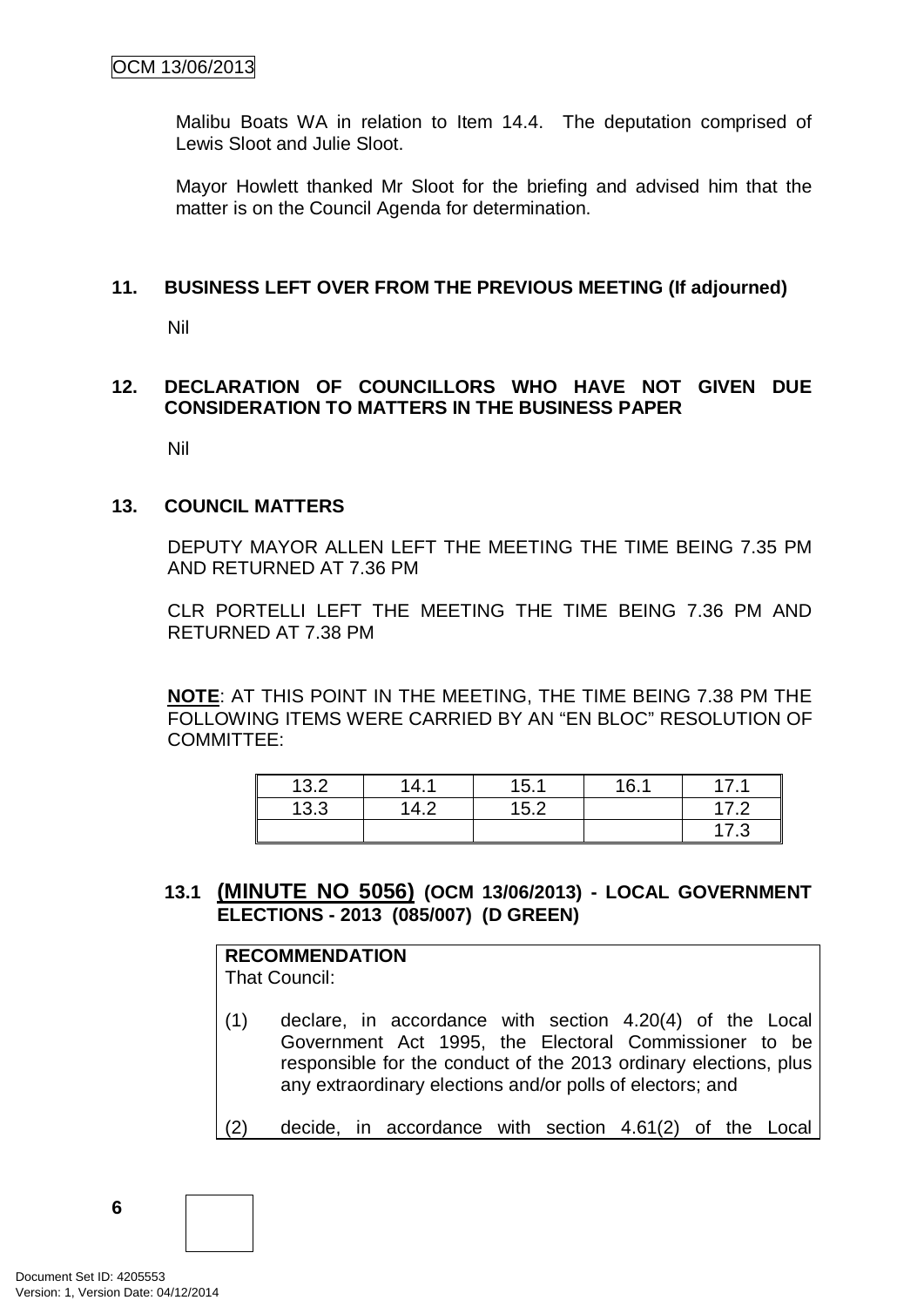Government Act 1995, that the method of conducting the elections be as postal elections.

## **TO BE CARRIED BY AN ABSOLUTE MAJORITY OF COUNCIL**

## **COUNCIL DECISION**

MOVED Clr C Reeve-Fowkes SECONDED Clr S Portelli that the recommendation be adopted.

## **CARRIED BY ABSOLUTE MAJORITY OF COUNCIL 7/0**

## **Background**

Council is required to conform with legislation procedures prior to each ordinary election day, if it wishes to undertake its elections by postal voting. This relates to declaring the Electoral Commissioner to be responsible for the elections and that the method of voting be by postal vote.

## **Submission**

N/A

## **Report**

There will be six (6) vacancies on Council for the 2013 elections, being the Mayor , two Councillors each in West and Central Wards and one in East Ward.

Retiring are Mayor Howlett and Councillors Allen and Romano (West), Councillors Oliver and Houwen (Central) and Councillor Smith (East).

Council has recently received correspondence from the Western Australian Electoral Commissioner advising of its agreement to be responsible for the conduct of these elections, plus any extraordinary elections and/or polls of electors.

The correspondence also contains an implied invitation for Council to utilise the Commissioner's services to undertake the elections on Council's behalf.

To comply with the provisions of the Act, Council is required to adopt the recommendations relative to the decisions to utilise the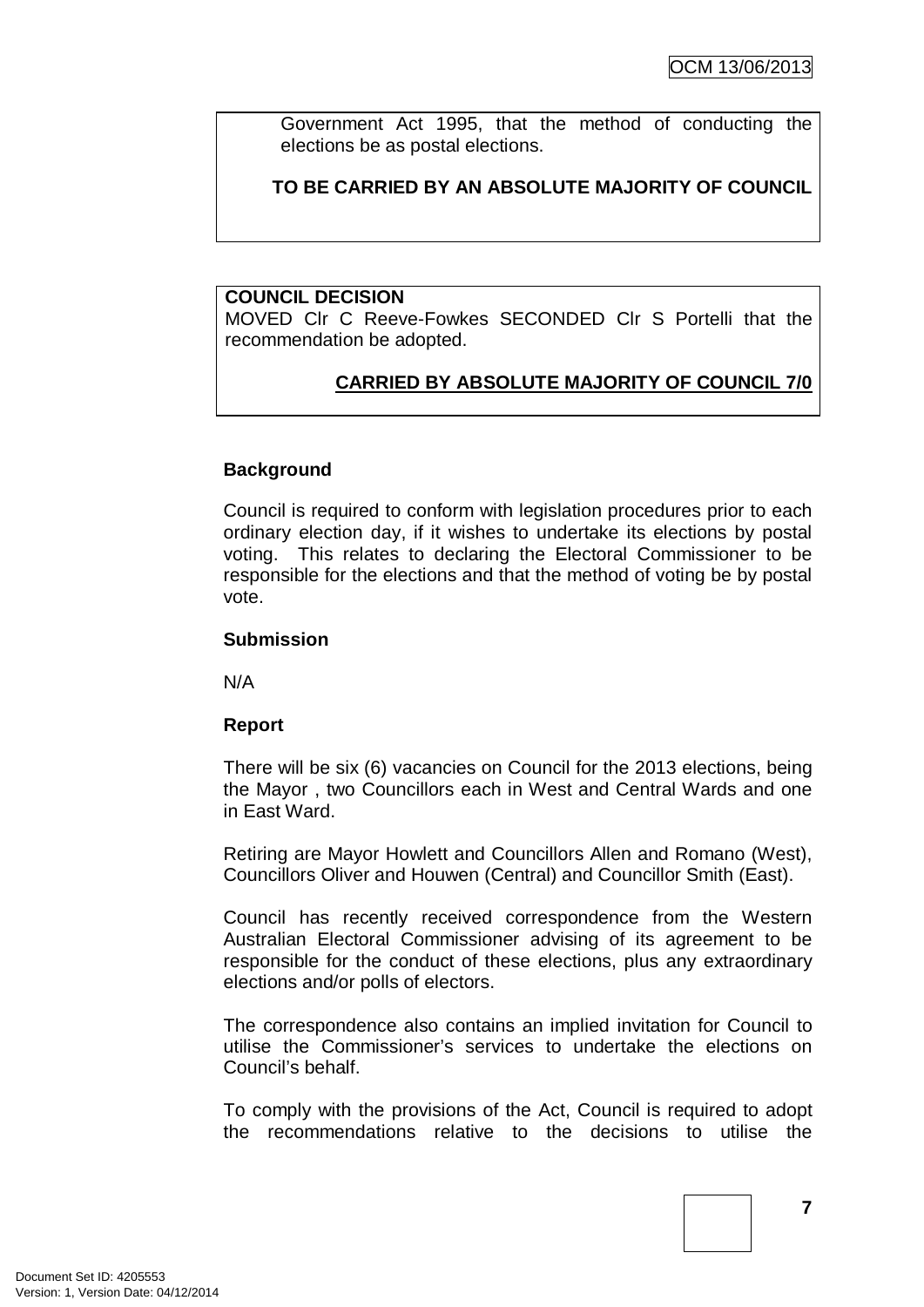Commissioner to conduct the elections and to conduct them by postal vote.

Council first used this method at the inaugural elections of a new Council (Mayor and 9 Councillors) in December, 2000, following the dismissal of the previous Council.

The resultant voter turnout of over 43% was a vast improvement on previous "in person" elections held by council, which typically attract about 10% voter participation.

Even the more than 32% participation rate in the 2007 elections was encouraging, given that there were only four (4) vacancies contested. The most recent Mayor and Councillor elections in 2009 attracted a 31% participation rate for the Mayoral plus five (5) Councillor vacancies, while the 2011 Elections rate for four (4) Councillor vacancies was 27%.

As Council's budget has accommodated estimated costs of conducting the elections by post, it is recommended that Council continue with this method which should guarantee healthy community input to these elections.

### **Strategic Plan/Policy Implications**

#### **Leading & Listening**

• A responsive, accountable and sustainable organisation.

## **Budget/Financial Implications**

\$160,000 is required within the Governance (Elections) Account to cover costs associated with the Election.

## **Legal Implications**

Part 4 of the Local Government Act, 1995, and the Local Government (Elections) Regulations, 1997 (as amended) refer.

## **Community Consultation**

N/A

## **Attachment(s)**

N/A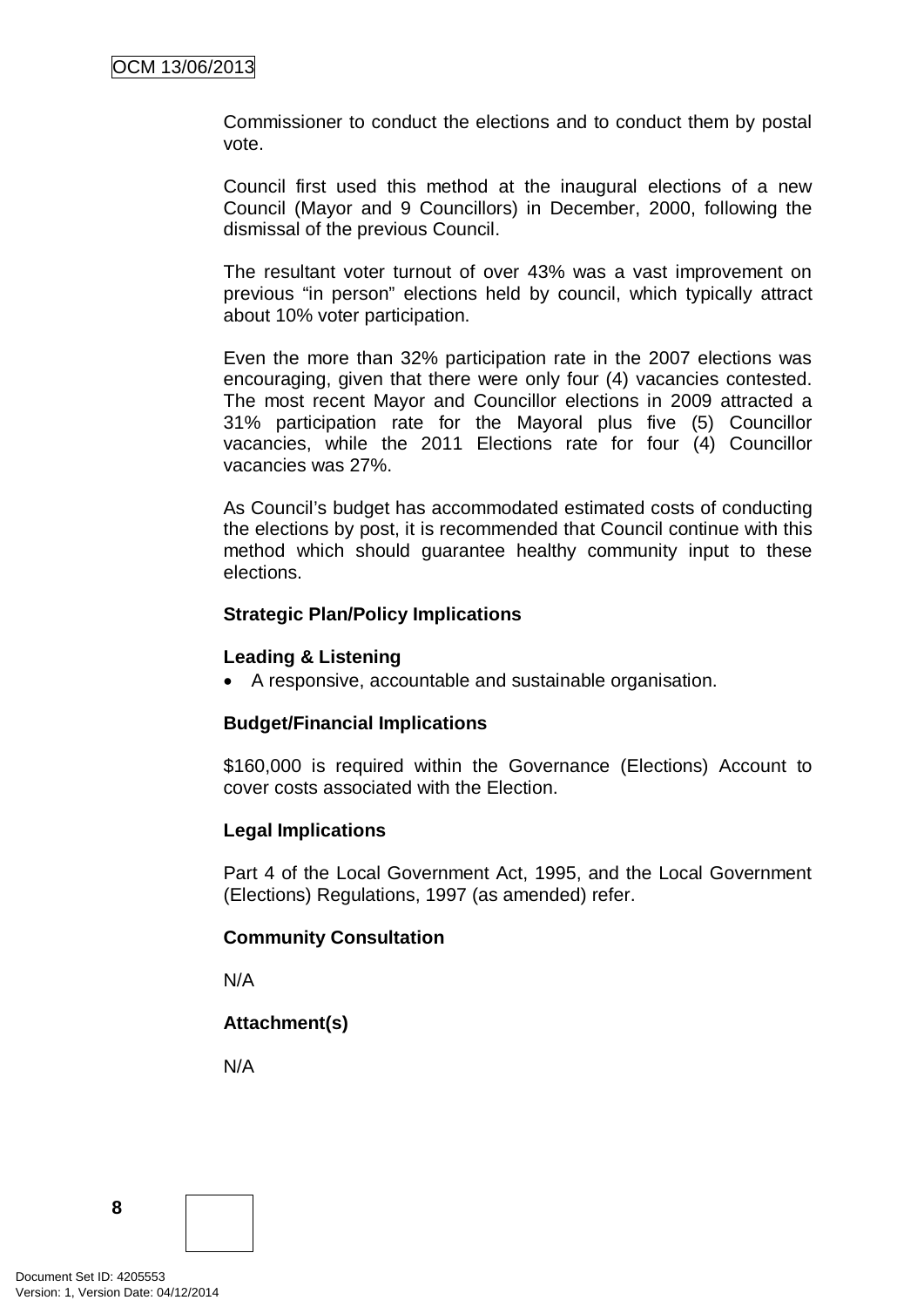## **Advice to Proponent(s)/Submissioners**

N/A

**Implications of Section 3.18(3) Local Government Act, 1995**

Nil

## **13.2 (MINUTE NO 5057) (OCM 13/06/2013) - MINUTES OF THE DELEGATED AUTHORITIES, POLICIES AND POSITION STATEMENTS COMMITTEE MEETING - 23/05/2013 (026/005) (D GREEN) (ATTACH)**

## **RECOMMENDATION**

That Council adopts the Minutes of the Delegated Authorities, Policies and Position Statements Committee Meeting held on Thursday, 23 May 2013, as attached to the Agenda and the recommendations contained therein.

## **COUNCIL DECISION**

MOVED Clr C Reeve-Fowkes SECONDED Clr V Oliver that the recommendation be adopted.

## **CARRIED BY ABSOLUTE MAJORITY OF COUNCIL 7/0**

## **Background**

The Delegated Authorities, Policies and Position Statements Committee conducted a meeting on 23 May 2013. The Minutes of the meeting are required to be presented.

## **Submission**

N/A

## **Report**

The Committee recommendations are now presented for consideration by Council and if accepted, are endorsed as the decisions of Council. Any Elected Member may withdraw any item from the Committee meeting for discussion and propose an alternative recommendation for Council's consideration. Any such items will be dealt with separately, as provided for in Council's Standing Orders.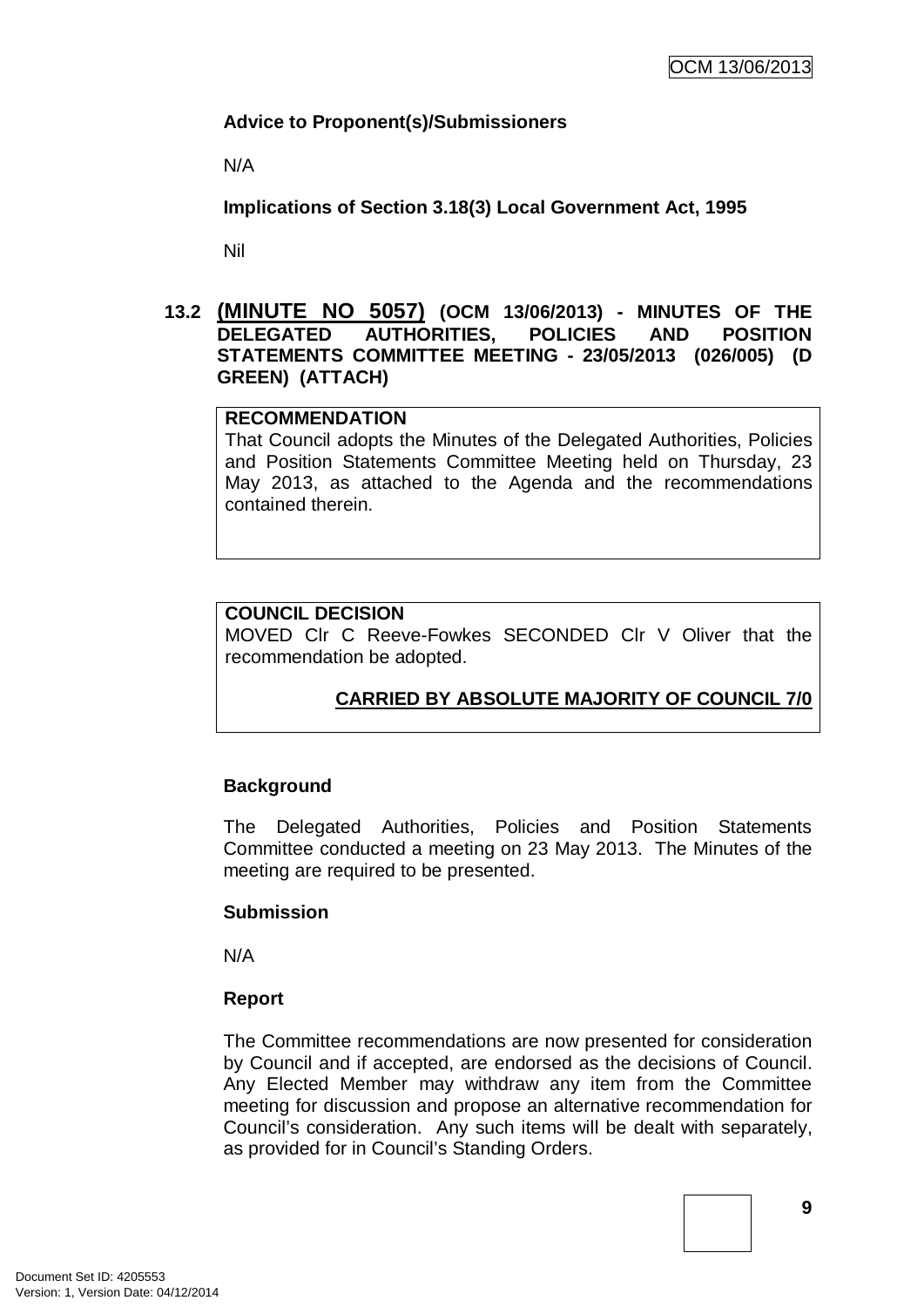As a statutory requirement, the primary focus of this meeting was to review the delegations pursuant to the Local Government Act, 1995 and extraneous to the Local Government Act, 1995.

## **Strategic Plan/Policy Implications**

### **Leading & Listening**

- Effective and constructive dialogue with all City stakeholders.
- Effective advocacy that builds and manages relationships with all stakeholders.
- A responsive, accountable and sustainable organisation.
- A culture of risk management and compliance with relevant legislation, policy and guidelines

## **Budget/Financial Implications**

As contained in the Minutes.

### **Legal Implications**

N/A

## **Community Consultation**

As contained in the Minutes.

## **Attachment(s)**

Minutes of the Delegated Authorities, Policies and Position Statements Committee Meeting – 23 May 2013.

## **Advice to Proponent(s)/Submissioners**

N/A

## **Implications of Section 3.18(3) Local Government Act, 1995**

Nil.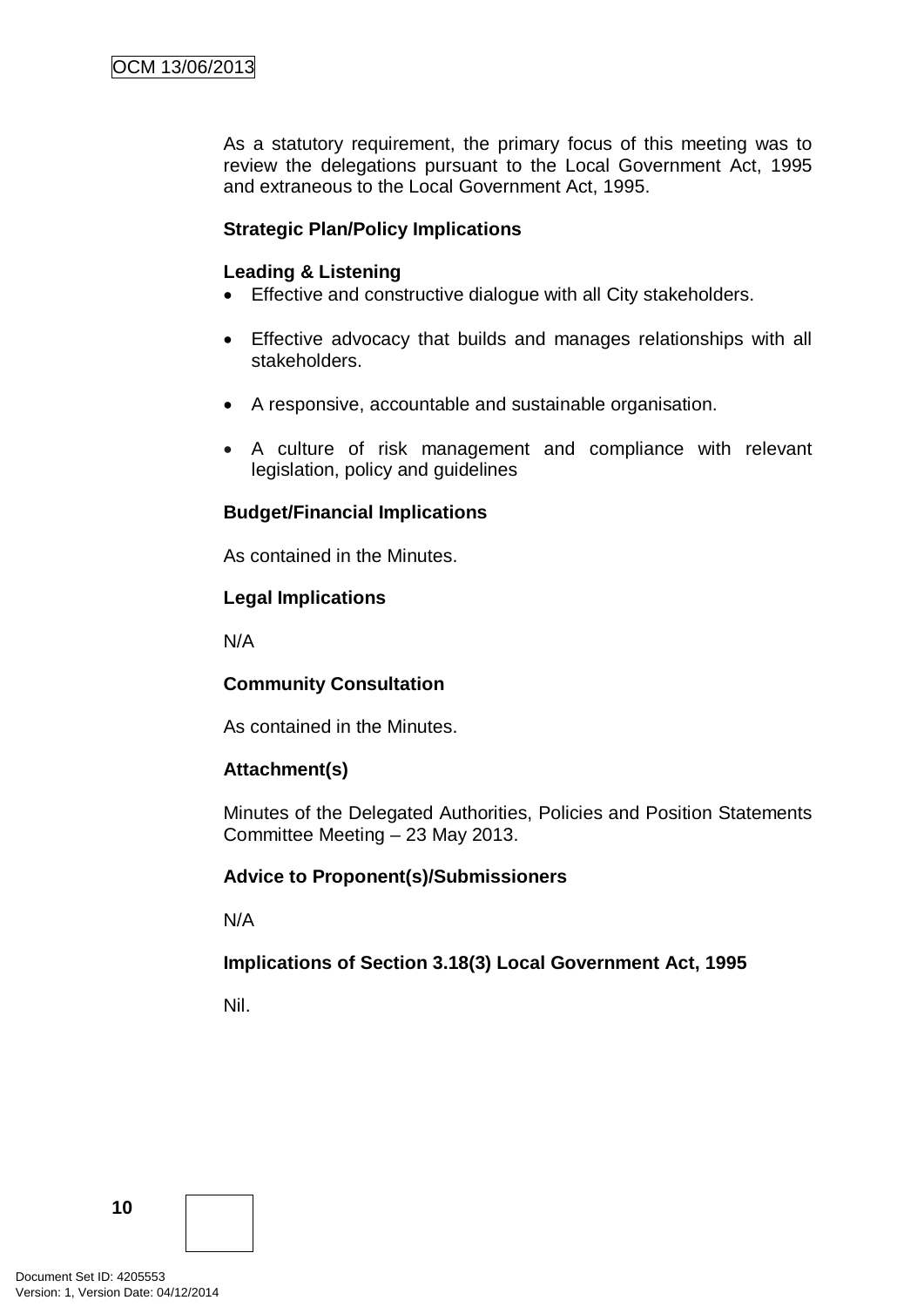## **13.3 (MINUTE NO 5058) (OCM 13/06/2013) - CITY OF COCKBURN CORPORATE GOVERNANCE CHARTER (086/005) (D GREEN) (ATTACH)**

## **RECOMMENDATION**

That Council adopts the revised Draft Corporate Governance Charter, as shown in the attachments to the Agenda.

## **COUNCIL DECISION**

MOVED Clr C Reeve-Fowkes SECONDED Clr V Oliver that the recommendation be adopted.

**CARRIED 7/0**

## **Background**

The exercise of "good governance" is a basic principle of the intent of the Local Government Act, 1995 and is specified as a requirement of the "general function" of local government in this State.

The City of Cockburn first introduced a Corporate Governance Charter in 2007. It provided a mechanism and guidelines for Council to follow in order to ensure its awareness of, and compliance with, corporate standards expected of large organisations whose primary focus is on stakeholder well-being.

The document establishes a governance framework and structure to support the principles by which those responsible for discharging the City`s corporate obligations are required to comply.

In the interests of ensuring the Charter remains relevant, a review of its contents and objectives has taken place.

#### **Submission**

N/A

#### **Report**

While the primary purpose of this document is focussed on the operations of a local government organisation, the principles of good Corporate Governance apply equally to any entity that features a structure where both "executive" and "administrative" functions apply.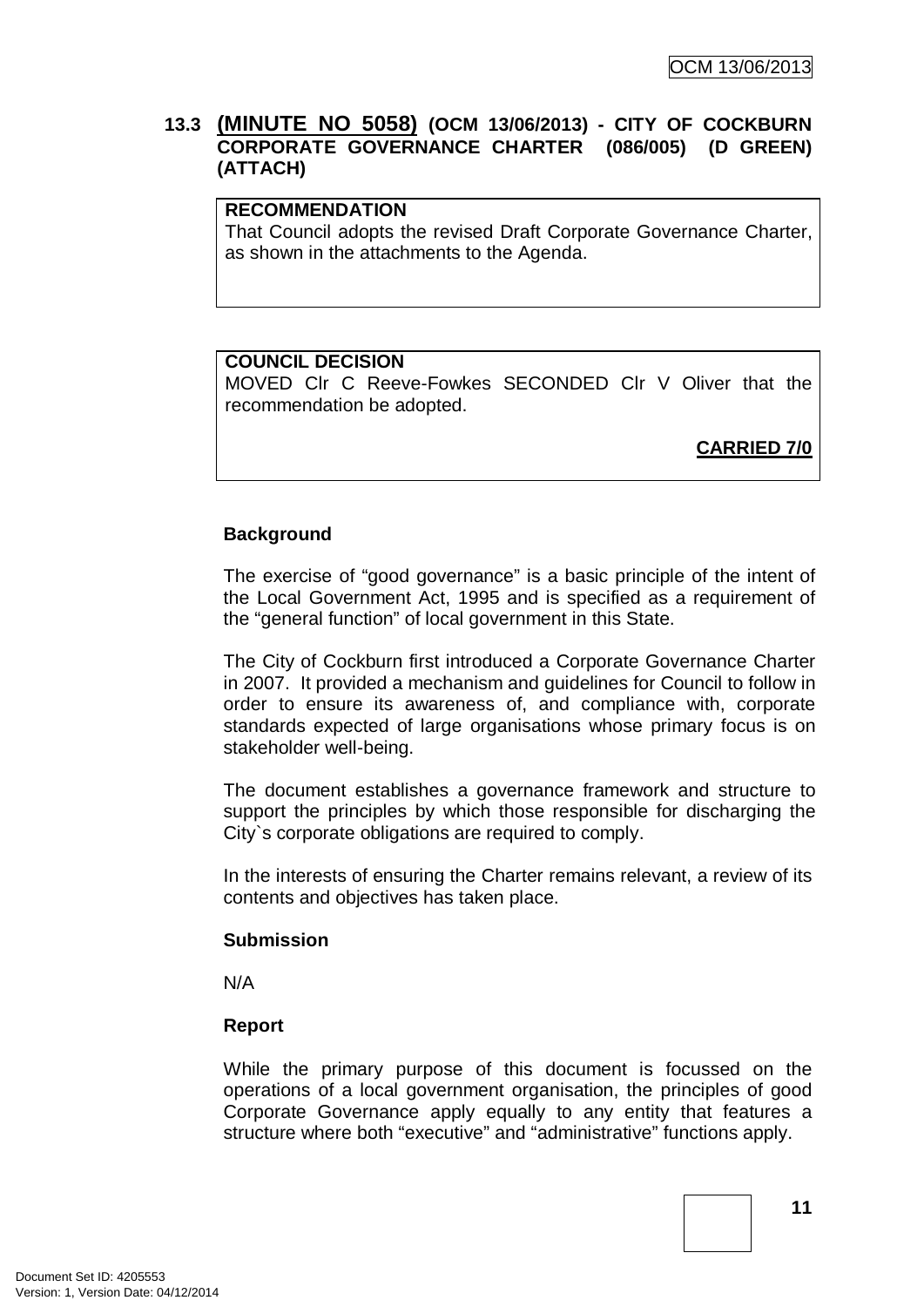In the private sector, this is broadly achieved through the establishment of a Board of Management, consistent with a legally binding Constitution of its role and responsibilities, which ultimately reports on its performance to its shareholders.

Public sector organisations are different, in that the appointment of "Boards" is defined within the statutory provisions which enable them to be constituted in the first place.

In the case of local government in WA, this is achieved through the election of a Council by eligible electors of each District. The elected Council performs the "executive" functions of the organisation and its paid employees perform the "administrative" functions by way of meeting the daily operational requirements of the District and carrying out the decisions of the Council.

It is largely this distinctive relationship within the organisation that highlights the need for strong Governance principles to form a central component of the ongoing current operations and progress towards future objectives.

The original 2007 Charter was designed to identify transparency and accountability as core values and for them to be applied equally across both the executive and administrative arms of the organisation.

Accordingly, the review did not discover any notable shortcomings with the intent of the Charter, except for some modernisation in terminology / dates etc and the inclusion of the statutory provisions related to Enterprise Risk Management, which has, coincidently, seen the adoption of a Risk Management Framework into the organisation in recent times as well. In addition, references to relevant Policy documents have also been updated to reflect contemporary standards.

Overall, the attached Draft is considered appropriate in its reviewed form and is recommended for adoption by Council.

## **Strategic Plan/Policy Implications**

#### **Leading & Listening**

- A responsive, accountable and sustainable organisation.
- Manage our financial and infrastructure assets to provide a sustainable future.
- A culture of risk management and compliance with relevant legislation, policy and guidelines

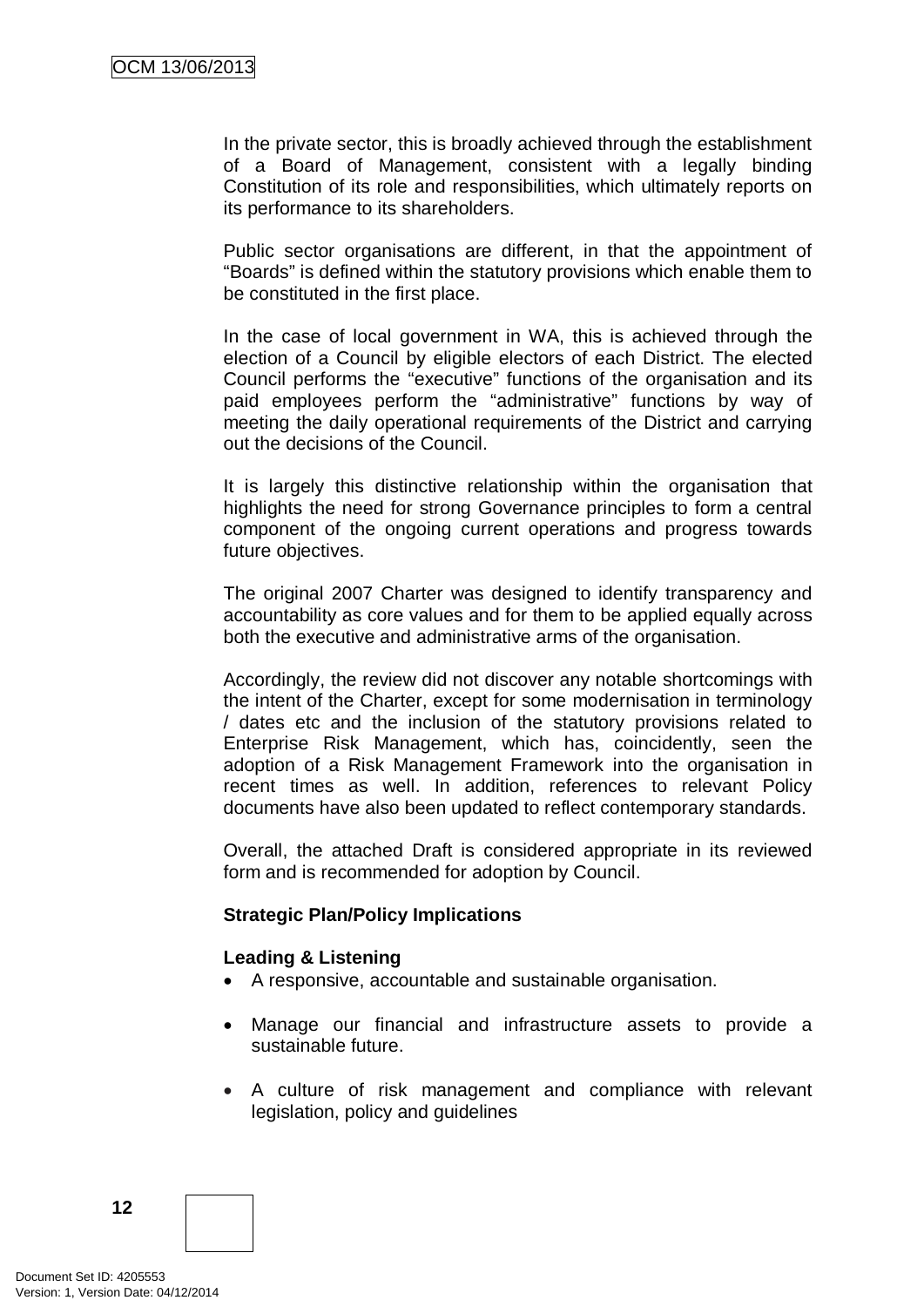## **Budget/Financial Implications**

N/A

## **Legal Implications**

Sec 3.1 of the Local Government Act, 1995, refers

## **Community Consultation**

N/A

## **Attachment(s)**

Draft City of Cockburn Corporate Governance Charter.

## **Advice to Proponent(s)/Submissioners**

N/A

**Implications of Section 3.18(3) Local Government Act, 1995**

Nil.

## **13.4 (MINUTE NO 5059) (OCM 13/06/2013) - MODIFICATIONS TO CORPORATE BUSINESS PLAN 2012/13 - 2016/17 AND ADOPTION OF THE ANNUAL BUSINESS PLAN 2013/14 (1029) (S CAIN) (ATTACH)**

#### **RECOMMENDATION** That Council

- (1) adopt the changes to the schedules of the Corporate Business Plan 2012/13 – 2016/17; and
- (2) adopt the Annual Business Plan 2013/14.

## **TO BE CARRIED BY AN ABSOLUTE MAJORITY OF COUNCIL**

## **COUNCIL DECISION**

MOVED Clr C Reeve-Fowkes SECONDED Clr V Oliver that the recommendation be adopted.

## **CARRIED BY ABSOLUTE MAJORITY OF COUNCIL 7/0**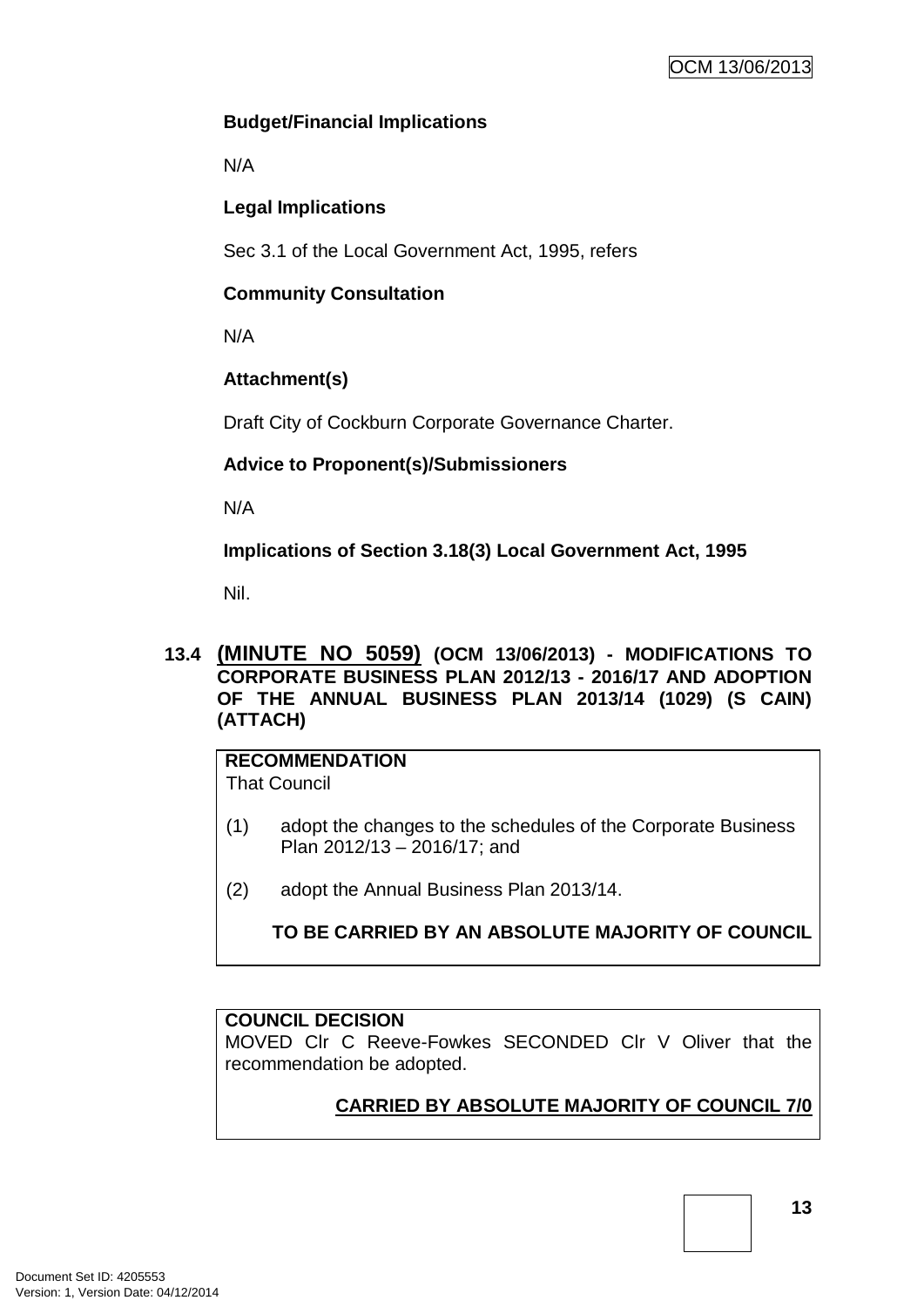## **Background**

In March 2013 Council adopted the City's *Corporate Business Plan 2012/13 – 2016/17.* As part of that process Council also resolved to:

*(2) invite public comment on proposed strategic outcomes for FY2013/14 until 30 April 2013, as part of the preparation for the FY 2013/14 Annual Business Plan and Budget.*

To facilitate these objectives the City advertised and promoted the Corporate Business Plan (CBP). This process has resulted in a number of recommended changes to the schedules contained in the plan, as outlined in this report.

The adoption of the CBP also created a requirement to link this to the Annual Business Plan (ABP). This task has been achieved, with the FY13/14 ABP also presented for adoption.

#### **Submission**

N/A

### **Report**

Following adoption of the City's *Strategic Community Plan 2012 – 2022* in November 2012, staff progressed development of the CBP. That document was presented to and adopted at the March 2013 Ordinary Council Meeting. As noted in the Officer's report on that matter, the function of the Corporate Business Plan (CPB) is to activate the 'Strategic Objectives' contained in the Strategic Plan. Each of these objectives has a number of actions that that will be undertaken over the five year timeframe of the CBP.

As the CBP had not previously been subject to widespread consultation, the City extensively advertised the plan. The Chief Executive also made a presentation on the CBP to the Cockburn Community Development Group (CCDG) on 26 March 2013, with copies of his presentation and the adopted CBP provided to all CCDG member organisations.

#### Corporate Business Plan

As a strategic level document, the CBP has limited direct data on what the City has planned for individual service programs or infrastructure plans for parts of the District. The links to the *Asset Management Plan*  and *Workforce Plan* do provide a range of specific information, such as road and footpath programs; but the intimate detail of annual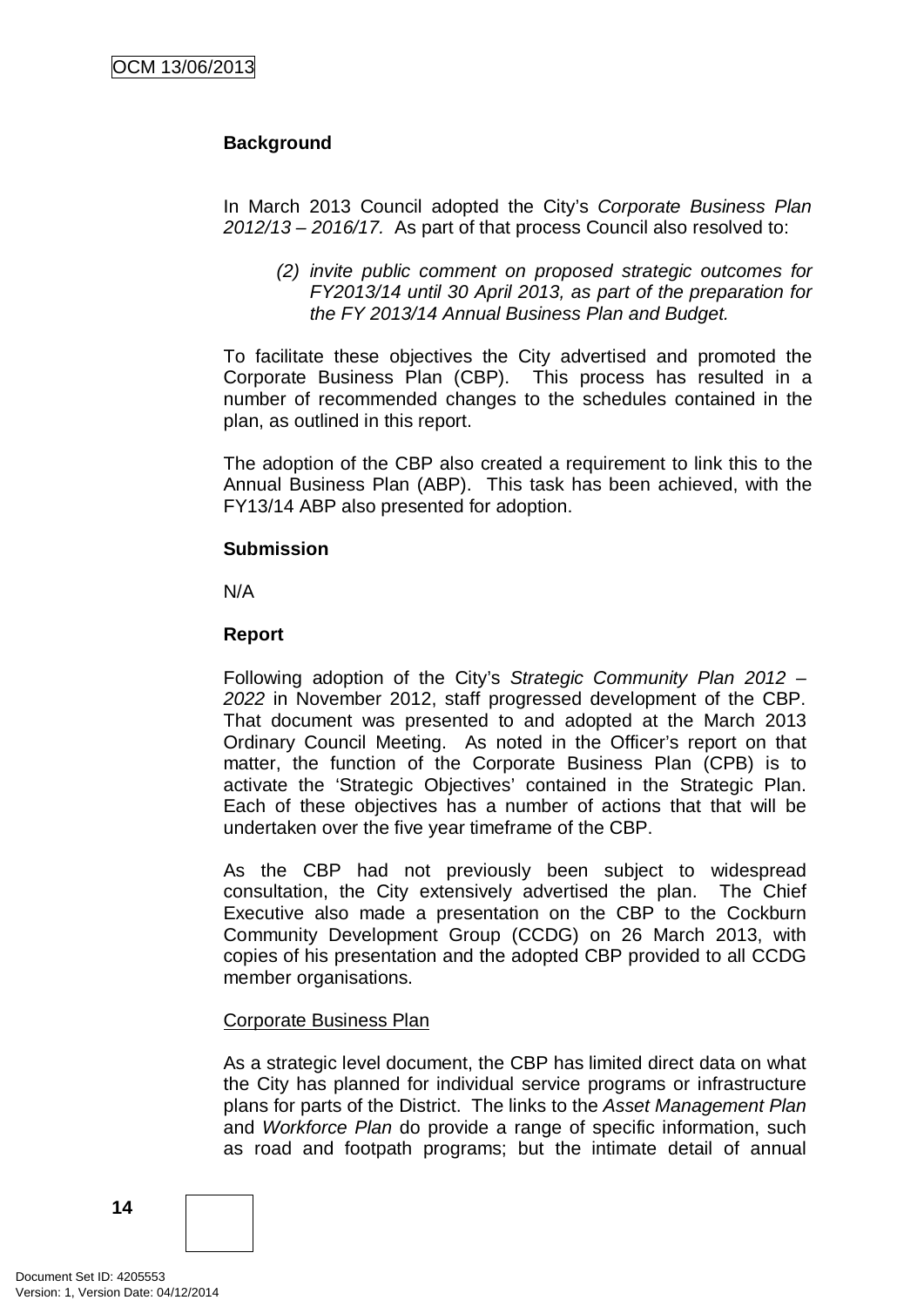programs, actions, etc. is something contained in the *Annual Business Plan* as well as the *Annual Budget.*

While the CBP has links to all the City's adopted strategies and is an informative document, many would find it quite dry. It is probably for this reason the majority of feedback received was from the staff directly charged with implementation of the CBP. This feedback recommended a range of changes that included:

- Reallocating some tasks to different managers,
- Correcting some terminologies, and
- Adjusting the timing for some of the tasks.

These changes have been incorporated into a revised schedule of CBP objectives, which is attached to this report.

#### Public Consultation

The public consultation period concluded on 30 April 2013 with only one public submission provided from the Banjup Residents Group (BRG). While this group was not at the CEO's presentation, it is commendable that they have taken the time to review and comment on the CBP. A copy of that submission is attached.

The BRG lodged the following observations / queries:

*Feral Animal Control*. The submission noted that the City's adopted *Natural Area Management Strategy (NAMS)* identified a shortfall in funding for feral animal control in FY 12/13 of approximately \$11,722. The submission proposes that the City could spend a further \$30,000 to control feral animals just in the Banjup area. While not directly seeking this, the submission seeks the City to have a fully funded control program.

One of the problems associated with control programs is that they are less effective if they can't reach all properties in a given area. Banjup has a considerable number of private properties and the City is not able to bait or trap on these. Nor is this something the City would contemplate due to the un-controllable risks associated with accidental poisoning or trapping of non-target species, such as children and pets.

The NAMS does identify the need to prioritise the use of funding to ensure maximum control is achieved. In FY 13/14 the City proposes to spend \$41,350 on feral animal control, a 5% increase on the current FY. Additionally, the City has partnered with the City of Kwinana in a joint application for a Caring for Country grant.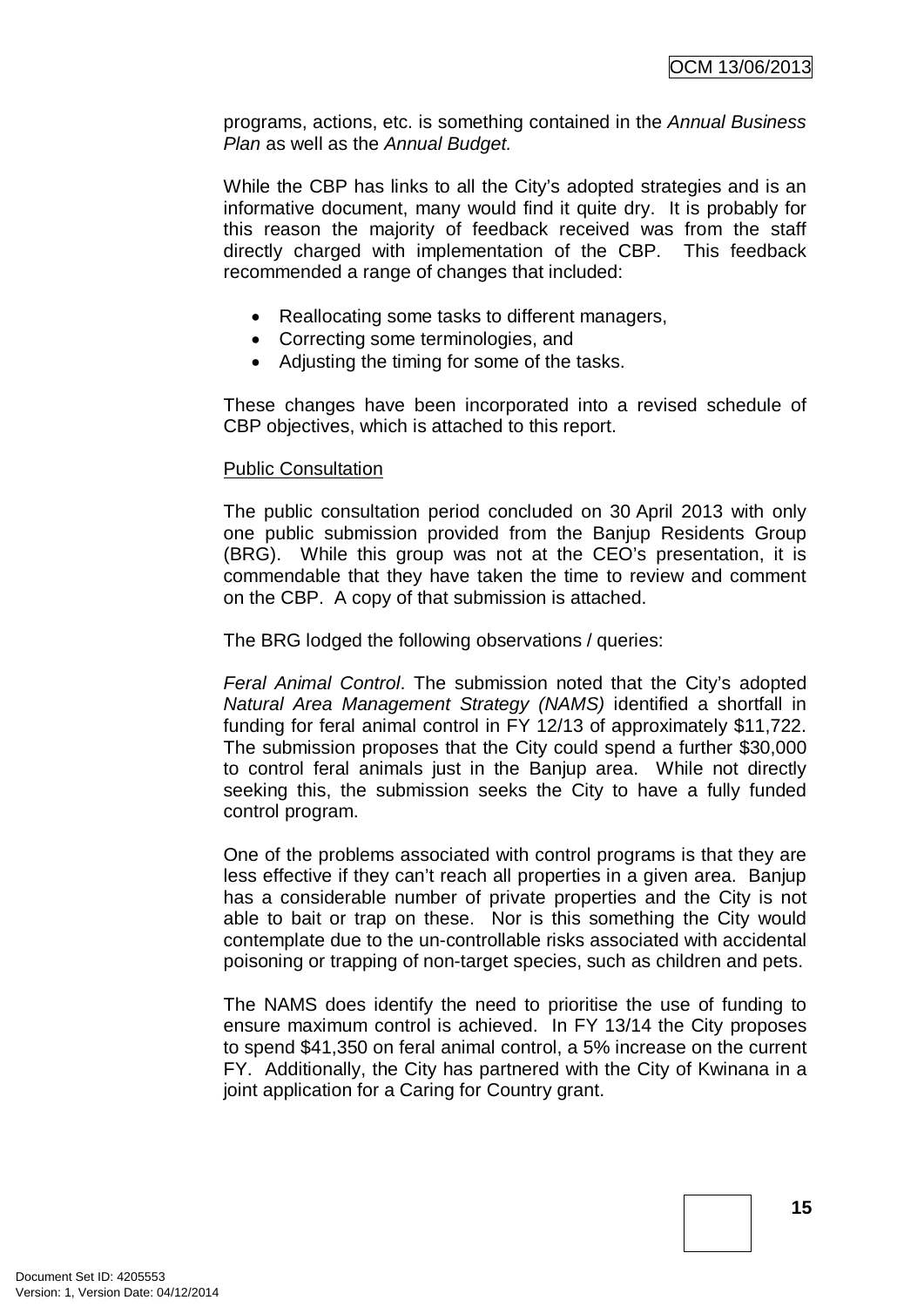The City also provides annual 'Landowner Biodiversity Grants', which can be applied to feral animal control. Details of this will be forward to the BRG.

*Fire Management*. The submission notes the NAMS commentary on weed management, which asserts the weed control program is underfunded to around \$500,000 pa. However, the NAMS also make the following observations:

- p28 "It is not currently possible to effectively manage all environmental weeds in all reserves."
- p28 "The current shortfall highlights the importance of prioritising bushland reserves for management purposes"
- p25 "Prepare Bushfire Response Plans for all conservation reserves and review every 3 years"
- p26 "Assess the suitability and appropriateness of prescribed burning to reduce the high fuel loads in reserves"

This commentary recognises that weed spraying is an important element in mitigating fire risk, but that also other risk mitigations (such as prescribed burning) should be considered.

The City has been actively implementing the NAMS recommendations with regard to Bushfire response plans. Likewise it has adopted other measures, such as Town Planning Scheme Amendment 92 'Bushfire Prone Areas', as a means of mitigating the risks and impact of bushfires.

In FY 13/14 the City proposes to spend \$877,661 on bushfire mitigation measures. Approximately 50% of the hours worked by our Bushland Maintenance Officers is spent on weed control. The amount allocated for FY13/14 was \$17,716 higher, but this included approximately \$80,000 from the DEC that related to revegetation works for Jandakot Airport clearing offsets that our now complete.

*Staff Increases*. The submission notes that the *Workforce Plan*  proposes an increase to staff numbers over five years of 15%, compared to a stated 12% population increase over this time.

In the opening remarks on p5 of the Plan, it states that the City's growth rate has averaged 3.3%, this was averaged over the past decade. Recently released Australian Bureau of Statistics data showed that in FY 11/12 the City's population growth rate was 4.1%.

In setting the 3% target the City has sought to keep staff numbers at or about the rate of population growth. However, provision has also been made for increased staffing associated with business activities; eg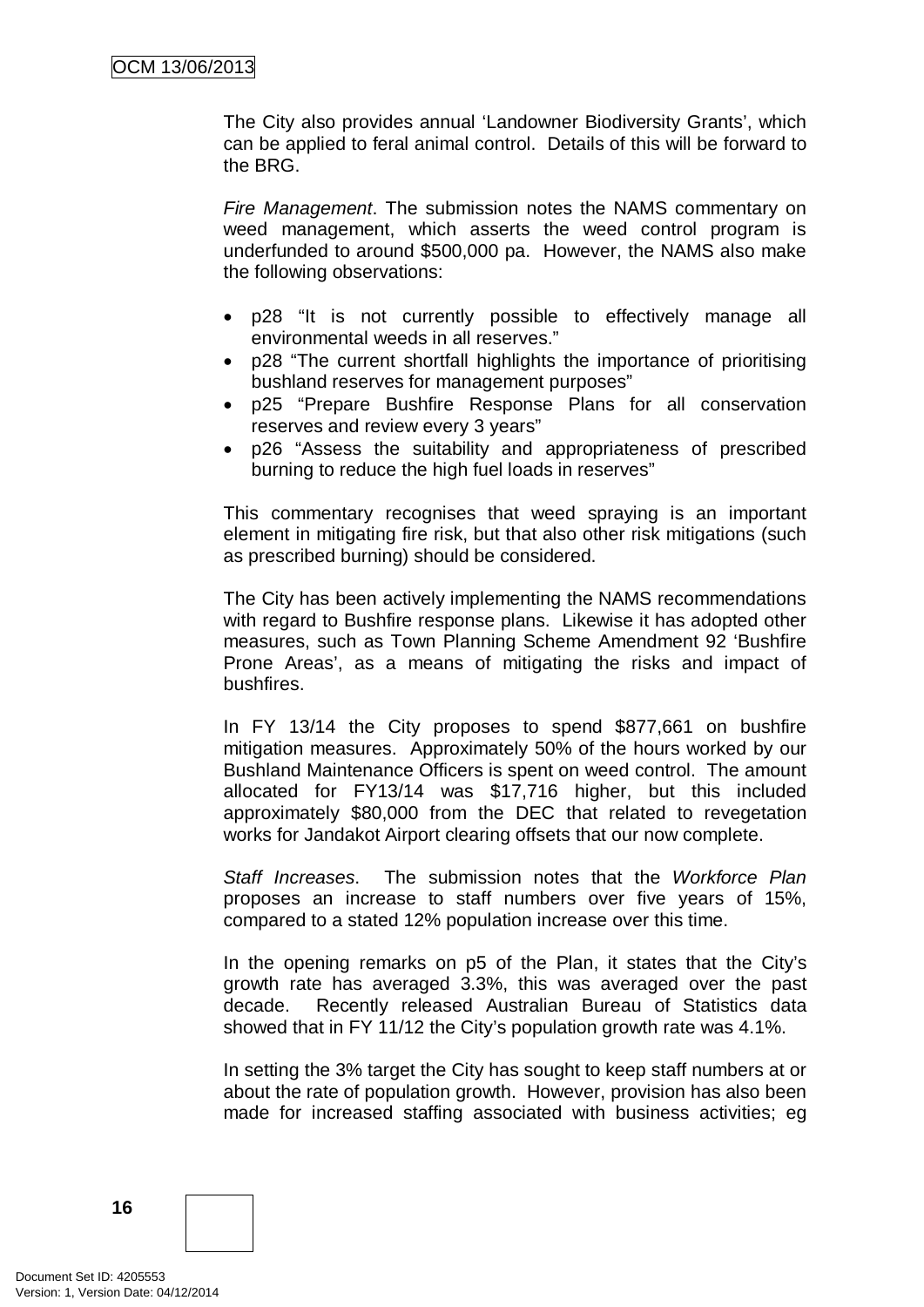landfill and in future the marina, where the costs are directly offset against commercial income sources.

Similarly, the City has not pegged staff growth to just population increases. Over the next decade industrial and commercial growth across the City will be significant. Expansion of industrial estates predominantly increases the requirement for 'blue collar' employees. There is not a ready 'metric', however, that can be used to measure the impact of this growth. The number of hectares of new industrial area, or number of new business within the City, does not easily equate to a staff impact. As such the City uses measures such as wages /salaries as a percentage of overall expenditure or percentage of rates, to ensure overall labour productivity is being maintained.

The BRG submission asks 6 questions, with the answers provided below:

- 1. *How many FTEs are required to maintain current service levels?* 69 of the 79FTEs are related to growth in current activities; eg public open space maintenance.
- 2. *How many extra FTEs are required to provide extra services?* 10 FTEs are for new services, including the proposed Leisure Centre at CCW and the Marina.
- 3. *What is the quantified demand for these services?* Each new FTE was subjected to a business review and then prioritised by an internal management working party, prior to it being proposed in the Workforce Plan.
- 4. *What staff efficiency dividends will be delivered?* The City employs a variety of methods to review its' operations: external consultancy support, two internal IT business systems analysts and through regular 'internal audit' analysis. The outcomes of these efforts have led the City to have one of the lowest staff to income costs across all Metropolitan Local Governments.
- 5. *How will the additional payroll costs affect resident's rate bills?* As the growth in payroll costs has been matched to growth in income, no change is expected. The Long-Term Financial Plan indicates a steady state position for rate increases over the 10 years.
- 6. *Will payroll costs be maintained at or below 71% of rates?* The ratio for FY13/14 is 69.23% compared to the amended budget for FY12/13 of 71.71%. The current FY average ratio for the 30 Metropolitan Local Governments is 72.11%. The problem with this measure is that it does not take into account the impact of labour costs attributed to economic services (fees and charges) or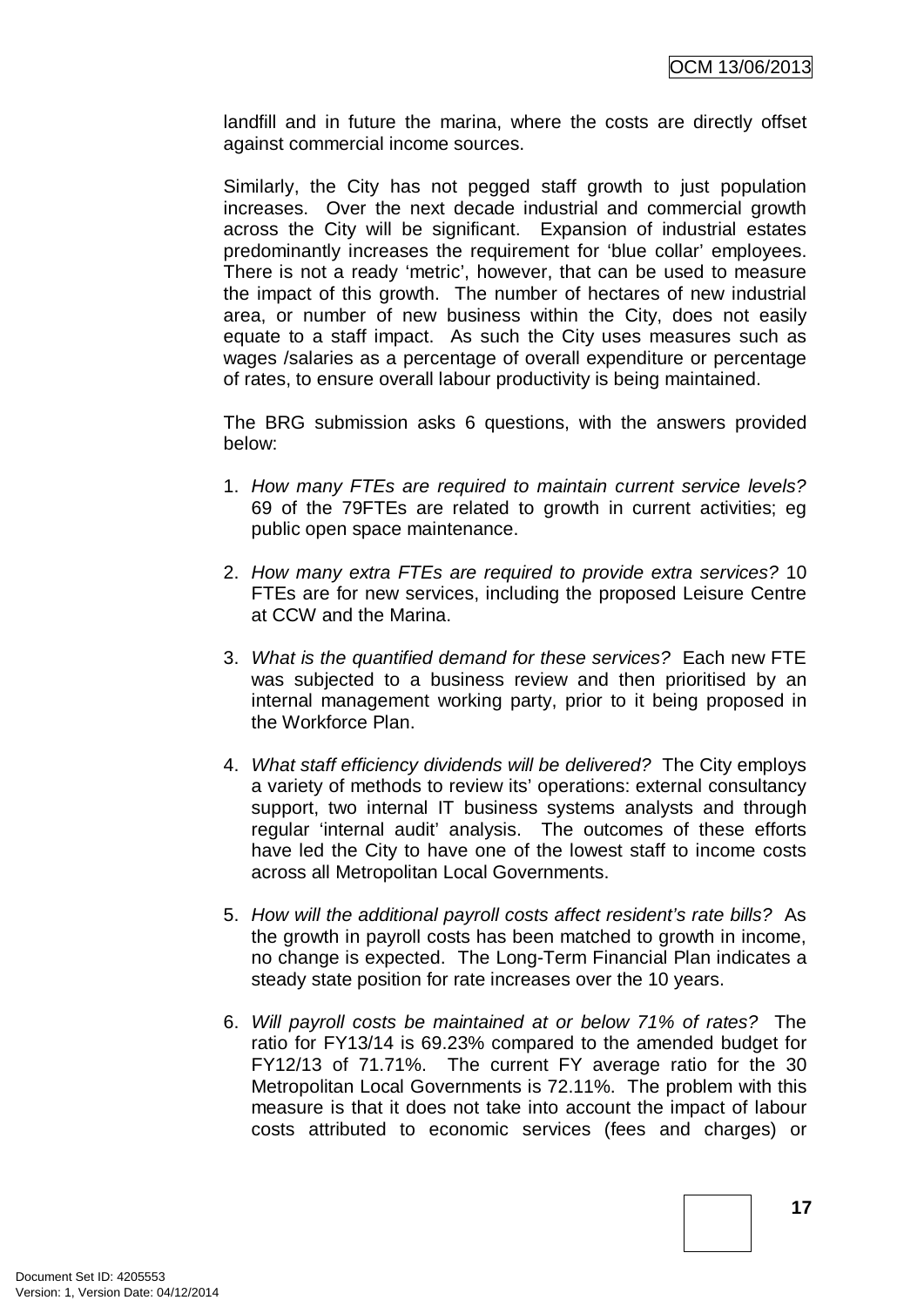Operating Grants. As the income from these services varies, labour costs as a proportion of rates could also vary over time.

The City was offered and accepted the opportunity for an external review of the CBP by the Department of Local Government. This review noted that the CBP complied with the Integrated Planning Framework's standards, with one recommendation that the document provide more detail on the financial allocations over the five year period. As this level of financial detail is something that is included in the Annual Business Plan, additional text has been inserted into the CBP to explain this.

#### Annual Business Plan 2013/14

The focus of advertising the CBP was to seek comment on the list of tasks identified for FY13/14, to inform development of the ABP.

An ABP has been prepared annually and adopted with the Budget since FY 06/07, something introduced following the 2006 iteration of the City's Strategic Plan. The Business Plan sets out a summary of the activities to be undertaken by the City during the year. The Plan sets out by Division and Service Unit, projects to be undertaken, key performance measures and budgets for income and expenditure.

The format of the ABP has again evolved so that it contains detail of what CBP tasks are to be undertaken this FY. The inclusion of this information has also necessitated more space allocation to each Business Unit to explain details of their programs and activities for the year. The Annual Report will report on the actual achievements for the year compared to these project lists, measures and budgets.

#### **Conclusion**

The review of the adopted CBP has allowed staff to take a comprehensive review of all the City's strategies and intended timeframe for this. As a result, some changes to the CBP have been recommended.

The list of tasks for FY13/14 in the CBP has also formed the basis for tasks in the ABP. In the past the ABP has been presented with the budget item, but with the requirement to annually review the CBP the ABP will now be presented as part of that process.

#### **Strategic Plan/Policy Implications**

#### **Leading & Listening**

• Effective and constructive dialogue with all City stakeholders.

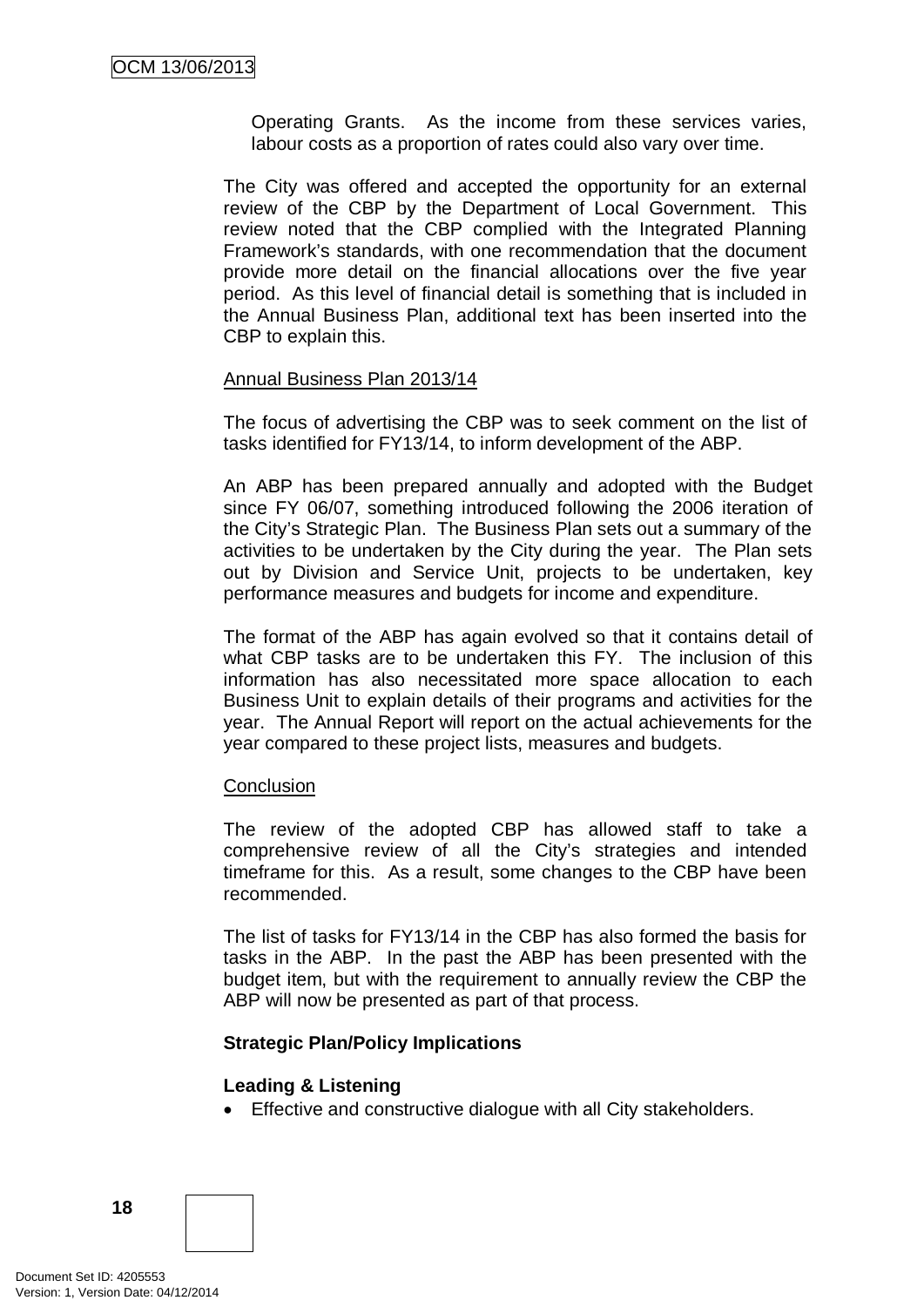• Manage our financial and infrastructure assets to provide a sustainable future.

## **Budget/Financial Implications**

The ABP is linked to the City's Annual Budget, which is the subject of a separate report. All incomes and expenditures in the ABP are mirrored in the Budget.

## **Legal Implications**

Local Government Act (1995), section 5.56 and Local Government (Administration) Regulations 19DA refer.

## **Community Consultation**

The public consultation on the tasks identified in the CBP for FY 13/14 was undertaken through advertising in the City update in the *Cockburn Gazette* newspaper, *Cockburn Soundings,* an on-line survey on the City's website and promotion to the CCDG forum on 26 March 2013. Copies of that presentation and of the CBP were also sent to the members of the CCDG.

## **Attachment(s)**

- 1. Corporate Business Plan 2012/13 2016/17 (schedules of tasks)
- 2. Annual Business Plan 2013/14
- 3. Submission by Banjup Residents Group (Inc.) on the Corporate Business Plan.

## **Advice to Proponent(s)/Submissioners**

The Banjup Residents Group has been advised this matter will be considered at the June Ordinary Council Meeting.

## **Implications of Section 3.18(3) Local Government Act, 1995**

Nil

## **14. PLANNING AND DEVELOPMENT DIVISION ISSUES**

**14.1 (MINUTE NO 5060) (OCM 13/06/2013) - SINGLE HOUSE - LOCATION: 194 (LOT 11) SEMPLE COURT, COCKBURN CENTRAL - OWNER: MICHAEL MCGIVERN - APPLICANT: GEMMILL HOMES (5513433) (T CAPPELLUCCI) (ATTACH)**

**RECOMMENDATION** That Council vary the provisions of Development Area 19 (Muriel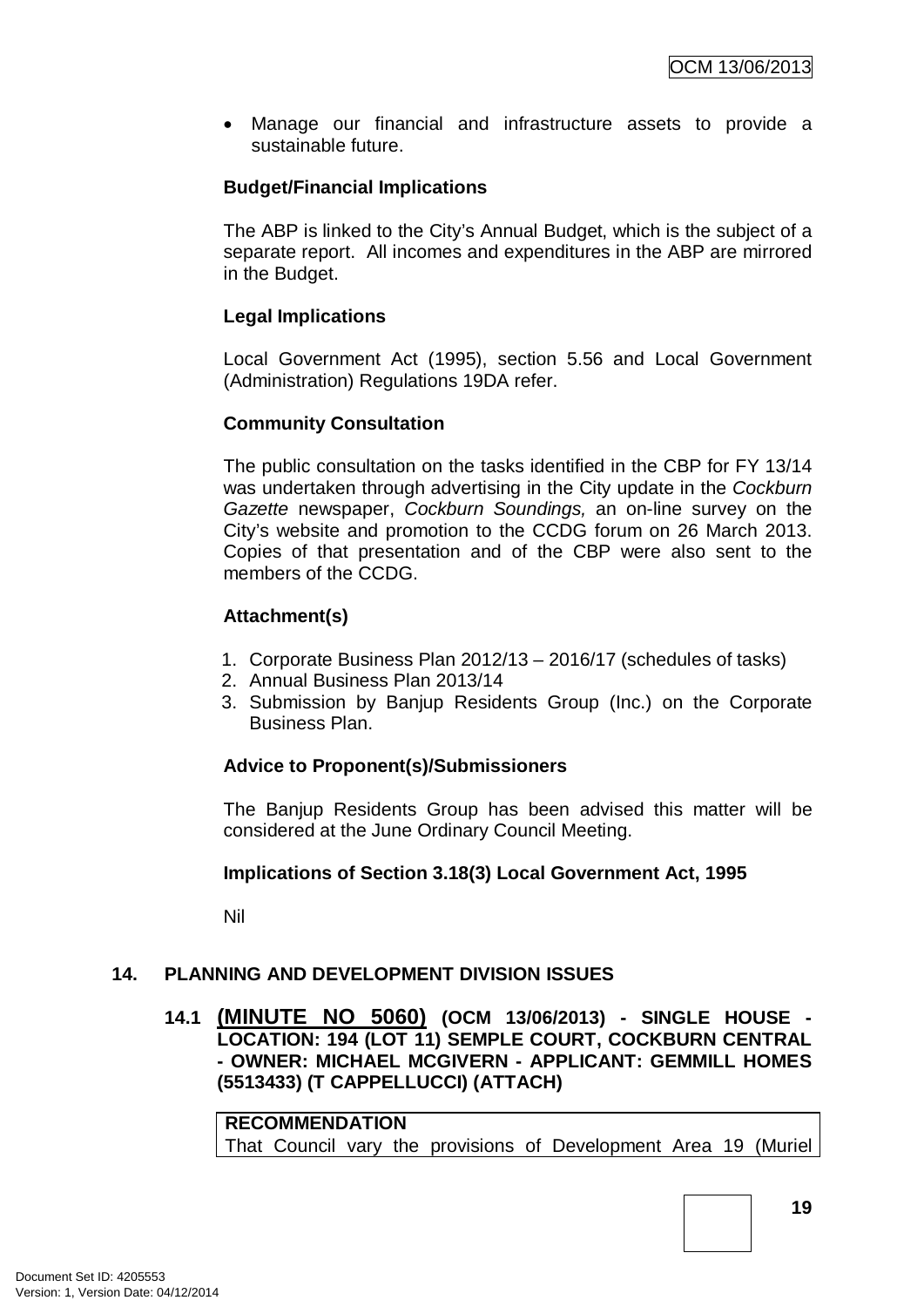Court) of Town Planning Scheme No. 3 and grant Planning Approval for a single house at No. 194 (Lot 11) Semple Court, Cockburn Central, in accordance with the attached plans and information provided, subject to the following conditions and advice notes:

## **Conditions**

- 1. Walls, fences and landscaped areas are to be truncated within 1.5m of where they adjoin vehicle access points where a driveway and/or parking bay meets a public street or limited in height to 0.75m.
- 2. All stormwater being contained and disposed of on-site to the satisfaction of the City.
- 3. No construction activities causing noise and/or inconvenience to neighbours being carried out after 7.00pm or before 7.00am, Monday to Saturday, and not at all on Sunday or Public Holidays.
- 4. The finished floor level of the dwelling shall not be less than 23m AHD.
- 5. The dwelling shall be designed and constructed in accordance with the *'Lot 11 Semple Court Urban Water Management Report'* submitted by Lenmac Groundwater Training and Consulting dated 21 March 2013.
- 6. The applicant shall, prior to commencing development, enter into a legal agreement to be prepared by the City's solicitors at the cost of the owner, which ensures that the owner cedes any land required for the subdivisional road, as identified in the approved Muriel Court Local Structure Plan to the City, free of cost and any charges, at the time that the land is required for the construction of the subdivisional road; and whereby the owner covenants to ensure that any person acquiring a legal or equitable estate in the land shall enter into a legal agreement with the City in the same terms; and authorises the City to lodge an absolute caveat over the land to ensure that such obligations run with the land if required.

## Advice Notes

1. This is a Planning Approval only and does not remove the responsibility of the applicant/owner to comply with all relevant building, health and engineering requirements of the City, with any requirements of the City of Cockburn Town Planning Scheme No. 3, or the requirements of any other external agency.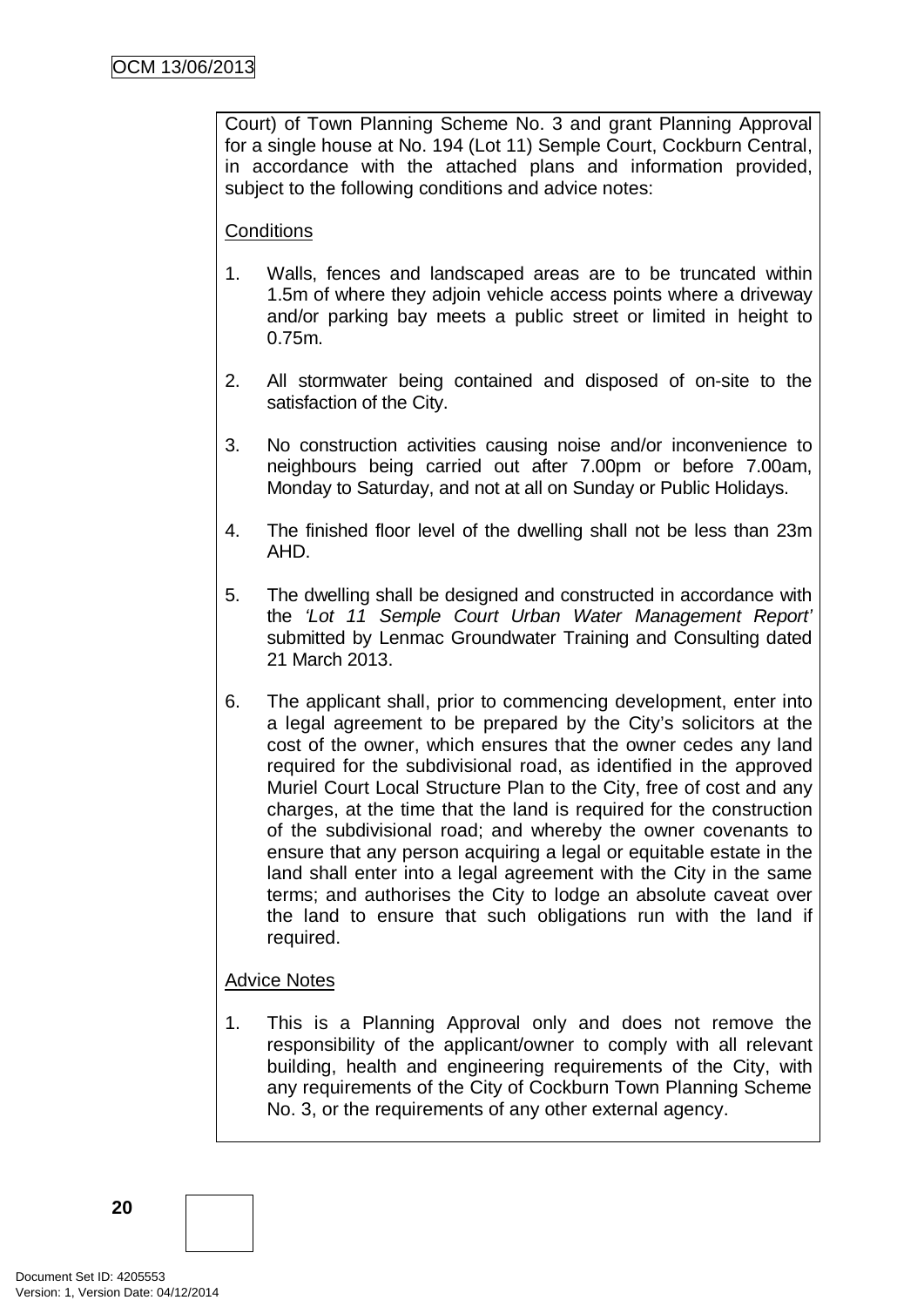- 2. The applicant is advised that any further development of additional dwellings and/or subdivision of the lot will result in the following requirements in accordance with the Muriel Court Local Structure Plan:
	- i) Ceding of roads and laneway in accordance with the Muriel Court Local Structure Plan (as amended).
	- ii) Payment of contributions to the City for construction of ceded roads.
	- iii) Payment of Development Contributions under Development Contribution Area 11 (DCA11) and 13 (DCA13).
	- iv) Upgrading of the portion of Semple Court adjoining the land.
	- v) Other general development and subdivision requirements.

## **COUNCIL DECISION**

MOVED Clr C Reeve-Fowkes SECONDED Clr V Oliver that the recommendation be adopted.

**CARRIED 7/0**

## **Background**

The subject site is 2150m² in area and is located on the eastern side of Semple Court, Cockburn Central. The site is relatively flat and contains sparse vegetation. The site currently contains three (3) patios and one garage.

The subject site is zoned 'Development' under the City of Cockburn's Town Planning Scheme No.3 (TPS 3) and is located within a Special Control Area - Development Area 19 (Muriel Court) and Developer Contribution Area 11 (Muriel Court) and is subject to the provisions of the Muriel Court Local Structure Plan (LSP).

The proposal for a single house is inconsistent with the DA19 provisions of TPS 3. DA19 requires each subdivision and development application in the Development Area to achieve at least 75% of the potential number of dwellings achievable under the R-Code designed on the LSP. The LSP designates an R-Code of R25 & R60 for separate portions of the lot. The subject lot with an area of 2150m<sup>2</sup> has a potential lot yield of seven (7) lots. Therefore, the Scheme would require a minimum of five (5) lots or dwellings to be constructed.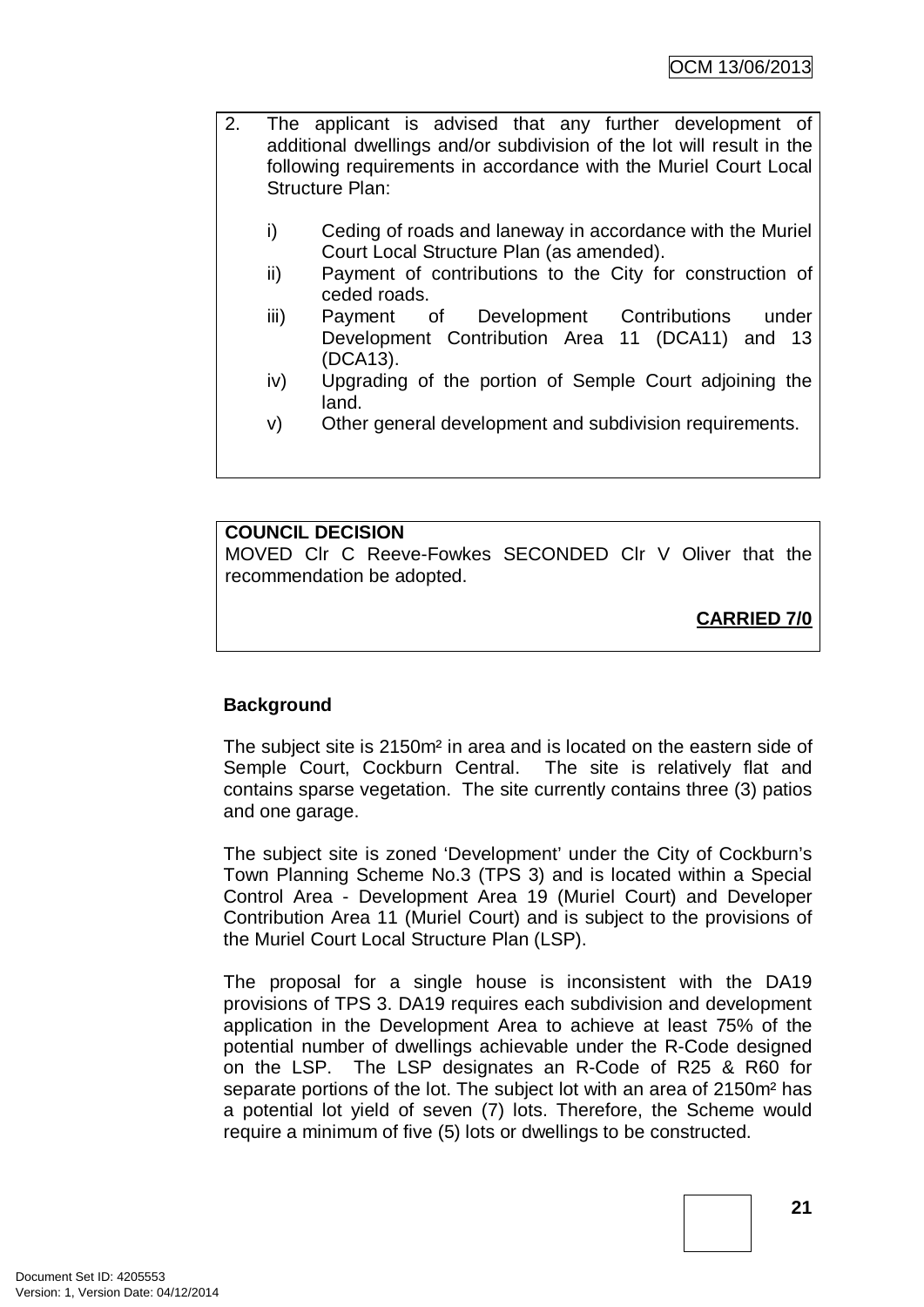Clause 5.6.1 of TPS No. 3 provides for variations to site and development requirements and the City has received legal advice from its solicitors (as detailed in Item 14.4 at the Ordinary Meeting of Council held on 13 December 2012 for a single house application at No. 146 Semple Court, Cockburn Central) advising that Council has the power to vary the DA19 standard of 75%. The power to vary the requirement arises from TPS Clause 5.6.1 which reads:

"5.6.1 Except for development in respect of which the Residential Design Codes apply, if a development is the subject of an application for planning approval and **does not comply** with a standard prescribed under the Scheme, the local government may, despite the non-compliance, approve the application unconditionally or subject to such conditions as the local government thinks fit".

The application has had to address issues relating to finished floor levels of the dwelling and ensuring compliance with the Urban Water Management Plan for Muriel Court. The applicant has now provided an accurate Water Management Report which demonstrates how the development can be engineered to be consistent with the Local Water Management Strategy (LWMS) for Muriel Court.

All other statutory compliance issues relating to the application have been addressed and Council is now requested to determine the application.

## **Submission**

The applicant seeks approval for a single storey house, 225.55m² in area, consisting of four bedrooms, one bathroom, theatre, family, meals, alfresco and double garage. The dwelling has been set back to the centre of the site and 32–36 metres from the future subdivisional road. The single dwelling is entirely within the R25 coded portion of the site. The applicant has included a plan with the application which demonstrates how the lot could be subdivided/developed to achieve the density targets of the LSP while incorporating the proposed dwelling.

## **Report**

## Statutory Framework

## *Metropolitan Region Scheme (MRS)*

The subject site is zoned 'Urban' under the MRS and the proposal is consistent with this zone.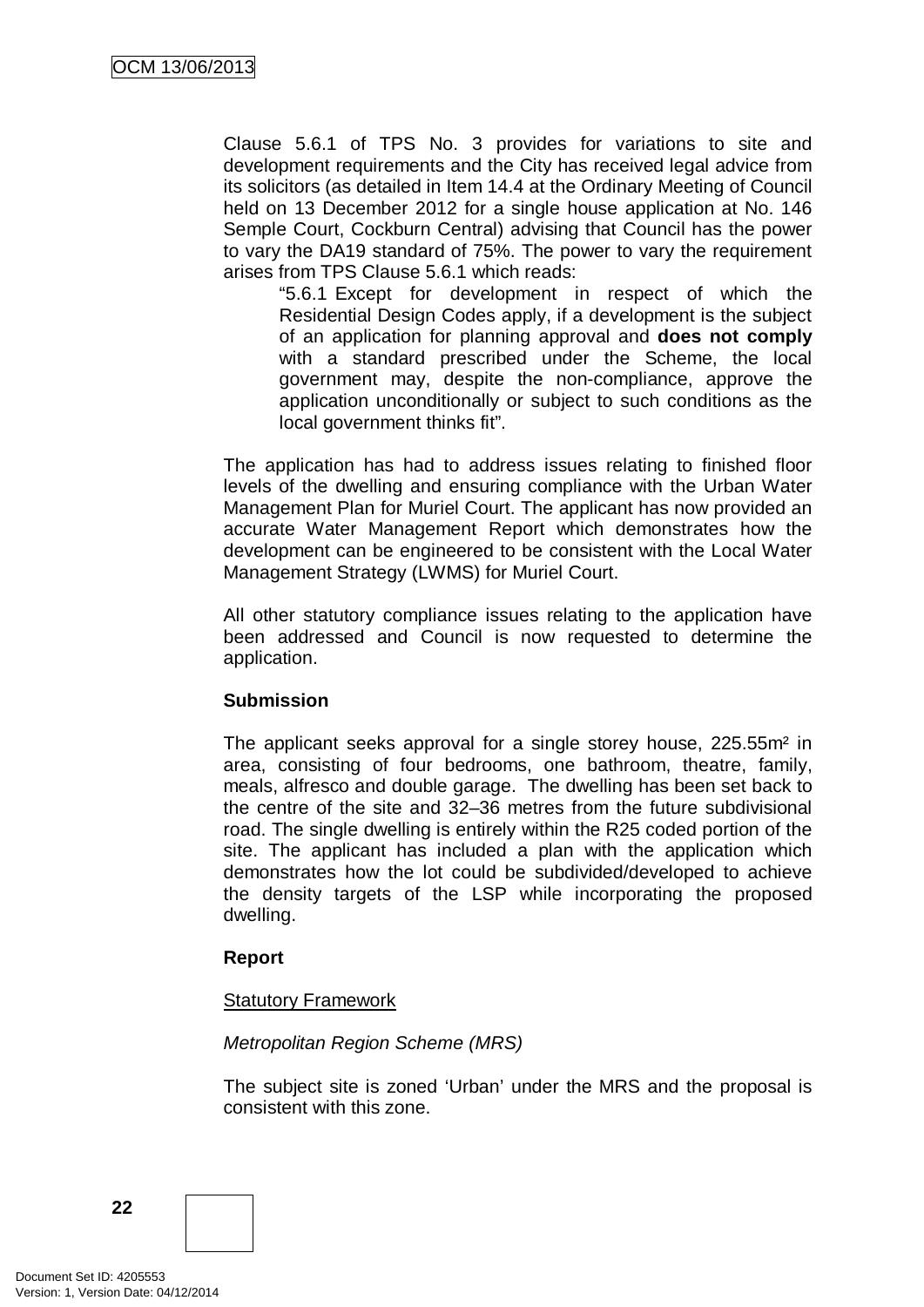### *Town Planning Scheme No.3 (TPS 3)*

The subject site is zoned 'Development' and is located within a Special Control Area listed under Part 6 of the Scheme (Development Area 19 - Muriel Court and Development Contribution Area 11 – Muriel Court).

DA19 includes nine separate provisions which apply to the land in addition to any general provisions of the scheme. Whilst the proposal is consistent with provisions 1-8, it is inconsistent with provision 9 which states:

'Each subdivision and development application in the DA19 area shall achieve at least 75% of the potential number of dwellings achievable under the R-Code designated for the application area on the adopted Structure Plan'

The proposal is for a single dwelling on a lot with an area of 2150m². As 75% of the potential yield of the site is five (5) dwellings the proposal does not comply with this standard.

### *Muriel Court Local Structure Plan (LSP)*

The site is subject to the provisions of the Muriel Court LSP which was endorsed by the Western Australian Planning Commission (WAPC) on 16 February 2010. The LSP identifies portions of the site as suitable for residential development with densities between R25 – R60 and the remainder of the site showing a subdivisional road, and realigned portion of Semple Court.

### *Local Planning Policy APD 60 - Muriel Court Structure Plan Design Guidelines*

The site is subject to APD 60 which provides design guidelines which set out the desired built form in the area. The site is located in the 'southern residential neighbourhood' which is identified for low to medium density residential development. The proposed dwelling is generally compliant with the requirements of this policy including the maximum lot width requirement of 20m as 17.5m of frontage is proposed, along with a 3m wide driveway running down the entire northern boundary which will become redundant when the new roads are created.

#### **Discussion**

#### *Development Potential*

The LSP assigns a range of densities across the subject site as demonstrated by the table below: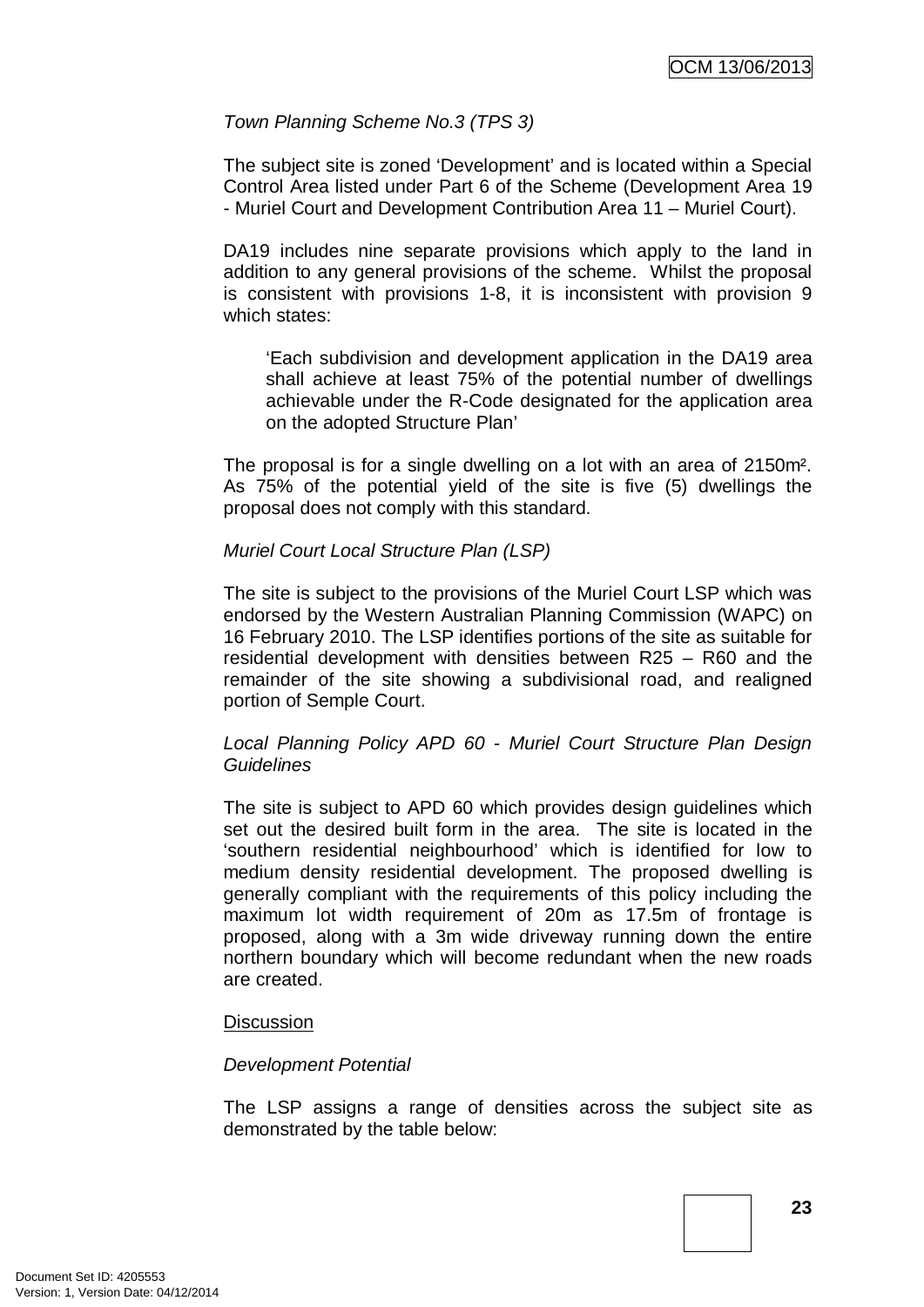|           | Area (m <sup>2</sup> ) approx | R-Code/Zoning   | Development<br>Potential |
|-----------|-------------------------------|-----------------|--------------------------|
| Portion 1 | 790.                          | R <sub>25</sub> |                          |
| Portion 2 | 1040                          | R <sub>60</sub> |                          |
| Other     | 320                           | Other - Roads   | N/A                      |
| Total     | 2150                          |                 |                          |

The table above demonstrates that the maximum number of lots that could be created from the site is 7 lots.

To address this issue the applicant has included a plan (attached) demonstrating how the R25 and R60 portion of the site could be subdivided into 7 lots and achieve the full development potential for the site. It is considered that his is a logical demonstration of a future subdivision of the site corresponding to the LSP.

The proposed dwelling is located in the middle of the lot and setback 1m from the southern boundary and 3m from the northern as a result of the proposed driveway on this boundary. As such, it is setback in accordance with the requirements of the Muriel Court Design Guidelines and is located within the R25 area. The dwelling does not impact on the future road network shown on the LSP as it is proposing to have a driveway from the Muriel Court frontage along the northern boundary to access the dwelling as a temporary measure.

Provided that the dwelling is set at an appropriate level as informed by the Urban Water Management Plan and Local Water Management Strategy for the site (see below), it is unlikely that approval of the single house will prejudice the desired outcomes of the LSP and restrict any future development potential.

## *Dwelling Orientation*

The proposed dwelling is not abutting either side boundary and is centrally located within the lot. This will result in a temporary streetscape with the dwelling set well away from the street. In the future the dwelling will become a rear battle axe dwelling accessed from the future road running through the eastern portion of the site.

#### *Urban Water Management*

The applicant has submitted a revised Water Management Report, dated 5 May 2013 which is now consistent with the Muriel Court LWMS. This was referred to the City's Development Engineer who has confirmed the levels outlined in the report and proposed plans, are acceptable provided an additional soak well is provided for the dwelling. This has now been shown on the latest amended plans received for the single house received and date stamped 13 May 2013. The proposed development along with the supporting Water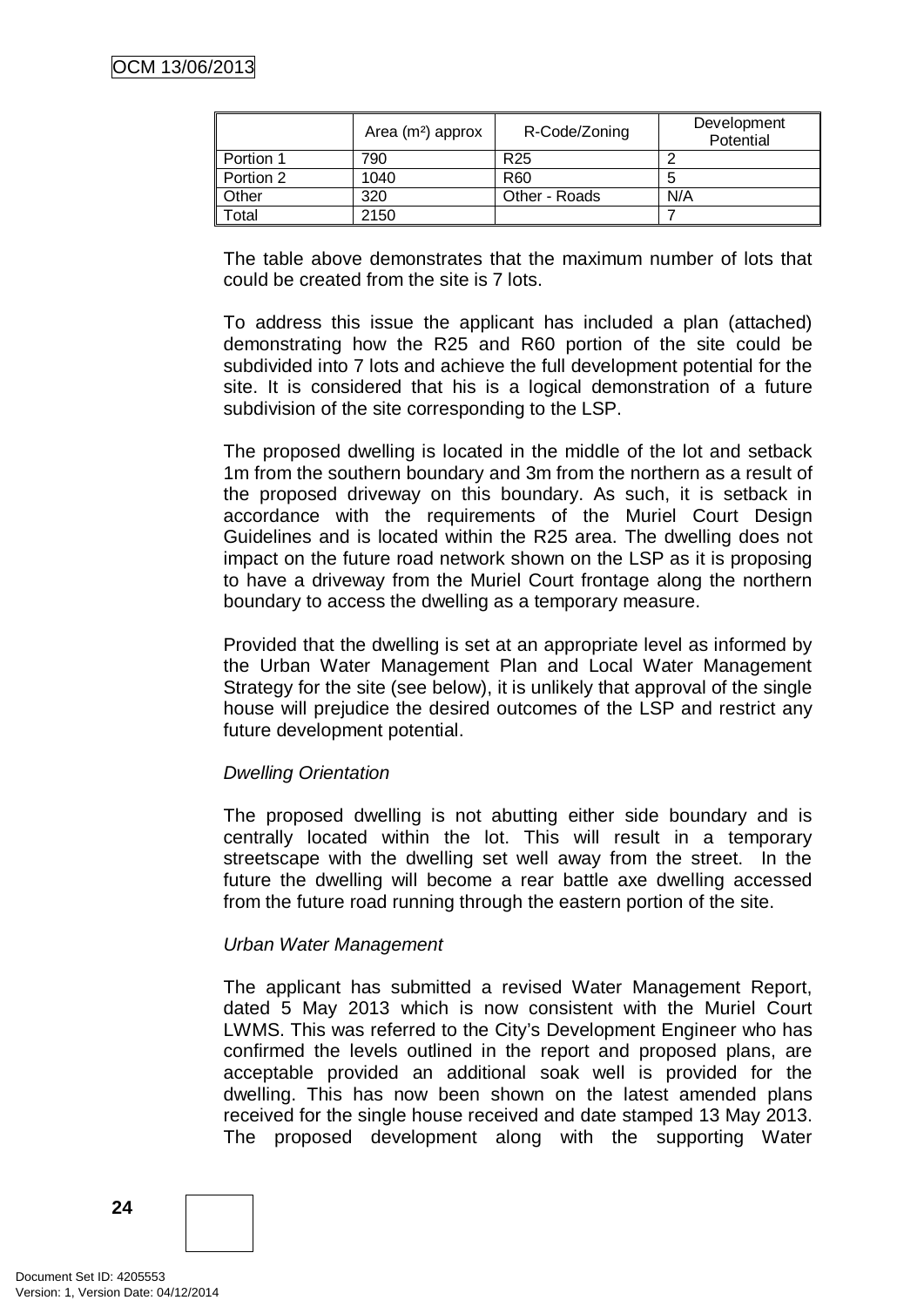Management Report now complies with the UWMP and LWMS development levels for the location on the site and is therefore supported.

## *Developer Contributions*

The subject site is located within Special Control Area DCA11 (Muriel Court) which provides for various infrastructure upgrades within the Muriel Court LSP area. However in accordance with clause 6.3.13.3, this proposal does not trigger the requirement for payment of developer contributions as the proposal constitutes the first single house on an existing lot which has not been subdivided. The same provision applies to DCA 13 (Community Infrastructure) contributions.

#### *Road Reserves*

As this proposal is for a single house and does not propose to subdivide the land, it is not considered reasonable to require the landowner to cede the road reserve and upgrade Semple Court at this time. This is on the basis that the development does not conflict with the Structure Plan and LWMS. It is considered reasonable that this occur on subdivision or future development of additional dwellings on the site (whichever comes first). This approach is in line with the Scheme provisions relating to developer contributions where the development of a single house and not proposing subdivision does not trigger the requirement to pay developer contributions.

#### *Legal Advice*

Legal advice in relation to an almost identical matter was received from the City's solicitors dated 3 December 2012. That advice was obtained as part of the consideration of DA12/0864 for a single house. The application was subsequently supported by Council approved under delegated Authority. The Legal advice confirms that the City may treat the DA19 provisions in Schedule 11 as a development standard which may therefore be varied.

The legal advice also confirms that the 75% provision in DA19 does not constitute a defacto density coding which would not be capable of variation. Also that the provision is not a standard applicable to a development by reason of the R-Codes that is measured by performance criteria that falls within the exception to clause 5.6.1.

## **Conclusion**

The proposed development of a single dwelling on a lot where no subdivision is proposed is not considered to prejudice the future development potential of the land, nor the objectives of the Muriel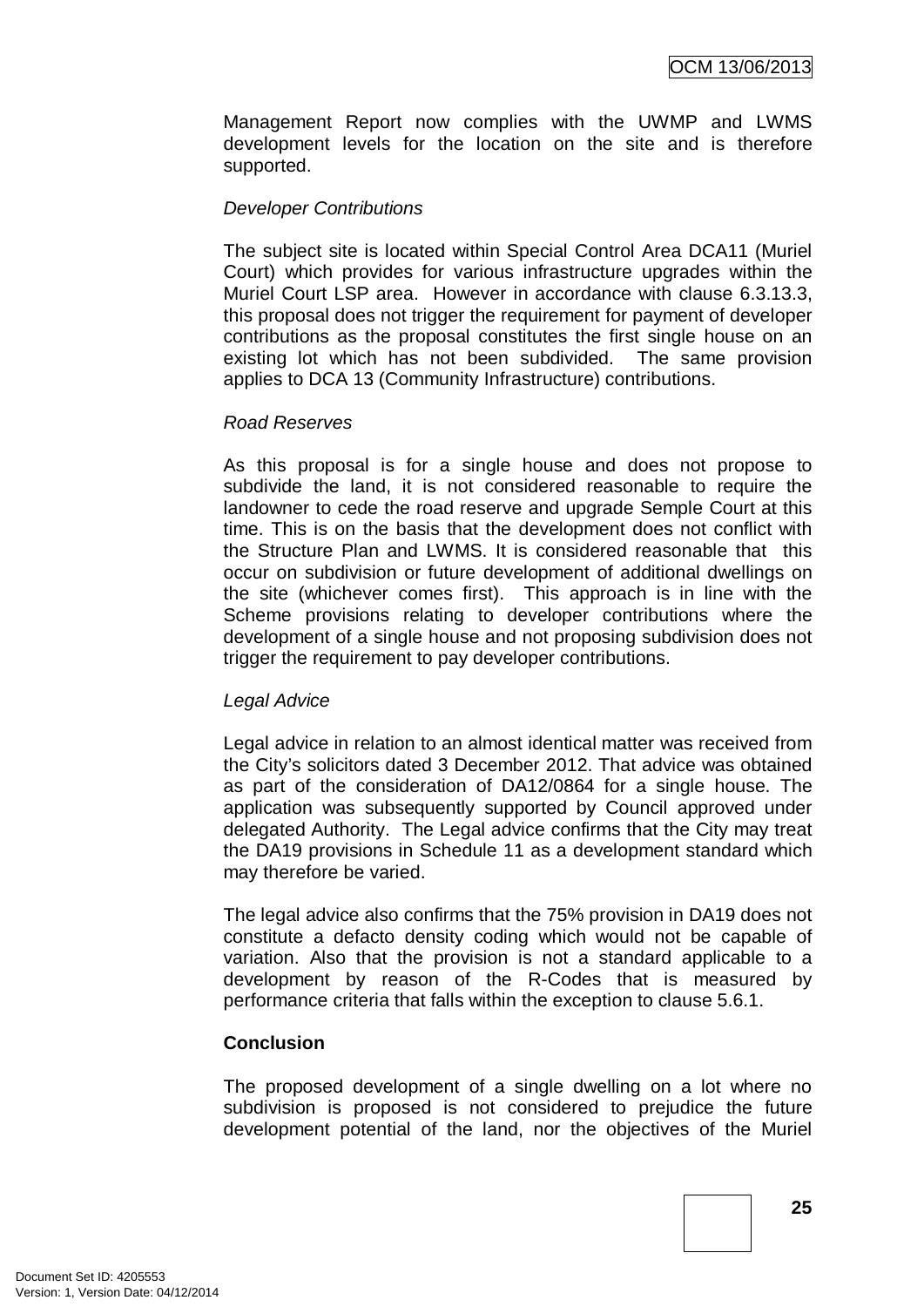Court LSP. In particular a Water Management Report informing the correct lot level has been provided to the satisfaction of the City and it has been demonstrated the development will enable future development to occur in accordance with the LSP.

As the City's legal advice confirms that Council has discretion to vary the DA19 provision of the Scheme, Council is requested to determine the application accordingly.

### **Strategic Plan/Policy Implications**

#### **Growing City**

- To grow our City in a sustainable way by: using land efficiently, protecting the natural environment and conserving biodiversity.
- Development that is soundly balanced between new and existing areas.
- Diversity of housing to respond to changing needs and expectations.

### **A Prosperous City**

• Sustainable development that ensures Cockburn Central becomes a Strategic Regional Centre.

#### **Budget/Financial Implications**

N/A

**Legal Implications**

N/A

## **Community Consultation**

N/A

## **Attachment(s)**

- 1. Demolition Plan
- 2. Site Plan
- 3. Floor Plan
- 4. Elevation Plan
- 5. Future Development Plan
- 6. Water Management Report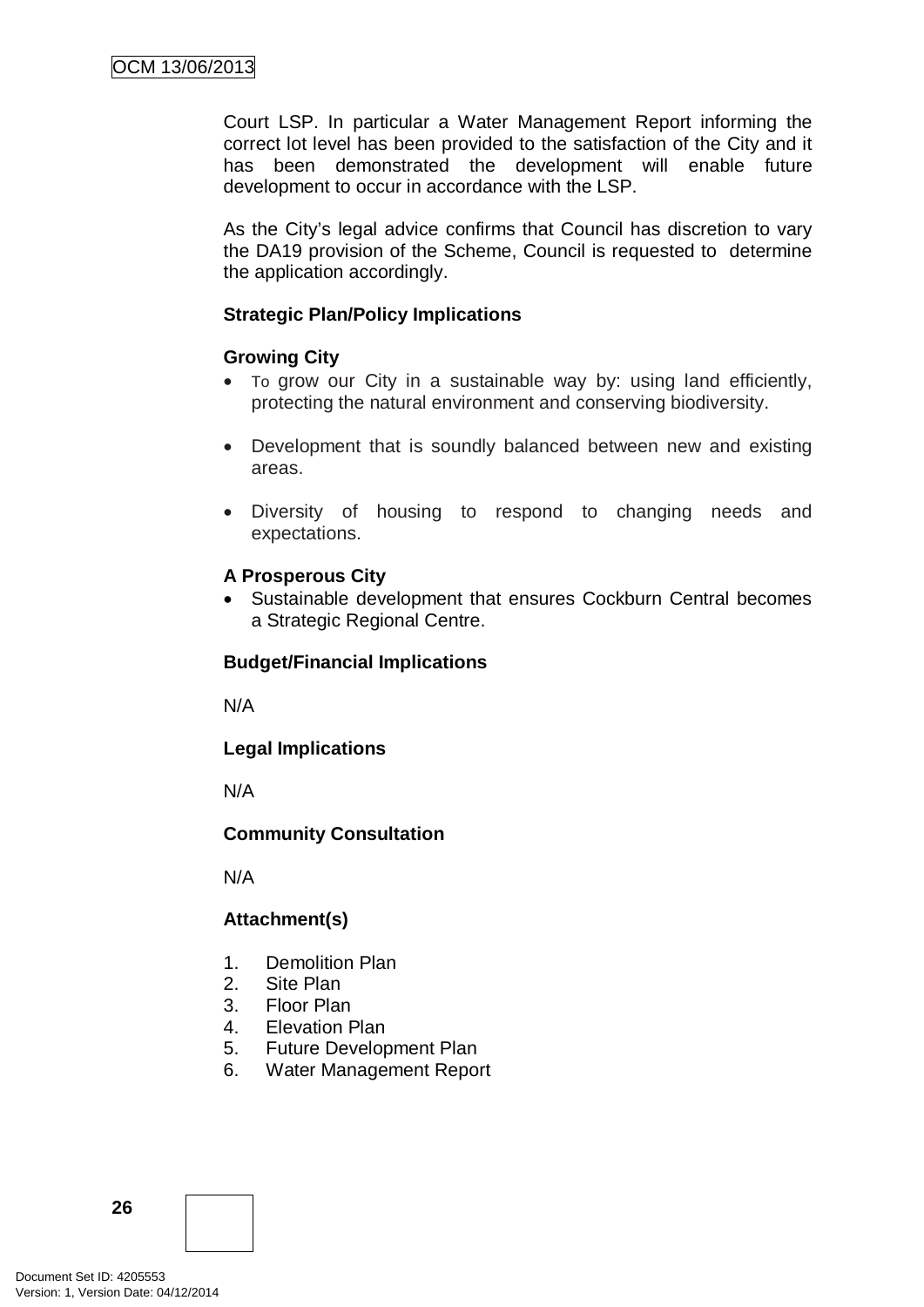## **Advice to Proponent(s)/Submissioners**

The Proponent(s) have been advised that this matter is to be considered at the 13 June 2013 Council Meeting.

### **Implications of Section 3.18(3) Local Government Act, 1995**

Nil.

**14.2 (MINUTE NO 5061) (OCM 13/06/2013) - PROPOSED MODIFICATION TO CELL 6 YANGEBUP STRUCTURE PLAN - LOCATION: LOTS 1 & 2 YANGEBUP ROAD, YANGEBUP - OWNER: GALATI NOMINEES PTY LTD - APPLICANT: PLANNING SOLUTIONS (110/034) (R COLALILLO) (ATTACH)**

# **RECOMMENDATION**

- That Council
- (1) endorse the Schedule of Submissions prepared in respect of the draft modified Cell 6 Yangebup Structure Plan ("modified Structure Plan");
- (2) pursuant to Clause 6.2.9.1 of City of Cockburn Town Planning Scheme No. 3 ("Scheme"), adopt the modified Structure Plan (as shown within Attachment 3) subject to:
	- 1. The western street block being modified from Residential 'R30' to Residential 'R25' as shown within Attachment 6.
- (3) in pursuance of Clause 6.2.10.1 of the Scheme, the modified Structure Plan be sent to the Western Australian Planning Commission for endorsement;
- (4) advise the proponent and those parties that made a submission of Council's decision accordingly; and
- (5) advise the proponent that the site is subject to both Development Contribution Area No. 4 and Development Contribution Area No. 13.

## **COUNCIL DECISION**

MOVED Clr C Reeve-Fowkes SECONDED Clr V Oliver that the recommendation be adopted.

## **CARRIED 7/0**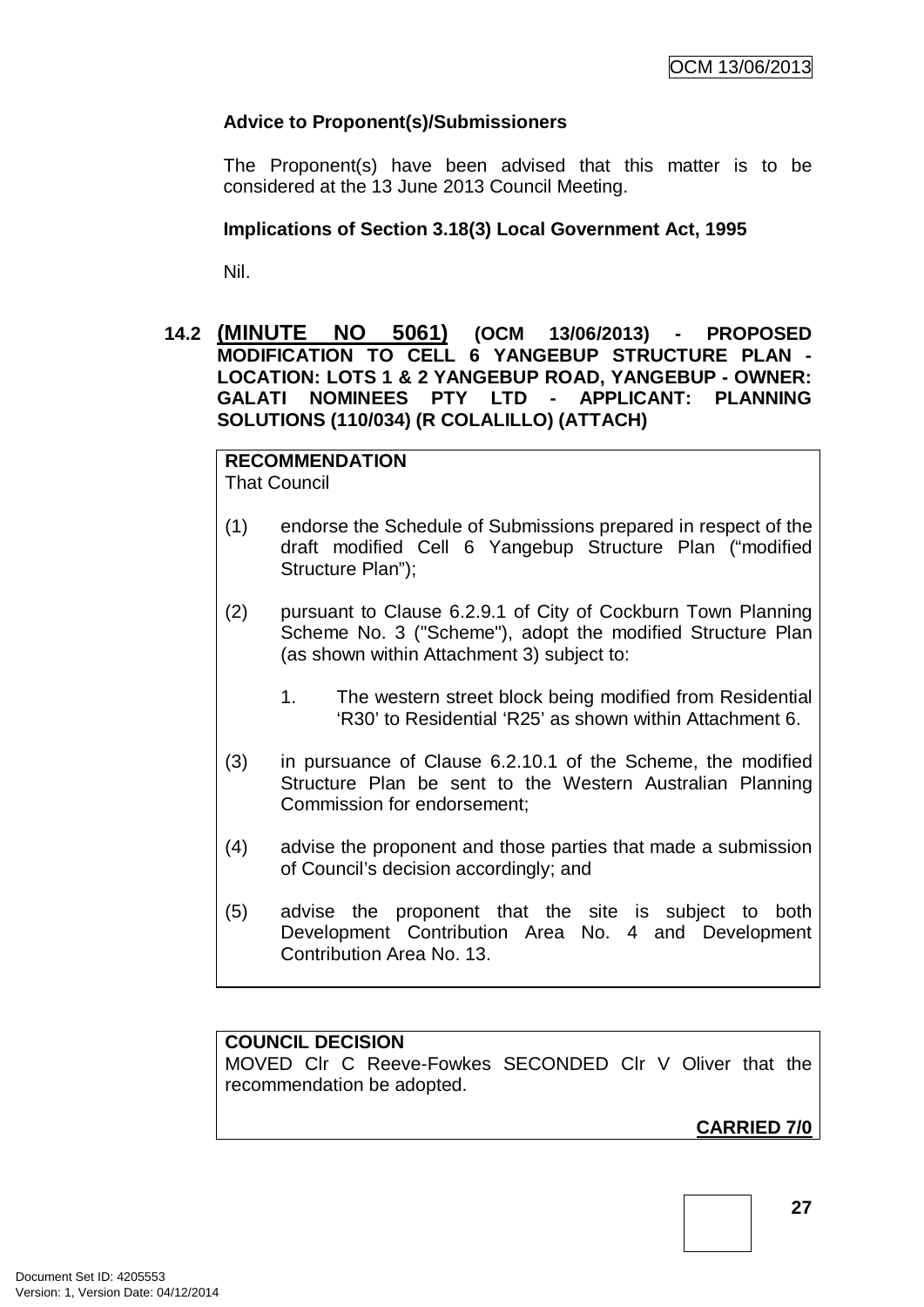## **Background**

The original Yangebup Cell 6 Structure Plan was approved by Council on 21 December 2004 and endorsed by the Western Australian Planning Commission ("WAPC") on 15 March 2005. Since then, the Structure Plan has been subject to minor modification/s, which was dealt with in accordance with the statutory requirements of City of Cockburn Town Planning Scheme No. 3 ("Scheme"). The current version of the Structure Plan is dated 23 February 2011, a copy of which is contained in Attachment 2 to this report.

A proposal to modify the Structure Plan pertinent to Lots 1 and 2 Yangebup Road, Yangebup ("subject land") has been lodged with the City in order to affect a density change for the subject land.

The modified Structure Plan has been advertised for public comment and also referred to authorities for comment. This report now seeks to specifically consider the proposal for adoption, in light of the advertising process and assessment by officers.

### **Submission**

The modified Structure Plan (as shown in Attachment 3) was lodged by Planning Solutions on behalf of the landowner. The modified Structure Plan has been prepared in support of the proposed recoding of the subject land from its existing density of Residential 'R20' to Residential 'R30' and 'R40'. In addition to an increase in dwelling yield, the proposal states that the modification will provide road layout improvements/efficiencies and more appropriate drainage arrangements (as shown in Attachment 4).

## **Report**

## **Planning Background**

The subject land is 4.15 hectares in size and generally bound by residential development to the north and west, Shall cross Street to the east and Yangebup Road to the south as shown within Attachment 1.

The subject land is zoned 'Urban' under the Metropolitan Region Scheme ("MRS") and 'Development' under City of Cockburn Town Planning Scheme No. 3 ("Scheme"). The subject land is also located within Development Area. 4 ("DA 4"), Development Contribution Area No. 4 ("DCA ") and Development Contribution Area No. 13 ("DCA 13").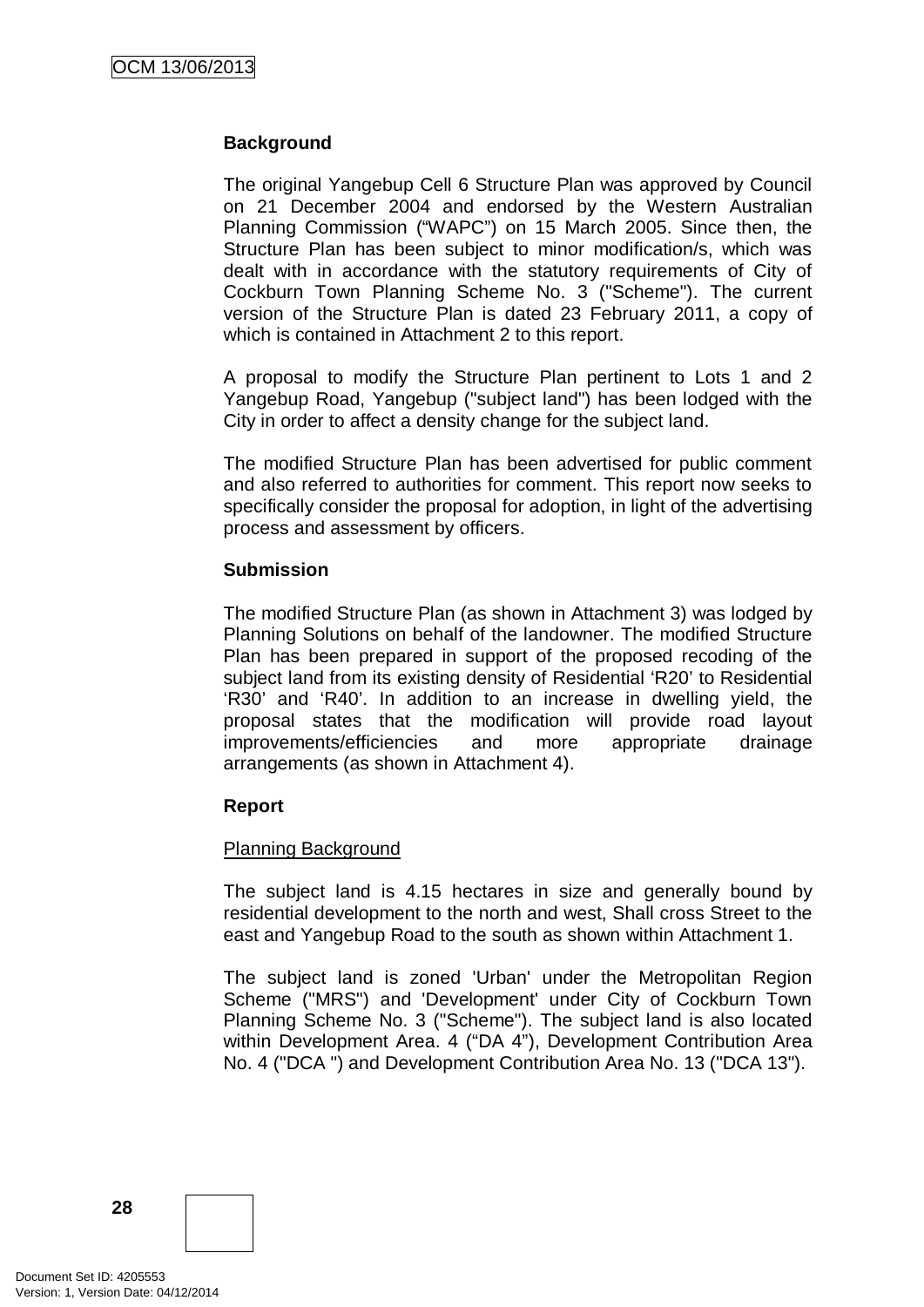## Proposed Modified Structure Plan

The proposed modification to the Cell 6 Yangebup Structure Plan proposes to alter the approved land use from low density residential development and associated road network to a medium density outcome. No changes are proposed to the location and amount of public open space ("POS") being provided.

#### Residential Density

As noted above the proposal seeks to increase the residential density of the subject site from low density Residential R20 to medium density Residential R30 and R40.

Under the existing residential density coding, yield of approximately 50 lots is possible for the subject land. Under the proposed modification a potential yield of 68 single houses and grouped dwellings would be possible. Although an R Coding of R30 or above allows multiple dwellings to be developed, the proponent has confirmed that this would not be their intention given the prevailing lot sizes and existing form of development in the locality.

#### Directions 2031

Directions 2031 and Beyond ("Directions 2031") is the latest strategic document and framework for the future growth and development of the Perth Metropolitan Area and Peel Region. In recognising Perth's existing built environment and anticipated population growth, the Strategy reinforces the need for Perth to be more compact and ensure more efficient use of land and infrastructure. One of the key methods of achieving these objectives is providing for higher densities and innovative dwelling designs to cater for a variety of housing types and improved affordability.

It is noted that the ultimate purpose of the Structure Plan modification is to provide an increased density of residential development for the subject land. This is highlighted by the proposal providing an average of 16.8 dwellings per gross hectare which is above the minimum target of 15 dwellings per hectare stipulated by Directions 2031. In this regard, the proposed Structure Plan modification is considered to meet the strategic themes and requirements of Directions 2031.

#### Liveable Neighbourhoods

The current edition of Liveable Neighbourhoods reinforces the requirement for structure plan and subdivision design to provide for site-responsive design, enhanced local identity, development of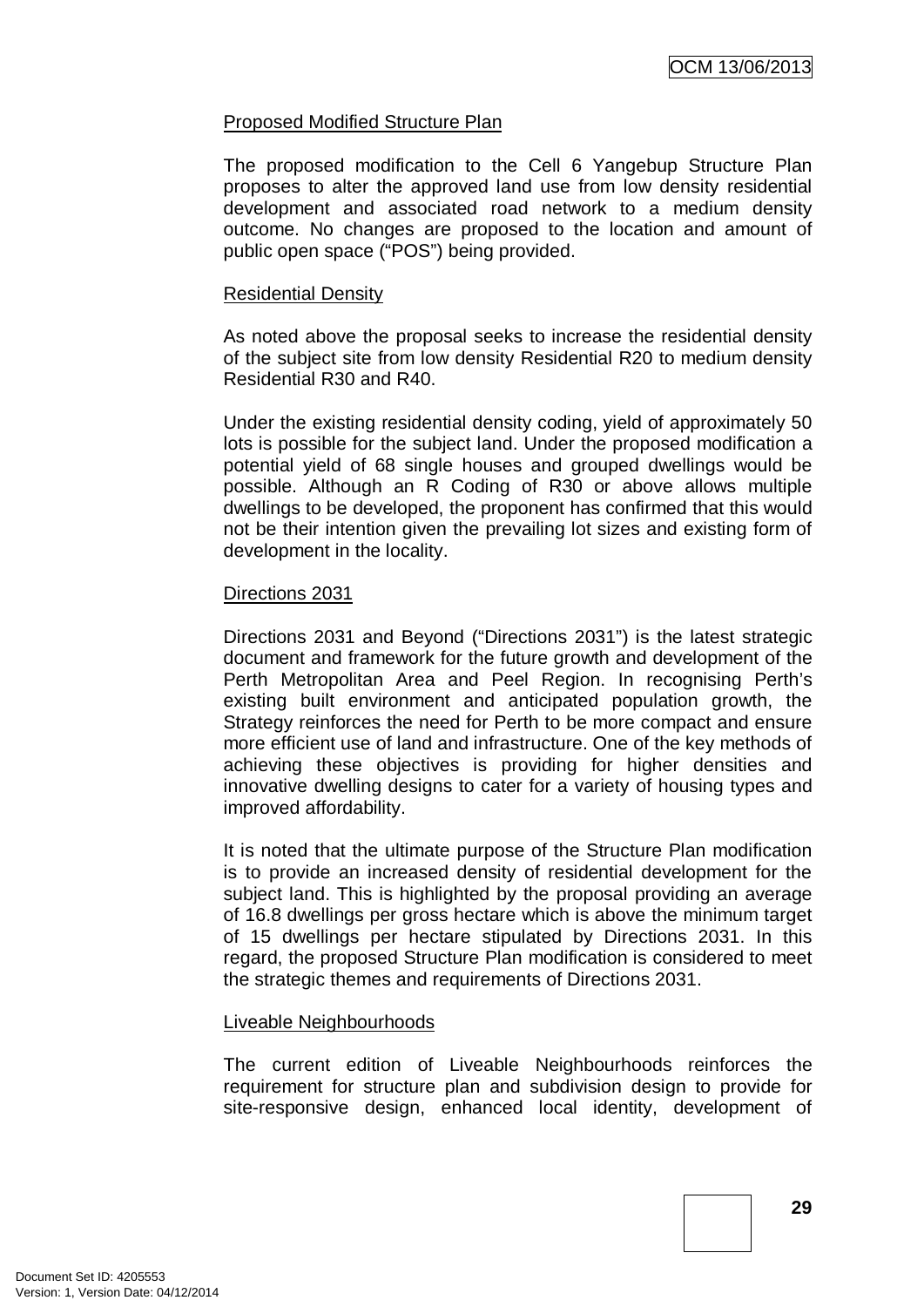frontages to streets, open spaces and a wider choice of housing, together with increased residential density.

In considering the proposed Structure Plan modification in respect of the above, it is noted that the subject land is within an area of high amenity value given the presence of POS and the future Beeliar Local Centre being within 500 metres. It is on this basis that the land is considered suitable to support higher densities of residential accommodation. As such, the modified Structure Plan proposal conforms to the key elements of Liveable Neighbourhoods.

#### Community Consultation Outcomes

The modified Structure Plan was advertised for public comment for a period of 21 days in accordance with the Scheme requirements. A total of 16 submissions were received, with 9 submissions expressing concerns or objecting, 5 stating no objection and 2 having no objection subject to certain conditions and/or modifications.

All submissions have been outlined and addressed in detail in the Schedule of Submissions (Attachment 7). The key issues that were raised are summarised below.

### **Density**

Many of the submissions raised concerns in relation to 'high density' development being proposed for the locality. The term high density relates to residential densities of R80 and above where as the proposal is in fact for medium densities of R30 and R40. The impact in terms of dwelling yield is considered moderate given that the difference between the existing R20 coding and proposed R30/R40 codings enables a potential increase of 18 dwellings. The type of development proposed is consistent with the existing structure plan and surrounding area given that single house development is the predominant outcome proposed.

Although the proposed densities are considered reasonable as outlined above, an amendment to the proposal is recommended as shown within Attachment 6. The change from R30 to R25 for those lots backing onto existing R20 development to the west of the subject land is considered an appropriate interface and transition.

## Traffic

A number of submissioners noted concerns regarding increased traffic volumes emanating from any medium density proposal. The proponent has prepared a Traffic Management Review ("TMR") to provide assurance that any increase in traffic can be managed safely and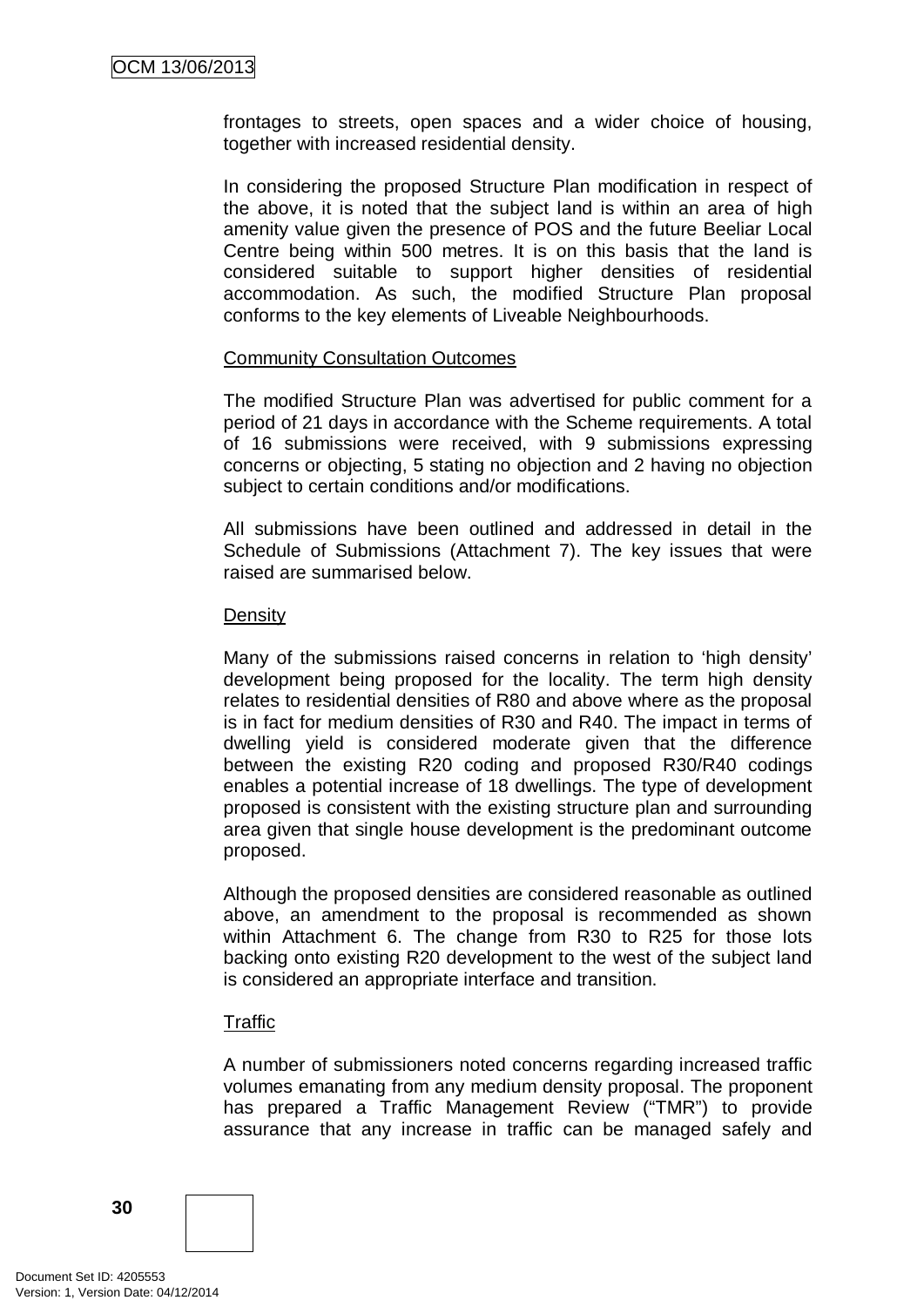efficiently by the existing road network (refer to Attachment 5). The TMR has been verified by the City's Engineering Services.

The TMR notes that the existing Cell 6 Structure Plan allows the subject land to provide 53 dwellings which can be expected to generate 424 vehicle movements per day. The proposed rezoning will enable the development of 68 dwellings which is expected to increase local traffic flows by no more than 120 vehicle movements per day. Based on this the TMR concludes that given the maximum anticipated traffic increases, all local roads will continue to operate in an acceptable manner and in accordance with the recommendations set out in Liveable Neighbourhoods.

It should be noted that many submissions raised objections to the proposal based on concerns relating to:

- negative impact on property values;
- increased anti-social behaviour;
- increased rental properties:
- change in demographics of the area.

The above concerns have not been considered in light of the proposal as they relate to non-planning related matters. As such, no other modifications to the proposed structure plan are recommended.

#### **Conclusion**

It is recommended that Council adopt the modified Structure Plan. Approval is recommended on the basis that it will facilitate a greater mix and diversity of dwelling types for the locality. The modified Structure Plan is considered to reflect the objectives of Directions 2031 and Liveable Neighbourhoods.

#### **Strategic Plan/Policy Implications**

#### **Growing City**

- Development that is soundly balanced between new and existing areas.
- Diversity of housing to respond to changing needs and expectations.

## **Budget/Financial Implications**

The Structure Plan fees for this proposal have been calculated in accordance with the *Planning and Development Regulations 2009*, including the cost of advertising and this has been paid by the applicant.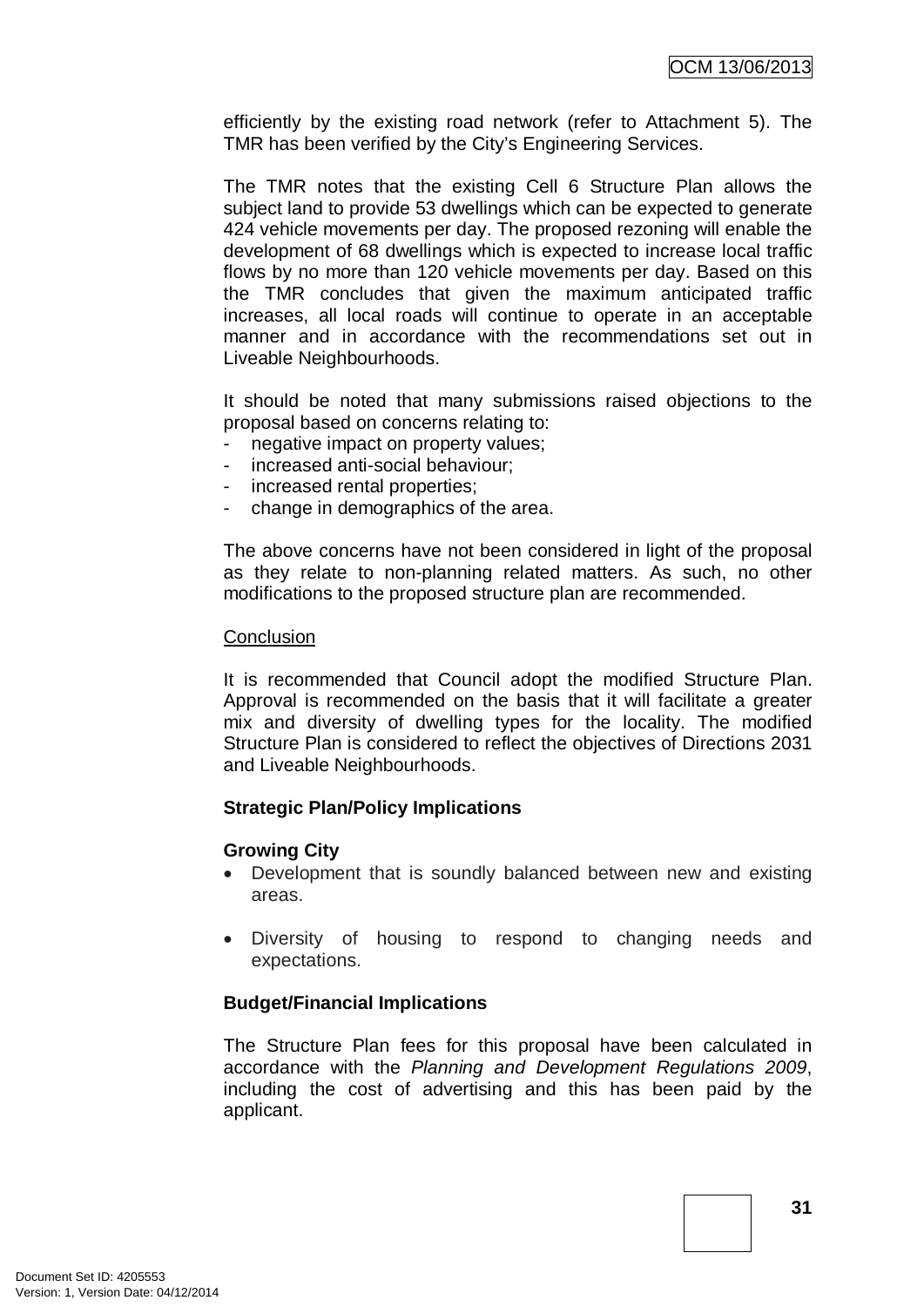Subdivision and development of the subject land is subject to the requirements of the City's Development Contribution Plan 4 – Yangebup West and Development Contribution Plan 13 – Community Infrastructure.

## **Legal Implications**

*Planning and Development Act 2005* City of Cockburn Town Planning Scheme No. 3 *Town Planning Regulations 1967*

## **Community Consultation**

Community consultation was carried out for a period of 21 days. The proposal was advertised in the newspaper, on the City's website, in the City's administrative office and letters were sent to landowners and government/servicing authorities in accordance with the Scheme requirements.

A total of 16 submissions were received. Analysis of the submissions has been undertaken within the 'Report' section above, as well as the attached Schedule of Submissions.

## **Attachment(s)**

- 1. Location Plan
- 2. Existing Cell 6 Yangebup Structure Plan
- 3. Proposed Modified Cell 6 Yangebup Structure Plan
- 4. Existing and Proposed Cell 6 Structure Plans
- 5. Transport Impact Assessment
- 6. Recommended Amendment to Modified Cell 6 Structure Plan
- 7. Schedule of Submissions

## **Advice to Proponent(s)/Submissioners**

The Proponent(s) and those who lodged a submission on the proposal have been advised that this matter is to be considered at the 13 June 2013 Council Meeting.

## **Implications of Section 3.18(3) Local Government Act, 1995**

Nil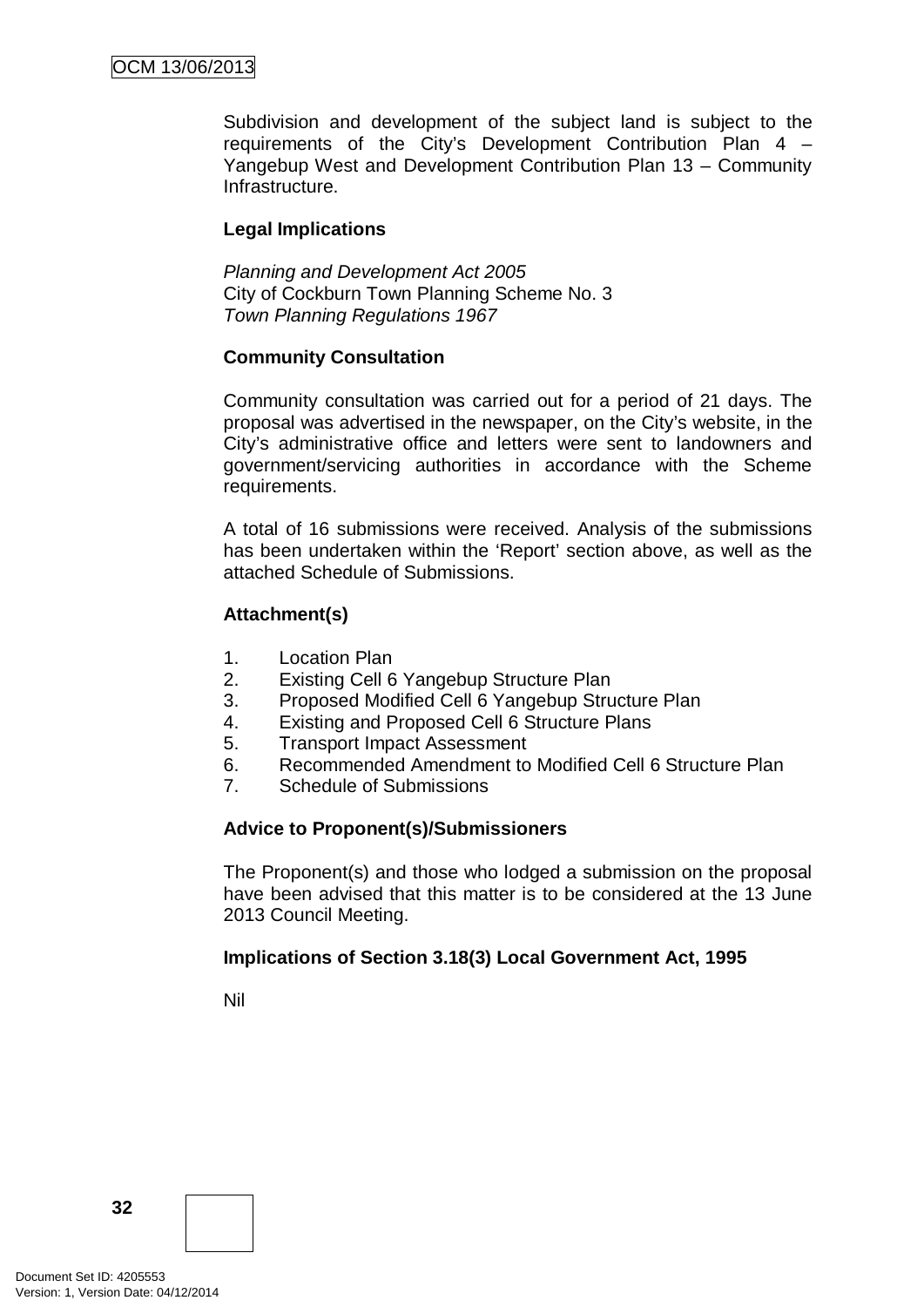# **(MINUTE NO 5062) (OCM 13/06/2013) - MEETING BEHIND CLOSED DOORS**

## **COUNCIL DECISION**

MOVED Clr S Portelli SECONDED Clr C Reeve-Fowkes proceed behind closed doors to consider the following item, pursuant to Section 5.23 (2)(f)(iii) of the Local Government Act, 1995.

**CARRIED 6/1**

### **Reason for Decision**

It is proposed to discuss matters which relate to the confidential attachment for this item.

**14.3 (MINUTE NO 5063) (OCM 13/06/2013) - RETROSPECTIVE CHANGE OF USE - FACTORY TO CLUB PREMISES - LOCATION: 4/13 (LOT 22) PORT KEMBLA DRIVE, BIBRA LAKE - OWNER: HAYLEY LOUISE BOND, KRISTOPHER GRAHAM BOND, PETA NICOLE RYAN & SULTENE PTY LTD - APPLICANT: URP TOWN PLANNERS & BUILDING DESIGNERS (1105155) (T CAPPELLUCCI) (ATTACH)**

## **RECOMMENDATION**

That Council

(1) grant Planning Approval for the Retrospective Change of Use from Factory to Club Premises at 4/13 (Lot 22) Port Kembla Drive, Bibra Lake, in accordance with the attached plans and subject to the following conditions and footnotes:

### **Conditions**

- 1. This approval is only valid from the date of Council's decision and does not retrospectively authorise any previous unapproved use of the premises.
- 2. The premises shall be kept in a neat and tidy condition at all times by the owner/occupier to the satisfaction of the City.
- 3. No more than twenty five (25) persons are permitted on the premises at any one time.
- 4. The entire ground floor area shall only be used for the purpose of a 'Club Premises' as defined in the City of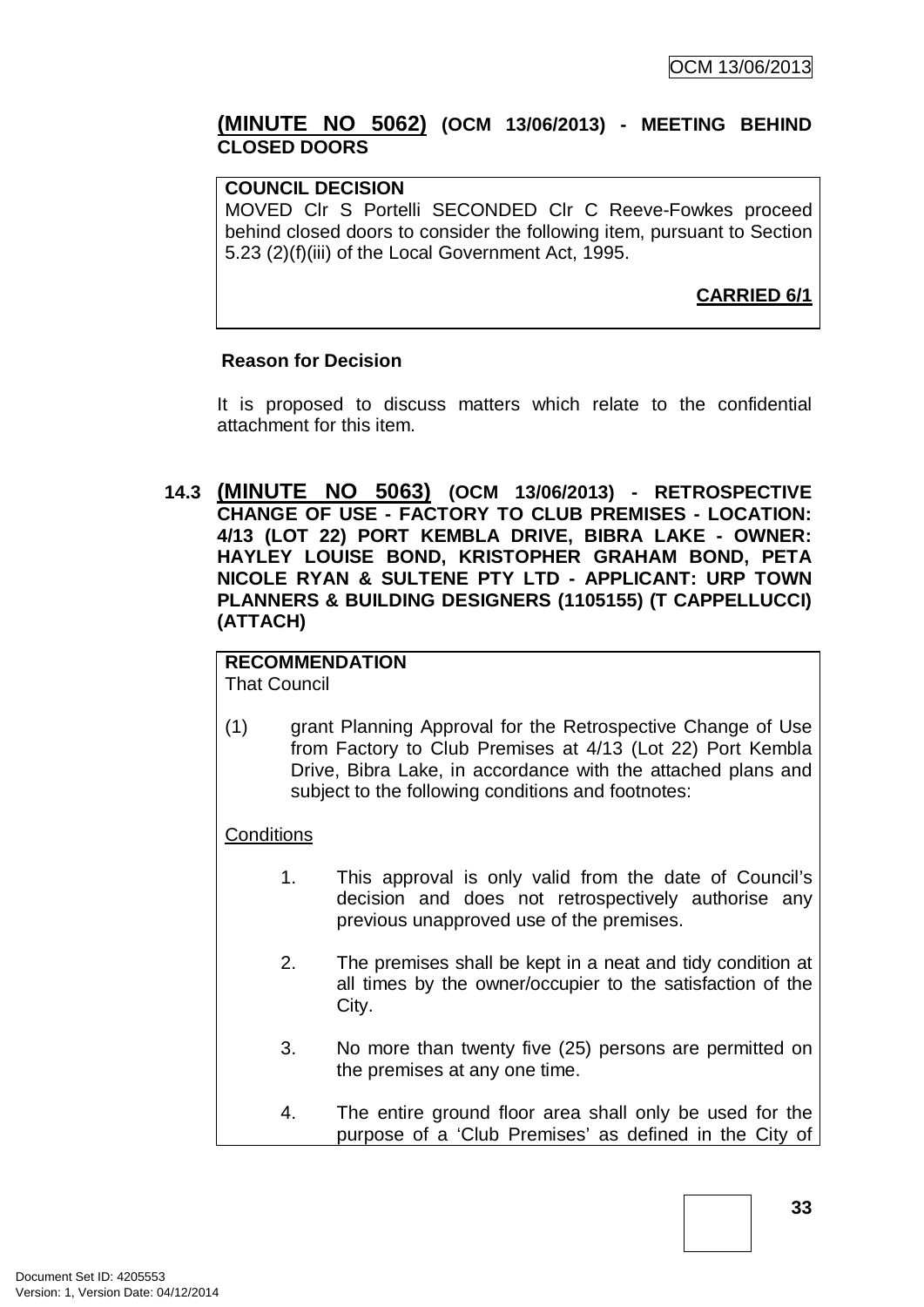Cockburn Town Planning Scheme No. 3.

- 5. The premises are not approved as a licensed premise; therefore, consuming or serving of alcohol is not permitted on the premises. The bar, indicated on the floor plan is not to be used for this purpose unless a change of use would be required and further approval from the City.
- 6. The land use 'Club Premises' shall not continue or recommence until or unless the premises has been brought into compliance with the Health (Public Building) Regulations 1992, current Building Codes of Australia requirements and a Certificate of Occupancy has been granted by the City's Health Services section.
- 7. The club premise is only permitted to operate:
	- a) Tuesday between the hours of 7.00 p.m. to 9.00 p.m. and Friday between 6.30 p.m. to 12.00 a.m. to conduct club meetings.
	- b) Saturday between the hours of 7.00 p.m. to 12.00 a.m. once every two months per calendar year, to conduct private functions.
	- c) Monday to Friday (excluding Public Holidays) between the hours of 8.00 a.m. to 7.00 p.m. for informal use by club members and for not more than two days per calendar week.
	- d) On a Saturday, Sunday or Public Holiday between the hours of 8.00 a.m. to 7.00 p.m. for informal use by the club members.

# Footnotes

- 1. This is a Planning Approval only and does not remove the responsibility of the applicant/owner to comply with all relevant building, health and engineering requirements of the City, with any requirements of the City of Cockburn Town Planning Scheme No. 3, or the requirements of any other external agency.
- 2. Advertising signs are to be in accordance with the requirements of the City of Cockburn Town Planning Scheme No. 3. Non-exempt signage will require separate planning approval.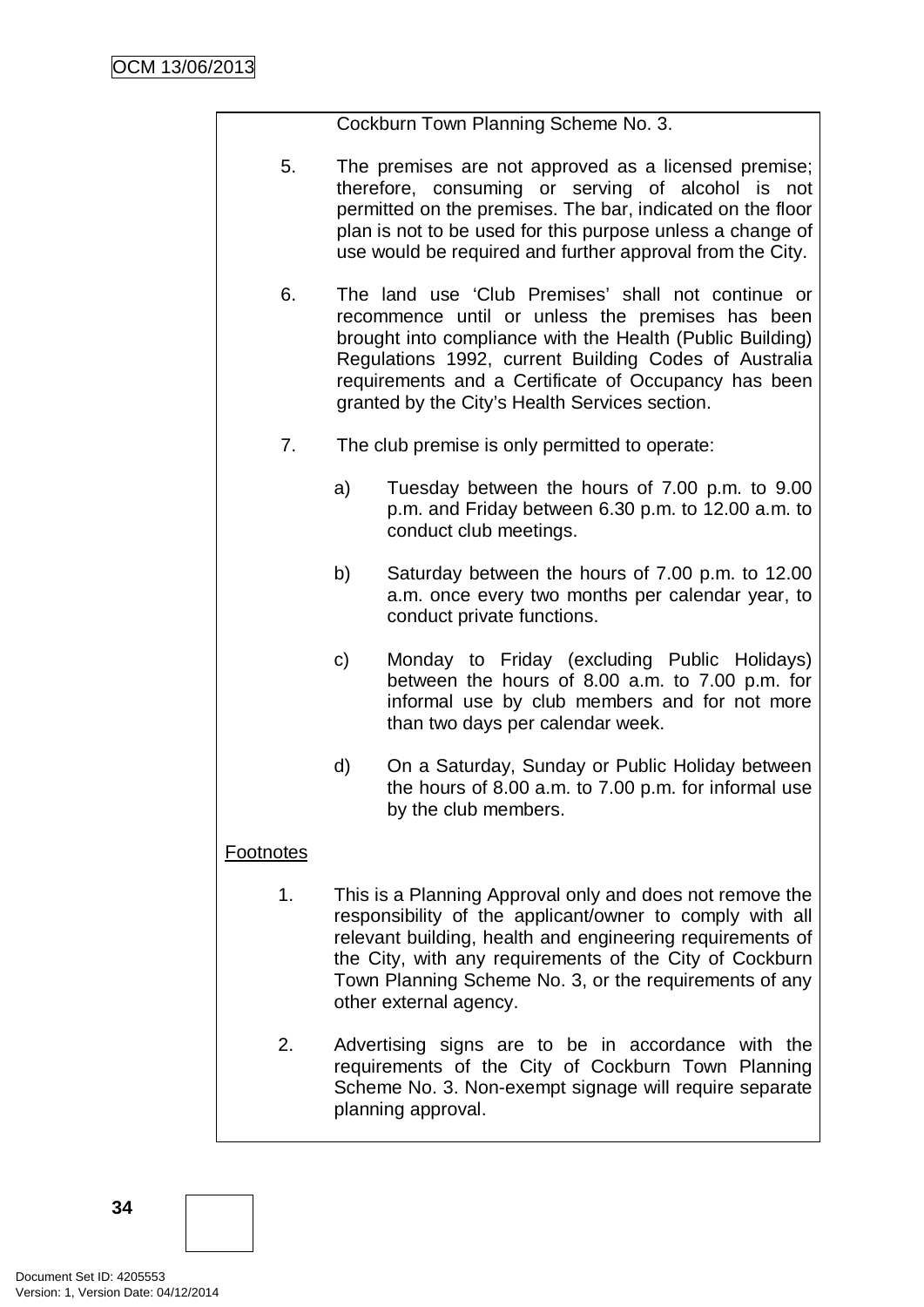- 3. The primary use of the development hereby approved is Club Premises, defined in the City of Cockburn Town Planning Scheme No. 3 as "premises used by a legally constituted club or association or other body of persons united by a common interest".
- (2) notify the applicant and those consulted of Council's decision.

## **COUNCIL DECISION**

MOVED Clr S Portelli SECONDED Deputy Mayor K Allen that Council:

- (1) refuse to grant planning approval for a retrospective change of use Factory to Club Premises at Unit 4 No. 13 (Lot 22) Port Kembla Drive, Bibra Lake for the following reasons:
	- 1. Impact on the amenity of the area by way of noise, movement and events held at the premises (TPS3 s 10.2.1  $(n)$ :
	- 2. Likely social issues that may result from the operation of the proposed club house which can affect the amenity of the locality (TPS3 s 10.2.1 (i)); and
	- 3. In consideration of the objection received on the application (TPS3 s 10.2.1 (y));
- (2) issue a Directions Notice under section 214 of the Planning and Development Act 2005 for the Club Premises use to cease within 60 days of the date of the notice; and
- (3) notify all those parties consulted in respect of this application of Council's decision.

# **MOTION LOST 3/4**

CLR PORTELLI WISHED HIS VOTE FOR THE MOTION TO BE RECORDED

MOVED Clr V Oliver SECONDED Clr B Houwen that Council defer the matter to a future meeting of Council:

(1) to allow a briefing from the WA Police and the applicant; and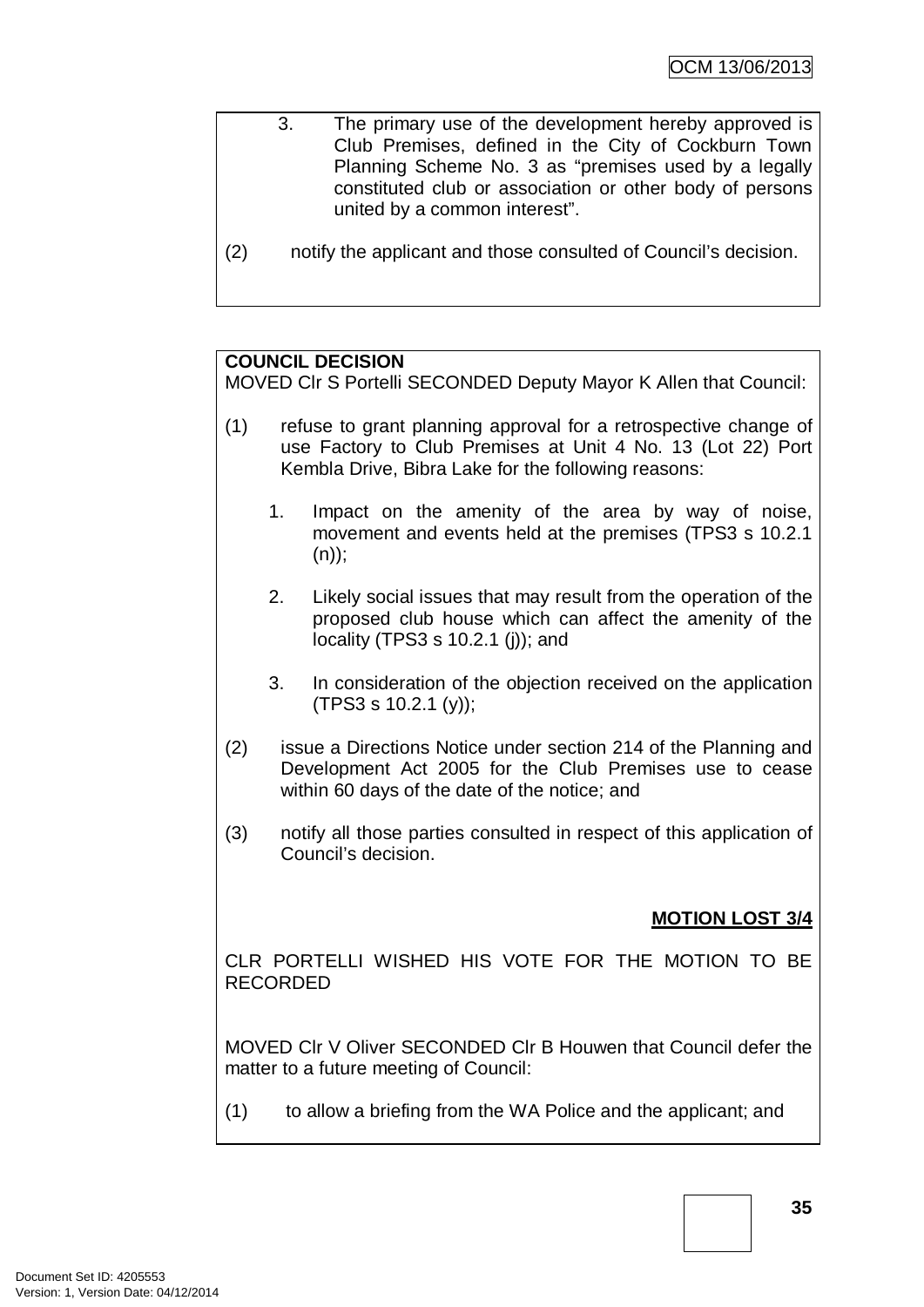(2) to obtain a legal opinion on matters associated with Council's liability and community risk.

**CARRIED 7/0**

### **Reason for Decision**

Council felt that there needs to be more information provided prior to making a determination in relation to legal liabilities and community risk.

# **Background**

In early October 2012, the City was advised by the Organised Crime Squad that the Rebels Motor Cycle Gang were operating at the subject premises and the Crime Squad's intention to have them evicted from the subject premises.

The City's investigations confirmed that the property was being used for the purposes of a Club Premises without prior planning approval. This investigation resulted in the City's Planning Compliance Officer, by letter dated 3 December 2012, notifying the landowners of Unit 4/13 Port Kembla Drive, Bibra Lake that planning approval was required for, but had not been obtained for the use of Unit 4 as a Club Premises. The landowners were advised to either cease the use or to lodge an application seeking retrospective planning approval for the Club Premises.

On 10 of December 2012, a meeting was held with the City's Officers and some of the owners of the site, where planning and building requirements were discussed. The owners present were advised that planning approval for a change of use was required.

On the 18 January 2013 the City of Cockburn received an email from planning consultants URP Town Planners & Building Designers, enquiring on behalf of the owner and tenants of 4/13 Port Kembla Drive, Bibra Lake regarding a change of use of the unit from Factory to Club Premises, associated with the Rebels Motorcycle Club.

A response letter advised URP that a DA was required and set out a range of compliance matters. It was noted that the car parking ratio for club premises is the same as the existing use with a ratio of 1 bay for 50m² GLA.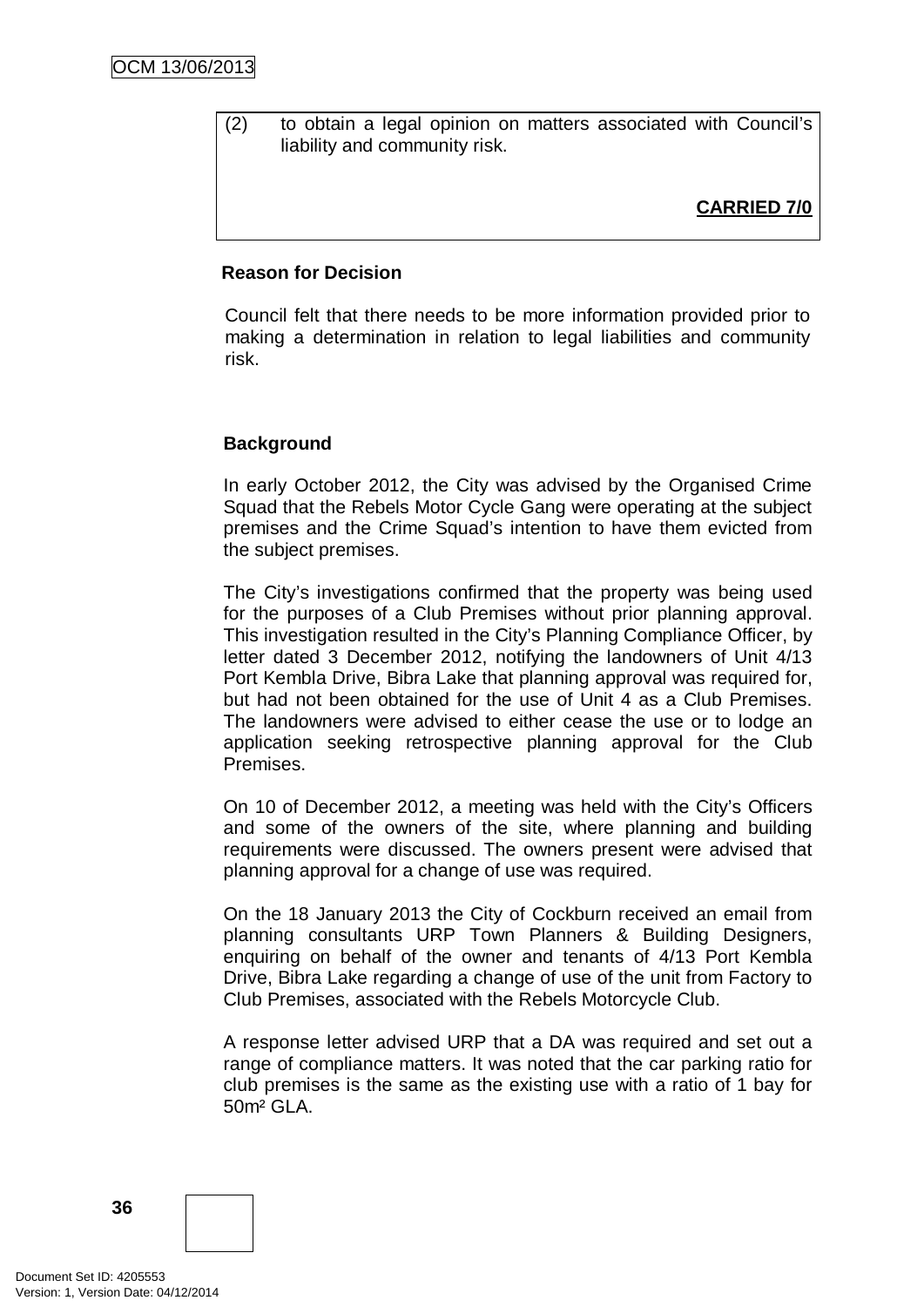An application for planning approval (DA13/0264) was subsequently lodged with the City by URP, on behalf of the landowners, on 27 March 2013. This application proposed a change of use of the premises from 'Factory' to 'Club Premises' with no selling or supplying of liquor to occur on-site.

### **Submission**

This application seeks the retrospective approval of the City to allow a 'Club Premises' to operate at the subject site.

Following lodgement of the application, the applicant clarified that the 'Club Premises' was for a club operated by an incorporated motorcycle club, identified as the Rebels Motorcycle Club. Formal club meetings are proposed to take place twice a week outside normal business hours (i.e. Tuesdays from 6.30 p.m. to 9.00 p.m. and Fridays from 6.30 p.m. to midnight). The premises are also intended to be available for informal use by the club members on a daily basis (Monday to Sunday, excluding Public Holidays) outside the abovementioned hours to assist with general maintenance and ongoing operation of the club. It is also proposed to hold occasional private functions on selected Saturday nights up until midnight. The maximum number of members to be present in the club at any one time is proposed to be twenty five (25). However the maximum occupancy of the building is likely to be 50 people.

### **Report**

### **Zoning and Use**

The site is located within the Mixed Business zone, the objective of which is to provide for a wide range of light and service industrial, wholesaling, showrooms, trade and professional services, which, by reason of their scale, character, operation or land requirements, are not generally appropriate to, or cannot conveniently or economically be accommodated within the Centre or industry zones.

A 'Club Premises' is classified as a permitted ('P') use within the 'Mixed Business' zone, meaning a use that is permitted by the Scheme providing the use complies with the relevant development standards and requirements of the Scheme. . The land use 'Club Premises' is defined in TPS No. 3 as follows:

*"Means premises used by a legally constituted club or association or other body of persons united by a common interest."*

The objection received during the consultation period made reference to the incompatibility of the proposed 'Club Premises' with the existing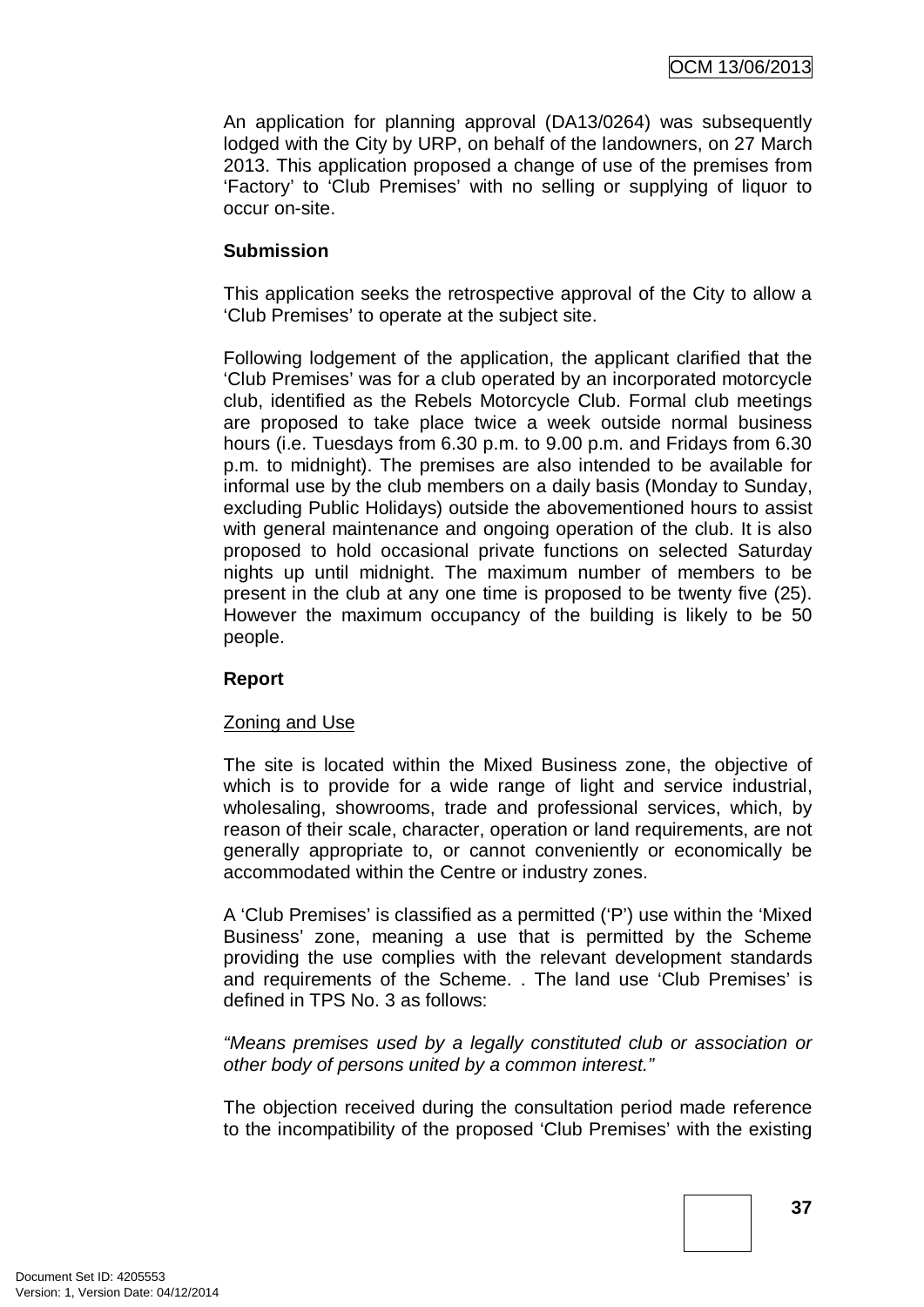land uses within the locality. It was stated that the proposed use may generate anti-social behaviour, which will impact on the safety of tenants, landowners and their clients, visitors etc.

Concerns about anti-social behaviour in this instance appear to relate to club patrons and members, and to be based partly on the perception of outlaw motorcycle clubs. One (1) objection has been received during the consultation period. Given the motorcycle club has been operating without approval at the premises for some time now, and no other comments have been received from adjoining owners, this may indicate that the club premises has been operating without impacting on the amenity of the adjoining properties.

The applicant has advised that activities will be undertaken behind closed doors. If concerns of anti-social behaviour ever to arise in the future due to the club operations, those concerns will need to be directed to the WA Police as is the case with any business or activity where there is illegal behaviour.

The proposed use of the premises is consistent with the TPS3 land use permissibility and does not prejudice the objectives of the 'Mixed Business' zone as stated under TPS No. 3. Further TPS No. 3 does not contain powers to discriminate between different types of clubs based on the suspected activities of the members.

#### Car Parking

The subject site at No. 13 Port Kembla Drive, Bibra Lake, requires a total of thirty-nine (39) car bays on-site for the land uses operating from the six (6) units. The number of car parking bays required for the other five (5) units along with the proposed change of use of Unit 4 from 'Factory' to 'Club Premises' is as follows:

| Unit                      | Land Use                              | Area              | <b>Parking Requirement</b>                                   |
|---------------------------|---------------------------------------|-------------------|--------------------------------------------------------------|
| 1                         | Showroom                              | 140m <sup>2</sup> | $1:50m^2 = 3$ bays                                           |
| $\overline{2}$            | <b>Motor Vehicle Sales</b>            | 300 <sup>m²</sup> | 1:5 vehicles $+$ 1:1 employee<br>$= 5 \text{ bays}$          |
| 3                         | Factory                               | 305 <sup>m²</sup> | $1:50m^2 = 7$ bays                                           |
| 4                         | <b>Premises</b><br>Club<br>(Proposed) | 302m <sup>2</sup> | $1:50m^2 = 7$ bays + 1 Loading<br>Bay at 1:500m <sup>2</sup> |
| 5                         | Dance Studio                          | 200 <sup>m²</sup> | 4 bays                                                       |
| 6                         | Showroom                              | 610m <sup>2</sup> | $1:50m^2 = 13$ bays                                          |
| Total<br>bays<br>Required |                                       |                   | 39 bays                                                      |
| Total<br>bays<br>Proposed |                                       |                   | 39 bays                                                      |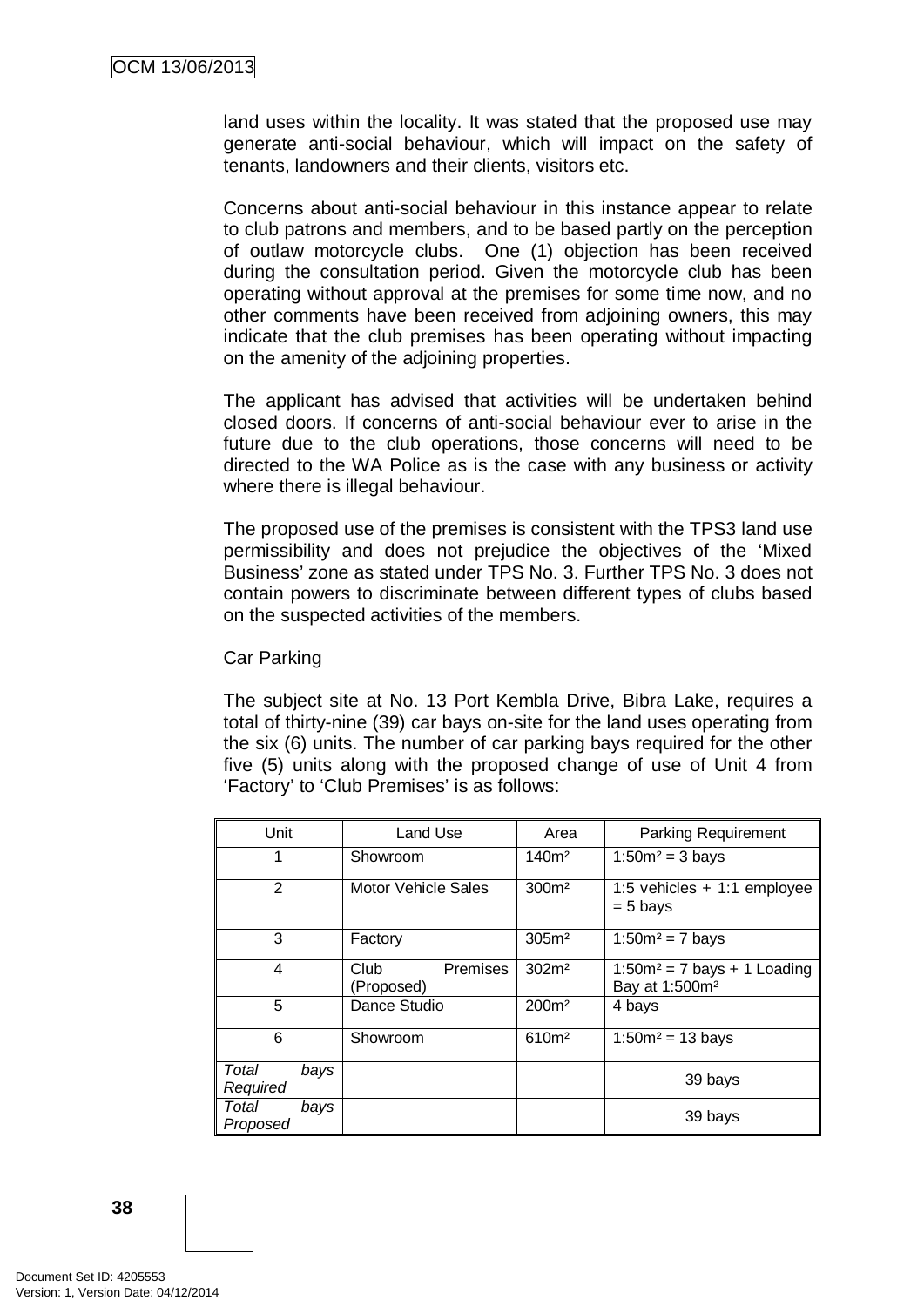Given that the subject site at Unit 4 is changing use from 'Factory' to 'Club Premises' which both have the same car parking requirement of 1:50m², the required amount of car parking bays on-site will not change from what is already existing and therefore no variation to the parking requirements of TPS No. 3. However the premises require the provision of one (1) loading bay. Table 3 of TPS No. 3 lists the standards for Club Premises and this includes a requirement for a loading bay. This has not been addressed in the application. However it is clear that a loading bay facility is located adjacent to car bay no. 25 on the site plan SK1.01 dated 12 February 2013 which satisfactorily addresses this matter.

The proposed 'Club Premises' proposes that a maximum of twenty five (25) club members will be accommodated in the premises at any one time. Most of the other approved uses in the complex operate primarily during normal business hours. The attendance of the maximum number of twenty five (25) club members will only occur during the formal club meetings twice a week and outside normal business hours (Tuesdays from 6.30 p.m. to 9.00 p.m. and Fridays from 6.30 p.m. to midnight). Along with the occasional private function once every two months on Saturday nights (between 7.00 p.m. to midnight), the proposed maximum number of club members and car parking bays provided solely for the 'Club Premises' use is considered to comply with the Scheme.

It is not stated in the application that the number of people other than club members is limited and therefore the proposed condition refers to 25 persons, and not 25 club members.

#### Amenity Impacts

The objection received during the consultation period also made reference to potential amenity impacts resulting from the proposed use being supported. Amenity is defined under TPS No. 3 as follows:

*"Means all those factors which combine to form the character of an area and include the present and likely future amenity."*

The comments made did note how the proposal may impact on the amenity of the area; however it is assumed that the basis of the sentiments made in the objection stems from the nature of the club and the broader public perception of such clubs and their members/patrons.

In reference to the land use and its general impact on the amenity of the locality, the Organised Crime Squad in discussions with City Officers has noted that the safety of nearby businesses, i.e. as a result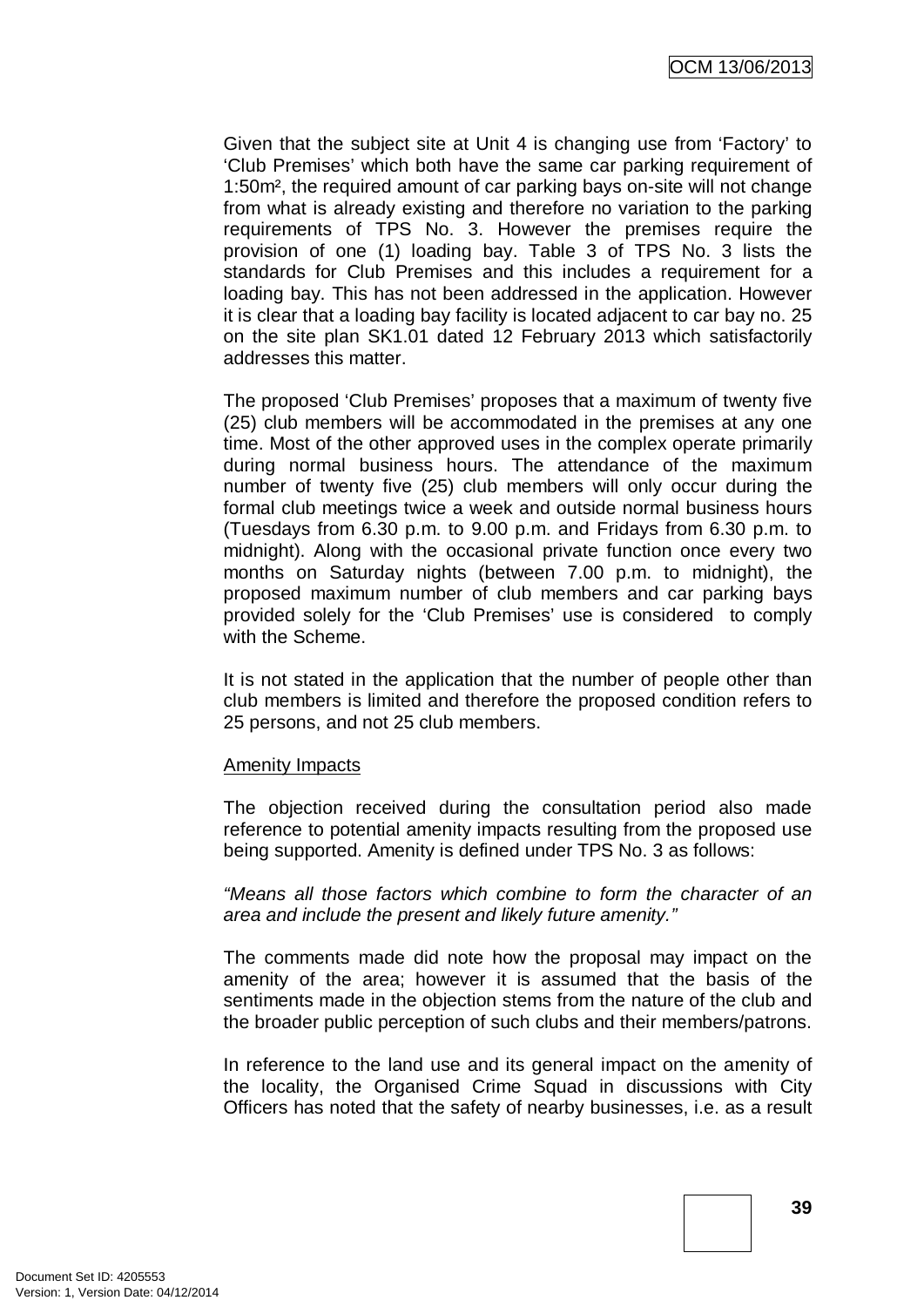of gang crime activity and feud violence, could cause potential amenity issues.

The hours of operation for the club premises being recommended and limited periods proposed specifically for club meetings and special events are considered acceptable for a Club Premises and have been recommended as conditions accordingly. These controls are more limiting that what the applicant has proposed.

However, in regard to the informal use of the club premises, it is recommended that the proposed hours for informal use of the club by its members be modified to reduce potential conflicts with surrounding business activities. The proposal intends on having the premises open for informal use seven days a week, from 8.00am to at least 6.30pm, with some days being till 9pm and Saturdays till midnight.

Given the potential conflicts with surrounding uses, in particular, those units within the same complex at No. 13 Port Kembla Drive, Bibra Lake, the City recommends that the proposed club premises / only be permitted to operate for informal use within the following hours:

- Monday to Friday (excluding Public Holidays) between the hours of 8.00 a.m. and 7.00 p.m., for not more than two days per calendar week.
- On a Saturday, Sunday or Public Holiday between the hours of 8.00 a.m. and 7.00 p.m.

In view of the above, the City considers that the proposal, with these conditions imposed on operating hours, will minimise any adverse impact on the amenity of the locality.

### Provision of "Bar" Facilities

From the plans received, an issue was raised concerning the internal fit out proposed for the club premises regarding the 'bar' shown on the plans. It has been clarified by the applicant that the 'bar' will not be used for the purposes of a licensed premises (i.e. there is no intention to sell and supply liquor to club members or guests for consumption on or off the premises). As a result, given the information provided the 'bar' facility does not impact the assessment of this development application and no Public Interest Assessment Report (PIAR) is required. A condition has been proposed to ensure that the premises are not licensed premises.

#### Public Building Approvals

The City's Health Services has raised an issue concerning Unit 4's compliance with the Public Building Regulations and health legislation.

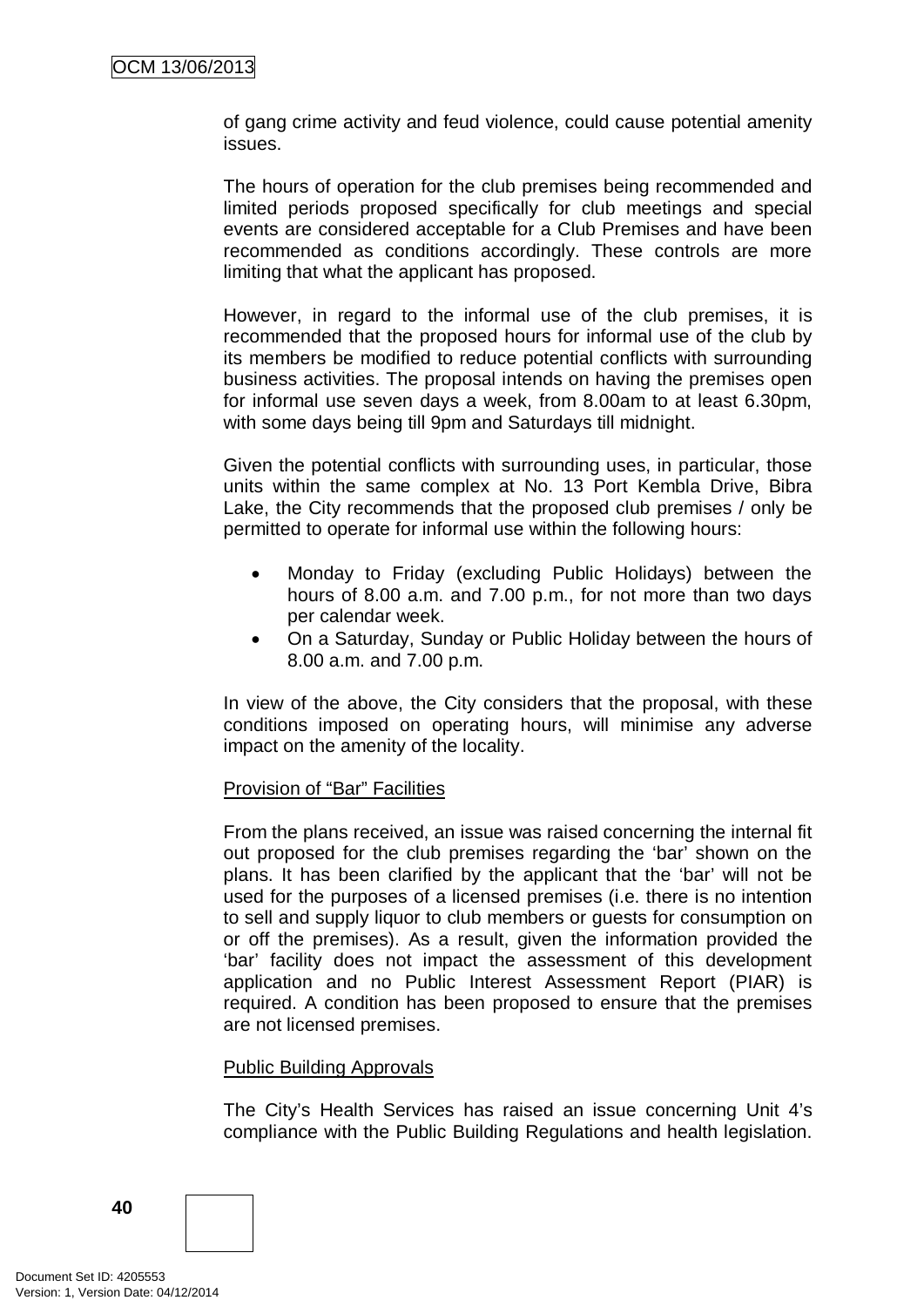The City's Health and Building Services sections confirmed that the premises would be considered a 'Public Building' and therefore must comply with specific health and public building regulations. Representatives from Building and Health Services considered that the building could be made to comply with these requirements, and would be further addressed upon application for a building permit for the internal fit out. The City's Health Services have confirmed that the fit out will have to install another toilet and therefore allow, for a total attendance of 1-50 people by providing, 1 x male WC, 1 x urinal, and 1 x female WC as well as meeting other requirements such as lighting, doors, exit signs etc.

#### **Referrals**

The City was made aware of the site not being used for its approved use by the Organised Crime Squad in October 2012. Since then the City has liaised with the Organised Crime Squad regarding this subject retrospective application. As part of the assessment undertaken, the Organised Crime Squad intelligence unit has provided the City with an up to date 'Security-in-Confidence' Report for the subject premises (see attachment 5). The report makes mention that as at July 2012, a number of renovations were taking place at the premises which appear to not have been approved by the City. As such, if the proposed use is supported, a condition has been recommended that all relevant building and health approvals from the City will be required.

In addition, the report outlines how the Rebels Outlaw Motor Cycle Gang (OMCG) do engage in criminal activity, which can be a risk for those properties, businesses and people surrounding the club premises. The report mentions examples of previous instances and potential issues in the future which may impact on the amenity of adjoining properties as well as other innocent people not directly related to the Rebels OMCG.

From the City's consultation with adjoining property owners, the occupiers of the other units within the same complex, plus the three (3) owners of No. 13 Port Kembla Drive complex signing the MRS Form 1 for lodgement of the application, there is little to indicate a history of or likelihood of future amenity impacts, other than the police report.

The use of the subject unit for 'club premises' has been operating for some time now and during the consultation period, only one (1) objection was received, with four (4) support submissions. While it is noted that the club premises may have potential amenity impacts, these impacts are based partly on the broader public perception of 'outlaw' motorcycle clubs and not based on observations by complainants/adjoining properties in this particular instance.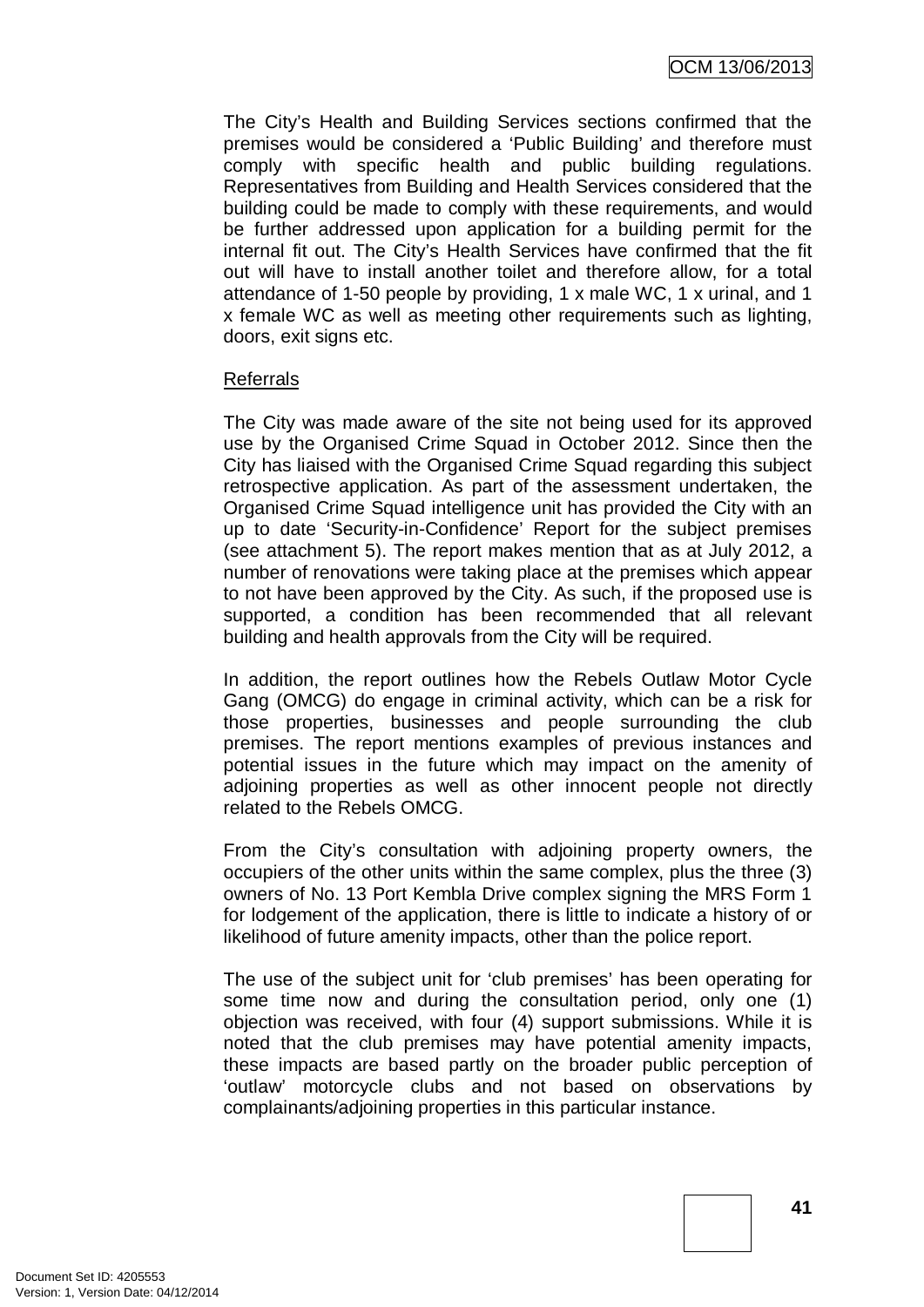It is understandable to think that the club premises may have a detrimental impact due to the Rebels OMCG allegedly engaging in criminal activity, however, provided the 'club premises' as proposed complies with the conditions of approval and information provided in the application, it is considered to comply with the provisions and standards of the Scheme.

### **Conclusion**

In light of the above, it is recommended that Council approve the application, subject to appropriate conditions. The reasons for considering support of the retrospective club premises are:

- 1. The premises are now being used in accordance with the application that has been submitted.
- 2. The use class 'Club Premises' is a use that can be approved at Council's discretion in the Mixed Business zone given it is a 'P' permitted use and does not prejudice the objectives of that zone.
- 3. The club activities will not be evident from the exterior of Unit 4 and not visible from the street or other premises within the complex at No. 13 Port Kembla Drive, Bibra Lake. As such, the proposal is not considered to have any adverse impact on the amenity of the locality.
- 4. The City recommends that the club only be permitted to operate occasionally for informal use between the hours of 8.00 a.m. to 7.00 p.m. weekdays, excluding public holidays and 8.00 a.m. to 7.00 p.m. on weekends along with specific days and hours of operation for club meetings and special events outside of the informal use hours of the club premises. Use of the premises beyond the approved hours (and other conditions) of operation would result in development compliance and/or enforcement proceedings being commenced against the club by the City.
- 5. During the consultation period, one objection was received, with four (4) supporting submissions received underlining that the retrospective use which has already been operating is capable of being conducted in a manner which may not generally be contrary to the Scheme requirements.

### **Strategic Plan/Policy Implications**

#### **Infrastructure**

• Community facilities that meet the diverse needs of the community now and into the future.

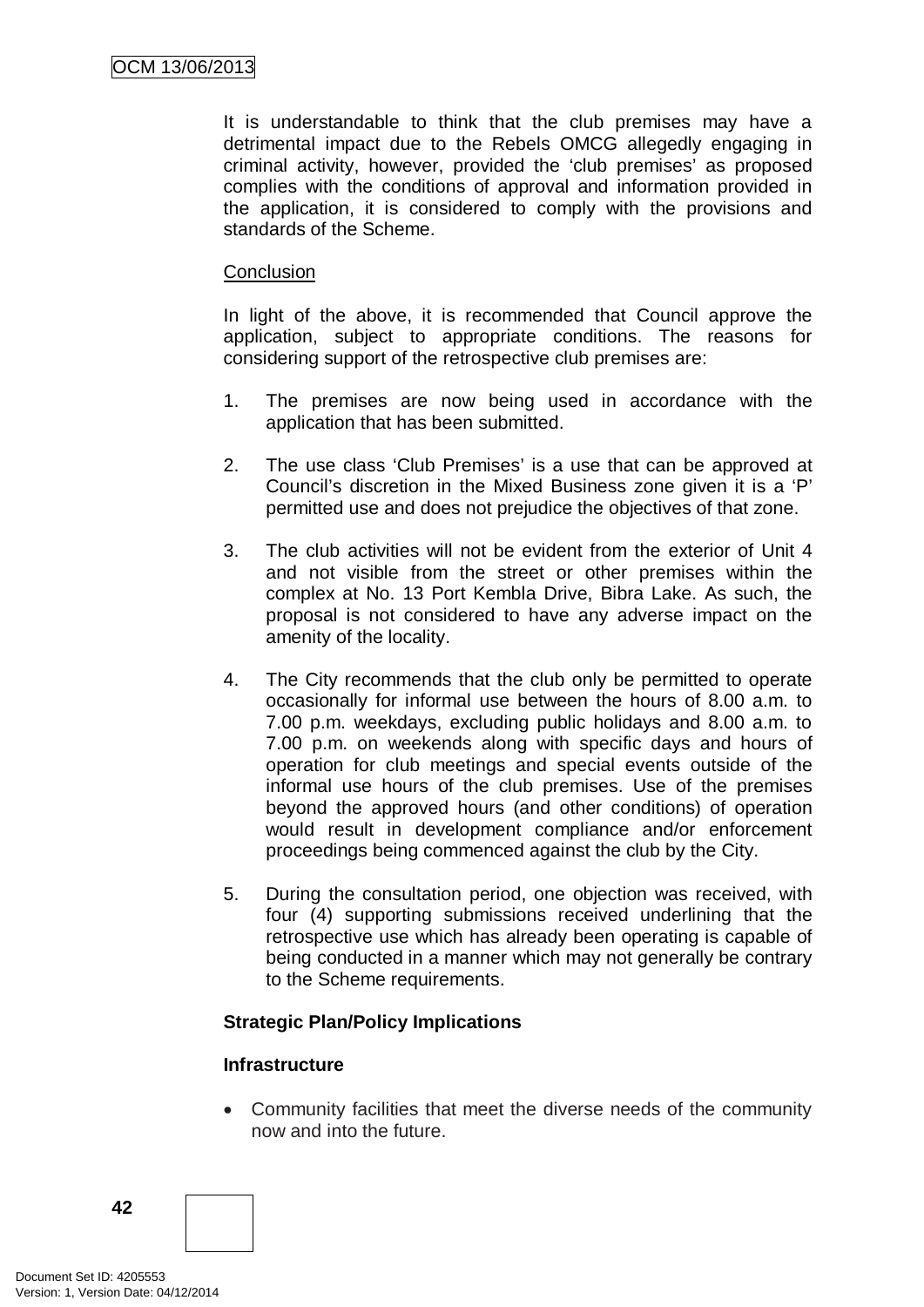# **Community & Lifestyle**

• Community environments that are socially cohesive and embrace diversity.

### **Budget/Financial Implications**

Nil.

### **Legal Implications**

Town Planning Scheme No. 3 Planning and Development Act 2005 State Administrative Tribunal Regulations

#### **Community Consultation**

As per Clause 10.2 of the City of Cockburn Town Planning Scheme No. 3, the local government in considering an application for planning approval shall have due regard to matters which, in the opinion of the local government, are relevant to the use or development of the subject land. With this specific application, while 'Club Premises' is a 'P' permitted use within the 'Mixed Business' zone, given the potential impacts of the proposed use on the adjoining properties, the City has referred the application to the owners of the strata units to the south of the subject site at No. 15 Port Kembla Drive, the northern adjacent property at No. 2 Altona Street, along with the three (3) directly opposite properties on the other side of Port Kembla Drive, Bibra Lake. The advertising period was for 14 days. A map detailing the properties consulted is detailed in attachment 4.

At the conclusion of the comment period, five (5) submissions were received, with one (1) objection. The four (4) supporting submissions provided no comment. The issues raised by the objection letter received in respect of the application were:

- The amount of traffic in and out of the premises;
- Parking will be affected;
- This is an industrial area, safety is an issue;
- Likely scenario of increased crime; and
- Value of property may decrease as an industrial building.

### **Attachment(s)**

- 1. Location Plan
- 2. Site Plan
- 3. Internal Floor Plan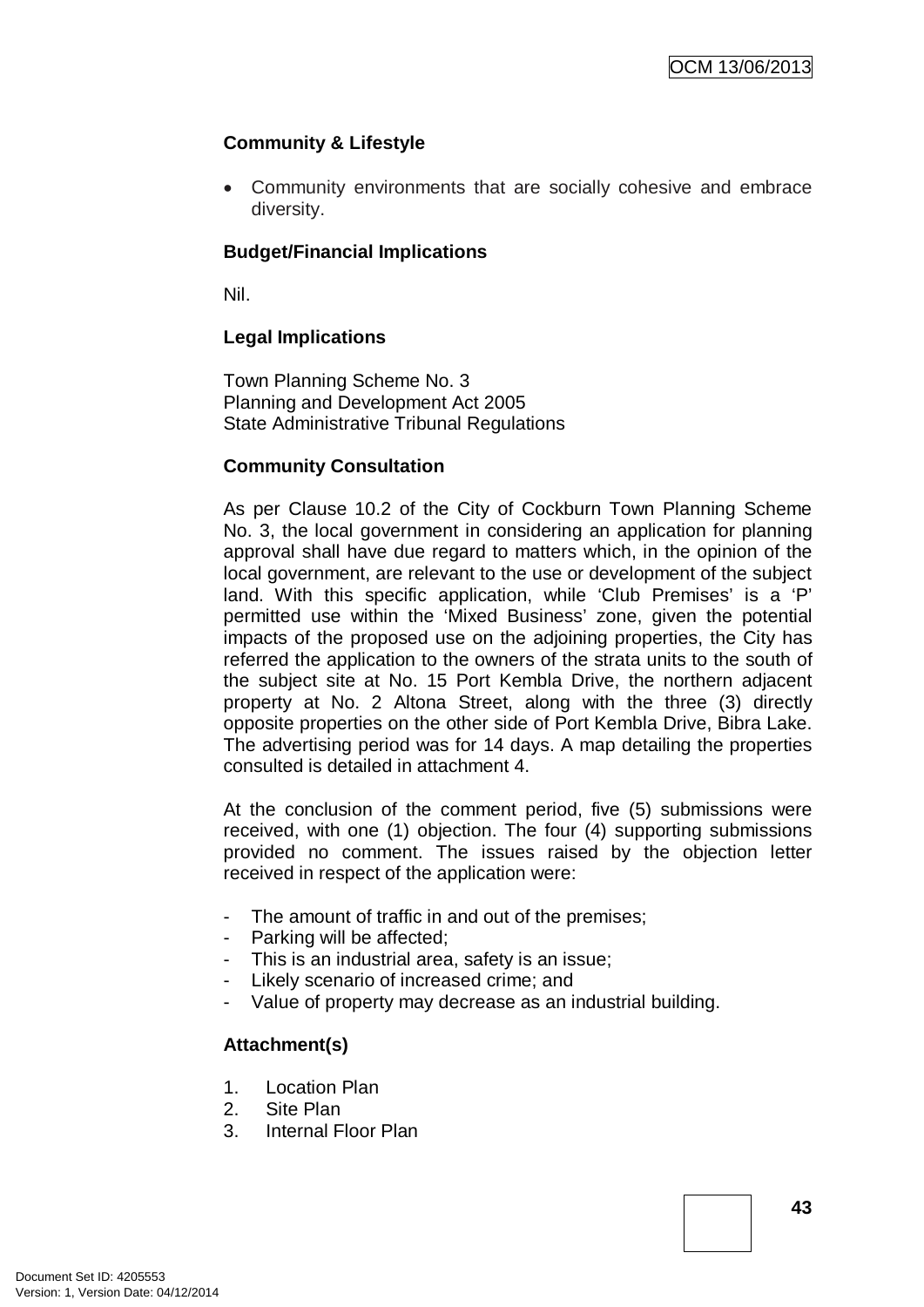- 4. Consultation Map
- 5. Security-in-Confidence Police Report (Confidential provided under separate cover)

### **Advice to Proponent(s)/Submissioners**

The Proponent(s) and those who lodged a submission on the proposal have been advised that this matter is to be considered at the 13 June 2013 Council Meeting.

### **Implications of Section 3.18(3) Local Government Act, 1995**

Nil.

## **(MINUTE NO 5064) (OCM 13/06/2013) - MEETING OPEN TO THE PUBLIC**

#### **COUNCIL DECISION**

MOVED Clr C Reeve-Fowkes SECONDED Deputy Mayor K Allen open the meeting to the public the time being 7.55 pm.

**CARRIED 7/0**

THE PRESIDING MEMBER ADVISED THE PUBLIC OF THE DECISION OF COUNCIL WHILST BEHIND CLOSED DOORS

**14.4 (MINUTE NO 5065) (OCM 13/06/2013) - RETROSPECTIVE CHANGE OF USE FROM WAREHOUSE TO SHOWROOM, WAREHOUSE AND OFFICE - LOCATION: 24 (LOT 681) HORUS BEND, BIBRA LAKE - OWNER: CONSOLIDATED DEVELOPMENTS PTY LTD - APPLICANT: LOU SLOOT (6013021) (R SIM) (ATTACH)**

#### **RECOMMENDATION**

That Council refuse to grant approval to commence development for a retrospective change of use from warehouse to showroom, warehouse and office at 24(Lot 681) Horus Bend, Bibra Lake for the following reasons:

- (1) the proposal does not comply with the car parking standards of Town Planning Scheme No. 3 set out in Table 3 – Commercial Use Classes and Table 4 – Industrial Use Classes for the proposed Showroom and Warehouse uses respectively;
- (2) the proposal is contrary to Town Planning Scheme No.3 Clause 5.9.4 as the site will not be convenient, functional or accessible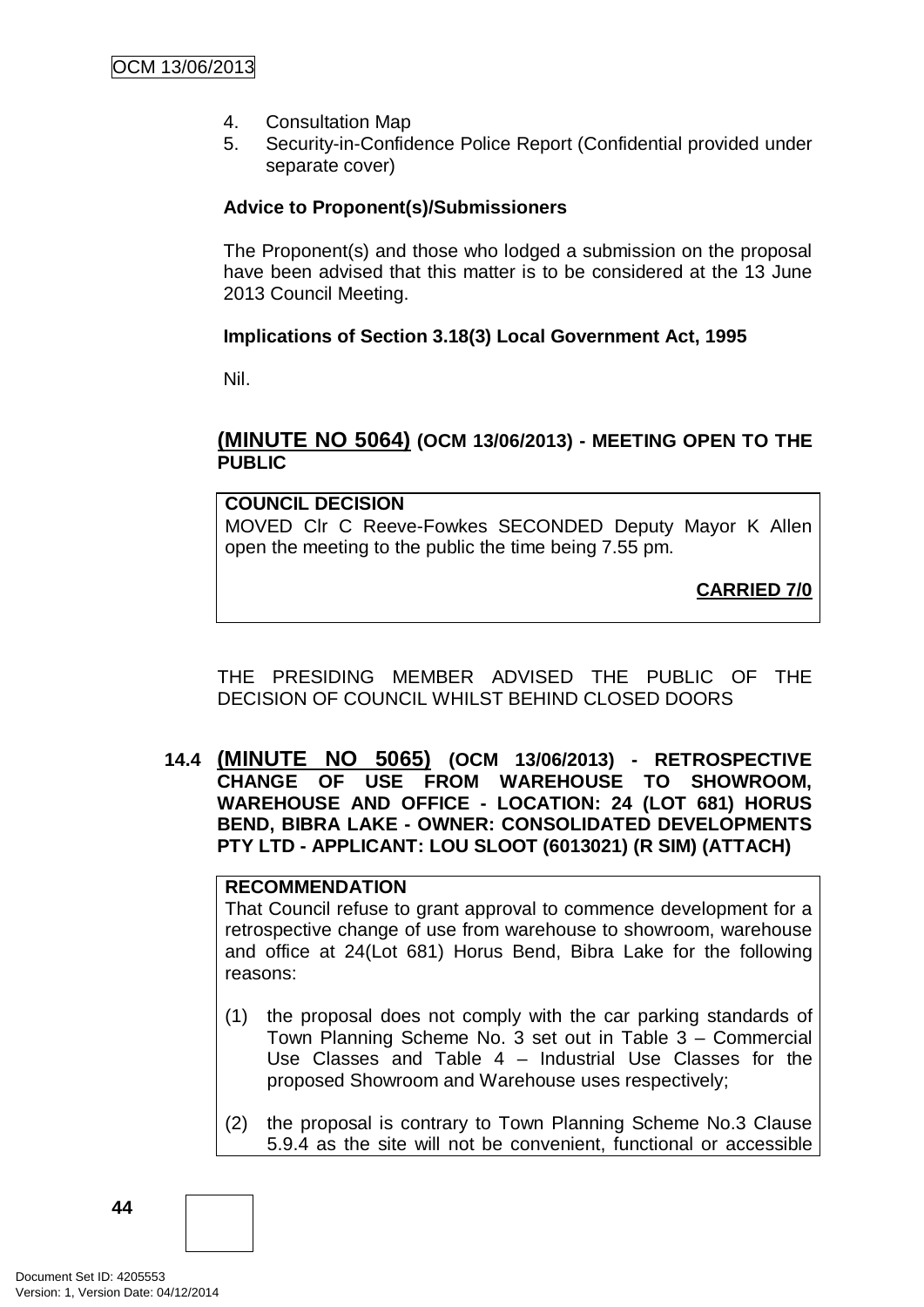due to the proposed car parking short fall.

(3) the proposed variation is contrary to orderly and proper planning where variation of the Scheme standards directly impact on the efficient operation of an important employment area.

#### **COUNCIL DECISION**

MOVED Clr S Portelli SECONDED Clr B Houwen that the recommendation be adopted.

### **MOTION LOST 0/7**

MOVED Clr C Reeve-Fowkes SECONDED Clr B HOUWEN that the matter be deferred to a future meeting of Council to enable Councillors to view the site and get a better understanding of the change in conditions.

**CARRIED 7/0**

#### **Reason for Decision**

Council decided to defer the matter until further discussions are held and report is presented to a future Council meeting. It felt that further negotiations need to take place with the proponent prior to a decision being made. There are certain standards and conditions that need to be met in accordance with Council's Town Planning Scheme No.3. It is not Council's intention to turn away businesses who wish to operate in the area. Council is willing to compromise so that the business can continue in the area but at the same time comply with the regulations of the City.

### **Background**

The proposal seeks approval for a retrospective change of use from "warehouse" to "showroom and warehouse" at 24 Horus Bend Bibra Lake. The subject site was approved as two warehouse units under delegated authority on 23 February 2011 with a provision of 10 parking spaces (5 parking spaces for each unit). An additional approval for office additions to existing warehouses was issued on 12 November 2012. No additional parking spaces formed part of this approval. The units are contained under one ownership on a single lot and are not strata titled.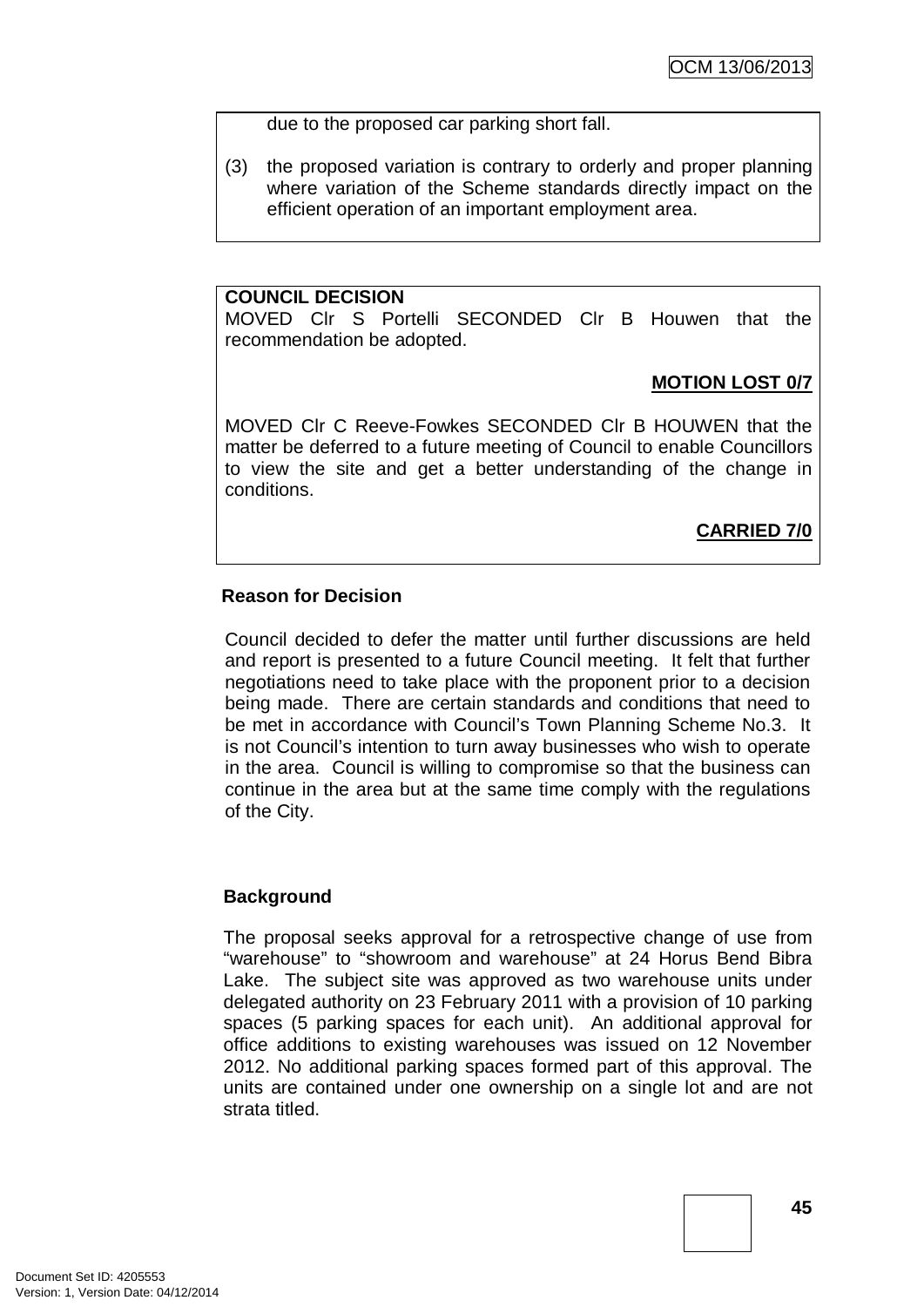On 18 December 2012, the City received application for a change of use from warehouse to general industry and boat sales. Unit 1 was intended to be used for a workshop to service and repair boats and unit 2 was intended to be used as a showroom for ski related equipment. The application sought removal of one parking space to be used as a permanent display bay for sales and the creation of an additional 2 parking spaces located in front of the sales area for unit 2. As part of the assessment process, both units 1 and 2 required a provision of 9 parking spaces, resulting in a total onsite parking requirement of 18 car spaces. However, only 9 functional car spaces were being proposed. The application was refused under delegated authority on 6 February 2013 for the following reasons:

- 1. A total of 9 parking spaces were shown onsite in lieu of the required 18 parking spaces.
- 2. The 2 parking spaces located in front of the sales area for unit 2 shown on the plans were not consistent with the requirements of orderly and proper planning.

Further to this, a site visit conducted by City officers on 29 January 2013 which identified that development had already commenced onsite without the appropriate approvals being in place. The applicant was advised by way of footnote to cease and remove development within 28 days from the date of the letter of refusal to commence development.

Following a subsequent site visit and meeting with the owner of 'Malibu Boats' by the City's Planning Officer on 14 February 2013, the current retrospective change of use application was received by the City on 5 March 2013 along with a covering letter setting out their justification for the variation. Plans and letter are attached

### **Submission**

The site plan for the current retrospective application consists of a warehouse, showroom and ancillary offices.

### Unit 1

This remains a warehouse with the applicant advising that minor maintenance and servicing of boats will occur.

### Unit 2

A site visit by the City's Planning Officer has determined that Unit 2 is currently being used as a 'showroom' under Town Planning Scheme No. 3. The applicant is proposing this unit be retrospectively approved as a showroom to allow the use to continue.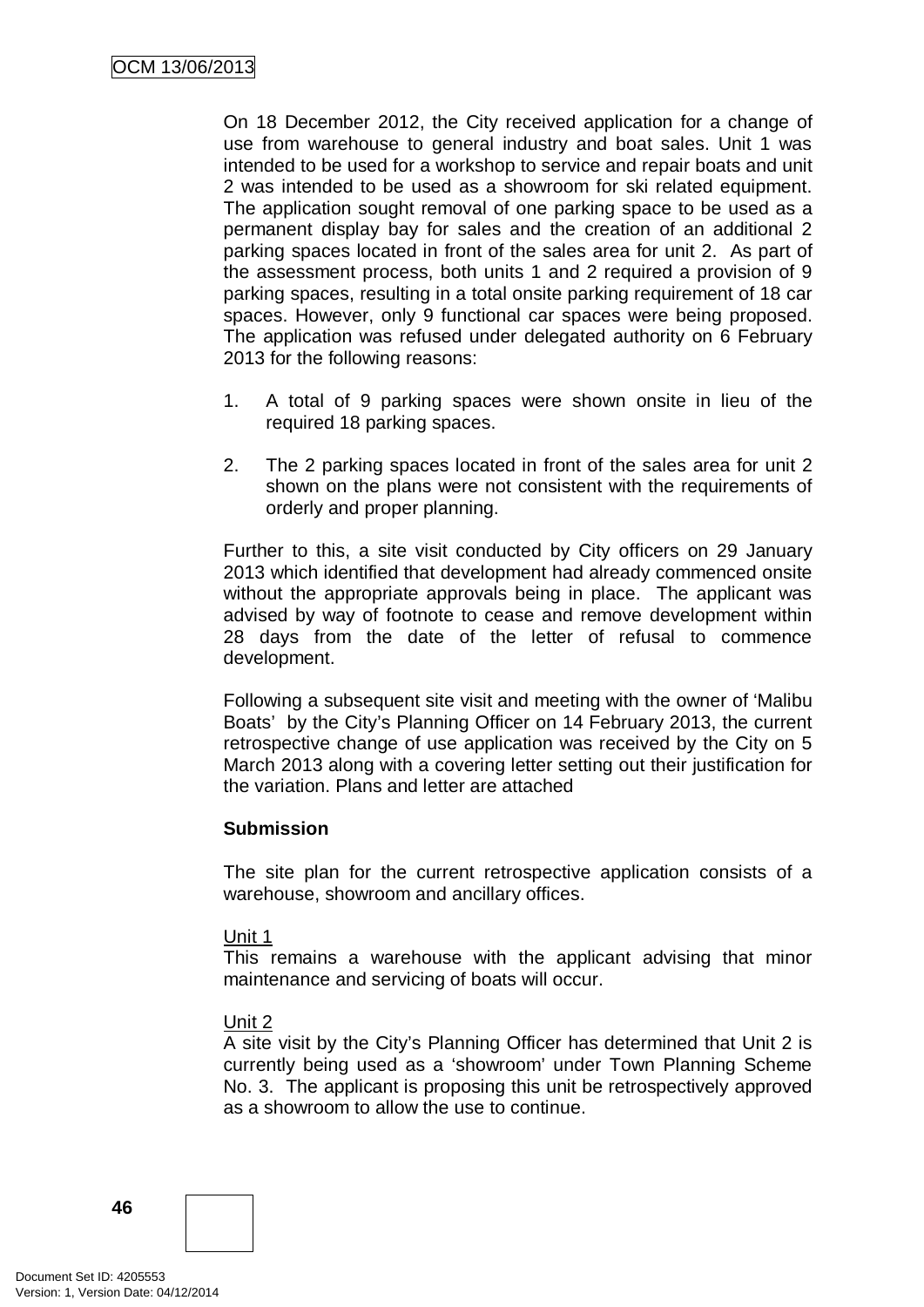The two office additions approved in November 2012 are still intended to be utilized as office facilities.

The applicant has advised in writing that the warehouse and showroom will employ 3 staff members, which has been reduced from the 5 staff members indicated in the original application.

No parking area is being proposed for display of goods.

Based on the above information, the required parking standards for the original and proposed uses under Town Planning Scheme No. 3 are shown below.

| Application | Approved        | Floor space                 | Parking                  | Required          | Parking   |
|-------------|-----------------|-----------------------------|--------------------------|-------------------|-----------|
| No.         | use             |                             | standard                 | parking           | provided  |
| DA10/1036   | 2 warehouse     | $736m^2$                    | Warehouse $=1$           | 4<br>car          | 10<br>car |
| Original    | units           |                             | bay<br>car<br>per        | bays<br>per       | bays      |
| Approval    |                 |                             | $100m2$ gla              | lot (8<br>- in    |           |
|             |                 |                             |                          | total)            |           |
| DA12/0867   | Office          | Warehouse                   | Warehouse                | 4<br>car          | 10<br>car |
| Office      | additions<br>to | 333m <sup>2</sup>           | 1 car bay per            | bays<br>per       | bays      |
| Additions   | existing        | per unit                    | 100 $m2$ gla             | $lot$ $(8)$<br>in |           |
|             | warehouses      | Office<br>$\qquad \qquad -$ | Office $-1$ car          | total)            |           |
|             |                 | 35 <sup>2</sup><br>per      | bay per 50m <sup>2</sup> |                   |           |
|             |                 | unit                        | gla                      |                   |           |
| DA13/0196 - | of<br>Change    | Showroom                    | Showroom $-1$            | 12                | 10<br>car |
| Current     | to<br>use       | $-333m2$                    | Car bay<br>per           | parking           | bays.     |
| Application | showroom        | Warehouse                   | $502$ gla                | bays.             |           |
|             | and             | $-333m^2$                   | Warehouse                |                   |           |
|             | warehouse       | Office                      | 1 car bay per            |                   |           |
|             |                 | 35m <sup>2</sup><br>per     | 100 $m2$ gla             |                   |           |
|             |                 | unit                        | Office $-1$ car          |                   |           |
|             |                 |                             | bay per 50m <sup>2</sup> |                   |           |
|             |                 |                             | gla                      |                   |           |
|             |                 |                             |                          |                   |           |

The table above demonstrates that there will be a two bay car parking shortfall as a result of the proposed change of use.

There are 10 car bays on site whereas the Scheme requires the provision of 12 car bays to accommodate the proposal.

### **Report**

While it is noted that the applicant has made several changes to the operations of the business with regard to intensity and scale in order to reduce the required onsite parking to an amount closer to the requirements under Town Planning Scheme No. 3, the current retrospective proposal generates a parking requirement that still exceeds the parking that is provided on site by two bays or 17%.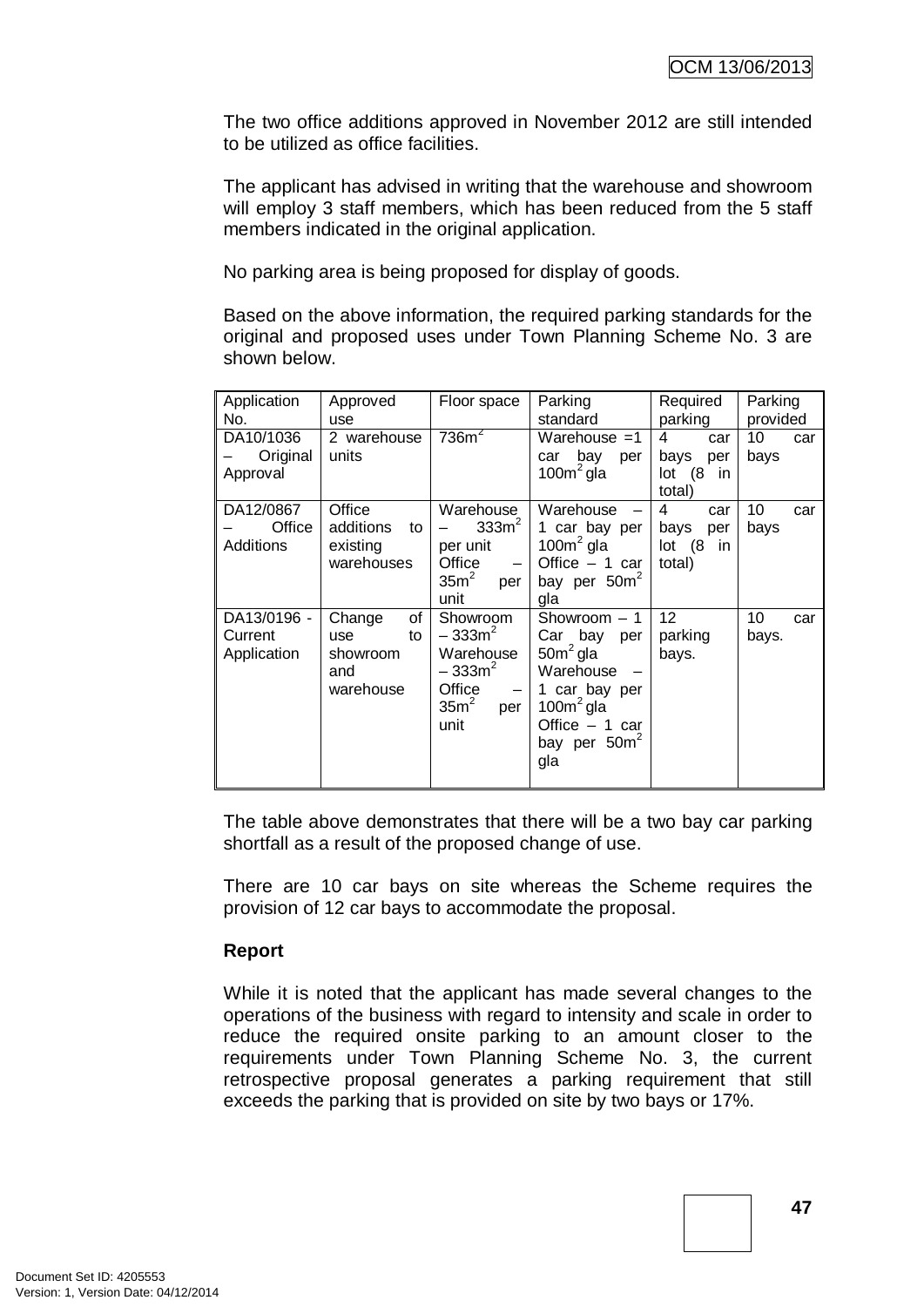The use of the subject site as a showroom and ancillary warehouse facility will generate visitor trips and parking higher than that of what the original planning approval allowed for. A business primarily operating as a showroom for boats and ski related equipment will also present ongoing parking management issues due to the size of goods retailed from the subject site and expected day to day operations. The periodic delivery and dispatch of boats and ski related equipment could adversely impact on the onsite parking, with boats and ancillary equipment being temporarily located in parking areas in order to facilitate the arrival and removal of stock to and from the constrained site.

Furthermore if retrospective approval were to be granted for the proposed use, it may establish an undesirable precedent for the undersupply of car parking within the Phoenix Business Park on subsequent changes of use. It may then encourage applications for many similar speculative warehouse developments to seek a change of use where sufficient car parking cannot be provided.

The potential impact of cumulative car parking variations is substantial. There is already substantial development compliance and parking control issues relating to use of premises in this area. A large measure of this is attributed to speculative warehouse development with insufficient car parking for other uses.

In light of the above, retrospective change of use from "warehouse" to "showroom and warehouse" at 24 Horus Bend is considered:

- 1. To be contrary to the parking standards set out in the scheme for the proposed use.
- 2. Likely to affect the amenity of the surrounding area due to the impact of insufficient parking being provided on site for the proposed uses.
- 3. To be contrary to orderly and proper planning as approval would result in insufficient parking being provided for the use on site.

### **Strategic Plan/Policy Implications**

### **Growing City**

- To grow our City in a sustainable way by: using land efficiently, protecting the natural environment and conserving biodiversity.
- Development that is soundly balanced between new and existing areas.
- Investment in industrial and commercial areas, provide employment, careers and increase economic capacity in the City.

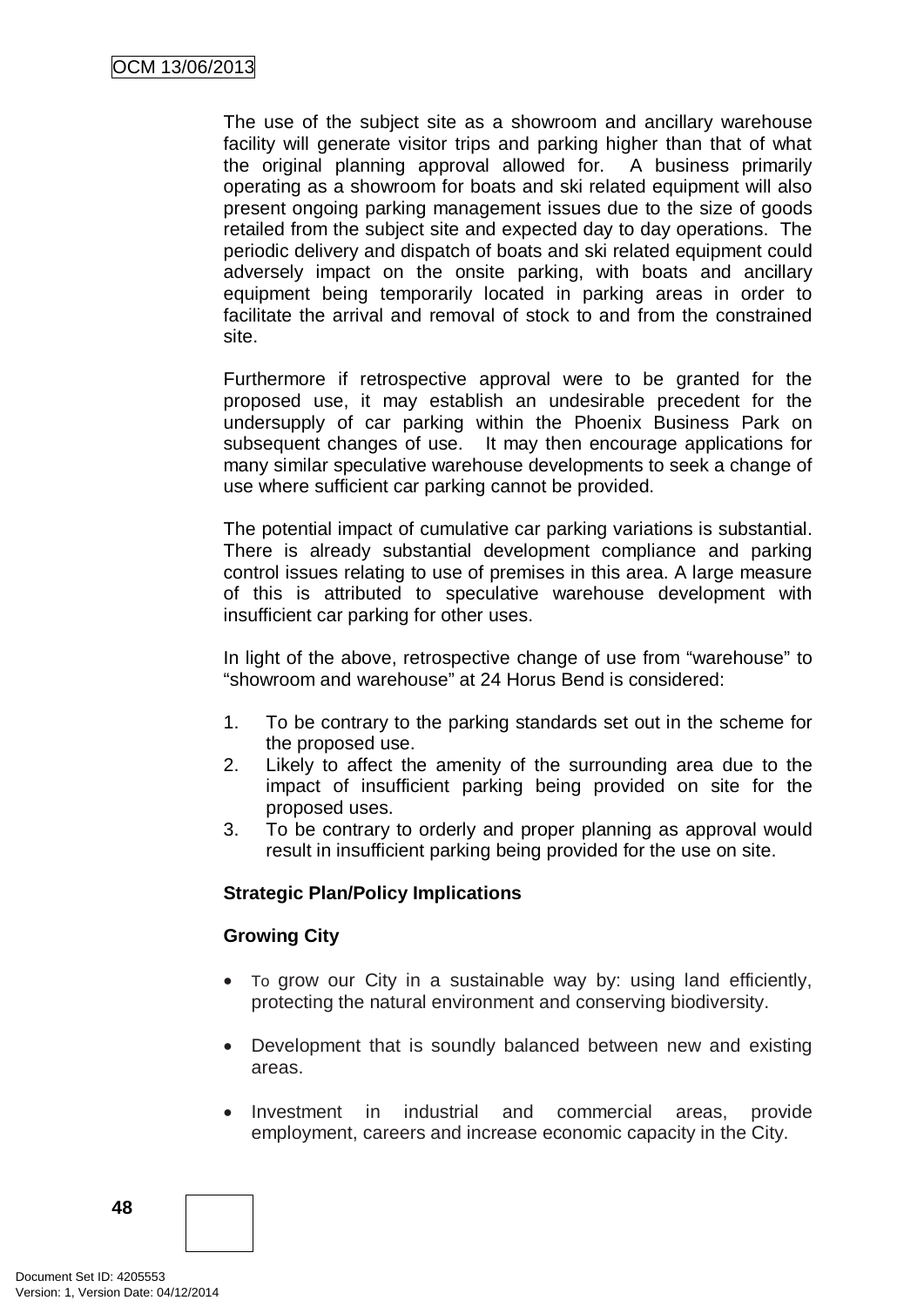## **Budget/Financial Implications**

N/A

**Legal Implications**

N/A

# **Community Consultation**

N/A

# **Attachment(s)**

- 1. Development Application Plans
- 2. Letter from the Applicant

## **Advice to Proponent(s)/Submissioners**

The applicant has been advised that this matter is to be considered at the 13 June 2013 Council Meeting.

## **Implications of Section 3.18(3) Local Government Act, 1995**

Nil.

# **15. FINANCE AND CORPORATE SERVICES DIVISION ISSUES**

## **15.1 (MINUTE NO 5066) (OCM 13/06/2013) - LIST OF CREDITORS PAID - APRIL 2013 (076/001) (N MAURICIO) (ATTACH)**

### **RECOMMENDATION**

That Council adopt the List of Creditors Paid for April 2013, as attached to the Agenda.

#### **COUNCIL DECISION**

MOVED Clr C Reeve-Fowkes SECONDED Clr V Oliver that the recommendation be adopted.

**CARRIED 7/0**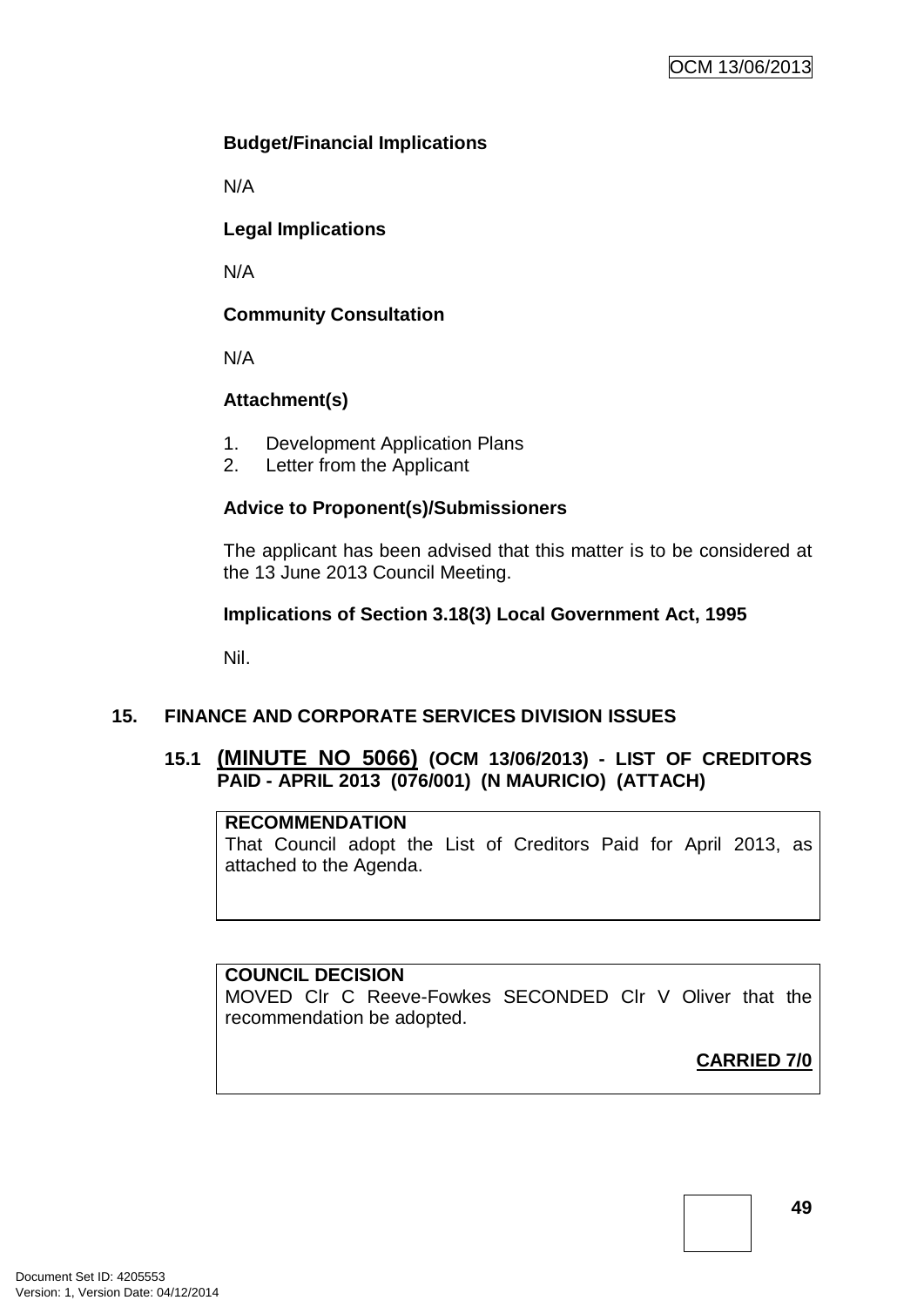## **Background**

It is a requirement of the Local Government (Financial Management) Regulations 1996, that a List of Creditors be compiled each month and provided to Council.

### **Submission**

N/A

### **Report**

The List of Accounts for April 2013 is attached to the Agenda for consideration. The list contains details of payments made by the City in relation to goods and services received by the City.

### **Strategic Plan/Policy Implications**

#### **Leading & Listening**

- Effective and constructive dialogue with all City stakeholders.
- A responsive, accountable and sustainable organisation.

#### **Budget/Financial Implications**

N/A

**Legal Implications**

N/A

### **Community Consultation**

N/A

### **Attachment(s)**

List of Creditors Paid – April 2013

### **Advice to Proponent(s)/Submissioners**

N/A

**Implications of Section 3.18(3) Local Government Act, 1995**

Nil.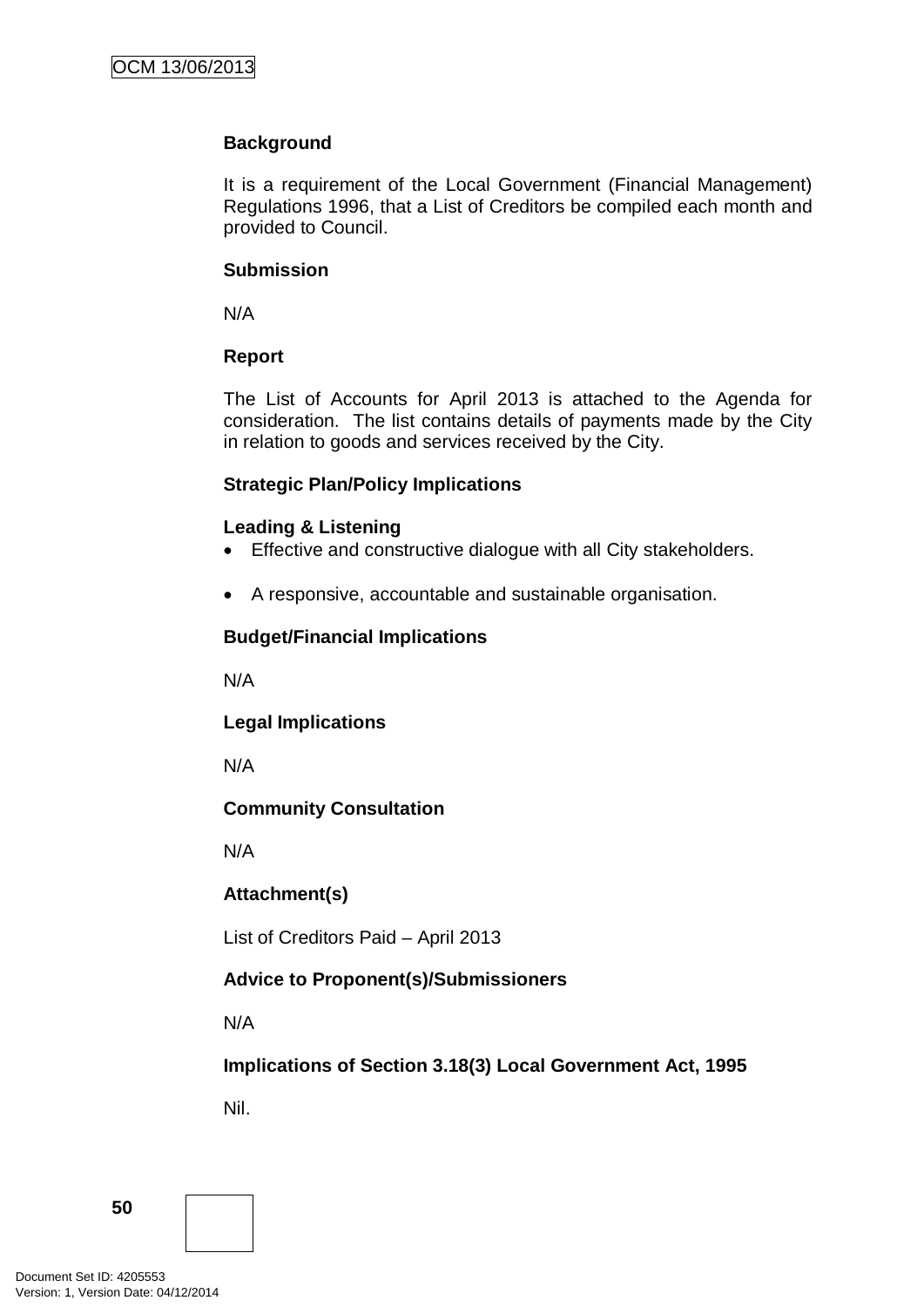## **15.2 (MINUTE NO 5067) (OCM 13/06/2013) - STATEMENT OF FINANCIAL ACTIVITY AND ASSOCIATED REPORTS - APRIL 2013 (071/001) (N MAURICIO) (ATTACH)**

#### **RECOMMENDATION**

That Council adopt the Statement of Financial Activity and associated reports for April 2013, as attached to the Agenda.

### **COUNCIL DECISION**

MOVED Clr C Reeve-Fowkes SECONDED Clr V Oliver that the recommendation be adopted.

**CARRIED 7/0**

### **Background**

Regulations 1996 prescribes that a local government is to prepare each month a Statement of Financial Activity.

Regulation 34(2) requires the Statement of Financial Activity to be accompanied by documents containing:–

- (a) details of the composition of the closing net current assets (less restricted and committed assets);
- (b) explanations for each material variance identified between YTD budgets and actuals; and
- (c) any other supporting information considered relevant by the local government.

Regulation 34(4)(a) prescribes that the Statement of Financial Activity and accompanying documents be presented to Council within 2 months after the end of the month to which the statement relates.

The regulations require the information reported in the statement to be shown either by nature and type, statutory program or business unit. The City chooses to report the information according to its organisational business structure, as well as by nature and type.

Financial Management Regulation 34(5) requires Council to annually set a materiality threshold for the purpose of disclosing budget variance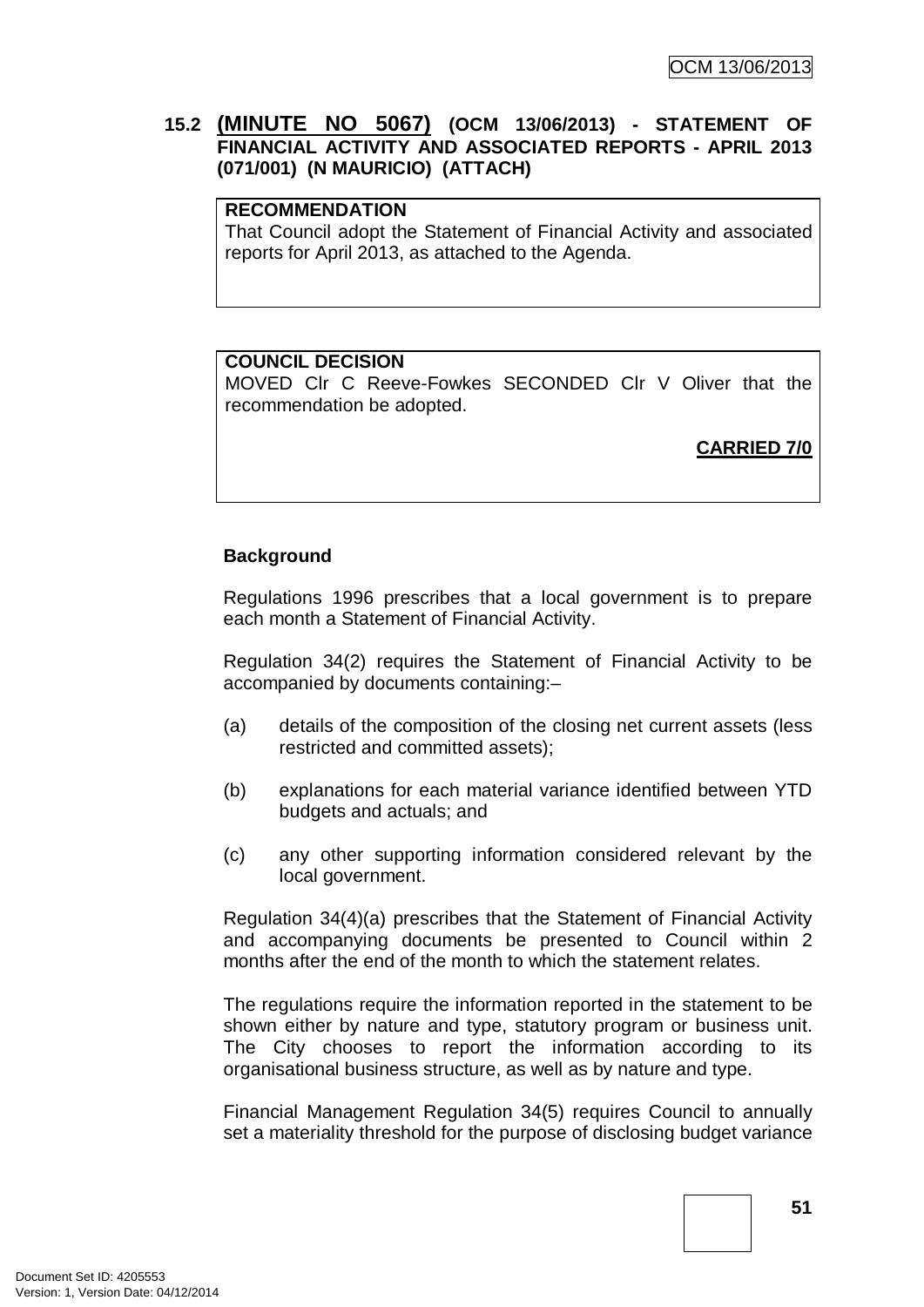details. To this end, Council has adopted a materiality threshold variance of \$100,000 for the 2012/13 financial year.

#### **Submission**

N/A

#### **Report**

The City's overall financial performance to the end of April continues to exceed budget, with outperformance of the operating budget by \$6.2M one of the key factors. Significant under spending in the City's capital program has also boosted the net current asset position through extra cash holdings.

#### Closing Funds

The City's closing municipal position of \$57.0M is \$21.1M higher than the YTD budget target for April. This favourable position comprises numerous factors detailed further throughout this report.

The revised budget for the end of year closing position is currently showing a \$28k surplus, up slightly from \$16k last month.

The closing funds position fluctuates throughout the year, as it gets impacted by various Council decisions and minor system adjustments. Details on the composition of the budgeted closing position are outlined in Note 3 to the financial report.

#### Operating Revenue

YTD operating revenue of \$110.8M is tracking ahead of budget by \$2.9M. This has narrowed somewhat from last month's variance of \$3.2M. The key contributor to this result continues to be Waste Services, with commercial landfill fees providing \$1.0M in additional revenue.

Other significant areas of outperformance include:

- \$0.5M additional revenue from part year rating and rate interest and penalties.
- \$0.3M extra raised for underground power charges.
- \$0.1M in additional interest earnings due to high cash balance.
- \$0.7M of operating subsidies received ahead of budget in the Human Services business unit.
- Property lease revenue is collectively \$0.1M ahead of YTD budget.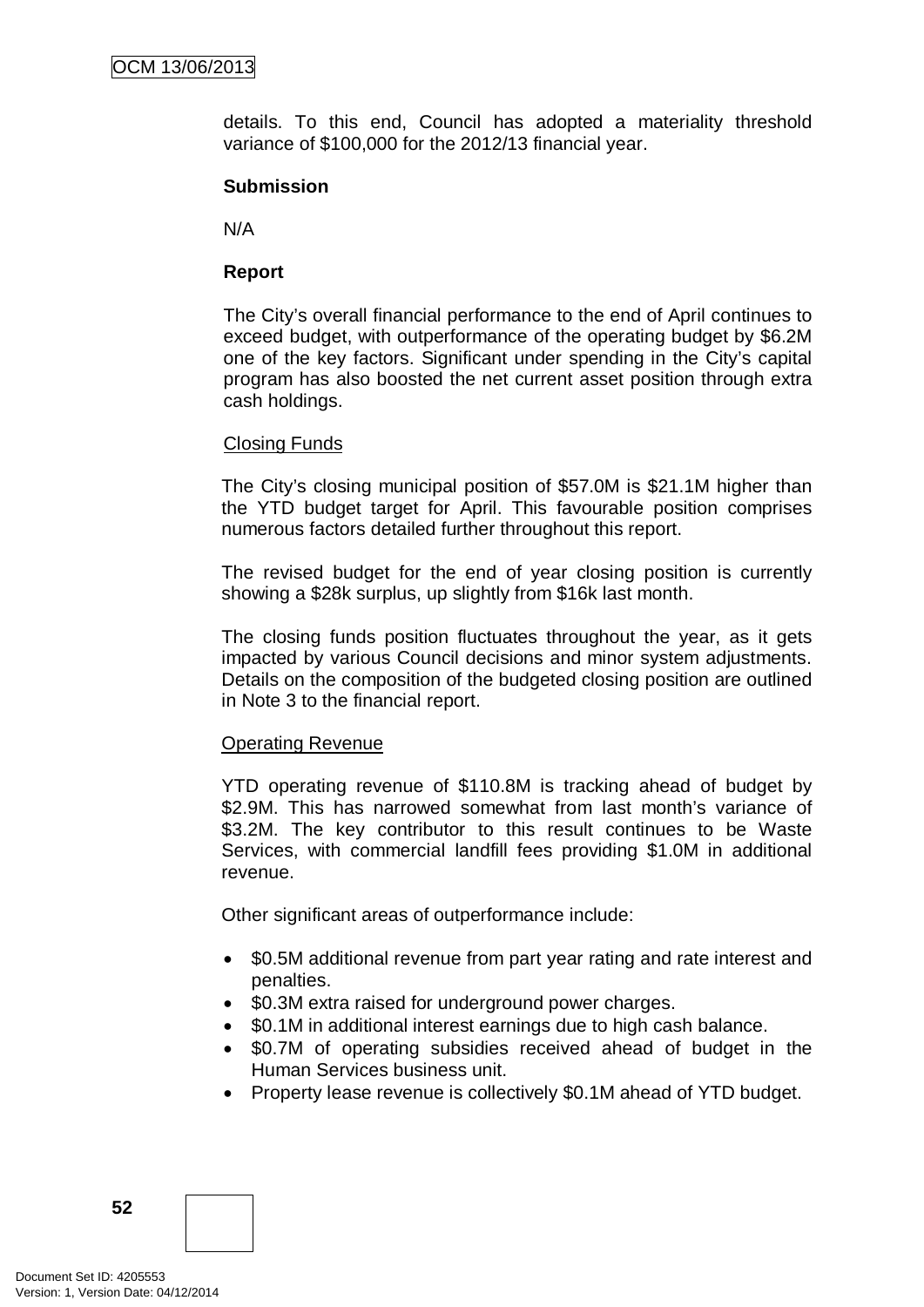Areas where actual performance is trending behind the budget include:

- \$0.3M of fees and charges in the Human Services business unit (particularly comprising out of school care service fees).
- \$0.1M of administration fees for administering the developer contribution schemes are yet to be internally accounted for.

Further details of material variances are disclosed in the Agenda attachment.

### Operating Expenditure

Overall operating expenditure of \$86.2M (including depreciation) is tracking under budget by around \$3.3M (same as last month).

The significant areas contributing to this positive result include:

- Waste collection expenses are \$1.1M below budget primarily due to lower RRRC gate fees incurred to date.
- Environment Services are showing a net underspend of \$0.5M against their YTD budget with \$0.19M underspent for Spearwood Ave offsets and \$0.25M for general reserves maintenance.
- Parks Maintenance costs are \$0.2M under their YTD budget with slight underspending within materials & contracts to date.
- Engineering Services has underspending of \$0.2M comprised mainly of savings of \$0.12M in Roads Design salary costs.
- Community Services is collectively \$0.9M under budget comprising favourable variances in Community Development (\$0.11M), CoSafe (\$0.14M), SLLC (\$0.16M), various recreation projects (\$0.13M) and Council's donation program (\$0.17M).
- There are savings of \$0.25M in salary costs across Human Services due to the closure of the out of school care programs at Atwell and Harvest Lakes.
- Contract spending under Information Services is \$0.16M below YTD budget
- Admin costs for developer contribution schemes are \$0.37M below the YTD budget.
- Health Services are \$0.3M under YTD budget primarily due to nonspending on contaminated sites remediation and clean-up activities.
- Libraries costs are nearly \$0.24M below budget due to YTD savings in salaries and contracts.
- Depreciation is tracking around \$0.37M below budget overall.

Detracting from the overall positive result is additional landfill levy accrued of \$1.8M to cover a potential liability.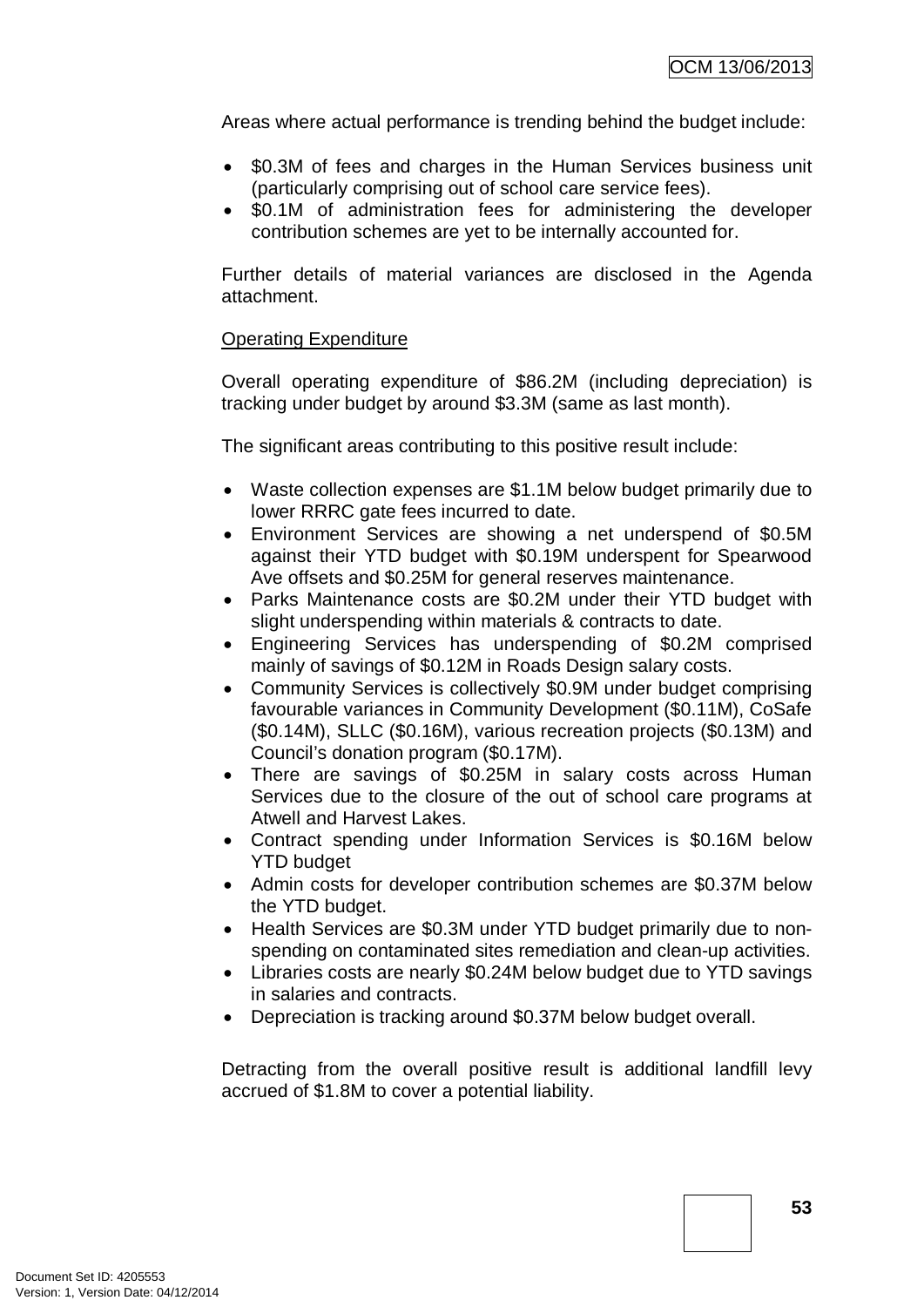The following table shows operating expenditure budgetary performance at a consolidated nature and type level:

| <b>Nature or Type</b><br><b>Classification</b> | <b>Actual</b> | YTD<br>Amended<br><b>Budget</b> | <b>Variance to</b><br><b>Budget</b> |
|------------------------------------------------|---------------|---------------------------------|-------------------------------------|
|                                                |               |                                 | %                                   |
| <b>Employee Costs</b>                          | \$32.3M       | \$32.6M                         | 0.9%                                |
| <b>Materials and Contracts</b>                 | \$25.7M       | \$29.3M                         | 12.3%                               |
| <b>Utilities</b>                               | \$3.4M        | \$3.6M                          | 5.4%                                |
| Insurances                                     | \$1.8M        | \$1.9M                          | 2.4%                                |
| <b>Other Expenses</b>                          | \$7.7M        | \$6.6M                          | $-18.1%$                            |
| Depreciation (non cash)                        | \$15.4M       | \$15.7M                         | 2.1%                                |

Other expenses are adversely impacted by the additional accrual of landfill levy as referred to previously.

#### Capital Expenditure

The City's capital budget has incurred expenditure of \$37.3M versus an YTD budget of \$60.3M. This results in an YTD variance of \$23.0M, up from \$19.8M last month.

This under-spend is spread across the following asset classes:

- Building construction works \$12.4M
- Roads, footpaths & drainage \$4.9M
- Plant & machinery \$1.6M
- Computer infrastructure & software \$1.4M
- Land development and acquisition \$1.5M
- Landfill Infrastructure \$0.3M
- Parks infrastructure development \$0.8M

The significant spending variances by project are disclosed in the attached CW Variance analysis report.

#### Capital Funding

Capital funding sources are highly correlated to capital spending and the sale of assets. Given the high underspend within the capital budget, capital funding sources are also showing large variances.

Significant variances include:

- Proceeds from land sales are \$1.6M behind the YTD budget, comprised mainly of subdivision of Lot 702 Bellier Place and Lot 65 Erpingham Road and lots 459 and 485 Bourbon Street.
- Proceeds from plant and vehicle sales are \$0.2M behind the YTD budget.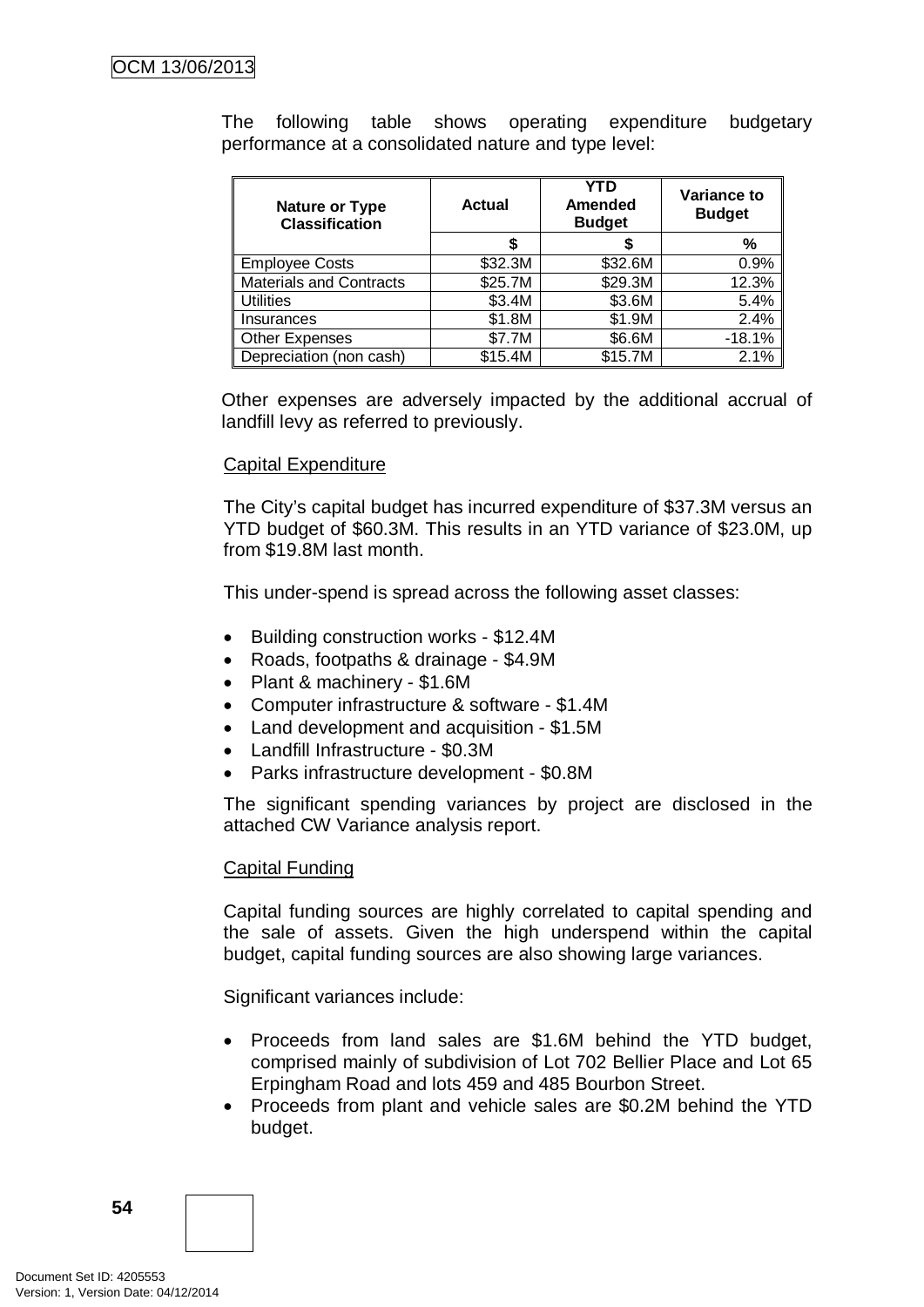- Loan funds of \$4.85M for the Emergency Services building project/underground power project are yet to be raised, but has now been scheduled for June.
- Grants and developer contributions towards roads and buildings projects were collectively \$4.0M behind YTD targets. \$1.3M of this variance relates to federal funding for the delayed GP Super Clinic project, and \$1.8M to DCA funding to be used on the Hammond Road (Russell/Bartram) dual carriageway upgrade.
- Transfers to Reserves are \$13.8M behind budget, mainly due to the \$11.9M sale proceeds for Ivankovich Ave (Coles site on Beeliar Drive) not transferred as yet and the unrealised proceeds from sale of Bellier/Erpingham Road development lots.
- Transfers from Reserves are \$15.7M behind budget, consistent with the under spend in the capital budget primarily for the GP Super Clinic/Success Library.

#### Cash & Investments

Council's cash and current/non-current investment holding dropped to \$108.7M from \$114.0M the previous month. This is still traditionally high and is caused by the delayed spend on capital projects (mainly GP Super Clinic).

\$42.3M represents the balance currently held in the City's cash backed reserves, whilst another \$5.7M represents funds held for other restricted purposes such as bonds, restricted grants and infrastructure contributions. The remaining \$60.7M represents the cash and investment components of the City's working capital, required to fund ongoing operations, the capital program and remaining reserve transfers.

The City's investment portfolio made a weighted annualised return of 4.59% for the month of April. This compares favourably against the adopted BBSW benchmark result of 3.23%.

The majority of investments are held in term deposit (TD) products placed with highly rated APRA (Australian Prudential Regulation Authority) regulated Australian banks. These are predominantly invested for terms ranging between three and twelve months in order to lock in currently high market rates in a falling interest rate environment. Consideration is given to maximising the value offered within the interest yield curve and to mitigating against cash flow liquidity risks. Whilst the Reserve Bank has reduced interest rates over recent times by 125 basis points (1.25%), the current investment strategy has ensured interest earnings are somewhat buffered from a severe and rapid downturn.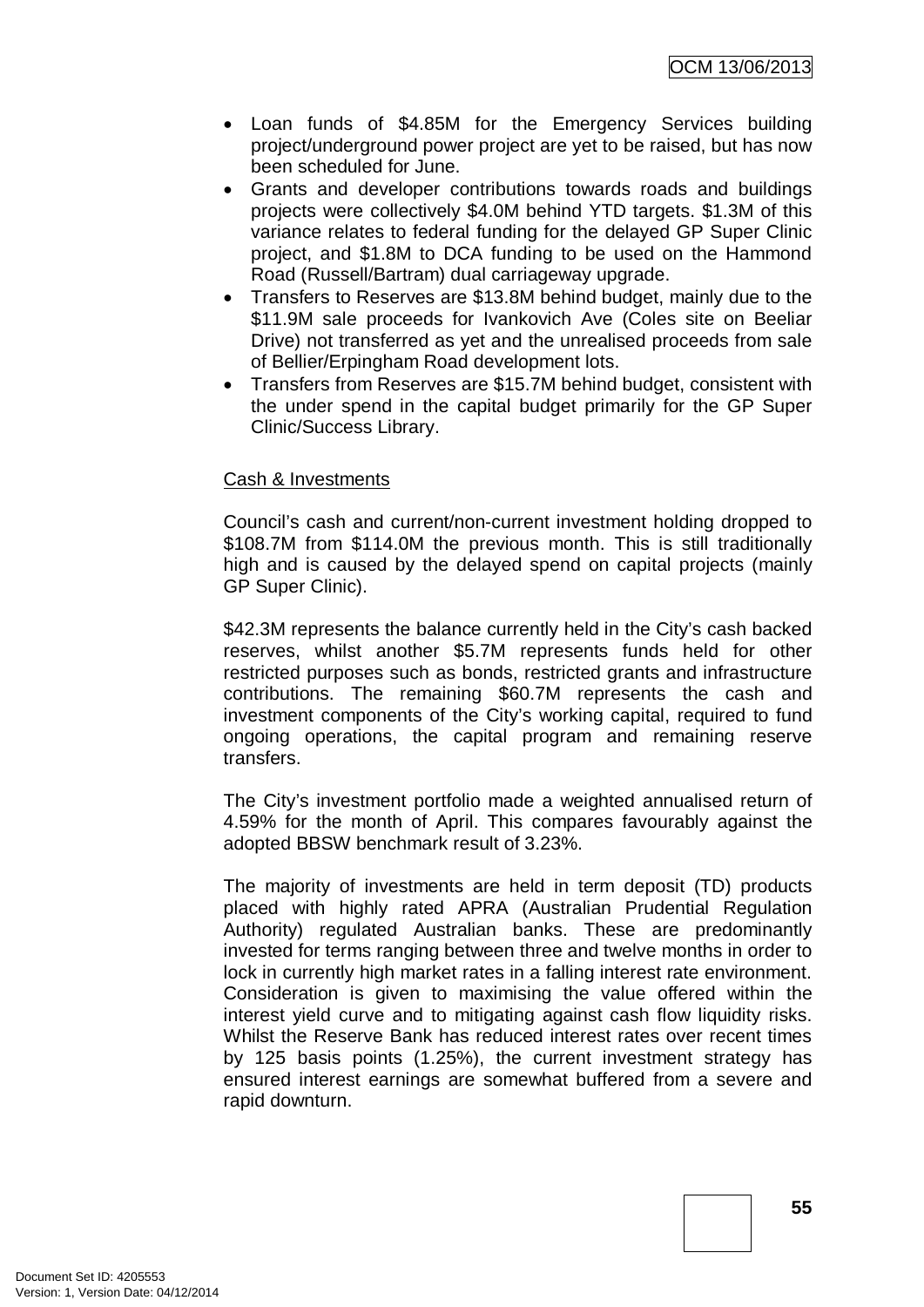Interest earnings are on track to achieve the revised budget target of \$5.5M for 2012/13.

#### Description of Graphs and Charts

There is a bar graph tracking Business Unit operating expenditure against budget. This provides a very quick view of how the different units are tracking and the comparative size of their budgets.

The Capital Expenditure graph tracks the YTD capital spends against the budget. It also includes an additional trend line for the total of YTD actual expenditure and committed orders. This gives a better indication of how the capital budget is being exhausted, rather than just purely actual cost alone.

A liquidity graph shows the level of Council's net current position (adjusted for restricted assets) and trends this against previous years. This gives a good indication of Council's capacity to meet its financial commitments over the course of the year.

Council's overall cash and investments position is provided in a line graph with a comparison against the YTD budget and the previous year's position at the same time.

Pie charts included show the break-up of actual operating income and expenditure by nature and type and the make-up of Council's current assets and liabilities (comprising the net current position).

#### **Strategic Plan/Policy Implications**

#### **Leading & Listening**

- A responsive, accountable and sustainable organisation.
- Manage our financial and infrastructure assets to provide a sustainable future.
- A culture of risk management and compliance with relevant legislation, policy and guidelines

#### **Budget/Financial Implications**

Material variances identified of a permanent nature (ie. not due to timing issues) may impact on Council's final budget position (depending upon the nature of the item).

#### **Legal Implications**

N/A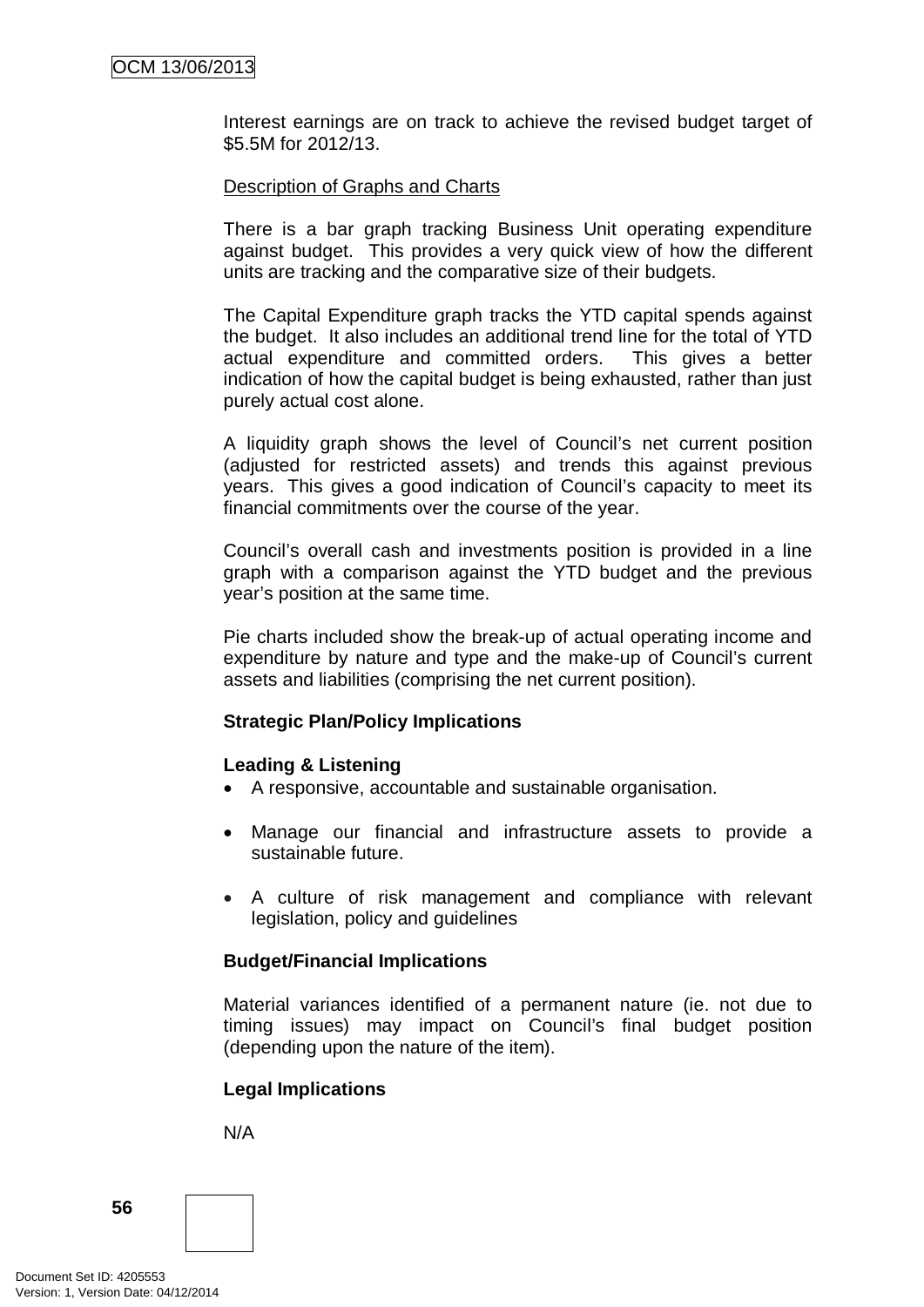## **Community Consultation**

N/A

# **Attachment(s)**

Statement of Financial Activity and associated reports – April 2013.

# **Advice to Proponent(s)/Submissioners**

N/A

**Implications of Section 3.18(3) Local Government Act, 1995**

Nil.

## **15.3 (MINUTE NO 5068) (OCM 13/06/2013) - PROPOSED MULTI-STOREY CAR PARK AT COCKBURN CENTRAL (052/005) (S DOWNING) (ATTACH)**

## **RECOMMENDATION**

That Council not proceed with the construction of a paid multi-storey parking facility at Cockburn Central.

# **COUNCIL DECISION**

MOVED Mayor L Howlett SECONDED Clr S Portelli that Council:

- (1) the matter be deferred for further consideration until the August 2013 Ordinary Meeting of Council Meeting to enable further investigation into alternative funding sources for the construction of a paid multi-storey parking station at Cockburn Central; and
- (2) investigate potential alternative construction methodologies for the construction of a paid multi-storey parking station at Cockburn Central which may substantially reduce the capital cost of constructing such a facility.

**CARRIED 6/1**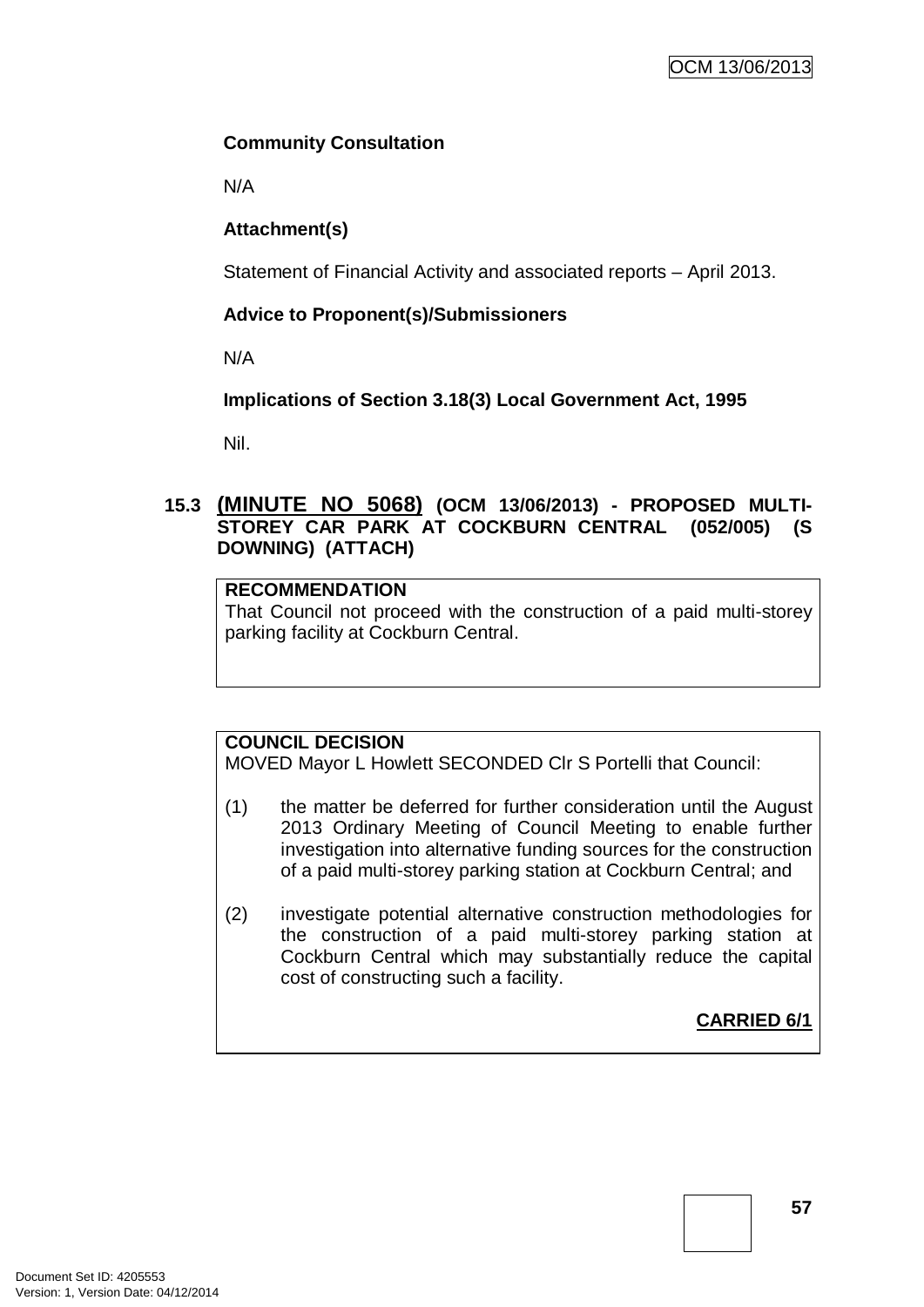#### **Reason for Decision**

The report has failed to address other possible sources of funding that may be available in the private sector or from individual investors. Further consideration also needs to be given to the daily parking rate given the escalating parking rates in the Perth CBD, increasing journey times on the Kwinana Freeway and the need to change the 'mindset' of those using their car to travel to the Perth CBD. Also to allow alternative construction methods which need to be evaluated and a report be provided to Council.

## **Background**

At the Council Meeting held on 10 May 2012, Council resolved to:

- *(1) formally approach the Western Australian Planning Commission (WAPC) to explore the acquisition of Lot 24 Stockton Bend, Cockburn Central or Lot 23 Tea Tree Bend, Cockburn Central for the purpose of developing a multi-storey car park;*
- *(2) formally approach the WAPC, Public Transport Authority (PTA), the Fire and Emergency Services Authority (FESA), Landcorp, Australand and other parties who may be interested in a joint venture for the construction of a paid multi storey car park at Cockburn Central; and*

*allocate \$25,000 in the 2012/13 Municipal Budget to enable a design of a multi storey car park to be completed and costed.*

As part of the original subdivisional approval for the creation of Cockburn Central a condition was imposed by the Western Australian Planning Commission (WAPC) requiring that "*an appropriately sized and configured portion of land being set aside within for public car park purposes*".

The intent being that the City would acquire the site from Landcorp and develop a parking station at the City's cost. The site that was originally identified as a potential car parking station was the southern portion of Lot 10, with the northern portion of Lot 10 to be developed by the Department of Housing and Works (DHW). At the time that DHW sought to develop the site the City undertook a feasibility study into the construction of a multi-storey car park on the balance of the site. The study identified that the City would need to charge in excess of \$10/day to cover the City's costs. It was therefore determined that it was not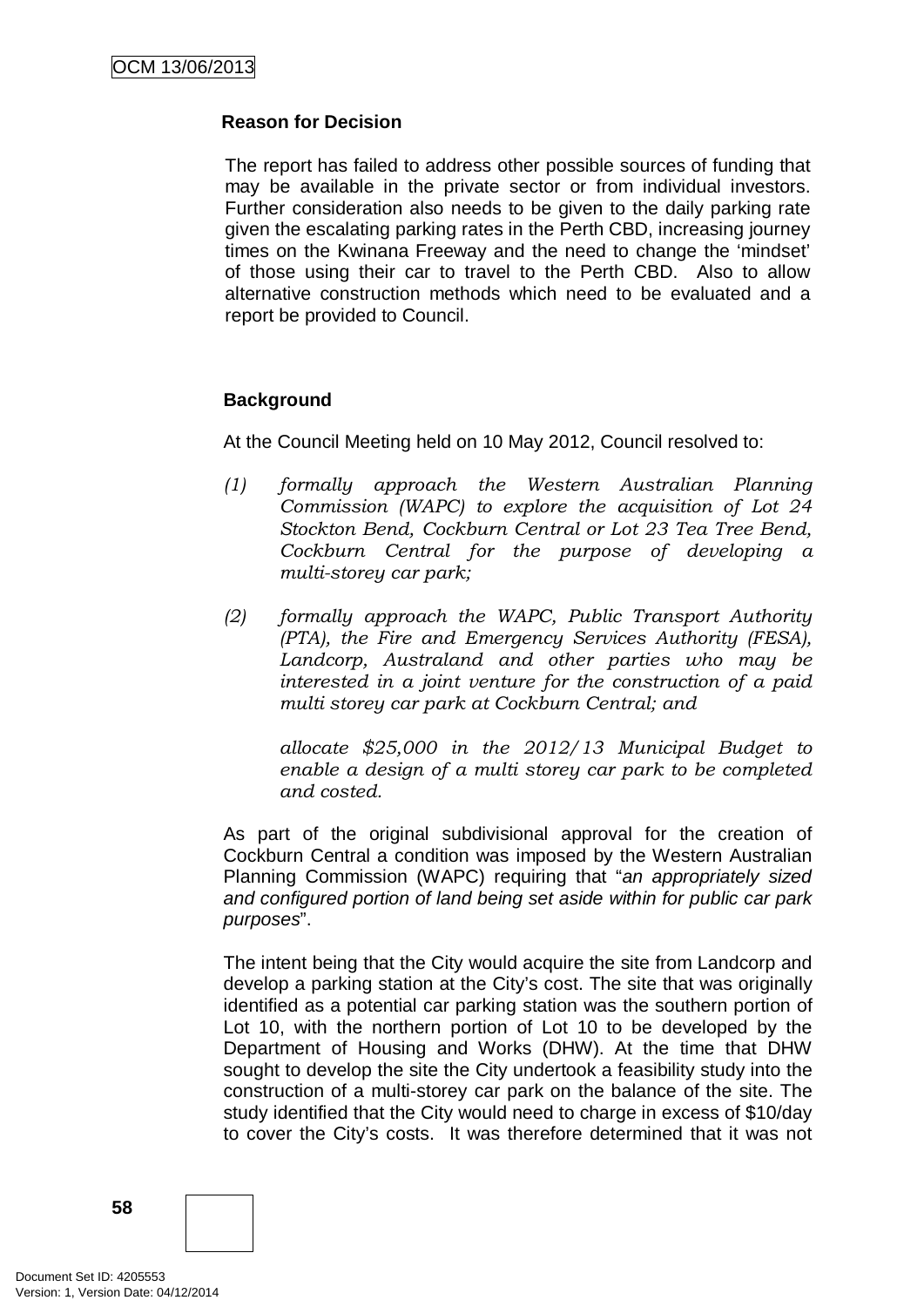financially viable for the City to develop a multi-storey car park on that site at that time. The site has subsequently been fully developed by DHW.

The subdivision condition has been subsequently carried through to the current subdivisional approval for Stage II of Cockburn Central however at this time the City has not identified any site that it would be prepared to acquire and develop for car parking.

## **Submission**

N/A

# **Report**

The City in conjunction with Landcorp commissioned Slattery Australia, a firm of Quantity Surveyors and Secure Parking, a firm of car parking consultants with the following brief:

## Part A

- 1. Construction of a 200, 400, 600 or 800 multi-storey parking facility with or without street activation in the form of commercial retail of offices on the ground floor.
- 2. Examine the cost of having the paid parking station appear as a parking station or as an office building
- 3. Cost the construction of the above including operating equipment
- 4. Provide an estimate of the time taken for construction and what may cause delays

### Part B

- 5. Examine the potential fee structures that such a parking station could charge and the potential for achieving such fees including a sensitivity model.
- 6. Examine the financial viability of construction and operating the facility
- 7. Examine other paid parking stations along urban rail corridors
- 8. Examine whether operating the facility should be in-housed or outsourced
- 9. Detail what risks the owner/operator of the paid parking facility would encounter with operated risk minimising strategies including growth corridors, other rail stations etc.
- 10. The report is to draw a conclusion as to whether a land owner would progress with such a paid parking station?

In addition, the City requested information on the following matters:

- The cost per day cost needs to be validated.
- How can the City quantify demand?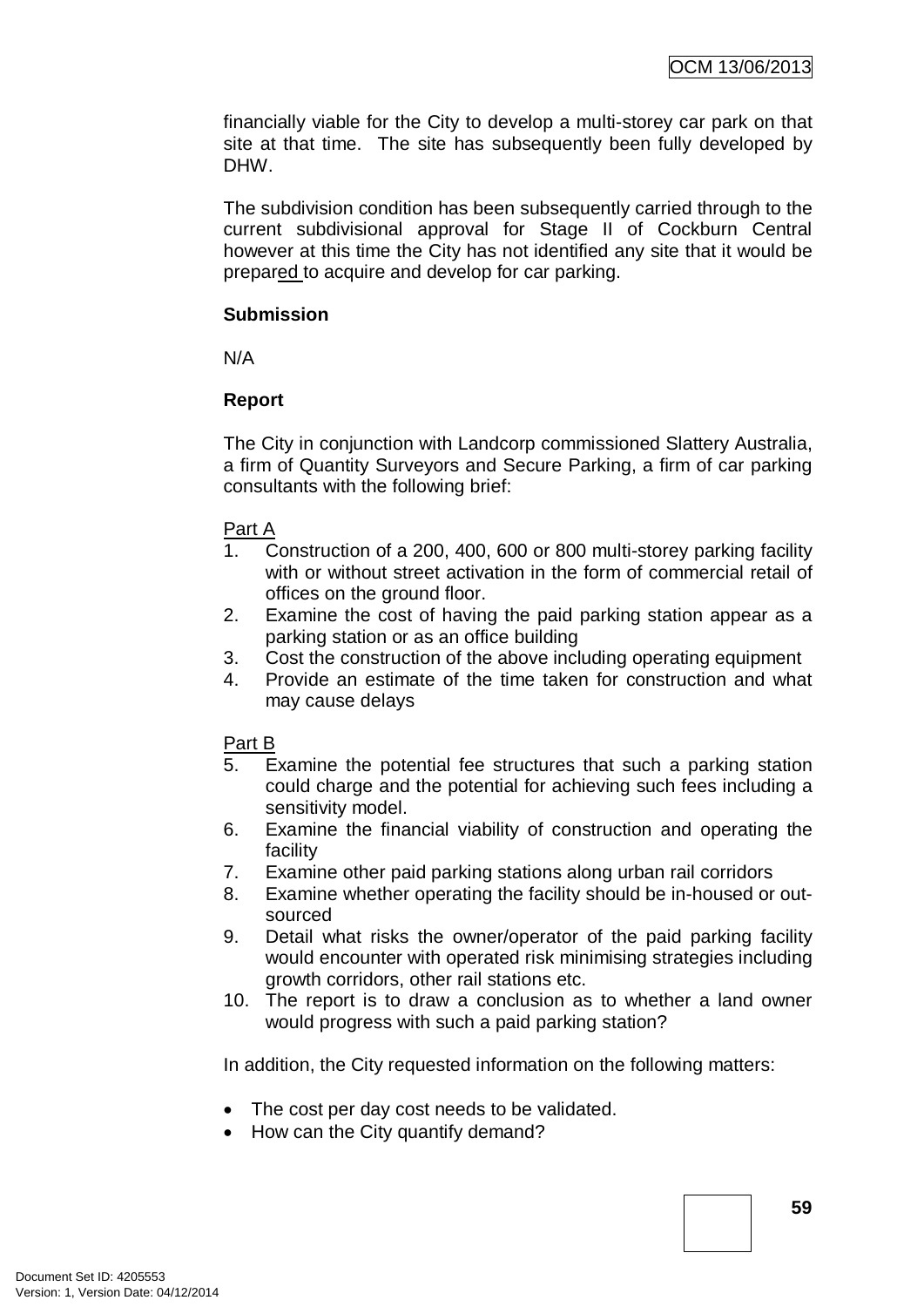- Further financial detail about payback periods, amortising costs, internal rate of returns (after operating costs).
- Reference of construction costs what is the benchmark?
- Is there any alternative construction techniques to reduce costs?
- Do the consultants have any case studies where such a carpark has worked?

Slattery's (and Secure Parking) have now submitted their report which attached. In summary, the cost of constructing, managing (operating) and demand, which impacts of fees/income is as follows:

#### Land

The City has reviewed four possible sites for suitability of constructing a paid parking facility in the Cockburn Central precinct. The four sites are:

| Location              | <b>Size</b>            | Ownership                   | <b>Current Use</b>    |
|-----------------------|------------------------|-----------------------------|-----------------------|
| Stockton<br>24<br>Lot | 6,011 square metre     | <b>WAPC</b><br>leased to    | Paid parking          |
| Bend                  |                        | <b>PTA</b>                  |                       |
| Lot 23 Tea Tree       | 7,231 square metre     | <b>WAPC</b><br>leased<br>to | Unpaid parking        |
| Close                 |                        | <b>PTA</b>                  |                       |
| Linkage<br>Lot        | 4,646 square metre     | City of Cockburn            | Vacant land (part     |
| Avenue                |                        |                             | builder<br>by<br>used |
|                       |                        |                             | for<br>temporary      |
|                       |                        |                             | parking               |
| Stockton<br>10<br>Lot | 2,154 square metre     | <b>F.E.S.A.</b>             | Parking as part of    |
| Bend                  | οf<br>current<br>area) |                             | building complex      |
|                       | parking)               |                             |                       |

In discussions with Landcorp, the FESA site was not considered any further for investigation for three reasons:

- 1. The current portion of the land available for parking at approximately 2154 square metres is too small. For an 800 car bay facility the building would have to be eight to ten storeys.
- 2. FESA currently do not have sufficient parking on site and would expect part of any new facility to be dedicated to their use.
- 3. Contribution from FESA for such a facility would be viewed as problematic in the current expenditure constrained environment on the WA Government.

The sites seen as suitable are the two blocks owned by WAPC and leased to the PTA for the purposes of car parking. The current lease for both sites is for 21 years expiring in 2032. The City of Cockburn block could be used as a temporary facility but at 60% to 70% of the size of the other two (WAPC blocks) any parking facility would need to have more parking levels than the WAPC sites due to the smaller nature of the land available.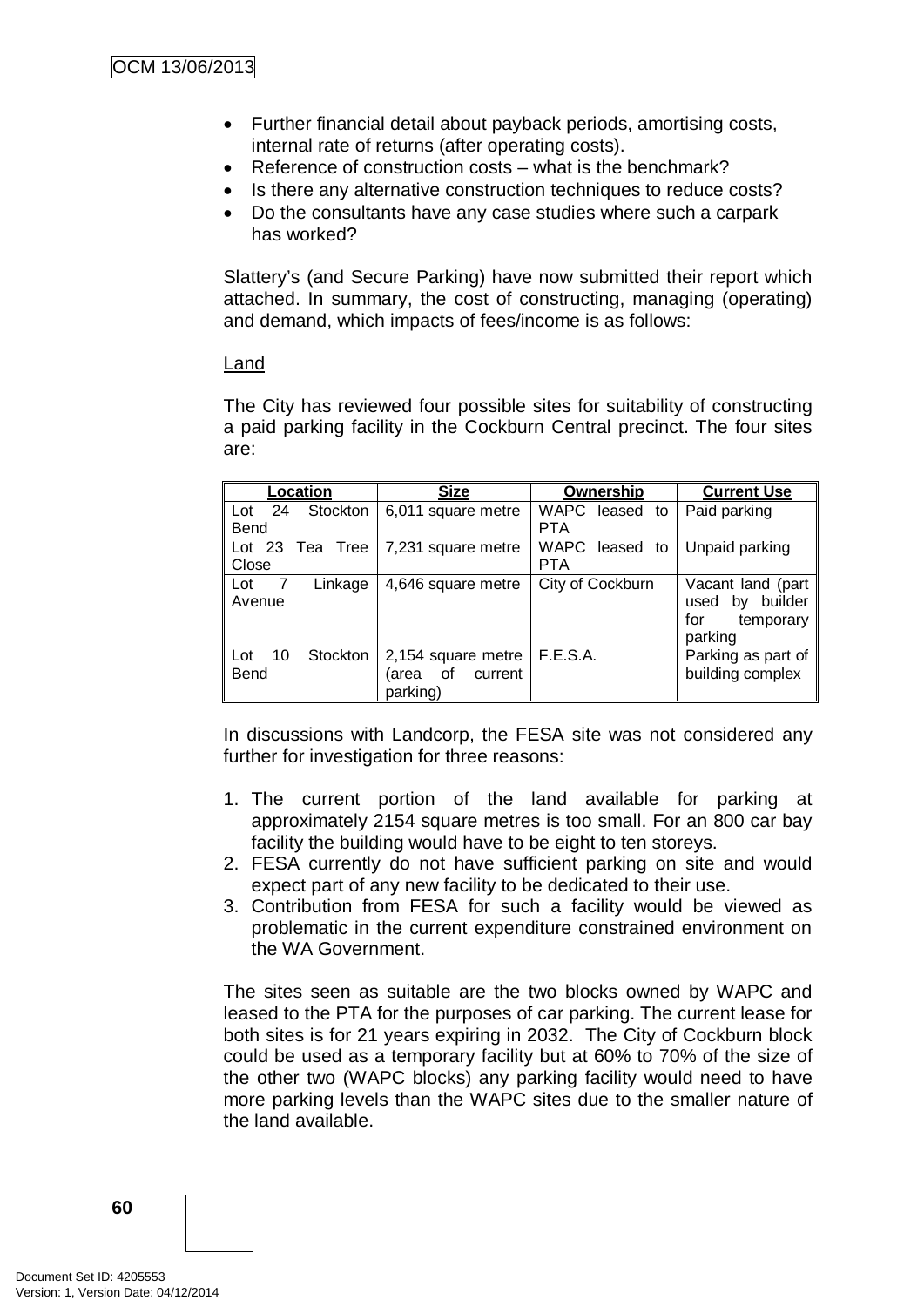### **Construction**

The following table is the construction cost with two options. The first option is offer some retail space at the front of the parking facility such as a newsagent or other retail outlet and the second option is the one with the façade similar to City of Perth car parks (making them resemble an office building rather than a standard car park.

| <b>Number of Bays</b> | <b>Standard</b> | <b>Standard</b><br>with Retail | <b>Standard</b><br>with Office<br>Façade | <b>Standard</b><br>with<br><b>Retail/Office</b> |
|-----------------------|-----------------|--------------------------------|------------------------------------------|-------------------------------------------------|
| 200 Bays              | \$2.07m         | \$2.95m                        | n/a                                      | n/a                                             |
| Cost per Bay          | \$10,347        | \$14,739                       | n/a                                      | n/a                                             |
|                       |                 |                                |                                          |                                                 |
| 400 Bays              | \$14.17m        | \$15.05m                       | \$15.66m                                 | \$16.54m                                        |
| Cost per Bay          | \$35,419        | \$37,615                       | \$39,152                                 | \$41,348                                        |
|                       |                 |                                |                                          |                                                 |
| 600 Bays              | \$21.51m        | \$22.39m                       | \$23.97m                                 | \$24.65m                                        |
| Cost per Bay          | \$35,848        | \$37,312                       | \$39,945                                 | \$41,409                                        |
|                       |                 |                                |                                          |                                                 |
| 800 Bays              | \$28.53m        | \$29.40m                       | \$31.95m                                 | \$32.83m                                        |
| Cost per Bay          | \$35,653        | \$36,751                       | \$39,931                                 | \$41,029                                        |

The time to construct the facility once all statutory approvals and funding have been put in place would range from 58 weeks for the 400 car bay Standard structure to 75 weeks for the 800 car bay structure with retail and an office façade.

### Managing (Operating)

The cost to manage the facility would depend on how secure you wish to have the facility appear. The two options would be:

Option 1 – Automated Car Parks with barrier entries/exits with pay stations

Option 2 – Pay N Display with no barriers to entry or exit but would be enforced with active infringement management.

The cost for Option 1 ranges from \$46,000 to \$281,000 depending on the size of the facility. Option 2 ranges from \$46,000 to \$184,000 depending on size.

Option 1 would need to be externally managed as there would be a need to have reference back to a call centre to deal with broken or nonworking barriers. A service contract would be in place for option 2 to service the Pay n Display machines.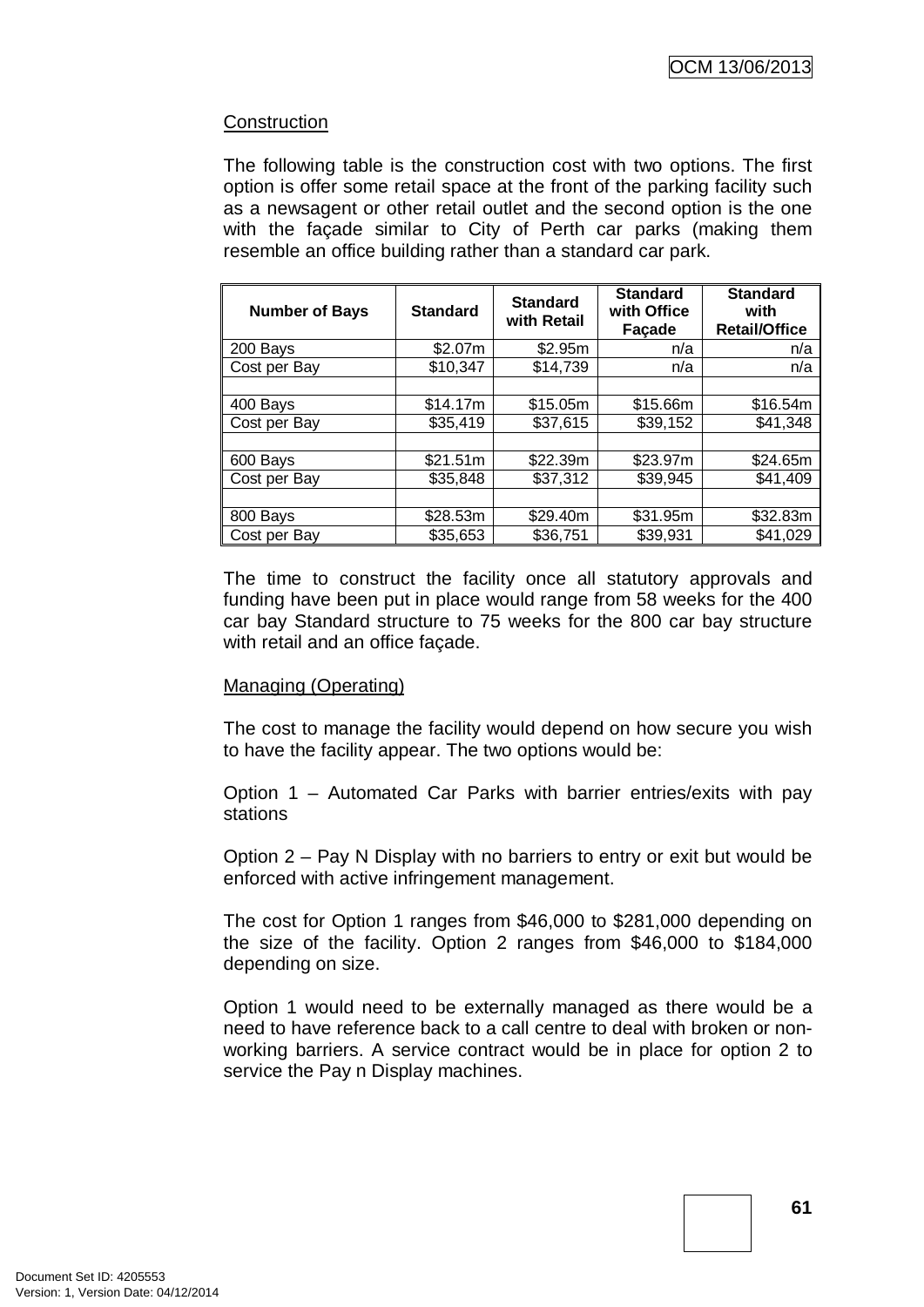#### Demand

There is significant demand for parking in Cockburn Central which may be reduced when the Atwell Train Station is constructed and opened in 2016/17. This could be compromised by commuters migrating from the Murdoch facility once the impact of the new hospital is opened and potential parking shortages become apparent to commuters. (Shift workers will commence much earlier than commuters, which will find a shortage of parking then they might migrate down the rail line causing the same pressures the Cockburn Central facilities is current encountering.

The attached report has undertaken as series of sensitivity analyses relating to payment for parking and use or demand for a paid parking facility. In summary there is strong resistance to pay more than \$2 to \$5 dollars per day per bay. At this price the revenue generated would be insufficient to either cover the interest on any loan, repay the loan or even provide a return on capital (if the City invested only cash for the full construction cost) compared with interest earned from term deposits. The City's estimate to cover costs as noted below would be \$10 per bay per day.

| Rate per<br>day per | Occupancy<br>200 bays | Occupancy<br>400 bays | Occupancy<br>600 bays | Occupancy<br>800 bays | 800 bays |
|---------------------|-----------------------|-----------------------|-----------------------|-----------------------|----------|
| bay                 |                       |                       |                       |                       |          |
| \$2                 | 100%                  | 100%                  | 85%                   | 75%                   |          |
| \$3                 | 100%                  | 90%                   | 65%                   | 55%                   |          |
| \$4                 | 85%                   | 75%                   | 45%                   | 35%                   |          |
| \$5                 | 70%                   | 62%                   | 30%                   | 25%                   |          |
| \$6                 | 60%                   | 45%                   |                       |                       |          |

Presently the \$2 Park n Ride facility at Lot 24 Stockton Bend is full at 7.15am. The demand far exceeds supply therefore a flat \$3 fee will see 100% occupancy, but every dollar increase will see resistance and occupancy will fall. Although conversely, income will increase marginally.

It should be noted that paid on-grade parking on the rail line is in place but still the fees charged are still quite low as highlighted by the three examples below:

- Joondalup charges \$3.50 for all day parking
- Stirling claim to introduce a \$5 all day parking fee but has not yet done so.
- Vincent has a \$2.20 per hour fee near train stations, but this not aimed at commuters but rather casual users going into the City.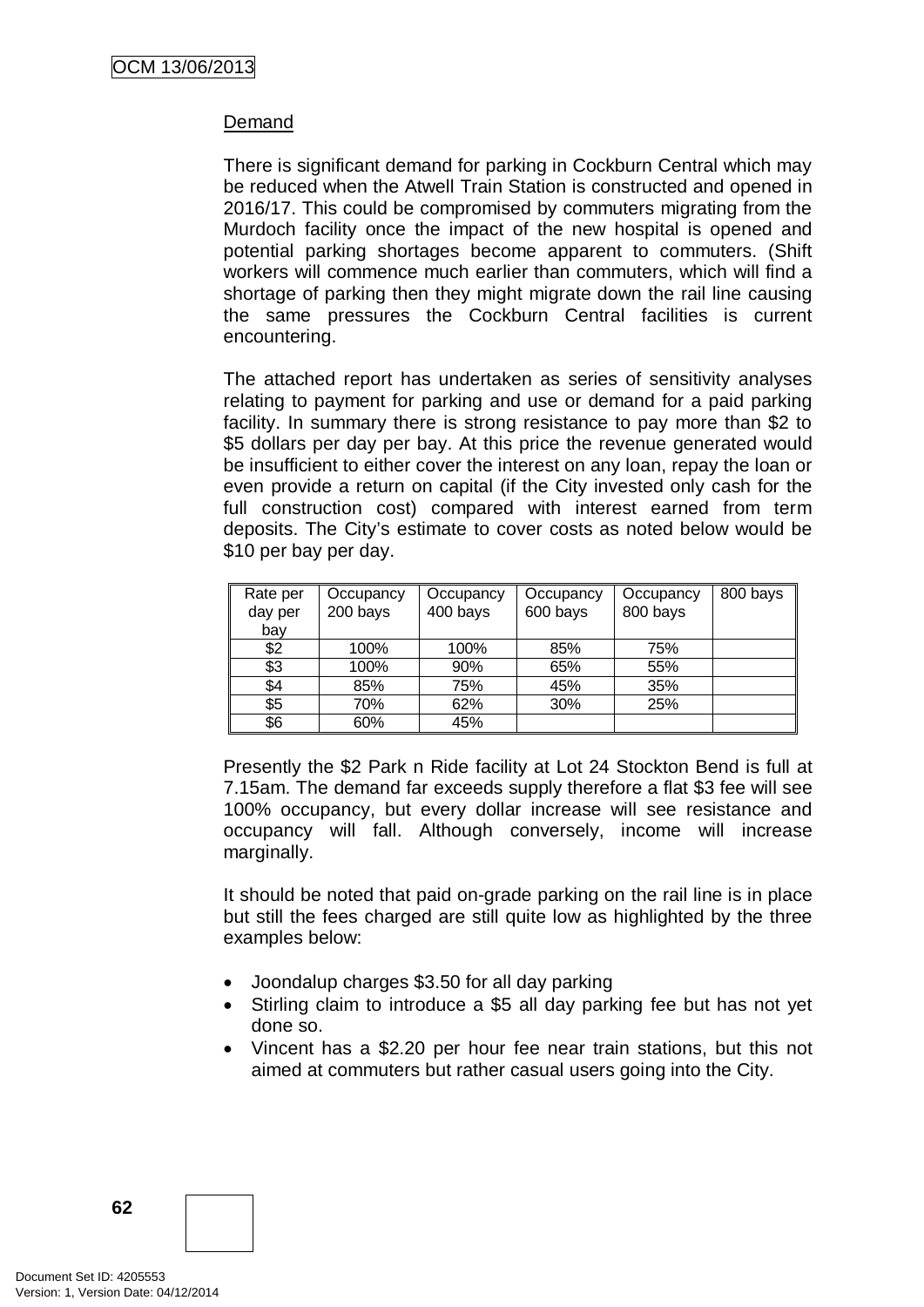Will commuters pay more when they logically analyse the cost of driving into the City, (including the fuel cost, wear and tear on the car, time and stress and finally having to pay for parking in the CBD)?

The following table analyses the cost comparison:

|                                      | Train  | Car               |
|--------------------------------------|--------|-------------------|
| Cost to get to City return each week | \$40   | \$60              |
| Council Parking - \$4 per day        | \$20   | \$70              |
| <b>Total Cost</b>                    | \$60   | \$130             |
| Travel Time (to & from Cockburn) per | 60 min | $110 \text{ min}$ |
| day                                  |        |                   |

Even at \$10 per day, it would be cheaper and more efficient to park and ride at Cockburn Central as the table above demonstrates. The downside is that there would be a resistance from commuters and they would prefer to stay in the queues of traffic.

#### Financial viability

The Report examines the financial viability of constructing a 400, 600 or 800 car bay facility based on a breakeven basis.

| <b>Bays</b>                   | 400     | 600     | 800     |
|-------------------------------|---------|---------|---------|
| Cost                          | \$16.5m | \$24.8m | \$32.8m |
| Equity                        | 20%     | 20%     | 20%     |
| Debt                          | 80%     | 80%     | 80%     |
| <b>Annual Operating Costs</b> | \$1.11m | \$1.63m | \$2.14m |
| Cost PA to breakeven per      | \$2,779 | \$2,730 | \$2,686 |
| bay                           |         |         |         |
|                               |         |         |         |
| Occupancy                     | 100%    | 100%    | 100%    |
| Income per day per bay        | \$11.53 | \$11.33 | \$11.14 |
|                               |         |         |         |
| Occupancy                     | 80%     | 80%     | 80%     |
| Income per day per bay        | \$14.42 | \$14.16 | \$13.93 |
|                               |         |         |         |
| Occupancy                     | 60%     | 60%     | 60%     |
| Income per day per bay        | 19.22   | \$18.88 | \$18.57 |

The Report indicates significant resistance (through lack of occupancy) at \$5 per day per bay let alone \$10 or \$11 per day per day. Although the above only reflects the commuter parking income, the evening or night parking income would be minimal at best and would not bridge the gap between \$5 and the above rates.

The above is not reflective of the land value and as such assumes a peppercorn rental from the WAPC to undertake this public purpose.

Discussions with Landcorp have been very productive and they are very supportive of the above and any approach to the PTA to facilitate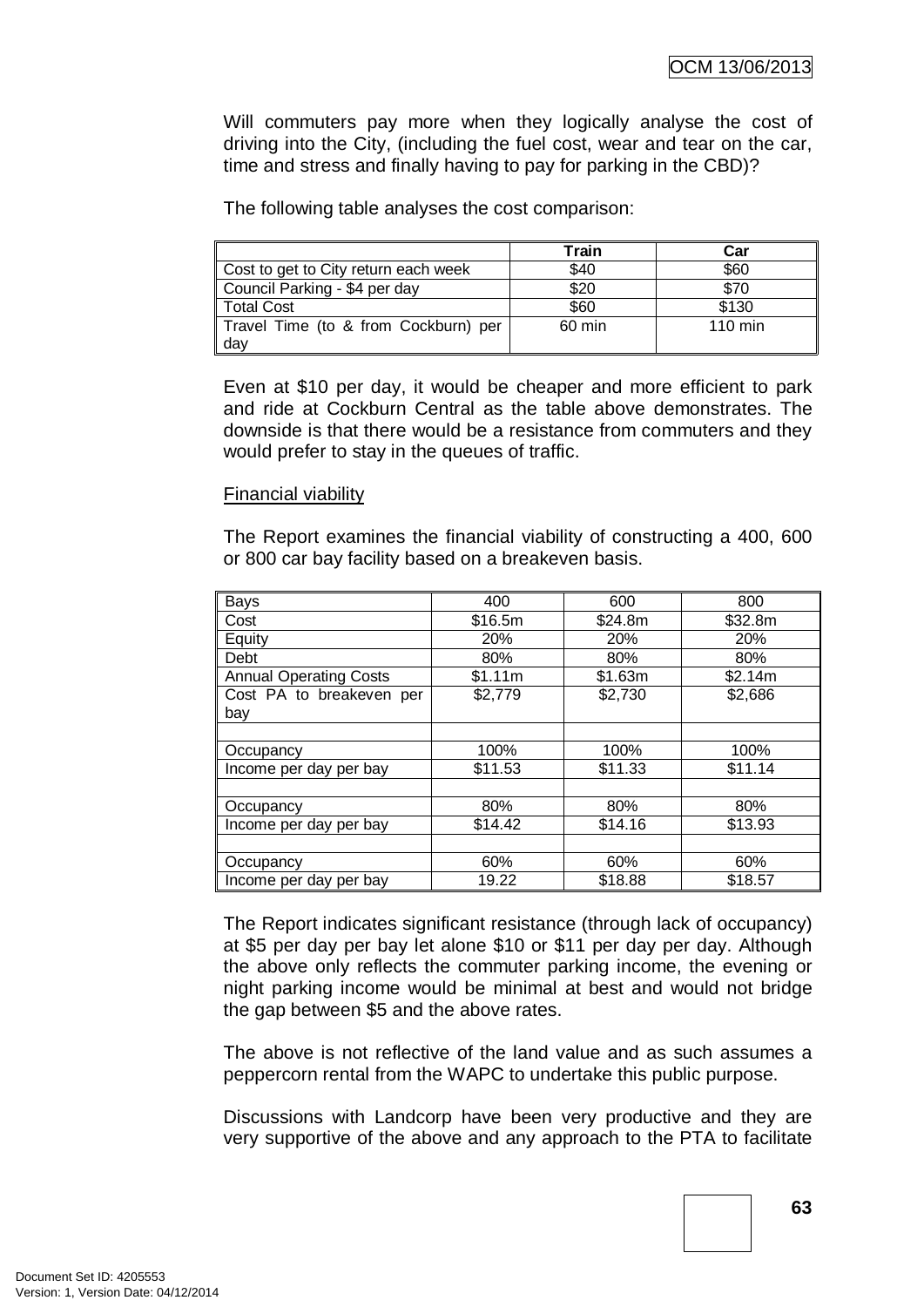the construction of the above. The PTA have been engaged in a discussion about the above project and although are supportive, they do not see it as a current priority given the substantial infrastructure program on their agenda at present including the construction of the Atwell rail station. The WAPC like the PTA are very supportive.

#### **Conclusion**

The financial gap to breakeven on the paid parking facility is significant and not within the City's current finances to bridge but over time this could be reduced as other multi storey parking stations are constructed on the rail line and price for parking at them increases to reflect economic reality. At present, the State Government is not in a position to assist the City due to financial constraints and sizeable existing public transport infrastructure commitments. The City should keep a watching brief on the matter and re-examine such a proposal in two years time.

## **Strategic Plan/Policy Implications**

### **Growing City**

• Development that is soundly balanced between new and existing areas.

#### **Infrastructure**

• Community facilities that meet the diverse needs of the community now and into the future.

### **Leading & Listening**

• Manage our financial and infrastructure assets to provide a sustainable future.

### **A Prosperous City**

• Investment in the local economy to achieve a broad base of services and activities.

### **Budget/Financial Implications**

N/A

### **Legal Implications**

N/A

### **Community Consultation**

N/A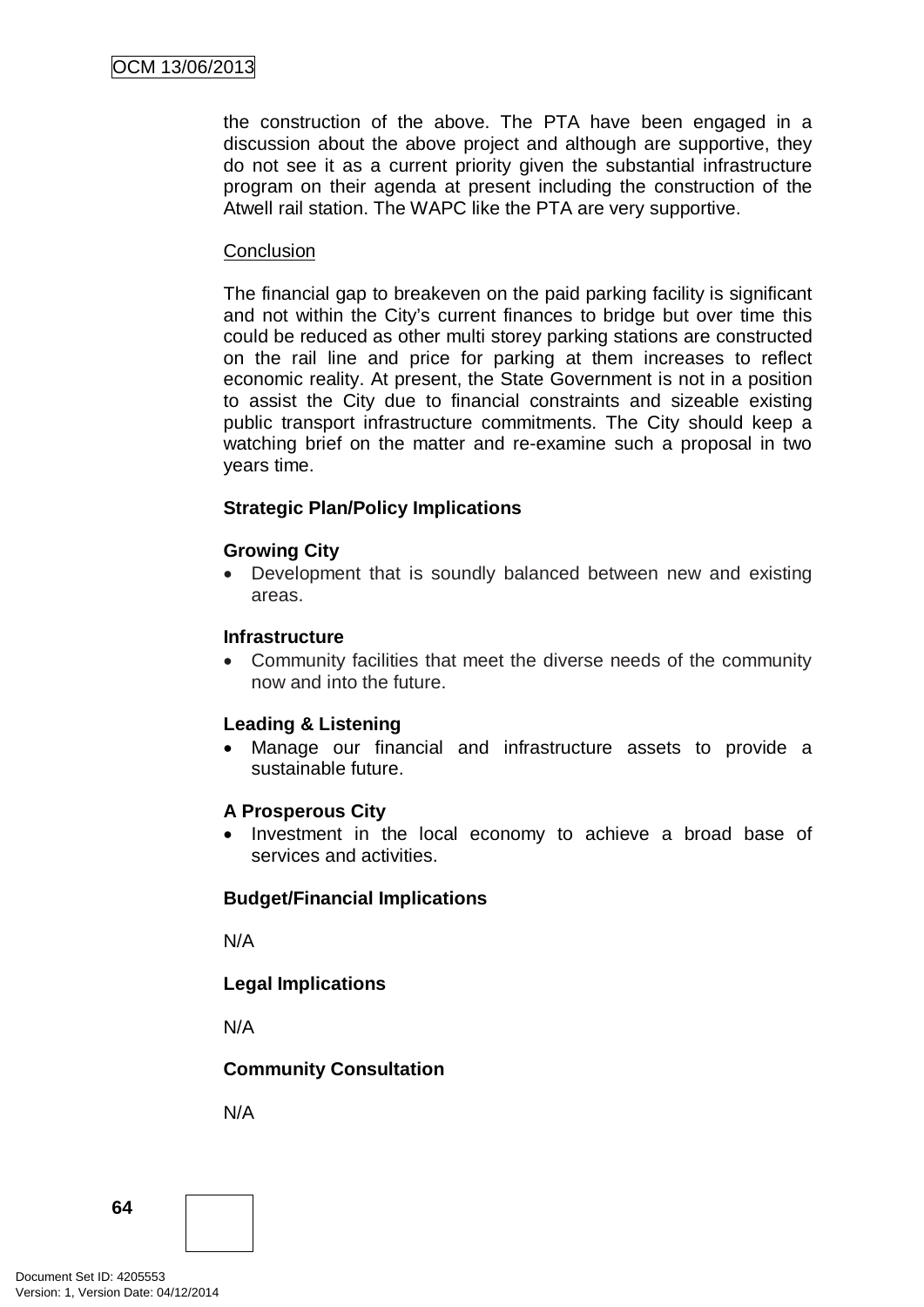# **Attachment(s)**

Copy of the Slattery Australia Pty Ltd report into a paid parking station at Cockburn Central.

# **Advice to Proponent(s)/Submissioners**

N/A

# **Implications of Section 3.18(3) Local Government Act, 1995**

Nil.

**15.4 (MINUTE NO 5069) (OCM 13/06/2013) - ADOPTION OF DIFFERENTIAL RATES AND MUNICIPAL BUDGET 2013/14 AND SCHEDULE OF FEES AND CHARGES (075/011; 097/009) (S DOWNING/N MAURICIO) (ATTACH)**

#### **RECOMMENDATION** That Council

(1) Part A – Municipal Fund Budget 2013/14

Pursuant to the provisions of section 6.2 of the Local Government Act 1995 and Part 3 of the Local Government (Financial Management) Regulations 1996, the Municipal Fund Budget as attached to the Agenda and the Minutes, for the City of Cockburn for the 2012/13 financial year which includes the following:

- Statement of Comprehensive Income by Nature and Type showing a net result for that year of \$19,842,561.
- Statement of Comprehensive Income by Program showing a net result for that year of \$19,842,561.
- Statement of Cash Flows
- Rate Setting Statement showing an amount required to be raised from rates of \$57,916,814.
- Notes to and Forming Part of the Budget
- Budget Program Schedules
- (2) Part B General and Minimum Rates, Instalment Payment **Arrangements** 
	- 1. For the purpose of yielding the deficiency disclosed by the Municipal Fund Budget adopted at Part A above, Council pursuant to sections 6.32, 6.33, 6.34 and 6.35 of the Local Government Act 1995 impose the following differential general and minimum rates on Gross Rental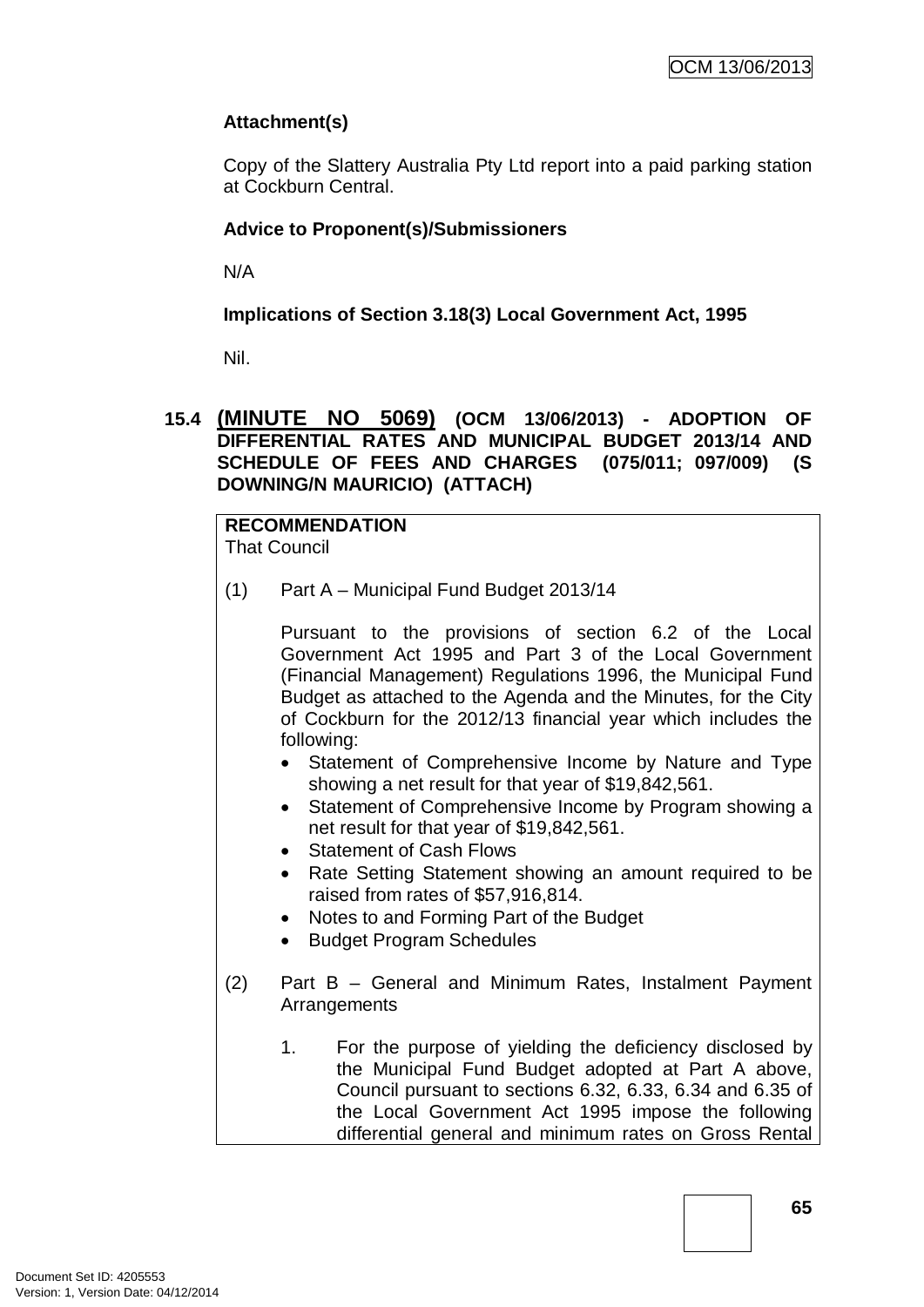|    | and Unimproved Values.                                                                                                                                                                                                                                                                                                                                                                                                                                                                                                                   |                                                                                                                                                                                                                                                                                                     |
|----|------------------------------------------------------------------------------------------------------------------------------------------------------------------------------------------------------------------------------------------------------------------------------------------------------------------------------------------------------------------------------------------------------------------------------------------------------------------------------------------------------------------------------------------|-----------------------------------------------------------------------------------------------------------------------------------------------------------------------------------------------------------------------------------------------------------------------------------------------------|
|    | <b>General Rates</b><br><b>Commercial Caravan Park</b><br>$\bullet$<br>Improved Commercial & Industrial<br>$\bullet$<br>Improved Commercial & Industrial (Large)<br>$\bullet$<br>Improved Residential<br>$\bullet$<br>Rural Vacant Land<br>$\bullet$<br>Rural General, Commercial & Industrial<br>٠<br>Rural General & Rural General UFL<br>$\bullet$<br>Specified Area Port Coogee<br>$\bullet$<br>Special Industrial - Cement Works<br>$\bullet$<br>dollar<br>Vacant Commercial & Industrial<br>dollar<br>Vacant Residential<br>dollar | 9.305 $\phi$ in the dollar<br>7.667 $¢$ in the dollar<br>8.755 $\phi$ in the dollar<br>5.089 $\phi$ in the dollar<br>$0.374¢$ in the dollar<br>0.242 $\phi$ in the dollar<br>$0.242¢$ in the dollar<br>1.642 $\phi$ in the dollar<br>10.129¢ in the<br>10.129 $\phi$ in the<br>10.129 $\phi$ in the |
|    | Minimum Rates<br>• Commercial Caravan Park<br>• Improved Commercial & Industrial<br>• Improved Commercial & Industrial (Large)<br>· Improved Residential<br>• Rural Vacant Land<br>• Rural General Commercial & Industrial<br>• Rural General & Rural General UFL<br>• Specified Area Port Coogee<br>• Special Industrial - Cement Works<br>• Vacant Commercial & Industrial<br>• Vacant Residential                                                                                                                                     | \$657<br>\$657<br>\$657<br>\$657<br>\$990<br>\$990<br>\$990<br>N/A<br>\$657<br>\$657<br>\$657                                                                                                                                                                                                       |
| 2. | Pursuant to section 6.45 of the Local Government Act<br>1995 and regulation 64(2) of the Local Government<br>(Financial Management) Regulations 1996, the following<br>due dates for the payment in full by instalments:                                                                                                                                                                                                                                                                                                                 |                                                                                                                                                                                                                                                                                                     |
|    | Full payment and 1 <sup>st</sup> instalment due date<br>$2nd$ instalment due date<br>3rd quarterly instalment due date<br>4th and final instalment due date                                                                                                                                                                                                                                                                                                                                                                              | 3 September 2013<br>5 November 2013<br>7 January 2014<br>4 March 2014                                                                                                                                                                                                                               |
| 3. | Pursuant to section 6.45 of the Local Government Act<br>1995 and regulation 67 of the Local Government<br>(Financial Management) Regulations 1996, impose an<br>instalment administration charge where the owner has<br>elected to pay rates (and service charges) through an<br>instalment option of \$5 for each instalment after the initial<br>instalment is paid.                                                                                                                                                                   |                                                                                                                                                                                                                                                                                                     |

4. Pursuant to section 6.51(1) and subject to section 6.45(4)(e) of the Local Government Act 1995 and Regulation 68 of the Local Government (Financial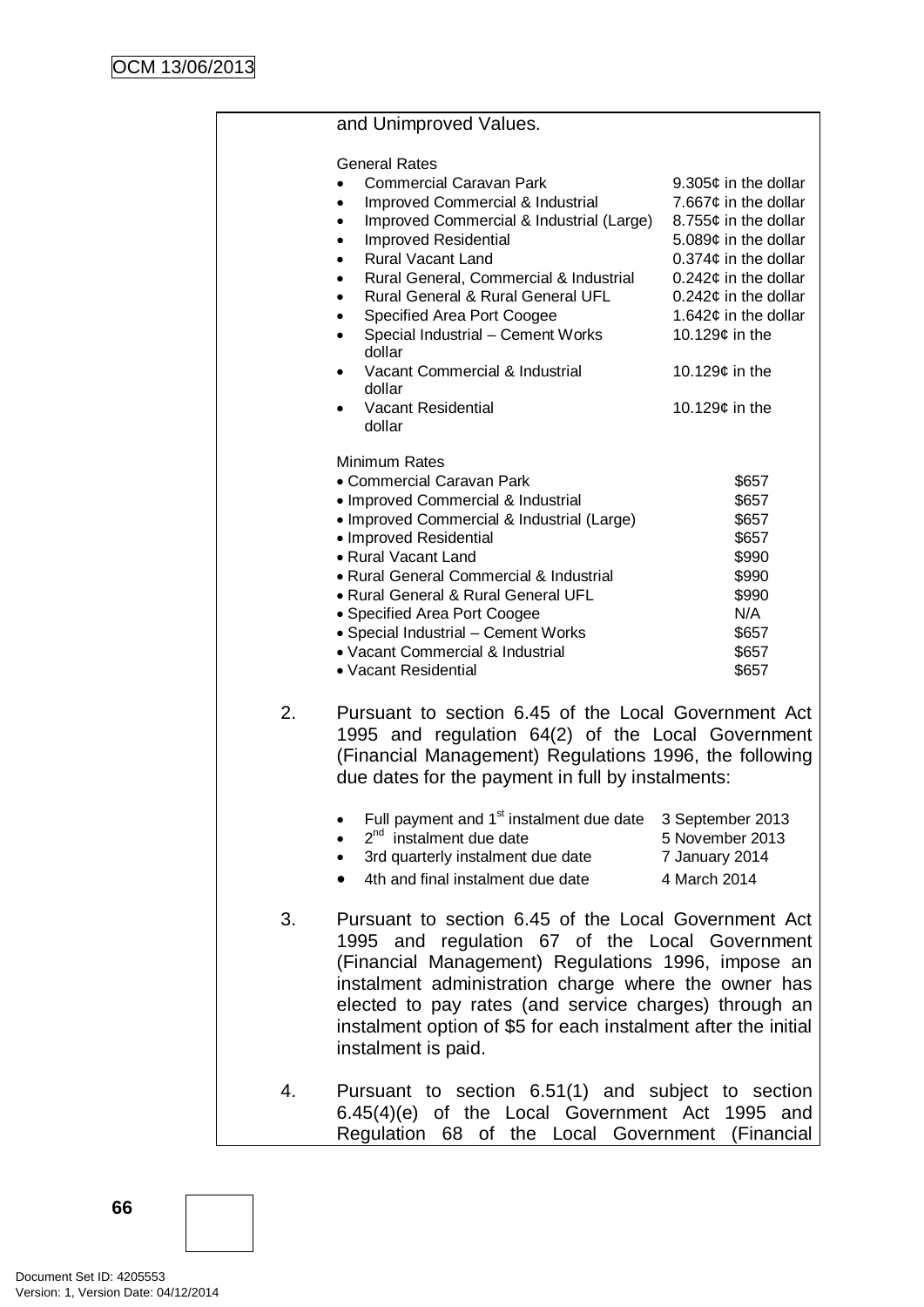Management) Regulations 1996, impose an interest rate of 4% for rates (and service charges) and costs of proceedings to recover such charges that remains unpaid after becoming due and payable.

- 5. Pursuant to section 6.51(1) and subject to section 6.51(4) of the Local Government Act 1995 and Regulation 70 of the Local Government (Financial Management) Regulations 1996, impose an interest rate of 8% for rates (and service charges) and costs of proceedings to recover such charges that remains unpaid after becoming due and payable.
- (3) Part C –Use of money in a Reserve for another purpose

Pursuant to section 6.11 of the Local Government Act 1995, use \$290,000 of funds surplus to requirements sitting within the Municipal Elections Reserve for the purpose of part-funding the triennial GRV property valuations.

(4) Part D – Fees and Charges for 2013/14

Pursuant to section 6.16 of the Local Government Act 1995, the Fees and Charges to be included inclusive of the draft 2013/14 budget as attached to the Agenda and Minutes.

- (5) Part E Statutory and Other Fees for 2013/14
	- 1. Pursuant to section 245A(8) of the Local Government (Miscellaneous Provisions) Act 1960 impose a swimming pool inspection fee of \$30.60 inclusive of GST.
	- 2. Pursuant to section 67 of the Waste Avoidance and Resources Recovery Act 2007, impose the following charges for the removal and deposit of domestic waste:
		- (a) Residential Premises (including recycling)
			- 240ltr bin per weekly collection (householders) - \$408 p.a.
			- 240ltr bin per weekly collection (rate exempt properties) - \$450 p.a.
	- 3. Pursuant to section 6.38(1) of the Local Government Act and Regulation 54(d) of the Local Government (Financial Management Regulations 1996 impose a service charge of \$60 per rateable property for the provision of a property surveillance and security service.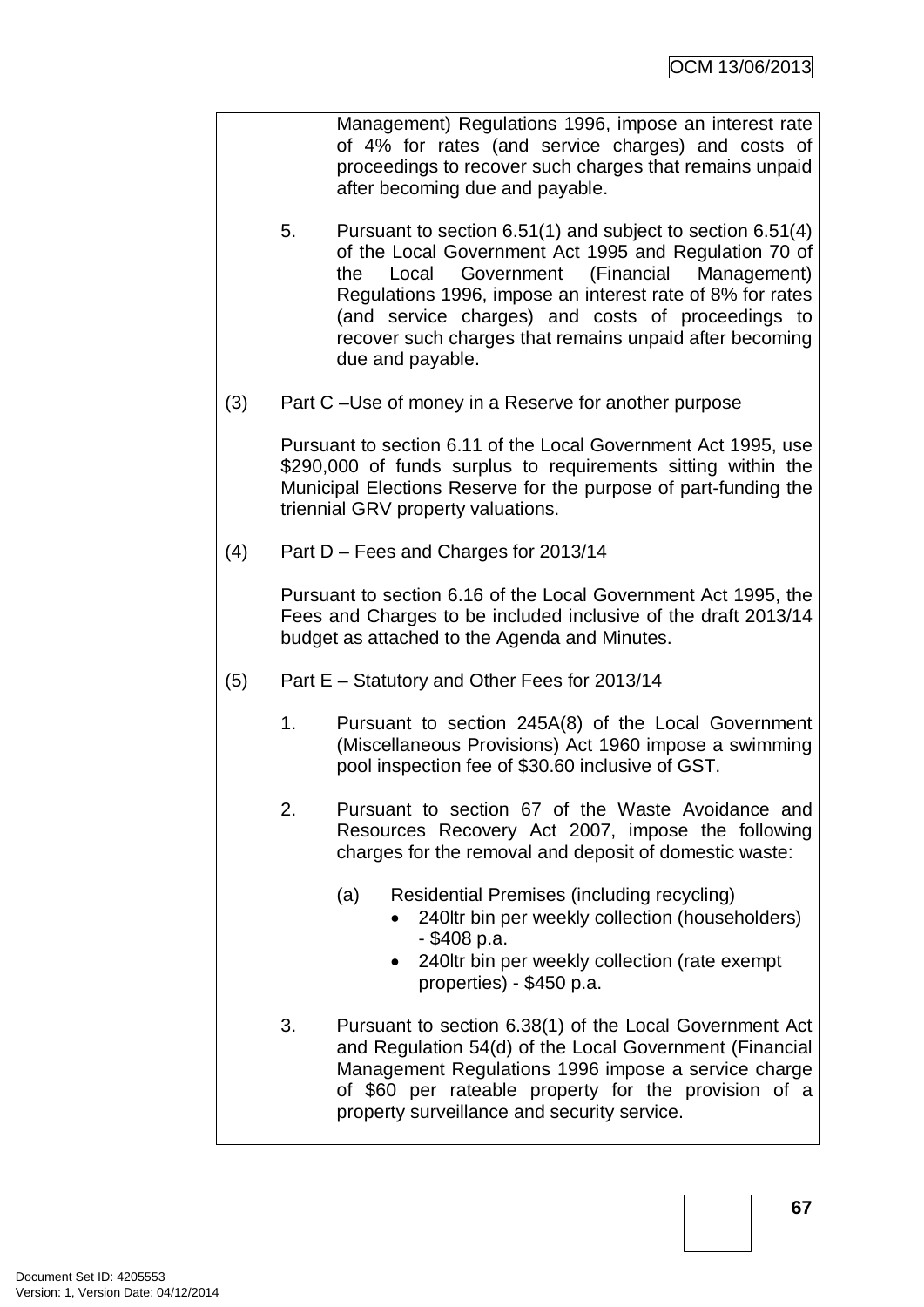- 4. Pursuant to section 6.38(1) of the Local Government Act and Regulations 54(c) of the Local Government (Financial Management Regulations 1996) impose the following service charges for the provision of underground electricity:
	- (a) Rateable property/dwelling \$3,050, with the following discounts:
		- \$500 where a property already has a connection between the property boundary and the meter box.
		- A 50% rebate for registered pensioners as provided by the State Revenue Department.
		- A \$257.45 or equivalent rebate for registered Seniors as provided by State Revenue Department.
		- A 50% discount where properties have HV power lines in front of their property remaining after the completion of work for underground electricity.
		- The service charge applicable for non-standard commercial properties to be provided by Western Power.

# **TO BE CARRIED BY AN ABSOLUTE MAJORITY OF COUNCIL**

# **COUNCIL DECISION**

MOVED Mayor L Howlett SECONDED Clr C Reeve-Fowkes that the recommendation be adopted subject to the following amendments:

(1) Part A – Municipal Fund Budget 2013/14

Pursuant to the provisions of section 6.2 of the Local Government Act 1995 and Part 3 of the Local Government (Financial Management) Regulations 1996, the Municipal Fund Budget as attached to the Agenda and the Minutes, for the City of Cockburn for the 2013/14 financial year which includes the following:

- Statement of Comprehensive Income by Nature and Type showing a net result for that year of \$19,842,561.
- Statement of Comprehensive Income by Program showing a net result for that year of \$19,842,561.
- Statement of Cash Flows.
- Rate Setting Statement showing an amount required to be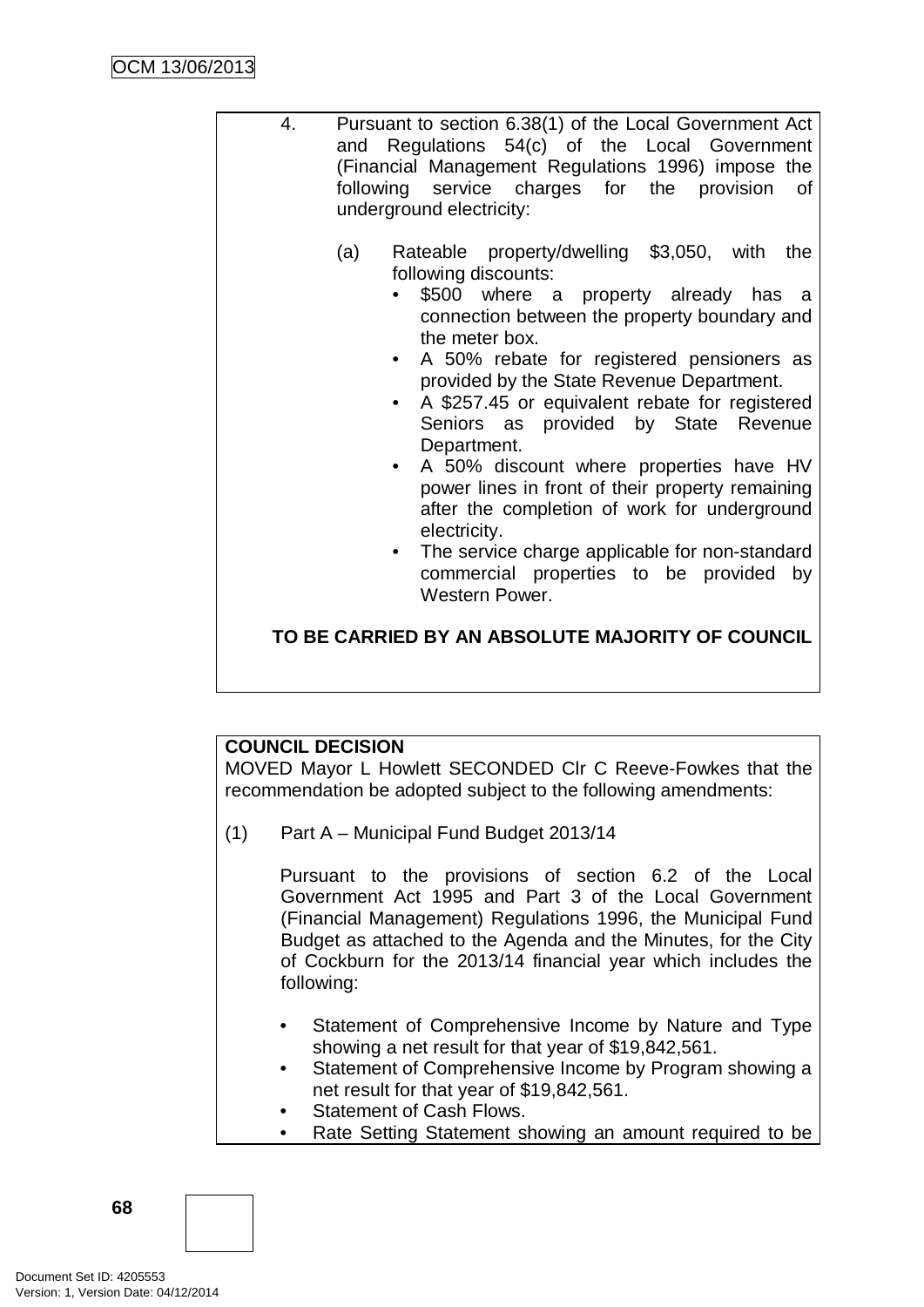raised from rates of \$57,916,814.

- Notes to and Forming Part of the Budget.
- Budget Program Schedules.

Amend the Rate Setting Statement and the Budget Program Schedules (Capital Expenditure) by the inclusion of the provision of bollards or other such measures on Dixon Reserve, Hamilton Hill at a cost of \$60,000, with funds to be provided from the Community Infrastructure Reserve. The amount to be raised by Rates remains unchanged.

(2) to (5) remain unchanged

# **MOTION LOST DUE TO LACK OF AN ABSOLUTE MAJORITY OF COUNCIL 5/2**

MOVED Clr B Houwen SECONDED Clr Y MUBARAKAI that the recommendation be adopted.

# **MOTION LOST DUE TO LACK OF AN ABSOLUTE MAJORITY OF COUNCIL 4/3**

MOVED Clr C Reeve-Fowkes SECONDED Clr S Portelli that the recommendation be adopted subject to the following amendments:

(1) Part A – Municipal Fund Budget 2013/14

Pursuant to the provisions of section 6.2 of the Local Government Act 1995 and Part 3 of the Local Government (Financial Management) Regulations 1996, the Municipal Fund Budget as attached to the Agenda and the Minutes, for the City of Cockburn for the 2013/14 financial year which includes the following:

- Statement of Comprehensive Income by Nature and Type showing a net result for that year of \$19,842,561.
- Statement of Comprehensive Income by Program showing a net result for that year of \$19,842,561.
- Statement of Cash Flows.
- Rate Setting Statement showing an amount required to be raised from rates of \$57,916,814.
- Notes to and Forming Part of the Budget.
- Budget Program Schedules.

Amend the Rate Setting Statement and the Budget Program Schedules (Capital Expenditure) by the inclusion of the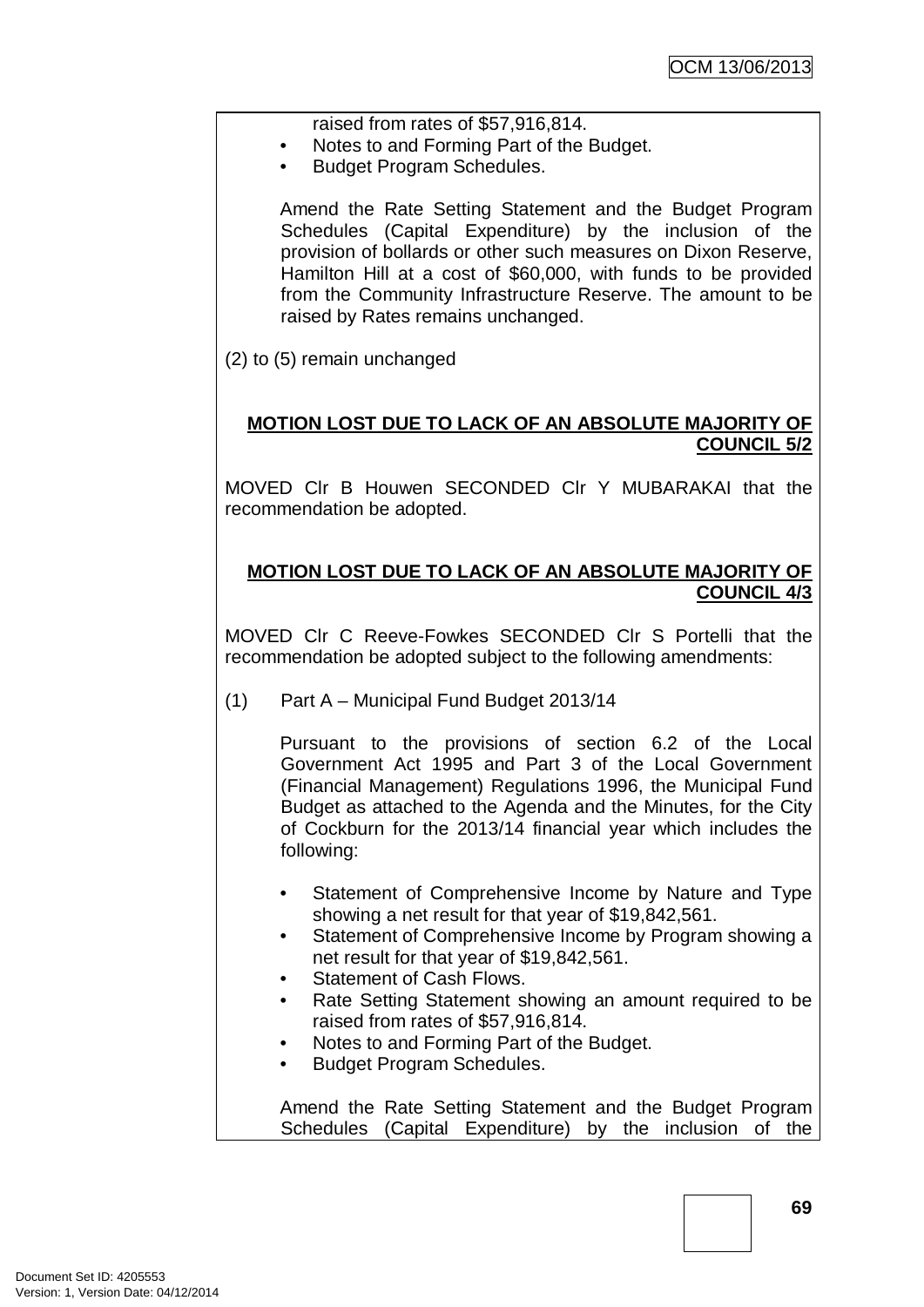provision of bollards or other such measures on Dixon Reserve, Hamilton Hill up to \$50,000, with funds to be provided from the Community Infrastructure Reserve. The amount to be raised by Rates remains unchanged.

(2) to (5) remain unchanged.

## **CARRIED BY AN ABSOLUTE MAJORITY OF COUNCIL 7/0**

DURING DISCUSSION OF THE ITEM DEPUTY MAYOR ALLEN LEFT THE MEETING THE TIME BEING 8.26 PM AND RETURNED AT 8.28 PM

#### **Reason for Decision**

Ongoing complaints are being received from the community about the conflict between users of Dixon Reserve and motor vehicles and the concerns of the community need to be acknowledged. The unlawful use of the reserve by motor vehicle drivers needs to be prevented. The use of a 'barrier' will ensure that motor vehicles cannot be driven onto the reserve.

It is very clear there is an issue of safety and Council should not be in a situation where fears and concerns which have been raised by residents and brought to the City's attention be ignored and not acted on. Council needs to make sure that this issue is addressed on Dixon Reserve.

#### **Background**

Council is required to adopt an Annual Budget by 31 August each year. To this end the City adopts its budget in June of each year.

#### **Submission**

N/A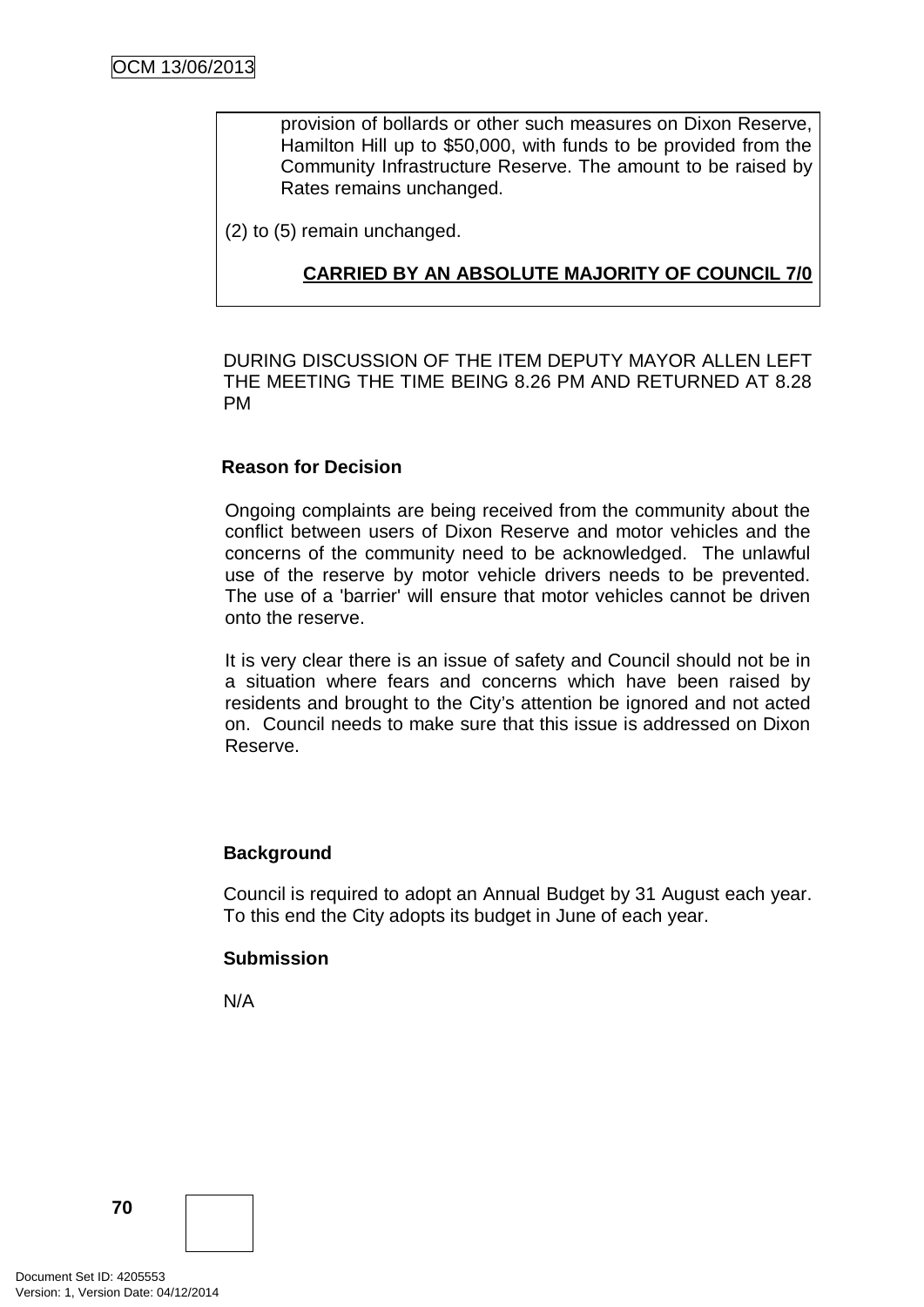# **Report**

#### Municipal Budget 2013/14

Each financial year the City is required to adopt a municipal budget in accordance with Section 6.2 of the Local Government Act 1995 and the associated regulations.

Highlights of the 2013/14 - Municipal Budget:

- Rates increase for all properties of 4.75%
- Slower building of domestic housing less 1%, higher activity in commercial sector
- Waste Management service charge increase of 4.75% from \$390 to \$408 – continuing weekly recycling, tip passes and four verge collections (two general waste and two greenwaste)
- Co-Safe service charge increase from \$55 to \$60, of which part will fund the increase cost of the Co-Safe service and in part to continue the rollout of the CCTV construction implementation strategy
- Presentation of a balanced municipal budget
- Increase revenue of 6%
- Operating cost increase of only 2.45% over prior 2012/13 budget
- Salaries budget to increase by 4.8% being an enterprise agreement increase and for new staff
- \$47.6m to be spent on community assets which include roads, drainage and community infrastructure
- Planning continues for Cockburn Central West (with CoC applying for a \$15m Regional Development Australia/Federal Government funds with the CoC co-authoring and supporting an application to the State Government on behalf of the Fremantle Football Club)
- An Integrated Road Network for the whole of the municipality
- Major Road projects, completion of the Beeliar Drive/Hammond Rd Intersection (including traffic signals), duplicating of North Lake Road from Hammond Road to Kentucky Road, construction of Frankland Ave from Roper Ave to Gaebler Road and a \$0.8 resurfacing program.
- Completion of the new Success Library & GP Super Clinic and Integrated Health Facility.
- Continuing funding for Bibra Lake Management Plan and Environmental Works in Wetlands including planning and consultation for the construction of an Adventure Playground.
- Continuation of the UGP projects in Coolbellup and Hamilton Hill
- Repayments to commence of the UGP loan of \$3.85m (5 Years from UGP levy and m/fund 20%) to be repaid over three years plus the loan for ESL Facility (10 Years Repaid by FESA)
- Grants & Donations budget of \$1.00m
- Funds for Summer of Events of \$0.56m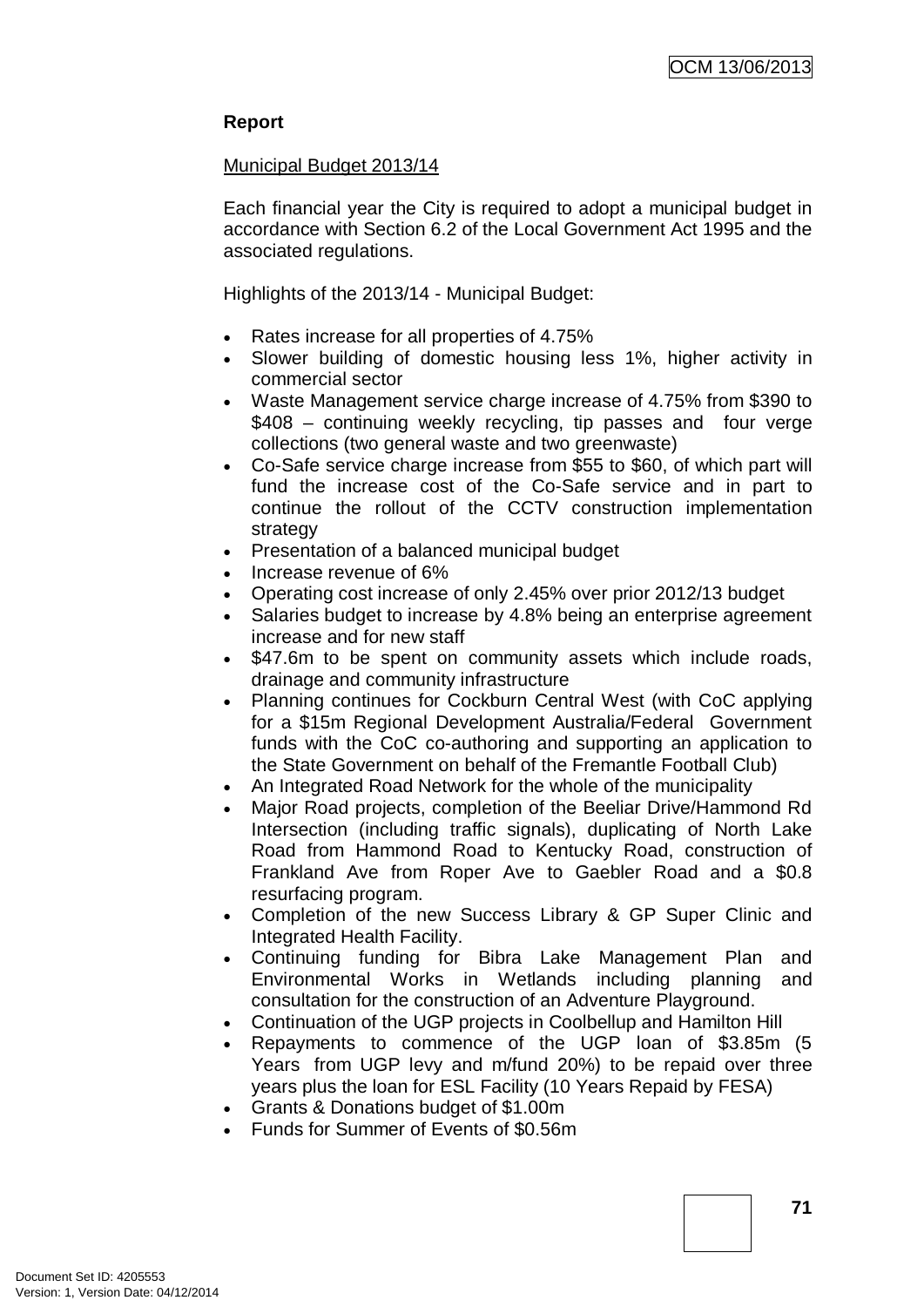- Capital works being planned for Naval Base Shacks and Coogee Beach Caravan Park
- Parks construction program covering new parks development plus a range of other projects covering greening plans, shade sail implementation and playground renewals

#### Income

The 2013/14 operating income for the City will be \$123m an increase of 6.5% on the 2012/13 Budget. The sources of income are displayed in the chart below. The two main sources of income for the Council are Rates 47.3% and Fees and Charges 40.8% of the operating income respectively.

| All Figures in \$M      | 2012/13<br><b>Revised</b><br><b>Budget</b> | 2013/14<br><b>Budget</b> | <b>Increase</b><br>13/14<br><b>Budget</b><br>on 12/13<br><b>Budget</b> | % of<br>Overall<br>Income of<br>13/14<br><b>Budget</b> |
|-------------------------|--------------------------------------------|--------------------------|------------------------------------------------------------------------|--------------------------------------------------------|
| Rates                   | \$53.97                                    | \$57.92                  | 7.37%                                                                  | 47.3%                                                  |
| Fees & Charges          | \$48.09                                    | \$50.21                  | 4.41%                                                                  | 40.8%                                                  |
| <b>Operating Grants</b> | \$7.06                                     | \$9.05                   | 28.19%                                                                 | 7.4%                                                   |
| Contributions           | \$0.65                                     | \$0.47                   | 27.70%                                                                 | 0.4%                                                   |
| Interest Income         | \$5.53                                     | \$4.99                   | $-9.77%$                                                               | 4.1%                                                   |
| Other                   | \$0.02                                     | \$0.01                   | $-33.30%$                                                              | 0.0%                                                   |
| <b>Total Revenue</b>    | \$115.31                                   | \$122.65                 | 6.37%                                                                  | 100.0%                                                 |

## Rates

Rates for 2013/14 are recommended to increase by 4.75% for classes of properties in the City of Cockburn.

Rates levied on ratepayers form a significant portion of the City's operating income. This year, that portion account s for 47.3%. Over the last ten years this dependence on rates has fallen from 49.2% to the current 47.3%. What is more important, the dependence the City has on individual households has fallen from 67% in 2002/03 to 58% in 2013/14 as rate income from commercial and industrial properties has risen significantly. This increase has been directed to the cost of building and maintaining an extensive road and drainage infrastructure network the City owns and which is currently valued at \$471m in the balance sheet of the City.

Even after the rate increase Cockburn home owners paid the lowest household rates including waste management in 2012/13. The Table below from 2012/13 supports the supposition that Cockburn ratepayers still pay low rates when compared with neighbouring Councils: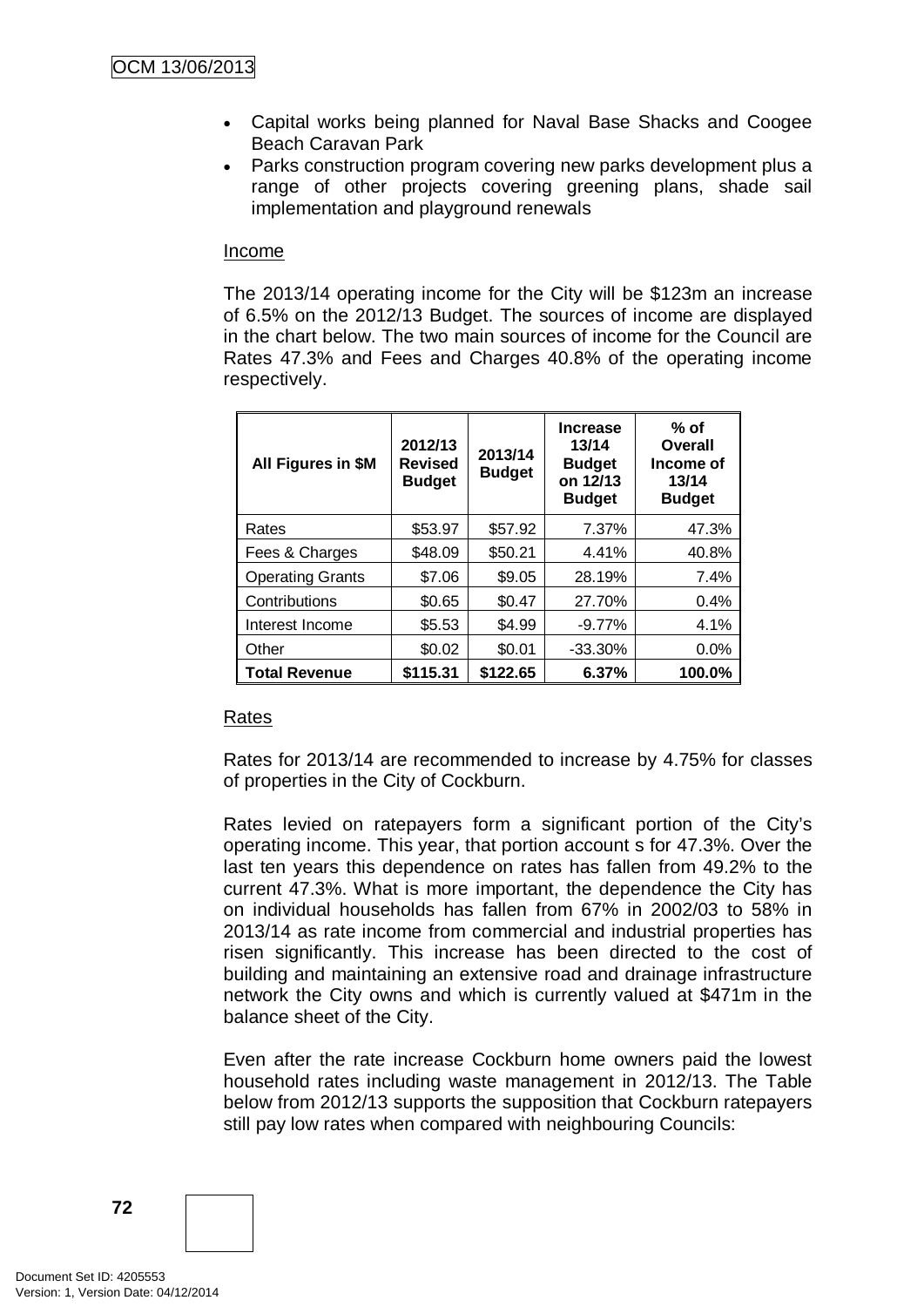| <b>Council</b>  | <b>Residential</b><br>Average | <b>Minimum</b><br><b>Rates</b> | Average<br><b>Plus Waste</b> | <b>Minimum</b><br><b>Payment Plus</b> |
|-----------------|-------------------------------|--------------------------------|------------------------------|---------------------------------------|
|                 | <b>Rates</b>                  | <b>Payment</b>                 | Charge                       | <b>Waste Charge</b>                   |
| Cockburn        | \$842                         | \$627                          | \$1,232                      | \$1,017                               |
| <b>Melville</b> | \$1,000                       | \$658                          | \$1,379                      | \$1,037                               |
| Fremantle       | \$1,943                       | \$1,050                        | \$1,943                      | \$1,050                               |
| Kwinana         | \$1,103                       | \$841                          | \$1,403                      | \$1,141                               |
| Rockingham      | \$924                         | \$799                          | \$1,263                      | \$1,138                               |
| Gosnells        | \$1,097                       | \$814                          | \$1,338                      | \$1,055                               |
| E. Fremantle    | \$1,520                       | \$795                          | \$1,520                      | \$795                                 |
| Stirling        | \$1,100                       | \$737                          | \$1,378                      | \$1,015                               |
| Swan            | \$1,111                       | \$765                          | \$1,421                      | \$1,075                               |

*NB: Note that a number of Councils have not been included as they do not publically disclose residential rating information for example the Canning and Armadale.*

The above Councils were chosen firstly as they are in the same local grouping, that is the South West Group and secondly to compare with other outer metro growth Councils such as Swan, Stirling and Gosnells.

The advertising of the table of differential rates in May 2013 is the same as tabled in this recommendation of this report apart from the differential rate for Special Industrial – Cement Works. The rate for this has been lowered from the advertised rate of 12.231 cent to 10.129 cents (reduced yield of \$91,100). The reason for this is the significant investment in equipment that has mitigated the cost of managing the levels of complaints arriving at Council.

Overall growth of new properties/improvement to existing properties/vacant land has been budgeted at 2.5%. This may be conservative given the history of growth in the City, but development has slowed in the creation of new residential lots and building licences issued. This has been slightly offset by commercial development occurring throughout the City but more specifically in the Phoenix and Cockburn Commercial Parks, Jandakot City and the AMC precinct.

| <b>Avg House</b>            | 2012/13<br>\$ | 2013/14<br>S | % Increase       |
|-----------------------------|---------------|--------------|------------------|
| Rates                       | 849           | 889          | 4.75%            |
| Waste                       | 390           | 408          | 4.75%            |
| Co-Safe                     | 55            | 60           | $9.0\%$          |
| <b>Council Charges</b>      | 1,294         | 1,357        | 4.9%             |
|                             |               |              | +\$1.22 per week |
| <b>State Government ESL</b> | 238           | 256          | 7.8%             |
| Total                       | 1,532         | 1,613        | 5.3%             |
|                             |               |              |                  |
| <b>Min Payment</b>          |               |              |                  |
| Rates                       | 627           | 657          | 4.75%            |
| Waste                       | 390           | 408          | 4.75%            |
| Co-Safe                     | 55            | 60           | 9.0%             |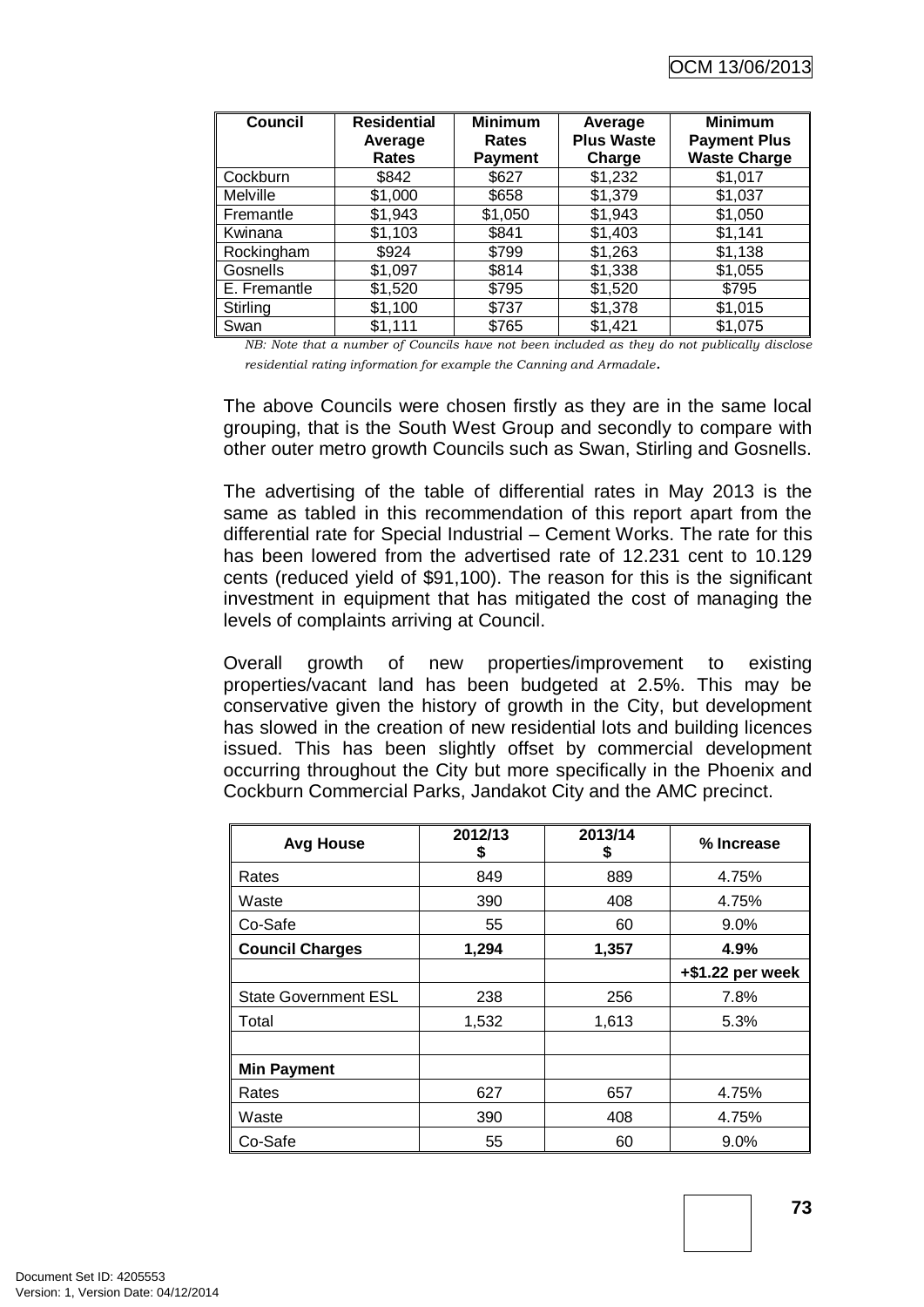| <b>Avg House</b>            | 2012/13 | 2013/14 | % Increase         |
|-----------------------------|---------|---------|--------------------|
| <b>Council Charges</b>      | 1,072   | 1,125   | 4.9%               |
|                             |         |         | $+ $1.02$ per week |
| <b>State Government ESL</b> | 198     | 213     | 7.8%               |
| otal                        | 1.270   | 1,338   | 5.4%               |

# Waste Management Service Charge

The service charge will increase from \$390 to \$408 per rates assessment. The City will continue to offer weekly waste and recycling collection, 2 junk and 2 green waste collections each year plus 6 free tip passes to City's Henderson Waste Recovery Park. The waste management service is self-balancing and not requiring a contribution from the municipal fund.

# Community Surveillance and Security Service (Co-Safe)

The service charge will increase from \$55 to \$60. Revenue raised by this service charge will fund the Co-Safe service and initiate the first trial of CCTV in the City (along the Cockburn Coast centred on Coogee Beach and Coogee Beach Surf Club and Community Facilities).

## Pool Inspection Fee

The fee will remain at \$30.60 per property with a swimming pool. This is in order to ensure that City will be able to inspect every swimming pool in the municipality once every four years to comply with the relevant statutory requirement.

## Port Coogee Specified Area Rate

This rate will be 1.642 cents in the dollar of GRV value. These monies are being quarantined so as to provide funding to ensure that the parks and public areas (including custom street lighting) are maintained in accordance with the higher standards agreed to between the City and the Developer. The additional costs being borne by the developer initially and the landowners ultimately.

The City will continue taking over public open space in the Port Coogee area in 2013/14 which will trigger the City drawing on funds in the Reserve to supplement the additional maintenance work noted above.

## Emergency Services Levy

Although not imposed by the City, the levy is collected by the City under direct instruction from the State Government and passed onto the Fire and Emergency Services Authority. The increase for the City

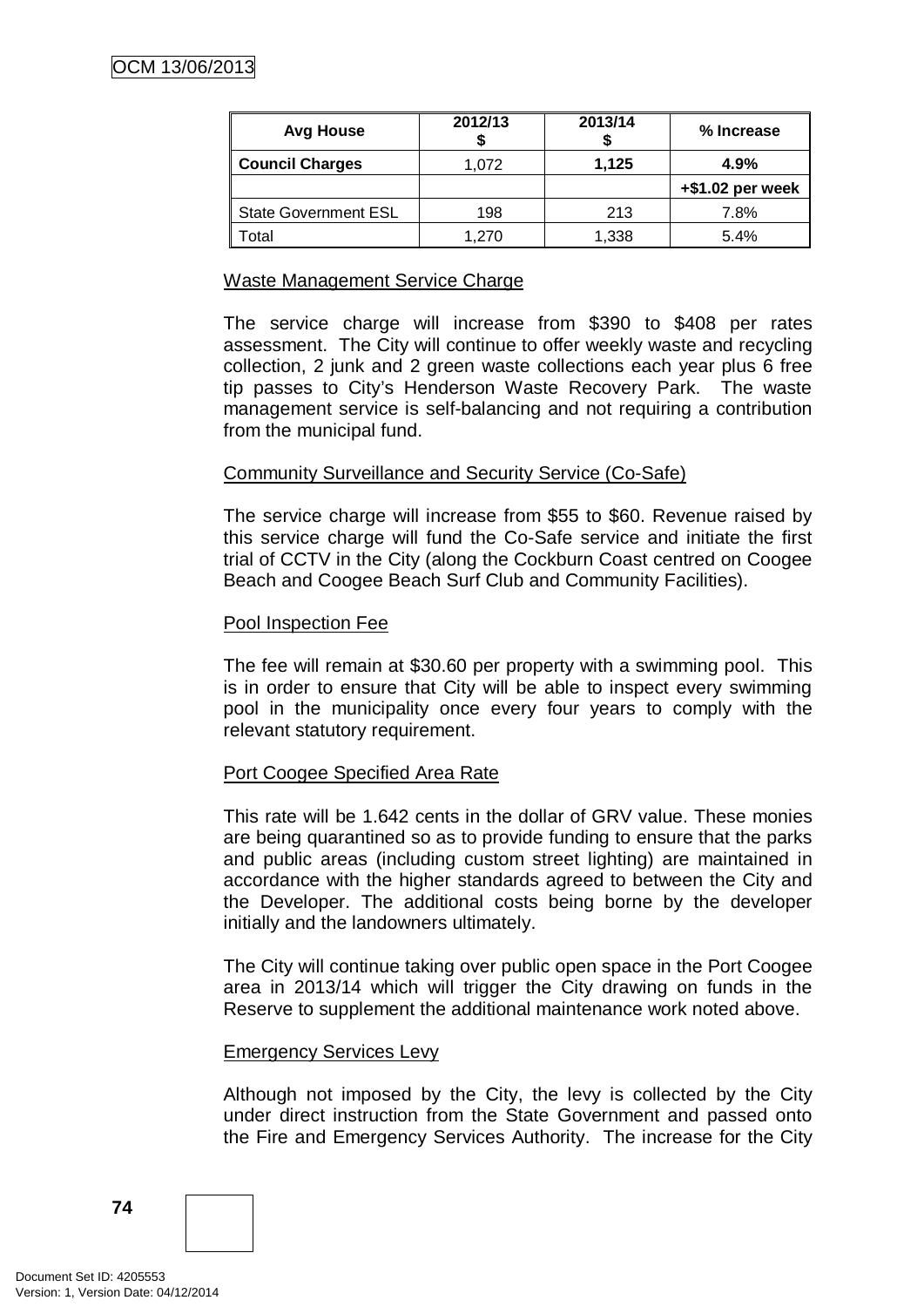of Cockburn ratepayers is 7.8%, the highest of the published State Government charges for their 2013/14 Budget.

#### Fees and Charges

The City has budgeted to receive \$50.2m in Fees and Charges in 2013/14. Although this category of income covers all services provided by City, there are four fee types that combine to make up \$41.3m or 82% of the total fees and charges. The fees consist of Waste Management Service Charge (for collection of bins), fees (tipping, sale of recycled metals and materials and sale of gas) related to the Henderson Waste and Recovery Park, fees associated with the South Lake Leisure Centre and finally, the Community Surveillance Service Charge.

The Gate Fee for the Henderson Landfill facility will rise by 3.7%. At this stage the City is not expecting an increase in the Landfill Levy, which is imposed by the Department of Environment and Conservation (DEC) on behalf of the State Government. This course of action is based on advice from the Minister of the Environment as a pre-election commitment.

Fees for the South Lake Leisure Centre will rise by 6% in order to cover the increased cost of labour and other costs. The increase is also a response to a recommendation of the Cockburn Central West Business Plan so as to reflect small increases over time rather than a major increase at the opening of the CCW facility in 2016.

The final substantial fee income is the Community Surveillance Service Charge which is raised to fund the Co-Safe service. This Service Charge is to rise from \$55 to \$60 in 2013/14 in accordance with the Council adopted strategy for Co-safe as well as for the implementation of CCTV. Last year the project was to cover Coogee Beach, in this year's budget, the City will aim to complete the Coogee Beach Surf Club and Community Facility plus the main administration centre which includes the Spearwood Library and Cockburn Seniors Centre.

All other fees will rise in a range from CPI to 5% in order to cover the cost of the service/s provided by the City. Statutory Planning fees has increased on average by around 6%, whilst there has been no increase to fees for Building Services; both of these are State Government regulated fees.

#### Operating Grants and Subsidies

This income source is provided by the State and Federal Governments. The income is generally recurrent and rises by CPI or a similar agreed factor. Apart from the untied Federal Assistance Grant noted below,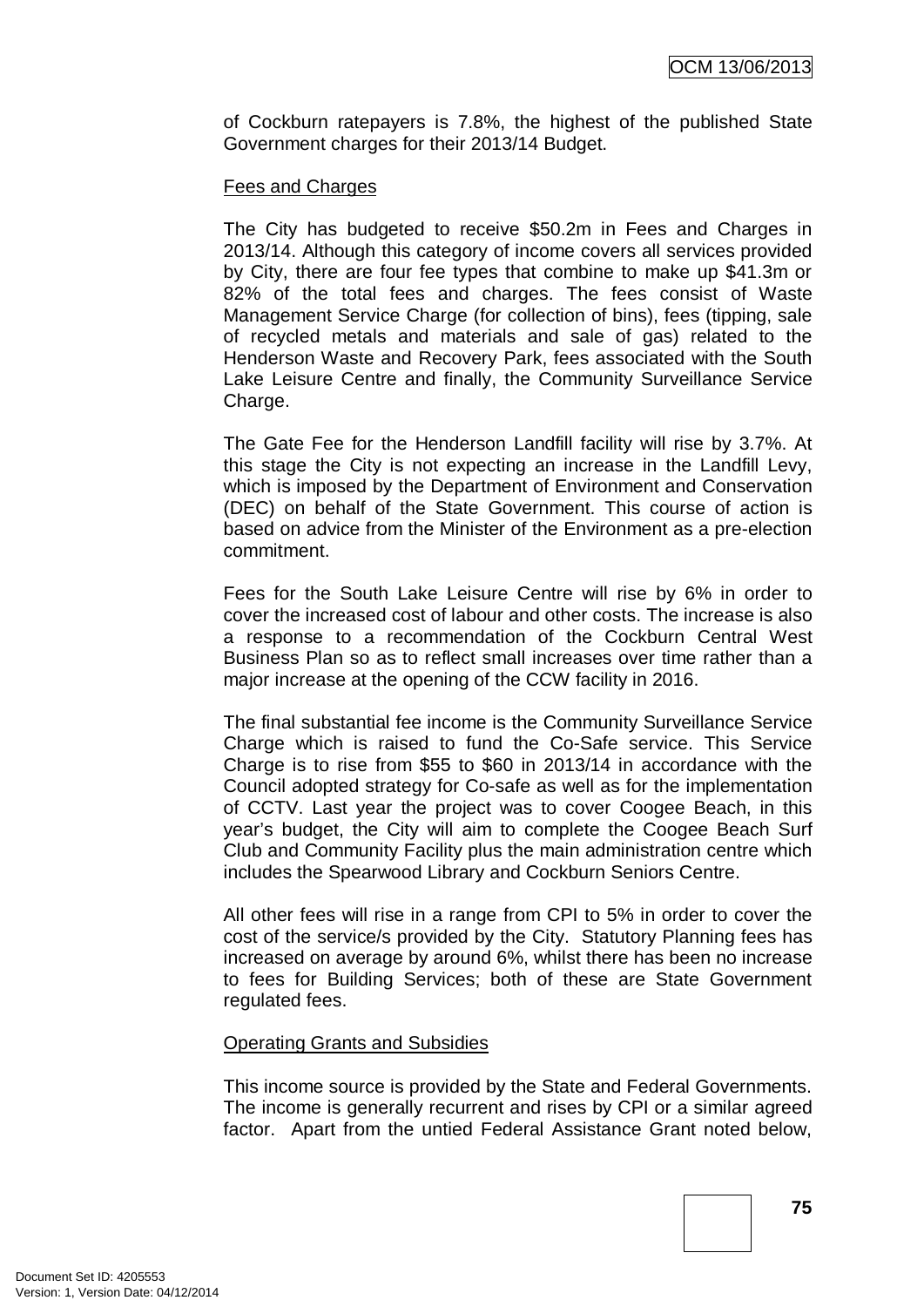the other grants have been provided by the State and Federal Governments for the delivery of specific community programs.

| Grant                                       | Amount  |
|---------------------------------------------|---------|
| Child Care and Children (Fed Govt)          | \$1.98m |
| Financial Assistance (Untied from Fed Govt) | \$1.94m |
| Financial Assistance (Roads from Fed Govt)  | \$1.38m |
| Aged Services - HACC and HACP               | \$1.96m |
| <b>Youth Services</b>                       | \$0.34m |
| <b>Family Services</b>                      | \$0.55m |
| <b>FESA Operational Grant</b>               | \$0.21m |
| <b>Recreation Services</b>                  | \$0.15m |

## Interest Income

Income generated by this item is divided into three parts, municipal fund interest, reserves account interest and sundry interest income derived from instalment rates and outstanding rates. The former, (\$2.4m) can be expended directly in the provision of services whereas the latter (\$2.0m) is credited to the reserve account on which the capital has been invested by the Council. Although the cash rate has fallen to 2.75%, it is expected that the Cash Rate could fall to 2% by June 2014. This would cost the Budget up to \$0.7m. The City is still attracting interest rates of 4.2% on term deposits.

The City is compliant with the latest amendment to the Local Government (Financial Management) Regulations in that all funds are invested in Term Deposits held with Australian Banks or Australian Government Bonds apart from three investments grandfathered under the same regulations. One is a senior bond issued by the Commonwealth Bank and the third is an investment in Australian Mortgage Fund in "reverse" mortgages. Each investment continues to pay a competitive rate of interest and will be redeemed upon maturity.

## **Expenditure**

Budgeted growth of operating expenditure for 2013/14 is the lowest for the last five years at 2.45% as all areas of Council expenditure have been reviewed for operating efficiencies. The following comparative table indicates the growth of operating expenditure over the financial years 2012/13 and 2013/14.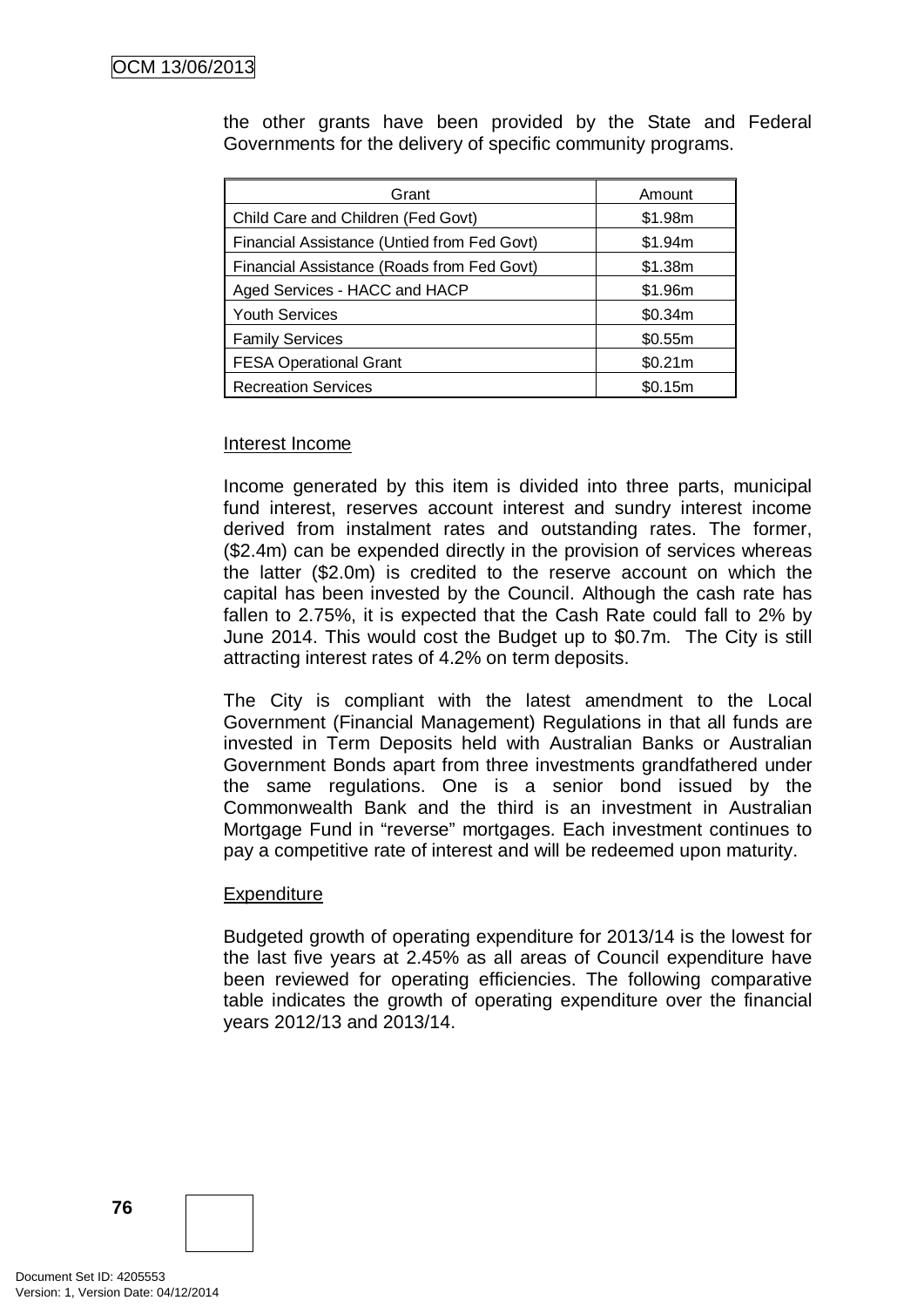| All figures \$M          | 2012/13<br><b>Revised</b><br><b>Budget</b> | 2013/14<br><b>Budget</b> | <b>Increase</b><br>13/14<br><b>Budget on</b><br>12/13<br><b>Budget</b> | $%$ of<br>Overall<br>Cost of<br>13/14<br><b>Budget</b> |
|--------------------------|--------------------------------------------|--------------------------|------------------------------------------------------------------------|--------------------------------------------------------|
| Payroll                  | \$38.36                                    | \$40.78                  | 6.30%                                                                  | 36.8%                                                  |
| Other employee Costs     | \$0.90                                     | \$0.93                   | 3.30%                                                                  | 0.8%                                                   |
| Materials                | \$35.03                                    | \$33.54                  | $-3.10%$                                                               | 31.0%                                                  |
| <b>Utilities</b>         | \$4.36                                     | \$4.32                   | $-0.90%$                                                               | 3.9%                                                   |
| interest Expense         |                                            | \$0.17                   | $0.00\%$                                                               | 0.2%                                                   |
| Insurance                | \$1.87                                     | \$2.01                   | 7.40%                                                                  | 1.8%                                                   |
| <b>Other Expenses</b>    | \$8.46                                     | \$8.69                   | 1.10%                                                                  | 7.9%                                                   |
| Depreciation             | \$21.08                                    | \$22.21                  | 5.30%                                                                  | 20.3%                                                  |
| Internal Recharging      | $-$ \$3.12                                 | $-$3.08$                 | $-2.10%$                                                               | $-2.8%$                                                |
| <b>Total Expenditure</b> | \$106.93                                   | \$109.55                 | 2.45%                                                                  | 100.0%                                                 |

The above table also demonstrates where the City is spending its operating expenditure with a detailed explanation below.

# **Payroll**

The City has budgeted for a 4.25% increase for the first year of a new enterprise agreement. The overall cost of salaries, on-costs and indirect costs will rise by 6.3% over the amount budgeted in 2012/13. This will also provide for a number of new staff, in line with Council's adopted Workforce Development Plan, the most prominent of these are the new library staff for the currently being constructed Success Library. The new library is three times the size of the current library located in the Cockburn Gateway Shopping Centre.

The percentage of rates required to fund payroll has fallen from 71% to 70%%, which is the lowest in the South West Group of Councils or from 34% to 33% of overall operating income again the lowest in the SWG Group.

|                                       | 2013/14<br><b>Cockburn</b> | 2012/13<br><b>Cockburn</b> | 2012/13<br><b>Melville</b> | 2012/13<br><b>Fremantle</b> | 2012/13<br>Kwinana | 2012/13<br>Rockingham |
|---------------------------------------|----------------------------|----------------------------|----------------------------|-----------------------------|--------------------|-----------------------|
| Rates \$m                             | \$57.9m                    | \$53.9m                    | \$52.5m                    | \$34.1m                     | \$26.2m            | \$52.3m               |
| <b>Total</b><br>Revenue<br>\$m        | \$123.0m                   | \$115.3m                   | \$99.1m                    | \$65.7m                     | \$46.1m            | \$109.1m              |
| <b>Total</b><br><b>Payroll</b><br>\$m | \$40.78m                   | \$38.3m                    | \$33.2m                    | \$31.7m                     | \$19.5m            | \$36.8m               |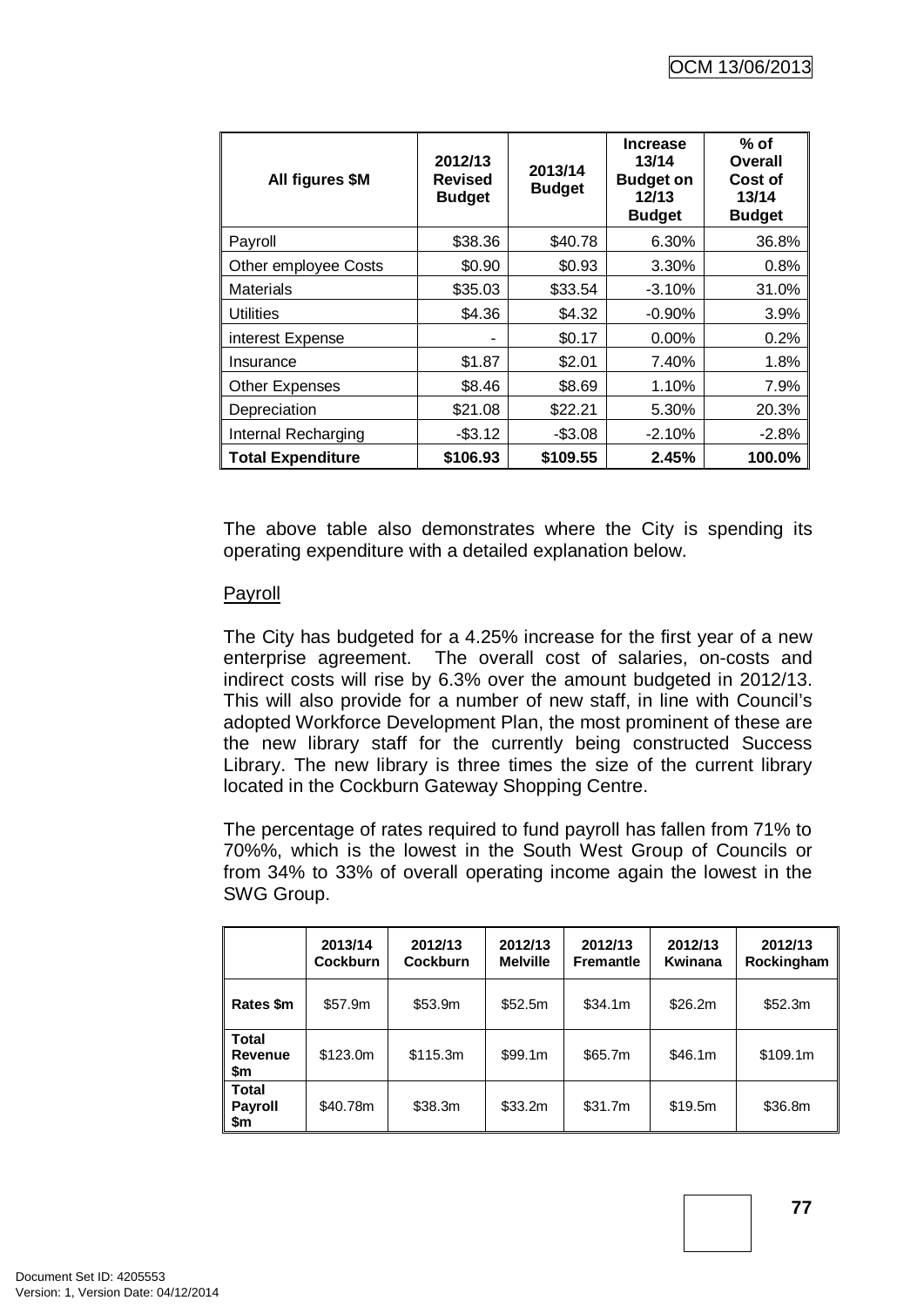|                                                  | 2013/14<br>Cockburn | 2012/13<br><b>Cockburn</b> | 2012/13<br><b>Melville</b> | 2012/13<br><b>Fremantle</b> | 2012/13<br>Kwinana | 2012/13<br>Rockingham |
|--------------------------------------------------|---------------------|----------------------------|----------------------------|-----------------------------|--------------------|-----------------------|
| %Pay to<br><b>Total</b><br><b>Rates</b><br>Ratio | 70%                 | 71%                        | 73%                        | 93%                         | 74%                | 70%                   |
| %Pay to<br>Revenue<br>Ratio                      | 33%                 | 34%                        | 39%                        | 38%                         | 42%                | 36%                   |

# Materials and Contract

The decrease in 2013/14 over 2012/13 for this expenditure item is - 4.2%. Aside from Payroll and related costs this is the City's largest recurrent operating expenditure item. The following items form over 50% of the expenditure for 2013/14 with the amount in brackets being the amount budgeted in 2012/13. Waste Collection \$7.43m (\$6.95m), SMRC Loan Repayment \$1.5m (\$1.4m), Parks Operating \$2.79m (\$3.03m), Care Giver Payments 1.22m (\$1.22m), Co-Safe \$1.91m (\$1.83m).

#### **Insurance**

The City like all local governments in WA is a member of the Local Government Insurance Scheme (LGIS) – a cooperative insurance scheme. So for Workers Compensation insurance, property and public liability insurance, Council self-insures through the LGIS. Insurance for motor vehicles, councillor and officer liability (similar to Directors and Officers Liability insurance), travel insurance plus others insurances are sourced by the LGIS from external insurance providers. Motor vehicle insurance is of a significant quantum that LGIS tenders this to the general MV Insurance market each year to ensure Council receives a competitive pricing outcome.

Overall, insurance premiums are expected to rise by 7.4% from \$1.87m to \$2.01m in 2013/14. Workers Compensation Insurance will increase by the increase in overall council payroll, Public Liability Insurance will increase by 7% and Property insurance will increase by 10% due to more municipal assets either being constructed or gifted to the City. In addition, the City has an active program of regular revaluation of assets so as to ensure Council is not under-insured. Further, the accounting standard changes associated with "Fair Value" accounting will mean a more aggressive asset valuation model in future years. The City already currently uses fair value accounting for all infrastructure asset classes. For the 2013/14 financial year, the City will also have fair value accounting for Plant and Equipment and associated equipment.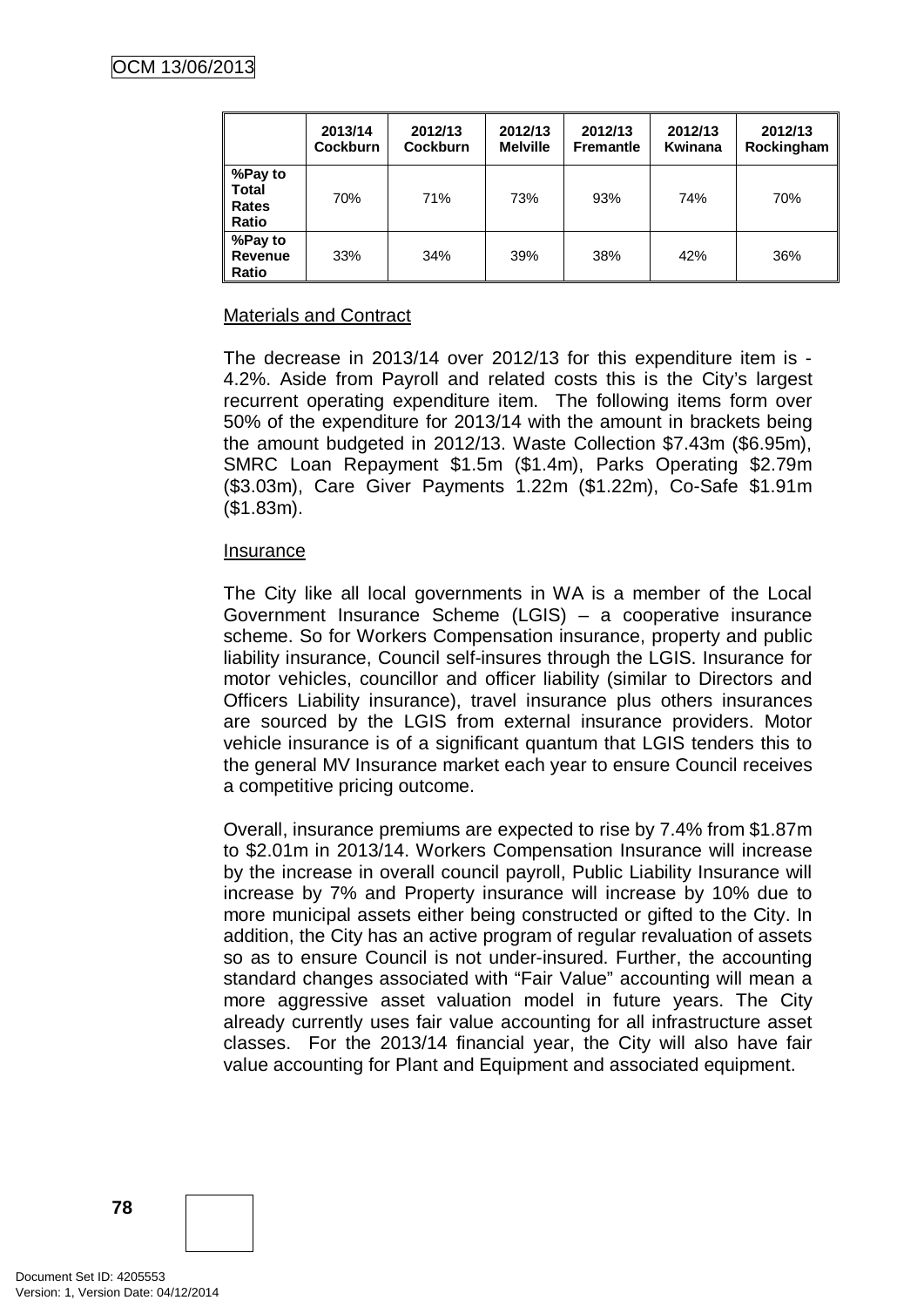#### **Utilities**

This item covers expenditures for electricity, gas, water and telecommunications. Electricity is consumed by the City in two ways. Firstly, general power consumption for buildings and associated facilities.

The second part of electricity consumption is for street lighting. The City pays for 11,390 street lights, which over the last four years, has seen the running costs raised from \$1m to \$2.4m annually. The City has received no compensation for the impact of the carbon tax from the Federal Government. The budget has an increase of 5% as indicated by the State Government in pre-election commitments.

The impact of the rapidly rising cost of utilities imposed on the City by the State Government has been sizeable and is not sustainable.

Other utilities are expected to increase by 5% apart from telecoms which has no increase.

#### Other Expenses

This item of expenditure covers a range of sundry expenses such as the State Government's Landfill Levy (\$5.1m), Fuel (1.1m), grants and donations of \$1.0m, operating contribution to the SMRC of \$0.26m and levy payments to parents of \$0.5m (fully funded from the Federal Government).

#### **Depreciation**

The City cash backs its \$22.21m of depreciation recorded in the 2013/14 operating budget. This amount is 5% higher than the amount budgeted for in 2012/13. By being fiscally responsible and cash backing the depreciation, the City is able to use the free cash generated by this item to refurbish current assets in addition to construct new assets. Council has been briefed on a plan to spend up to 80% of the cash produced from depreciation to refurbish assets. This plan will take five to seven years to move from the current 40% of depreciation cash expended on the capital refurbishment program. This plan has been designed so as to provide a greater life for existing City assets.

## Interest Expense

The City will be required to pay interest in 2013/14 for two loans covering Underground Power projects in Coolbellup and Hamilton plus the Emergency Services Facility in Cockburn Central. The former loan will be covered by ratepayer service charges and a contribution from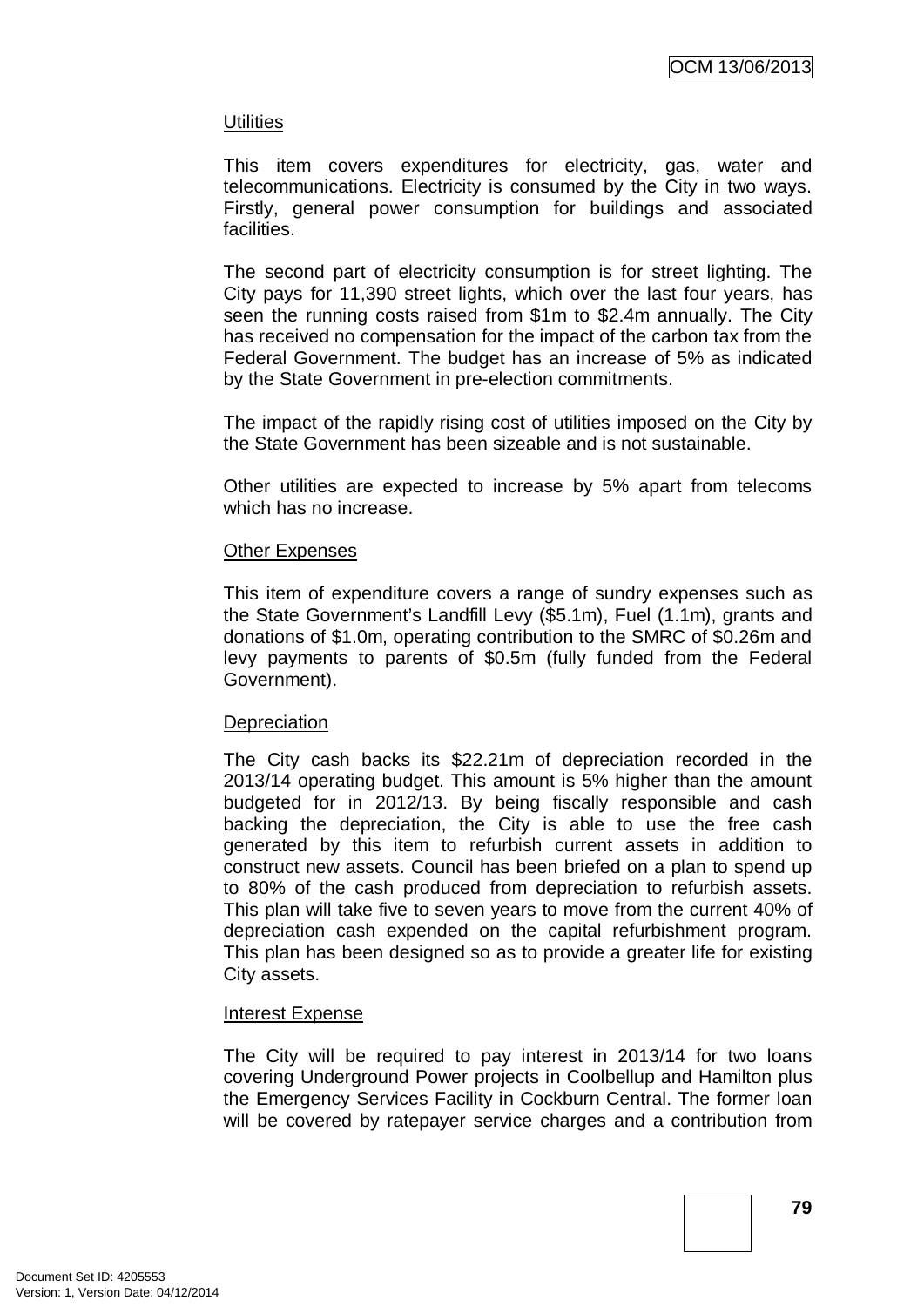the municipal fund. The latter loan will be funded by FESA. The total cost for this year is \$0.17m

#### Capital Income and Developer Contributions

The City has budgeted to receive the following Capital Grants and Developer Contributions for 2013/14.

| <b>Road Grants</b>                | \$1.6m |
|-----------------------------------|--------|
| Recreation and Bike paths         | \$0.2m |
| Other capital grants              | \$0.3m |
| <b>Total Grants</b>               | \$2.1m |
| <b>Developer Contributions</b>    | \$3.5m |
| <b>Total Gr and Contributions</b> | \$5.6m |

The City is also expected to receive the proceeds from land and plant & equipment asset sales. Cash received from motor vehicle and truck/plant (\$0.91m) will go to the replacement of those pieces of equipment. Cash from land sales (\$5.1m) will go to the Land Development Reserve except where funds are need to be allocated to POS fund as part of the land sale process.

#### Capital Expenditure

The following chart indicates where the City will commit its capital expenditure totalling \$47.6m for 2013/14:

| <b>Class</b>                | 2013/14  | 2012/13  |
|-----------------------------|----------|----------|
| Road Infrastructure         | \$8.8m   | \$11.89m |
| Drainage                    | \$1.00m  | \$1.73m  |
| Footpaths                   | \$1.42m  | \$1.87m  |
| Parks (Hard) Infrastructure | \$4.33m  | \$3.84m  |
| Parks (Soft) Infrastructure | \$0.76m  | \$1.43m  |
| Landfill                    | \$1.31m  | \$3.28m  |
| Freehold Land Development   | \$0.40m  | \$2.26m  |
| <b>Buildings</b>            | \$25.11m | \$41.56m |
| Furniture & Fittings        | \$0.02m  | \$0.01m  |
| Information Technology      | \$0.54m  | \$2.98m  |
| Plant & Machinery           | \$3.90m  | \$5.54m  |
| <b>Total</b>                | \$47.63m | \$76.44m |

The City has a number of high profile continuing projects which will be completed in 2013/14.

The Continuing Projects are as follows:

| Continuing Projects for 2013/14                 | <b>Allocated Funds</b> |
|-------------------------------------------------|------------------------|
| Success Library, GP Super Clinic and Integrated |                        |
| Health Facility                                 | \$22.5m                |
| Bibra Lake Management Plan                      | \$1.8m                 |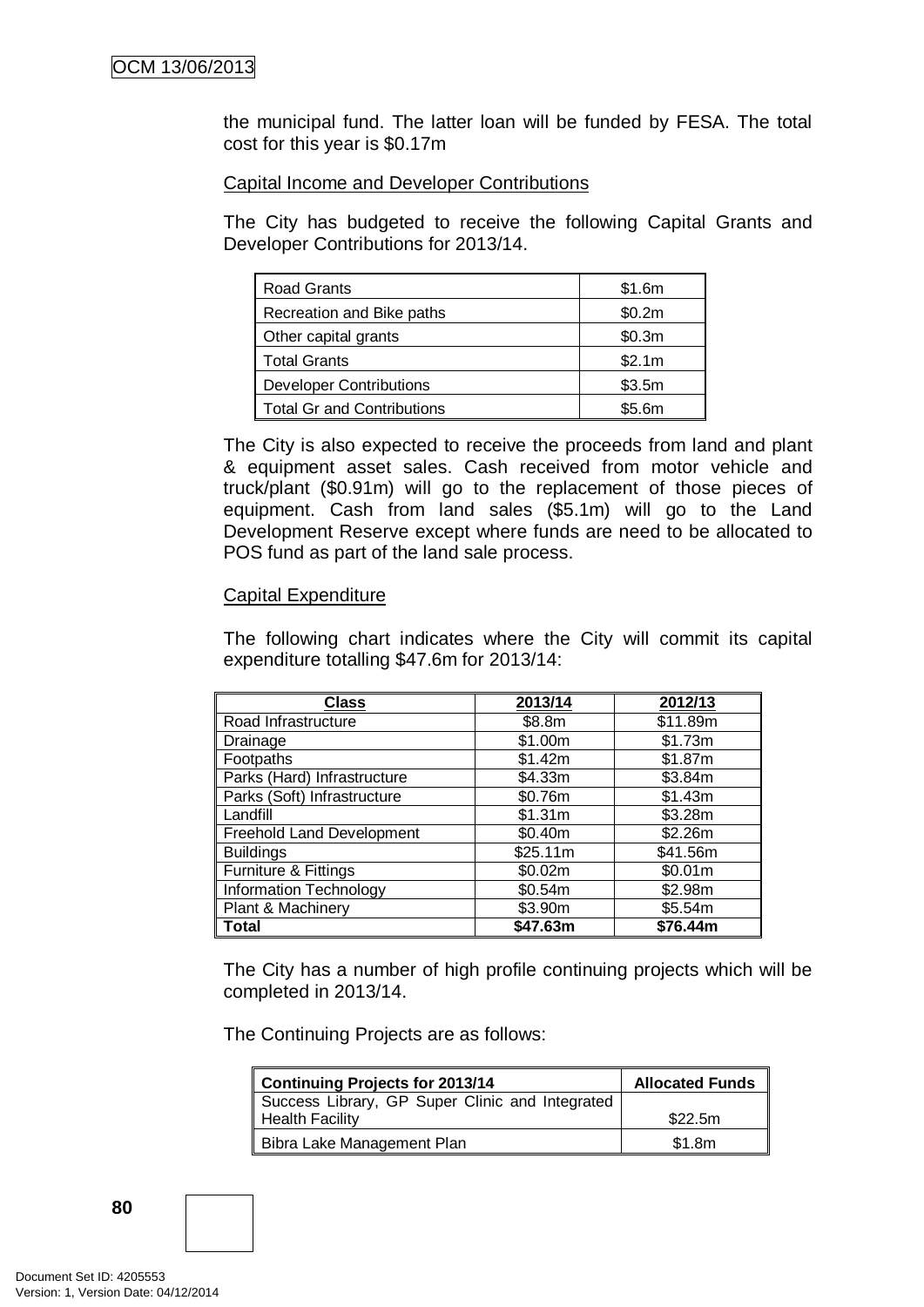#### **New Projects**

Below is a shortened list of new projects and the capital allocated to them: For a comprehensive list of projects please refer to the attached budget – New Capital Projects 2013/14.

| New Capital Projects for 2013/14                 | <b>Allocated Funds</b> |
|--------------------------------------------------|------------------------|
| Road - Intersection of Beeliar Drive and Hammond |                        |
| Road Stage 2                                     | \$1.77m                |
| Road - Franklin Ave Construction between Roper   |                        |
| and Gaebler                                      | \$1.00m                |
| Road - Duplication of North Lake Road from       |                        |
| Hammond Road to Kentucky Road                    | \$4.10m                |
| Parks - New and upgrades                         | \$3.3m                 |
| Operations Depot Upgrade (funding earmarked)     | \$3.0m                 |
| Plant and Equipment - Replacement                | \$3.79m                |
| Plant and Equipment - New                        | \$0.10m                |
| Land Development (new lot creation)              | \$0.4m                 |
| Drainage Works                                   | \$1.00m                |
| Resurfacing of Roads                             | \$0.77m                |
| Footpath (new and rehabilitation)                | \$1.42m                |

Capital expenditure brought forward from 2012/13 to 2013/14 will be presented with their carried forward related budgets to the October 2013 Ordinary Council Meeting. As spending is continuing on these projects the exact amount to be carried forward is still to be finalised at the time of the budget.

#### **Borrowings**

The City is not scheduled to borrow funds in 2013/14 but will commence repaying the principal for the two loans initiated in 2012/13. Total repayments will be \$1.3m.

## Reserves

The City has a pro-active Ten Year Financial Plan which includes funding its financial reserves. The City places great importance in planning for the future and ensuring it has sufficient funds to complete major projects now and into the future. In this budget, Council will transfer \$33.2m into its reserves but will draw down \$36.3m to fund a series of major capital projects, such as the Success Library/GP Super Clinic and Integrated Health Facility.

At the same time the City is still quarantining funds received from the Development Contribution Plan (a levy on all new dwelling for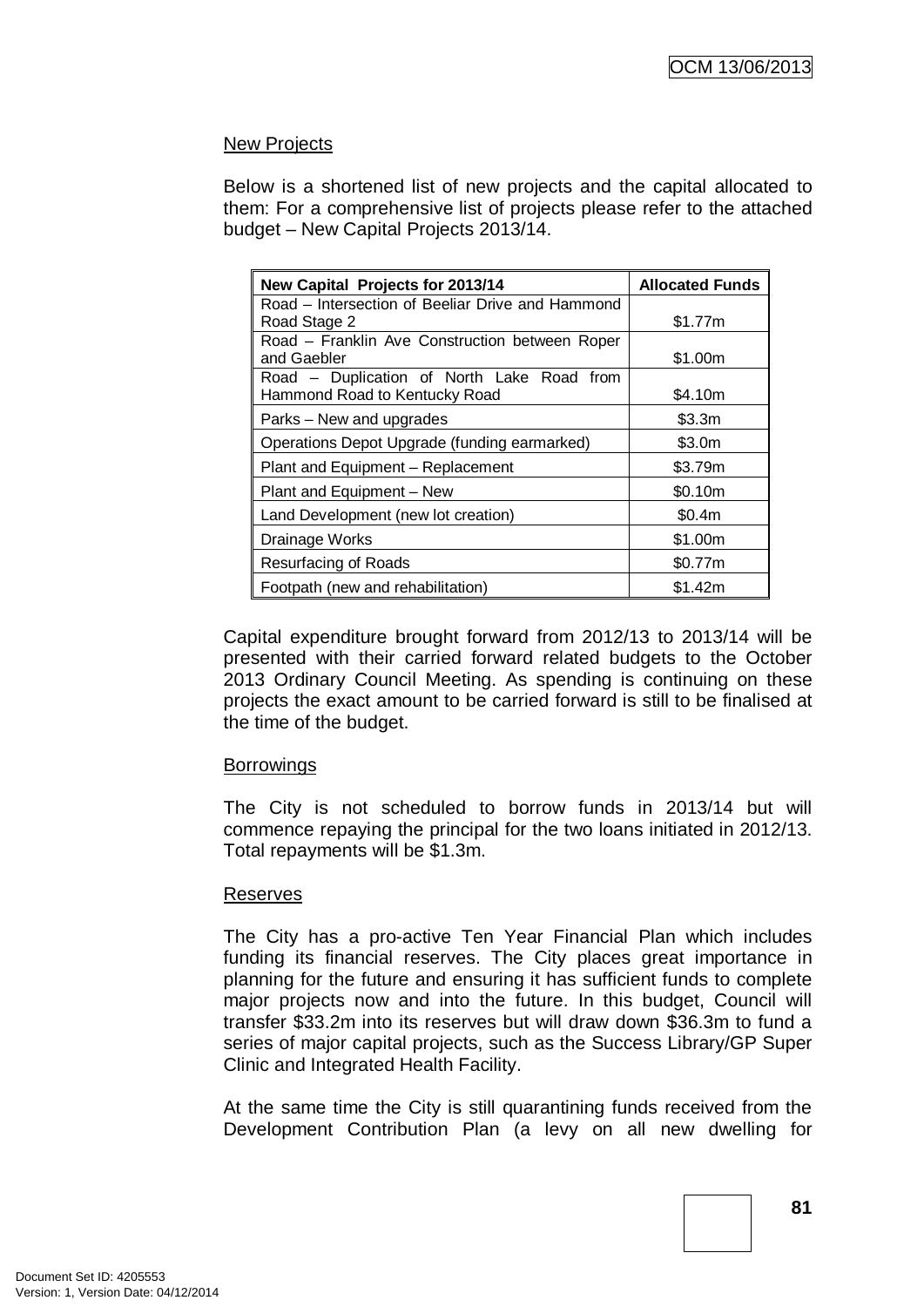community infrastructure), rent from the Naval Base Shacks Leases and Coogee Beach Caravan Park (to fund capital works). It is anticipated that the City will receive \$1.8m in 2012/13 from developer contributions for community infrastructure in addition to funds for roads and other "hard" infrastructure.

| <b>Transfer To Reserves</b>                          | <b>Amount</b> | <b>Transfers From</b><br><b>Reserves</b>          | <b>Amount</b> |
|------------------------------------------------------|---------------|---------------------------------------------------|---------------|
| Waste & Recycling                                    | \$7.98m       | Land Development &<br><b>Investment Fund</b>      | \$10.82m      |
| Plant & Vehicle<br>Replacement                       | \$3.35m       | Community Infrastructure                          | \$12.72m      |
| Community Infrastructure                             | \$3.82m       | Cockburn Super Clinic<br>Reserve                  | \$0.30m       |
| Community Infrastructure<br>Development Contribution | \$2.00m       | Roads & Drainage<br>Infrastructure                | \$2.64m       |
| <b>Major Buildings</b><br>Refurbishment              | \$1.50m       | Plant & Vehicle<br>Replacement                    | \$2.81m       |
| <b>Underground Power</b><br>(Coolbellup East) SAR    | \$1.20m       | Waste & Recycling                                 | \$2.34m       |
| <b>Contaminated Sites</b>                            | \$0.50m       | <b>Underground Power</b><br>(Coolbellup East) SAR | \$2.28m       |
| Land Development &<br><b>Investment Fund</b>         | \$5.10m       | <b>Contaminated Sites</b>                         | \$0.20m       |
| Roads & Drainage<br>Infrastructure                   | \$1.25m       | <b>Green House Emission</b><br>Reduction          | \$0.50m       |
|                                                      |               | <b>Municipal Elections</b>                        | \$0.49m       |
| <b>Total - Major Transfers</b><br>Highlighted above  | \$26.70m      | Total - Major Transfers<br>Highlighted above      | \$35.1m       |
| % of the overall total                               | 80.3%         | % of the overall total                            | 96.7%         |
| <b>Total Transfers to Reserve</b>                    | \$33.22m      | <b>Total Transfers From</b><br>Reserve            | \$36.3m       |

In addition to the list above transferring funds to Reserve of \$26.7m, the balance of the funds to reserves consist of amounts less than \$0.5m and include DCA 12 Packham North \$0.5m, contaminated sites \$0.5m, Hammond Park DCA \$0.4m, waste collection \$0.33m, Solomon Rd DCA \$0.25m, Port Coogee Special Maintenance \$0.23m, Greenhouse Reduction \$0.2m, Naval Base Shacks \$0.19m, Staff Entitlements reserve, \$0.1m, Naval Base shacks removal \$0.05m.

The 2013/14 budget includes a change of use for funds identified as surplus to requirements within the Municipal Elections Reserve. It is proposed that \$290,000 be used to partly fund the triennial GRV property valuations. Landgate has recently advised the City that its share of the cost is estimated at \$410,000.

## Future Proofing the City - Development of future Income Streams

The City is seeking to future proof income streams so as not to be so reliant on rates as the only source of funds. By monetising non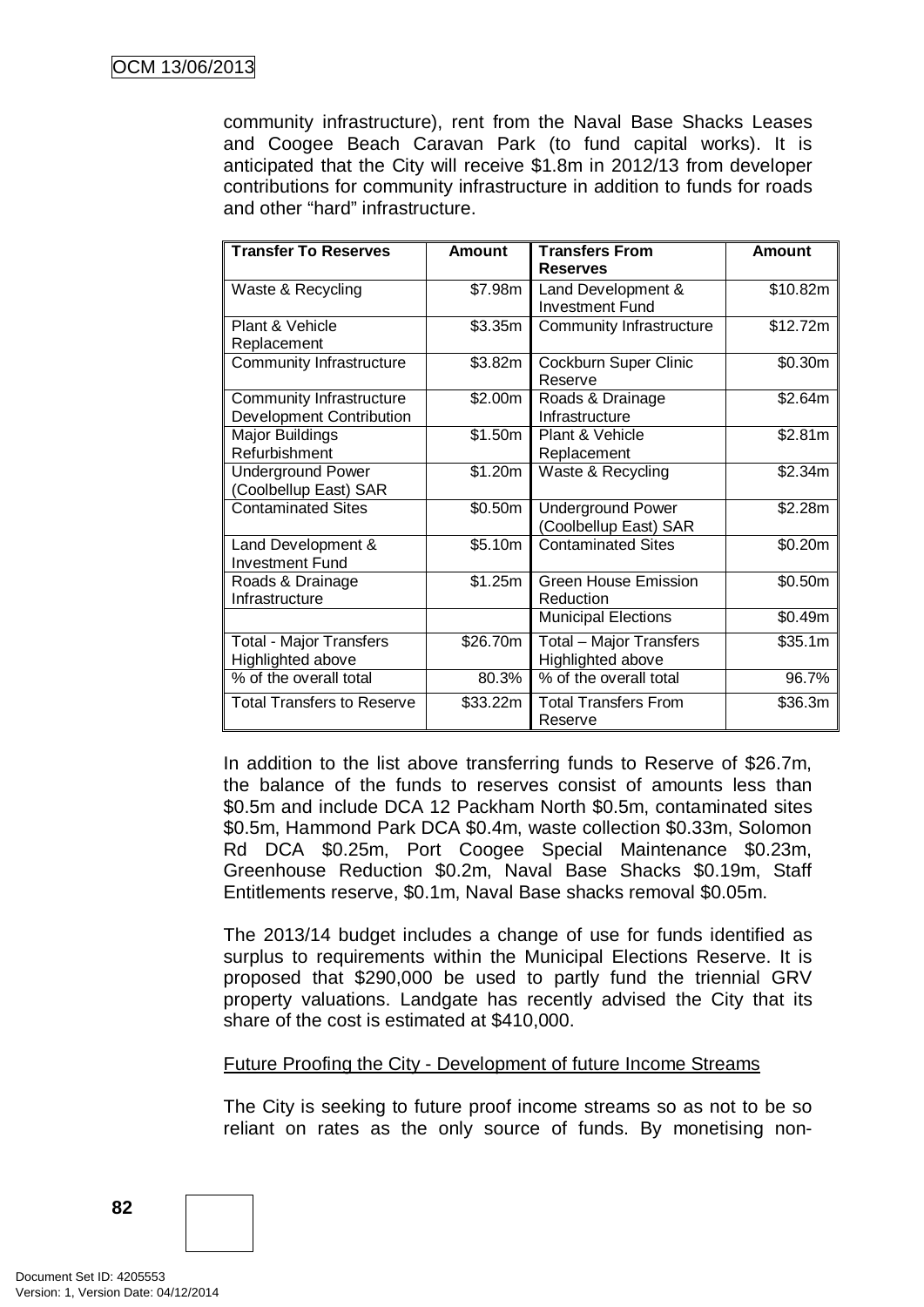productive land assets and investing those funds into new sources of recurrent revenue, the City over time will earn substantial income.

#### Rate Setting Statement

The Rate Setting Statement is a unique financial statement applicable to WA Local Governments. The purpose of the statement is to determine the amount of rates to be collected from property owners after the inclusion of operating income (excluding rates), Operating expenditure, capital income and expenditure, reserve transfers (to and from reserves) plus loan repayments and new borrowings. The deficit after inclusion of the above is to be raised from rates as provided for in the Local Government Act. The rates to be raised in 2013/14 total \$57.9m. Rates only include general rates and not service charges, specified area rates, interest from instalments and penalty interest or instalment fees.

#### Cashflow Statement

The Cashflow Statement is presented with other statutory financial statements. It presents the cash the Council will generate and use in running its day to day business, capital investment program – both capital income and expenditure as well as funds required to finance both the operating and investment (capital) program:

- 1. Net Operating Cash is \$34.3m
- 2. Net Investment Cash is \$36.0m
- 3. Net Financing Cash is \$1.3m
- 4. Overall Cashflow is \$3.0m

The City will commence the year with \$68.5m cash held in Reserves/Restricted Funds and after Items 1 to 4 above will mean a closing cash position of \$65.5.

#### Integrated Planning Framework

Council adopted a number of plans in 2013 as part of the Strategic Community Plan. These include the Long Term Financial Plan, the Asset Management Plan and the Workforce Plan. Another plan will be presented in June 2013 which is the Integrated Road Network Plan. Each plan covers a ten year period being 2012/13 to 2021/22. Each Plan will be updated each financial year. For the purposes of the Budget the following comments are made in relation to the Plans noted below and their impact and/or inclusion in the 2013/14 Budget.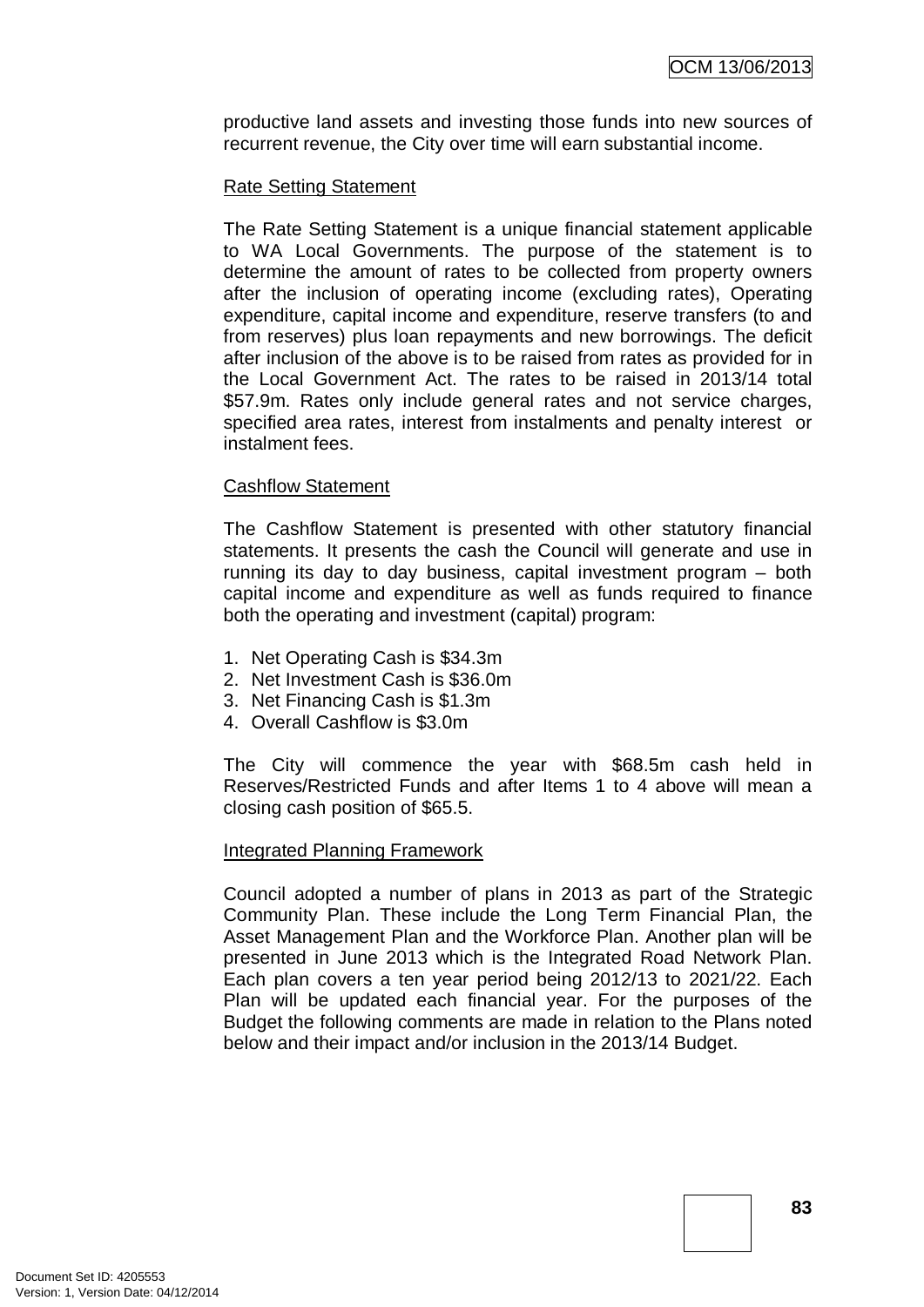# Long Term Financial Plan

Council adopted a Long Term Financial Plan for the period 2012/13 to 2021/22, a period of ten years. The LTFP will be reviewed and amended each financial year in line with the adopted budget so as to ensure financial relevance. Based on the draft budget contained the attached papers the LTFP and analysis is provided below of the variations to the LTFP:

|                              | 2013/14 LTFP | 2013/14 Draft<br><b>Municipal</b><br><b>Budget</b> | <b>Comment</b>                                                 |
|------------------------------|--------------|----------------------------------------------------|----------------------------------------------------------------|
| <b>Operating Revenue</b>     | \$121.89m    | \$122.65m                                          | <b>Additional fees</b>                                         |
| <b>Operating Expenditure</b> | \$109.38m    | \$109.55m                                          | interest<br>Lower<br>expense                                   |
| Capital Income               | \$18.43m     | \$11.64m                                           |                                                                |
| <b>Capital Expenditure</b>   | \$54.59m     | \$47.63m                                           | Lower road exp due<br>external<br>lower<br>t٥<br>contributions |
| Loans Repayments             | \$2.00m      | \$1.32m                                            | Repayment of UPG<br>loan over three not<br>two years           |

# Asset Management Plan

Council adopted Asset Management Plans for five areas of Council's assets, namely Roads, Building, Drains, Parks & Footpaths. Each Plan forecast an amount to be spent on renewing council assets in the above categories with a planned amount to be spent as per the criteria. The is a gap between what has been identified and the shortfall is expected to be in place for the next two financial years and the City constructs and funds the Cockburn Central West Facility The table below highlights the gap. For definitional purposes renewing of assets is specifically the subject of the Asset Management Plans whereas upgrading is a mixture of renewing the asset but has been coupled with additional improvements. An example in the 2013/14 draft budget is the road project at the intersection of Hammond Road and Beeliar Drive. Part of the project is to realign the intersection including signalisation but at the same time the intersection will be resurfaced or renewed.

| <b>Class of</b><br>Asset | <b>AMP</b><br><b>Forecast</b> | <b>Actual</b><br><b>Planned</b> | Gap13/14      | <b>Budget</b><br>13/14 | <b>Classification</b> |
|--------------------------|-------------------------------|---------------------------------|---------------|------------------------|-----------------------|
| Roads                    | \$2,027,429                   | \$963,050                       | $-$1,064,379$ | \$1,079,000            | Class as renew        |
|                          |                               |                                 |               | \$1,775,000            | Class as              |
|                          |                               |                                 |               |                        | upgrade               |
| Parks                    | \$1,058,500                   | \$576,800                       | $-$481,700$   | \$1,102,000            | Class as renew        |
|                          |                               |                                 |               | \$185,000              | Class as              |
|                          |                               |                                 |               |                        | upgrade               |
| Footpaths                | \$338,661                     | \$492,258                       | \$153,597     | \$280,000              | Class as renew        |
|                          |                               |                                 |               | \$41,000               | Class as              |
|                          |                               |                                 |               |                        | upgrade               |
| Drains                   | \$1,030,802                   | \$226,000                       | $-$ \$804,802 | \$1,005,000            | Class as renew        |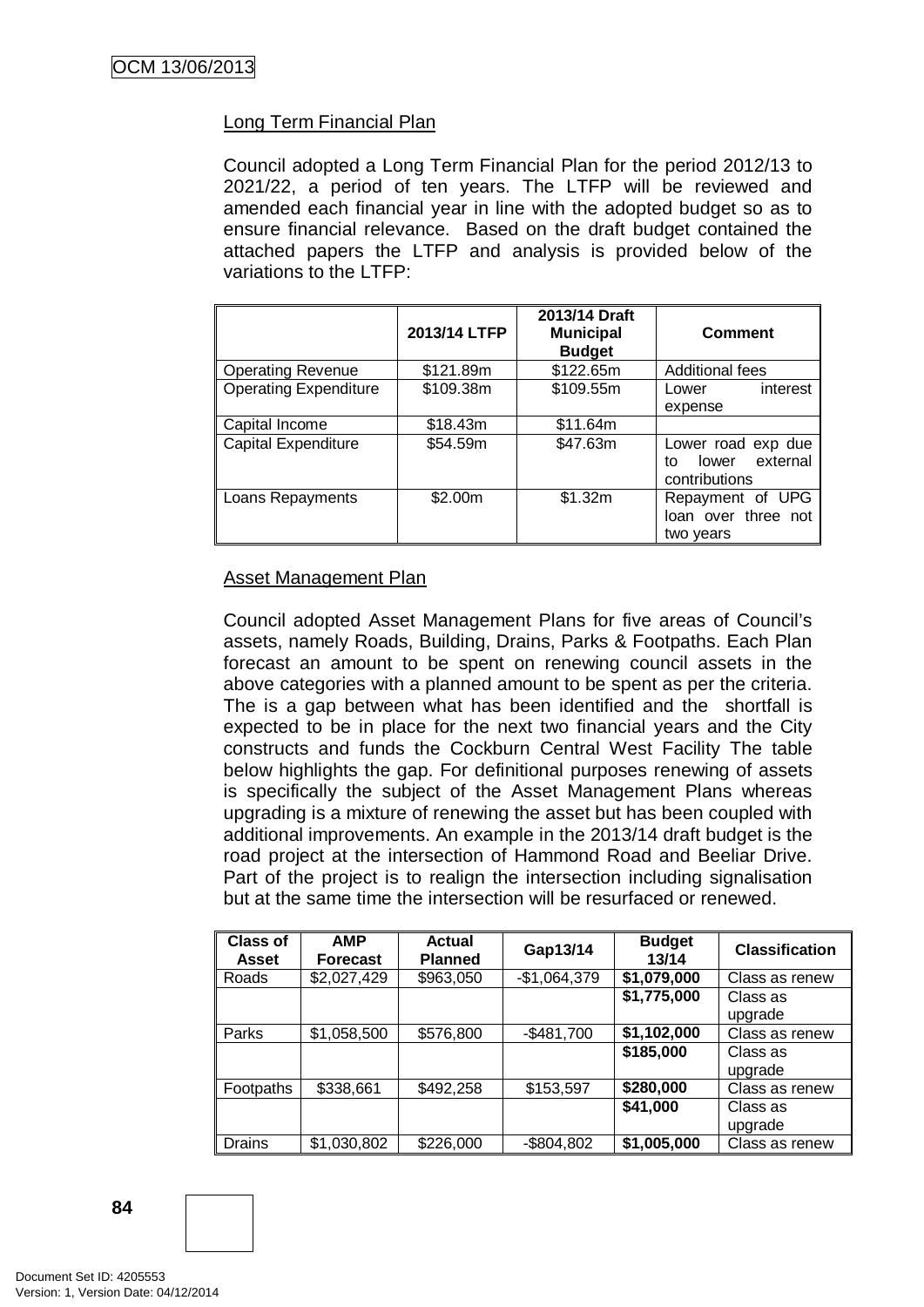|                  |             |             |               | <b>Nil</b>  | Class as       |
|------------------|-------------|-------------|---------------|-------------|----------------|
|                  |             |             |               |             | upgrade        |
| <b>Buildings</b> | \$1,283,831 | \$1,283,831 | \$0           | \$525,000   | Class as renew |
|                  |             |             |               | \$1,114,000 | Class as       |
|                  |             |             |               |             | upgrade        |
| <b>Total</b>     | \$5,739,223 | \$3,541,939 | $-$2,197,284$ | \$2,986,000 | Class as renew |
|                  |             |             |               | \$4,120,000 | Class as       |
|                  |             |             |               |             | upgrade        |

The intention is to provide this every year and to reclassify the status of "Upgrade" into New and Renew to clarify how much is being allocated to meeting the Asset Management Plans.

## Workforce Plan

Council adopted the Workforce Plan in March 2013. The 2013/14 budget reflects new appointments as outlined in the Plan including the five new library staff for the Success Library which is due to open in 2014. The new staff for 203/14 include the following:

- Property Officer
- Trades Assistant Mechanical Services
- Parks Supervisor
- Waste Disposal Supervisor
- Procurement Manager
- Health Promotions Officer
- Traffic and Transport Officer
- Waste Disposal General Hand Hazardous material**s**

#### Closing Municipal Position

The 2013/14 Municipal Budget is balanced with no positive or negative funds. This is after all operating and capital income and expenditure items plus reserve transfers are brought to account. A report will be brought to Council in October 2013 in regards to Carried Forward Capital Works and the relevant budget adjustments will be made as part of the outcome from the report to Council.

#### **Submissions**

The City has received a submission from a ratepayer who believes rates should only rise by the consumer price index (CPI) which for Perth to 31 March 2013 was 2.4%. The proposed increase is reflective of both increases in everyday items the City consumes but also the demands placed on the City to deliver a range of services which are not indexed by the CPI such as waste charges, electricity and gas, labour costs, depreciation on more assets gifted to the City, insurance premiums in addition to falling returns on the cash reserves due to lower term deposit rates. The City believes the proposed increase is reasonable and has constrained itself to only an overall cost increase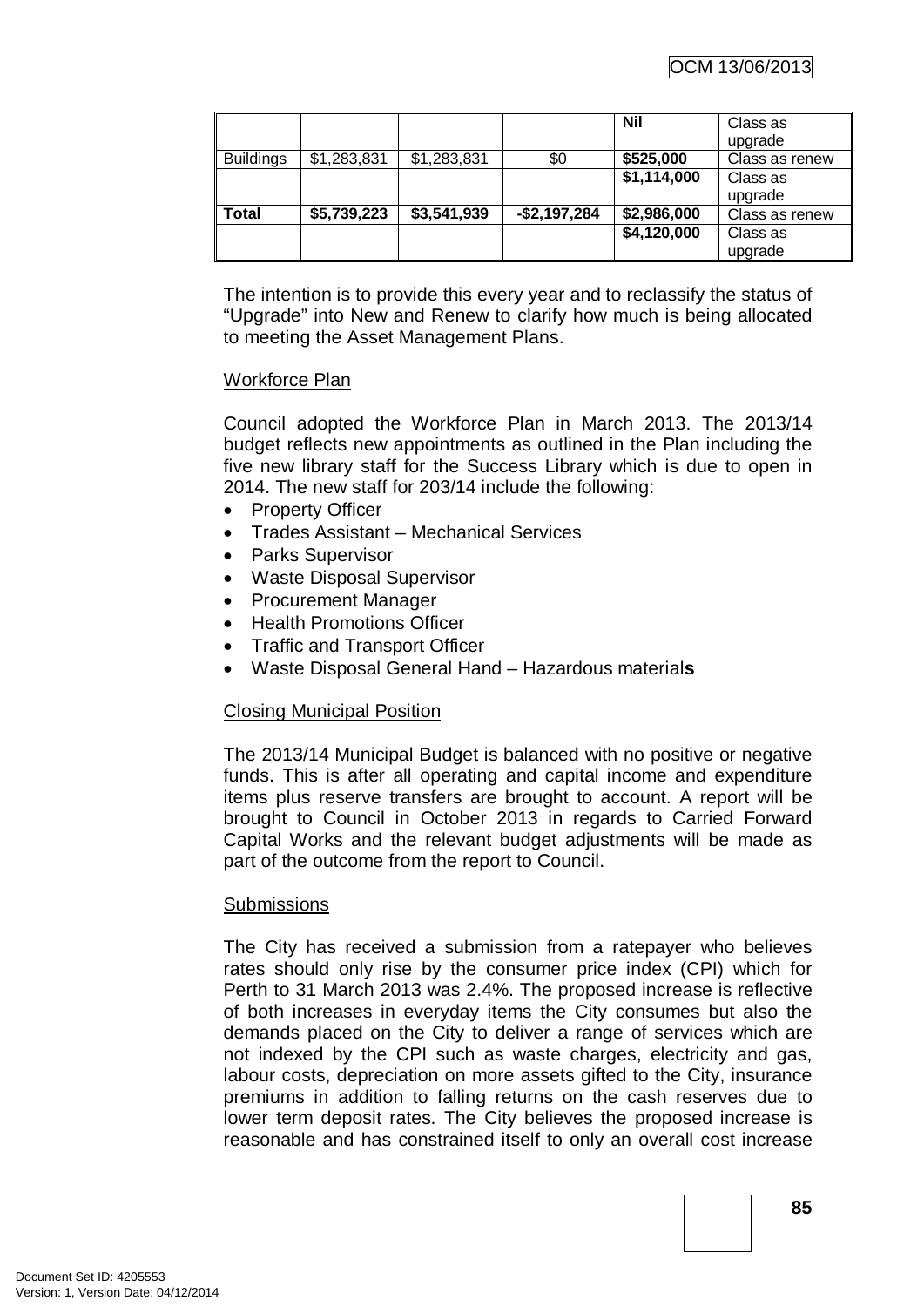of 2.45% with all additional resources being directed to another substantial capital works program.

A second submission has been received from the Banjup Residents Group. It notes the intention of the City of Cockburn in 2013/14 to increase rates and charges on residential properties in Banjup by 4.9%. However, the number of rateable properties in the City is growing at 2.5%, with a commensurate increase in revenues. With inflation in Perth currently running at 2.5%, the Banjup Residents Group believes that the City should have tried harder to contain its costs, work within the naturally increased revenues, and kept any rises in rates and charges to within inflation or less. Hence, the Banjup Residents Group objects to a rise in rates and charges that is double the inflation rate.

#### Officer's comment

Both the above submissions have requested that the increase in rates should be at the same level as the CPI.

#### Exempt Properties

The 2013/14 Objects and Reasons document indicated a Waste Management Service Charge for exempt properties of \$440, when in fact the recommendation contained in this report is \$450. The reason for the increase is the \$450 service charge reflects a very similar increase (4.65%) as contained in the non-exempt charge. The initial increase proposed was too low and it was believed a more appropriate increase was the same as applied to the non-exempt properties.

## **Strategic Plan/Policy Implications**

#### **Leading & Listening**

- A responsive, accountable and sustainable organisation.
- Manage our financial and infrastructure assets to provide a sustainable future.
- A culture of risk management and compliance with relevant legislation, policy and guidelines

## **Budget/Financial Implications**

The Budget provides funds as outlined in the recommendations as the commencement of this report and the detailed attachments.

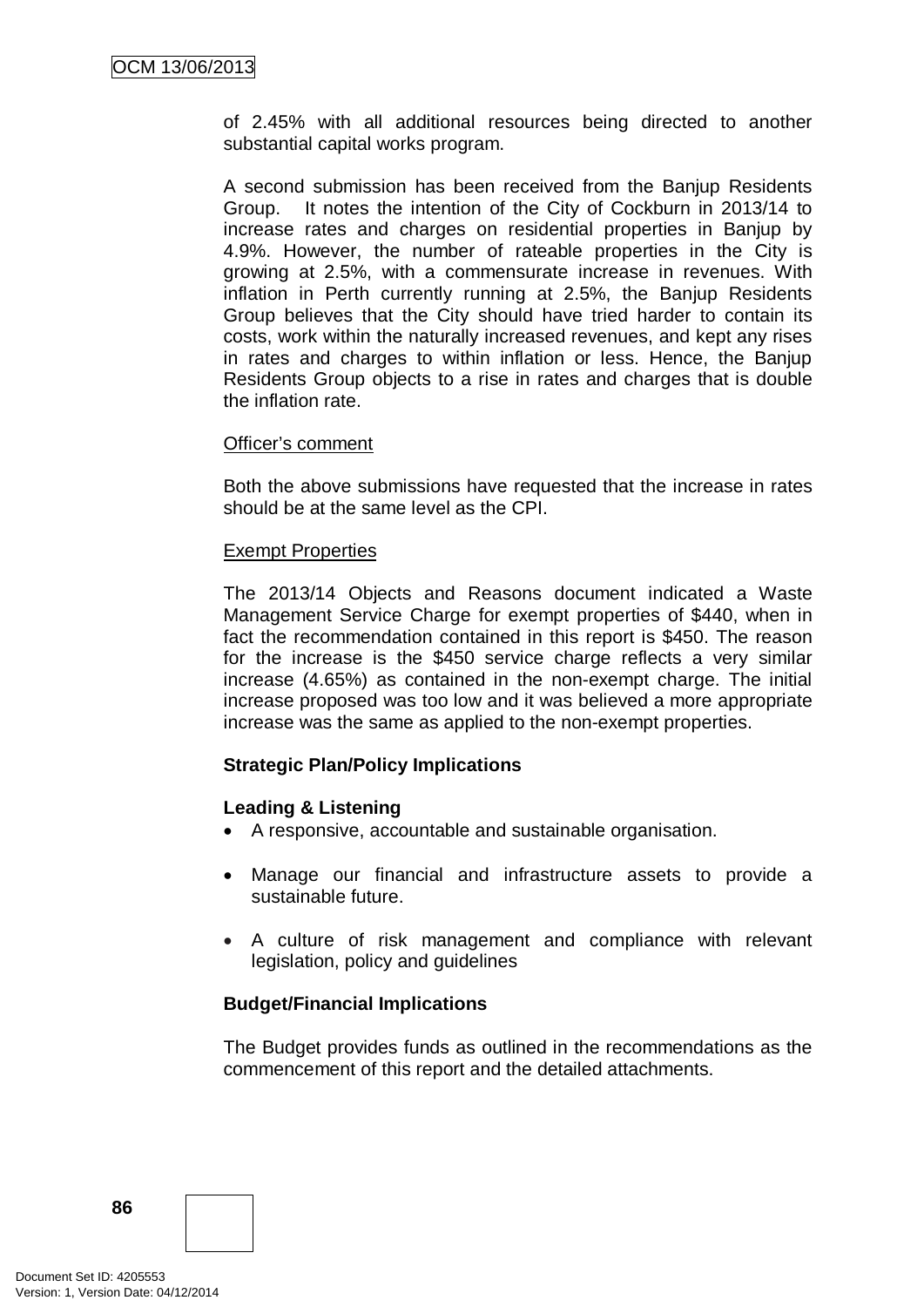# **Legal Implications**

Section 6.2 of the Local Government Act 1995 requires Council to prepare an annual budget.

## **Community Consultation**

Section 6.36 of the Local Government Act 1995 requires the Council to advertise the differential rates proposed in the budget attachments. The Council advertised the differential rates in the Cockburn Gazette on Tuesday, 7 May 2013, West Australian newspaper on Wednesday, 8 May 2013 and the Cockburn Herald on Saturday, 11 May 2013. At the same time the Objects and Reasons to support the differential rates were placed at the City's Libraries, on Council's website, on Council's social media tools, emails to all the City's community groups and the list of persons on the email information list. Comments were invited from interested parties. At the date of this report one submission was received. The City acknowledged receipt of the submission. The City also advertised that the municipal budget was being presented to the June Council meting and copies of the budget would be available on the City's web site.

# **Attachment(s)**

- 1. Municipal Budget for 2013/14 and associated Schedules.
- 2. Schedule of Submission Objects & Reasons 2013/14.

# **Advice to Proponent(s)/Submissioners**

N/A

**Implications of Section 3.18(3) Local Government Act, 1995**

Nil.

## **16. ENGINEERING AND WORKS DIVISION ISSUES**

**16.1 (MINUTE NO 5070) (OCM 13/06/2013) - DRAFT SMRC STRATEGIC COMMUNITY PLAN 2013 - 2023 (028/006) (M LITTLETON) (ATTACH)**

# **RECOMMENDATION**

That Council:

- (1) forward comments to the SMRC on their Strategic Community Plan, as outlined in this report;
- (2) co-ordinate a meeting with all member councils to agree on the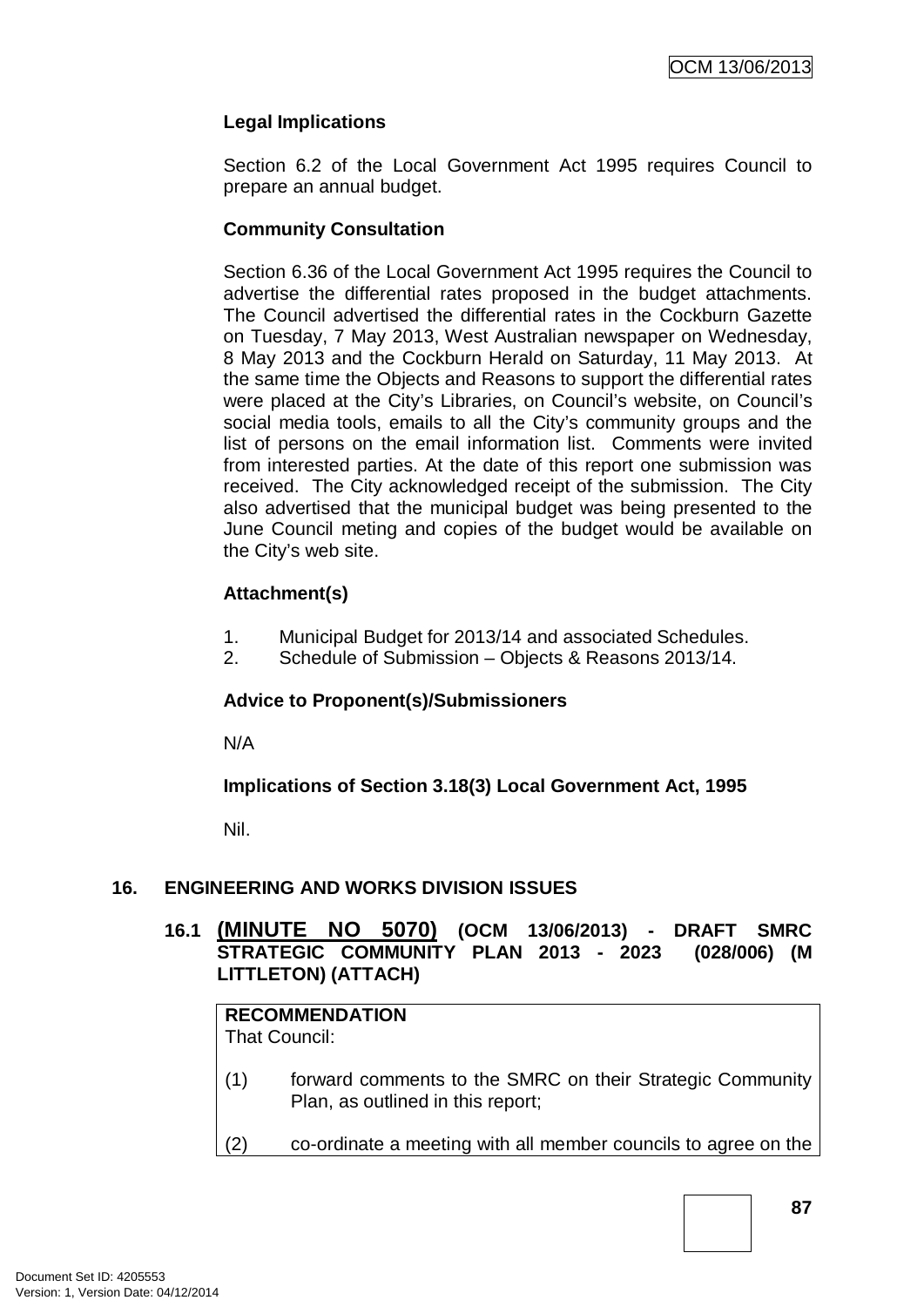future of the SMRC beyond 2023;

- (3) develop a range of business models to be considered by Member Councils;
- (4) develop a range of governance options to be considered by Member Councils; and
- (5) engage a suitable consultant to assist in quantifying the costs of the various business models considered for presentation to Member Councils.

#### **COUNCIL DECISION**

MOVED Clr C Reeve-Fowkes SECONDED Clr V Oliver that the recommendation be adopted.

**CARRIED 7/0**

#### **Background**

The Southern Metropolitan Regional Council (SMRC) has prepared a 10 year Strategic Community Plan (SCP) as a requirement of the new Local Government regulation provisions for the integrated planning framework.

The SMRC propose to adopt the Strategic Community Plan at its meeting of  $27<sup>th</sup>$  June 2013 and had requested feedback by member Councils prior to that time.

#### **Submission**

SMRC have sought comment from member Councils.

#### **Report**

Officers have reviewed the draft SCP (attached). The draft SCP is the culmination of a number of stakeholder meetings which were attended by representatives of the City of Cockburn. Generally the SCP is a good guiding document and articulates the future direction of the SMRC reasonably well. On review, officers have made a number of suggestions which we think will strengthen the document.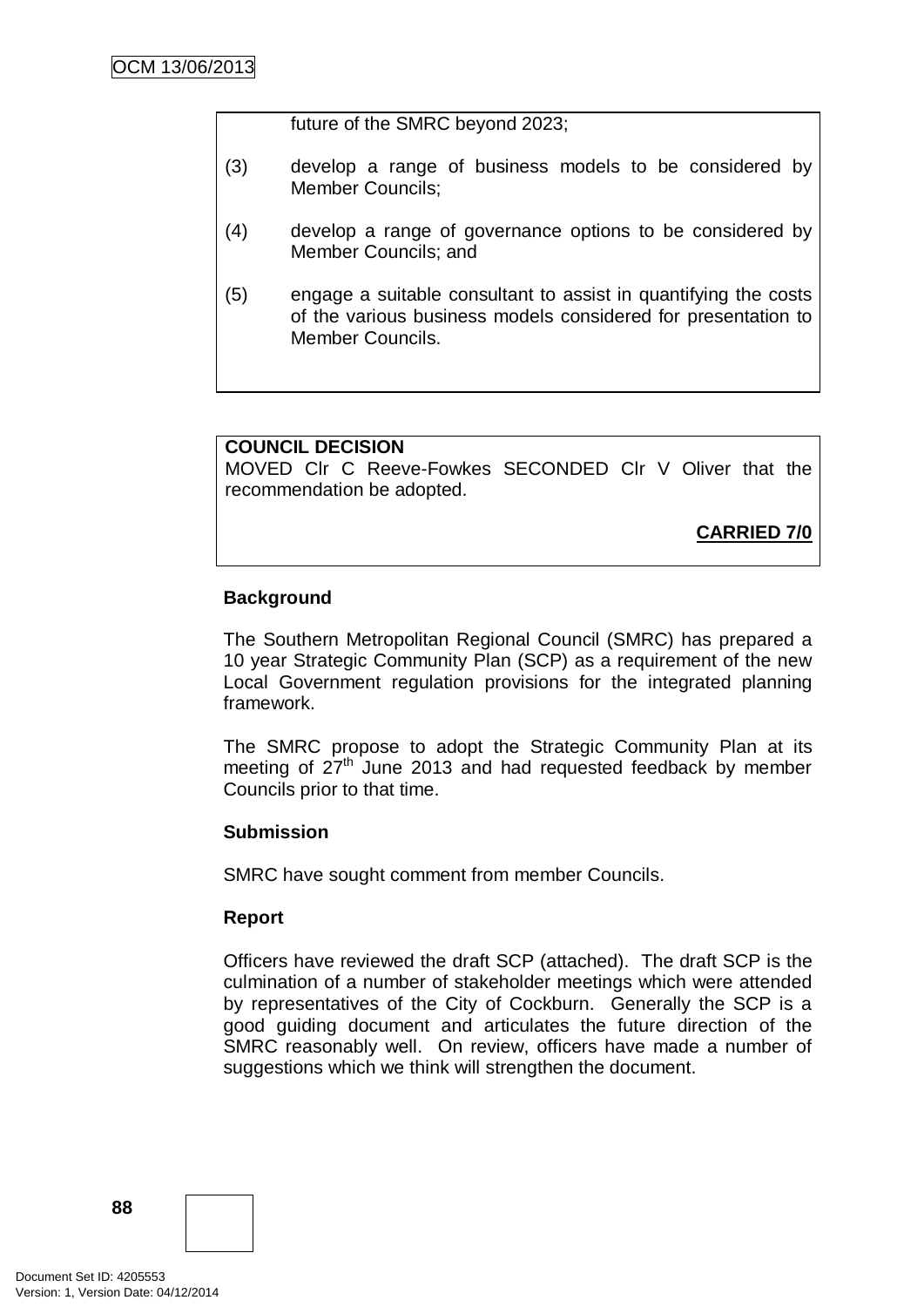#### Our Story

It is important to tell the story. The précis of the SMRC's journey is an important section and serves as a reminder to why the Member Councils embarked on the journey some 20 years ago.

The SMRC has however come through a particularly difficult time in its history. The new humidification system completed in 2013 has been implemented to address public reports of odour that have been prevalent for many years. This section only references odour management system upgrades in December 2005 which could be construed by readers as the SMRC glossing over the odour issue. Whilst it is important to continue to focus on the value that the SMRC provides in leading waste management, it is equally important to acknowledge the things that have shaped the business. Further reference to the recent improvements to the odour management system needs to be reflected in the SCP.

#### Existing Waste Strategy

There is no reference to the current SMRC Waste Minimisation Strategy (2008). As this is the adopted plan the SCP should provide some linkage back to that document. The SMRC Waste Minimisation Strategy has been presented and in some circumstances adopted by Member Councils. There is no indication if this document has relevance to the SMRC business going forward.

#### What we are doing

This section would be enhanced if it gave a matrix as to what waste volume the average household produces and what types and % the SMRC takes. The SMRC's 'relevance' to their stakeholders relates directly to what they do for them, but the document provides no data to put this into perspective. It would also put any plans for further waste processing activities into context i.e. supports a strategy for the SMRC to address specific waste streams that consumers/householders are generating.

## Key Strategic Challenges / Risks

Identifying key strategic challenges or risks to the business is an important foundation in developing strategy. Articulating these challenges as part of setting the 2023 landscape will give the reader a better feel for the future of the SMRC business.

This section could include an 'environmental scan' which provides some context of the waste portfolio over the next 10 years. Key issues such as Waste to Energy could be highlighted. Waste generation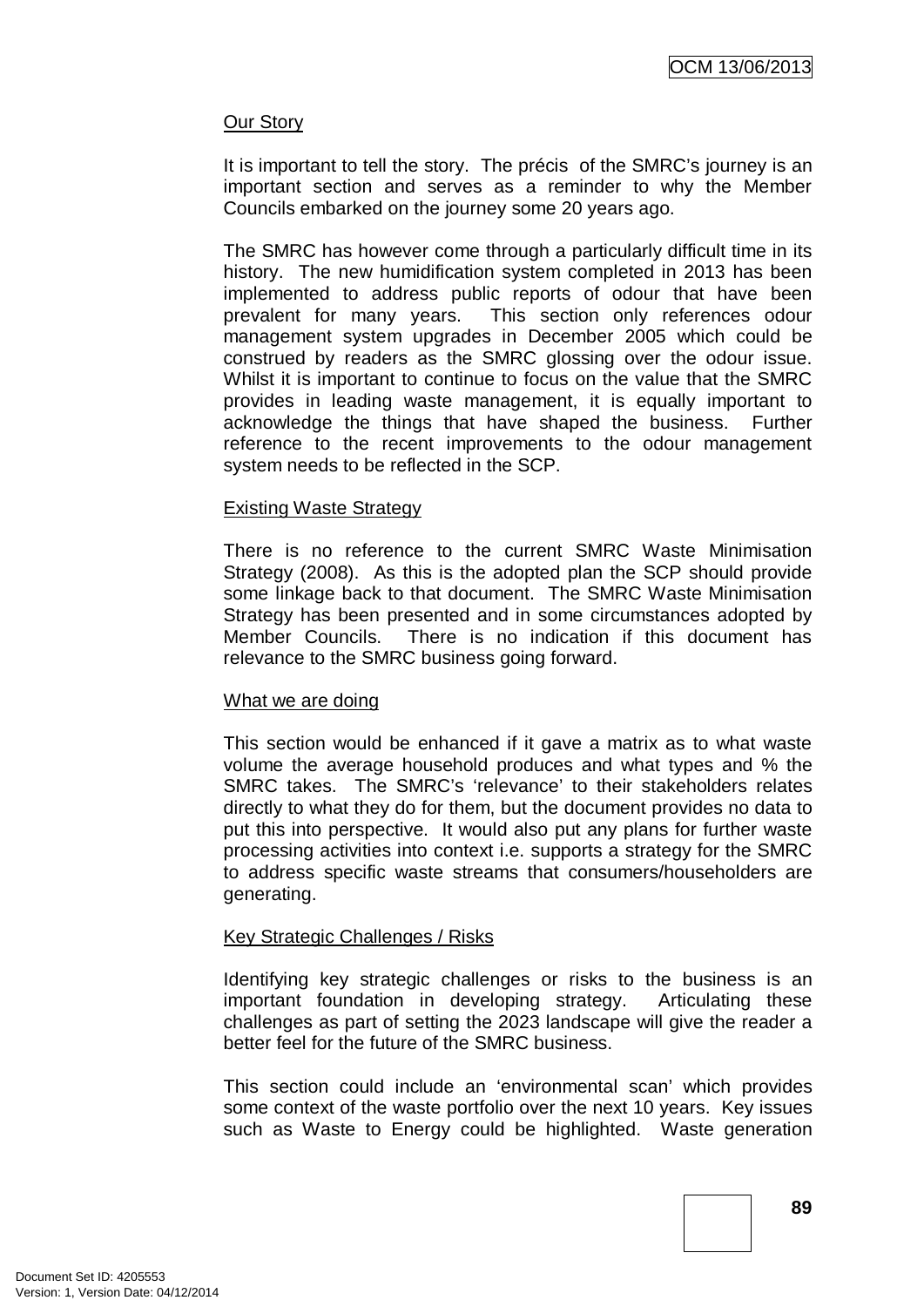projections in all areas and including Commercial and Industrial (C&I) and Construction and Demolition (C&D) waste streams could be identified. Some reference to the potential for further National or State initiatives such as Extended Producer Responsibility and Container Deposit schemes would also be appropriate particularly if they have a potential impact on the business.

Whilst it is understood that the SCP goes beyond operational issues; the SMRC's ability to continue to operate an aging plant in a corrosive environment continues to be one of the most significant challenges over the next 10 years. Maintaining plant through-put thereby maintaining a service to customers should be identified in the SCP as a challenge or risk.

## Our Assets

There is no mention of the current state of the assets or the critical issue of approaching end of asset life. The plan extends to 2023 and this timeline is consistent with the depreciated life for the Waste Compositing Facility (WCF) and Material Recovery Facility (MRF). The plan should highlight the intention for asset renewal and replacement. This is probably the **most fundamental** issue that the SMRC face. Objective 1.1 should also include some reference to asset management and renewal.

#### What will we be doing in 2023

The SCP and this section are premised on a number of broad assumptions. It would make sense to detail these assumptions to give the reader greater clarity in the manner in which the SMRC will deliver services going forward. Some of the key assumptions which are evident include:

- 1. the business will operate beyond 2023
- 2. member councils support the SMRC beyond the useful life of both the WCF and MRF.
- 3. the SMRC will pursue and implement Alternative waste Management Technologies

#### Our Vision

The visual representation is good. It is a little confusing however when the key objectives of each of the key Focus Areas included on page 15 do not correlate with the objectives outlined in each section (instead they correlate with the statements made under 'What this means'). It is suggested that the wording be consistent with the objectives.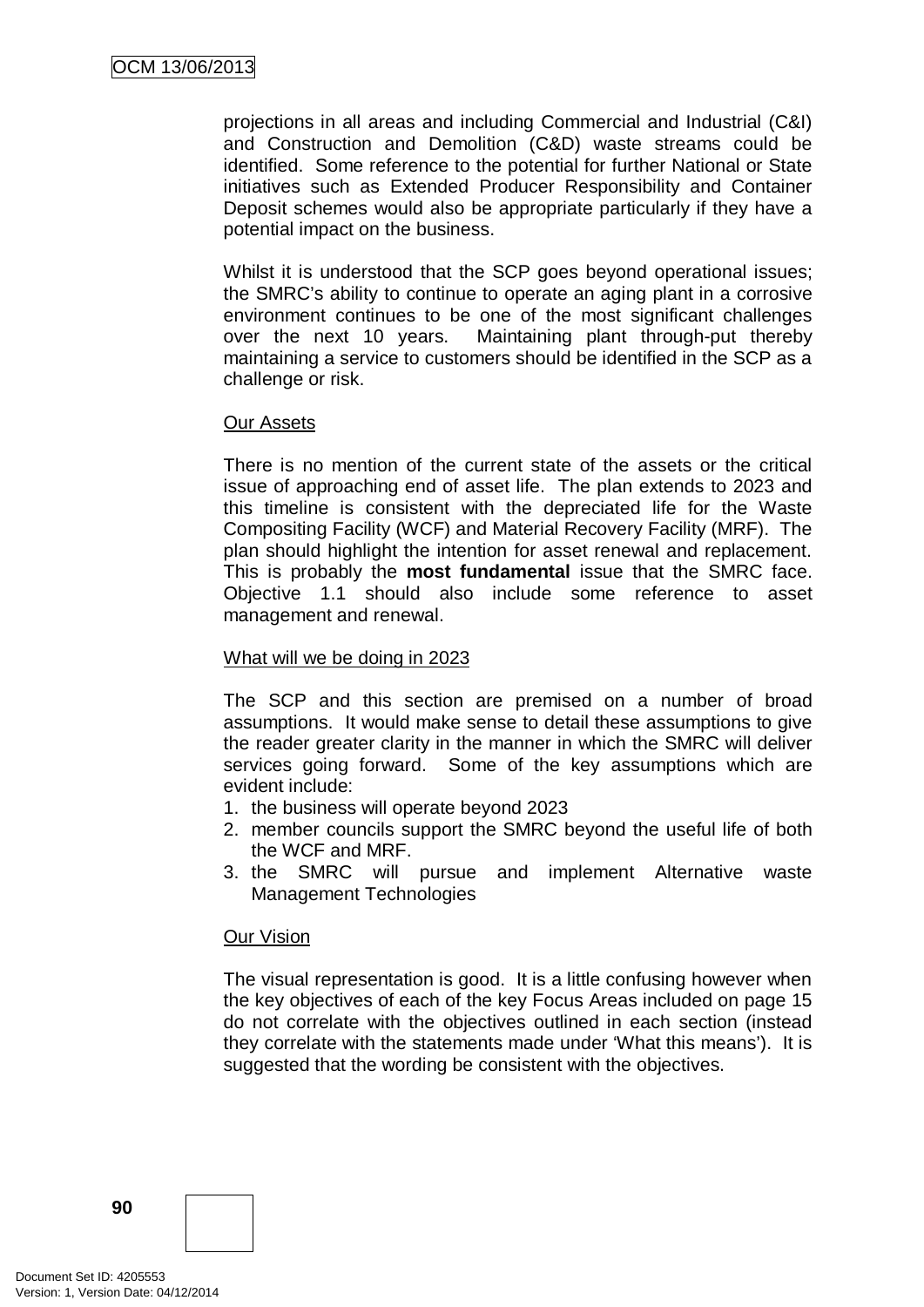#### Resource Recovery

The SMRC have used Member Councils waste volumes to fund the ongoing operating costs of the business. This has enabled the SMRC to offer processing capacity to other customers at a reduced rate. Whilst this has provided economic dividends to the SMRC, it has meant that Member Councils rates are somewhat higher than other customers of the facility. What is clearly apparent is the need for the SMRC to secure long term tonnages to ensure that the business is operating to capacity. Objective 1.1 (b) is supported, however extending the service offering should not come at the expense of its investors.

There is currently a number of Waste to Energy proposals which have been submitted to Government for assessment and approval. There appears to be growing political support for alternative technology. Whilst it could be argued that this technology does not meet the broader environmental targets of the SMRC, the touted costs may impact on the SMRC's ability to attract additional tonnages into the facility. In light of this, Changes in Legislation, Increasing Competition, Potential withdrawals from the SMRC should be highlighted as Key challenge affecting this activity.

The Our Vision representation in resource Recovery outlines the following - 'we identify partnership opportunities to add value to our residual products'. This is not explored in the Key Focus Area of Resource Recovery. It would also lead to outcomes where the SMRC may not process a particular waste or own the processing solution, but arrange the partnership deal for the stakeholders.

#### Business Sustainability

The plan refers to a Long-Term financial resourcing plan. One of the key measures of success for a financially sustainable SMRC is a funded asset management strategy - be it based on asset consumption or renewal at 2023. This is an important linkage that should be included in objective 2.4.

Obj 2.5 should include reference to the development and adoption of a Workforce Plan. That plan would include a range of HR matters that are not referenced, e.g. training.

#### Community & Stakeholder Relationships

'We will improve the environment through behavioural change' and 'We will reduce the community's greenhouse gas emissions from waste' have been combined as objective 3.1. Environment and Greenhouse Gas emissions offer the SMRC 2 distinct platforms with which to inform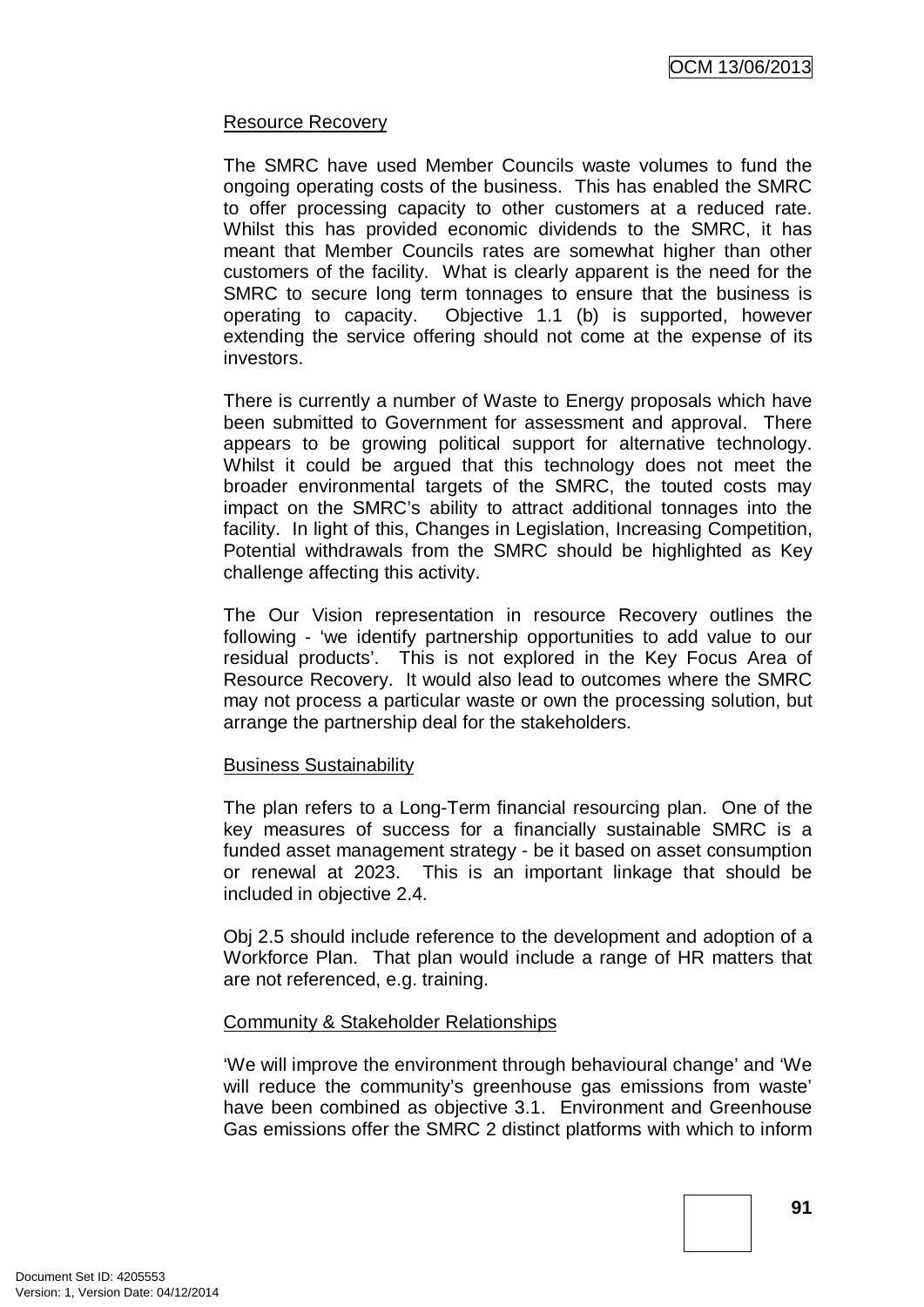and educate. It is suggested that they be retained as 2 distinct objectives to focus on.

Objective 3.2 should identify engagement with member councils. The importance of Member Council support should not be understated. They continue to be a key focus area for the SMRC as there are synergies between collection and disposal that do not appear to be well recognised throughout the SCP.

#### **Conclusions**

The SCP is a document which has been prepared by the SMRC to detail broad strategic intent of the business moving forward, and to meet its statutory obligation. The SCP is well presented and provides a good platform for the business over the next 10 years. A Workforce Plan, Asset Management Plan and Long Term Financial Management Plan will also need to be presented to meet its legislative requirements.

The withdrawal of 2 founding member councils over the past 3 years have increased the proportional costs on the remaining Member Councils (Cockburn's proportional costs have increased from 27% to 40%). The withdrawal has also resulted in a loss of processing volume which has meant that the facility is not operating at optimum capacity and must secure additional volumes to offset escalating costs. Essentially, fixed costs are being borne by fewer member councils which means that we are more susceptible to cost increases. Officers believe that these cost increases represent a significant risk to not only Cockburn but all Member Councils. In the event that additional tonnages are not able to be secured, officers suggest that we consider how we wish to manage our investment in the longer term. That may mean reviewing the SMRC as an entity, changing its function or changing its purpose. These issues are best reviewed by the Member Councils.

The draft SCP presented provides a good framework for the SMRC and with some modifications, gives member Councils some insight into the future directions of the business. The SMRC is however an instrument of its Member Councils. It is equally important for the Member Councils to provide some clarity back to the SMRC on our views of its future beyond the life of the current facility (2023). We need to ensure that the SMRC have a clear direction from its Member Councils so that it can align its strategy and operation to achieve that outcome. We should test the broad assumptions made in the creation of the SCP and either confirm or amend them. That will enable the SMRC to develop an appropriate strategic direction and will further guide the administration of the business. To that end, the recommendation contains a number of actions which will seek to provide clarity to the SMRC.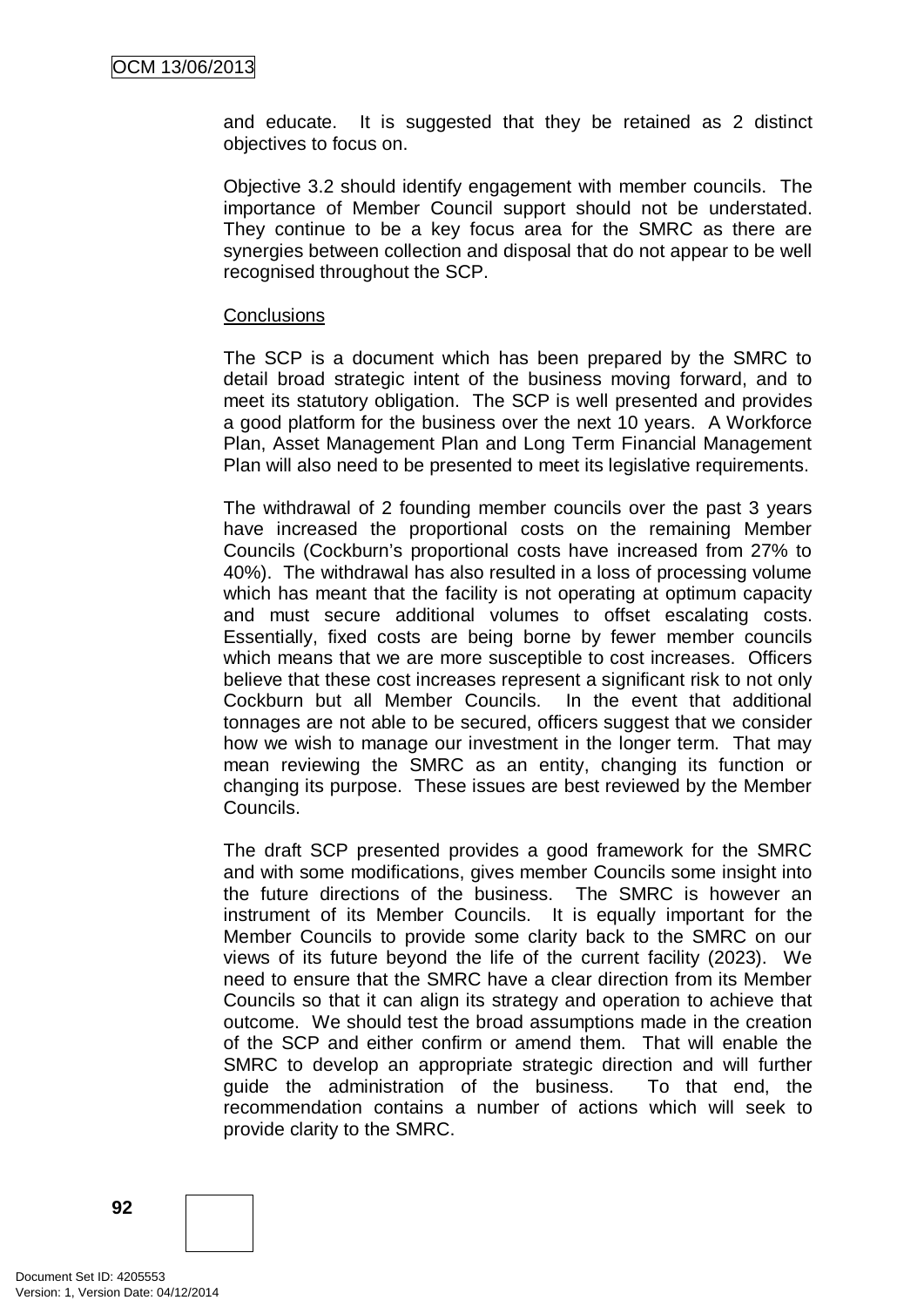# **Strategic Plan/Policy Implications**

## **Leading & Listening**

• A responsive, accountable and sustainable organisation.

#### **Environment & Sustainability**

- A community that uses resources in a sustainable manner.
- To protect, manage and enhance our natural environment, open spaces and coastal landscapes.
- Community and businesses that are supported to reduce resource consumption, recycle and manage waste.

## **Budget/Financial Implications**

The costs of the SMRC are factored into our budgets annually and are funded through a waste service charge levied on all ratepayers. Our current service charge is \$390 and it is proposed to increase that fee for 2013/14 to \$408.

## **Legal Implications**

The SMRC is an instrument of its Member Councils and is given its authority through an Establishment Agreement signed by the Cities of Kwinana, Cockburn, Fremantle, Melville and the Town of East Fremantle.

## **Community Consultation**

SMRC are currently consulting with stakeholders on the SCP.

## **Attachment(s)**

Draft SMRC Strategic Community Plan 2013-2023.

## **Advice to Proponent(s)/Submissioners**

The Proponent(s) has been advised that this matter is to be considered at the 13 June 2013 Ordinary Council Meeting.

## **Implications of Section 3.18(3) Local Government Act, 1995**

Nil.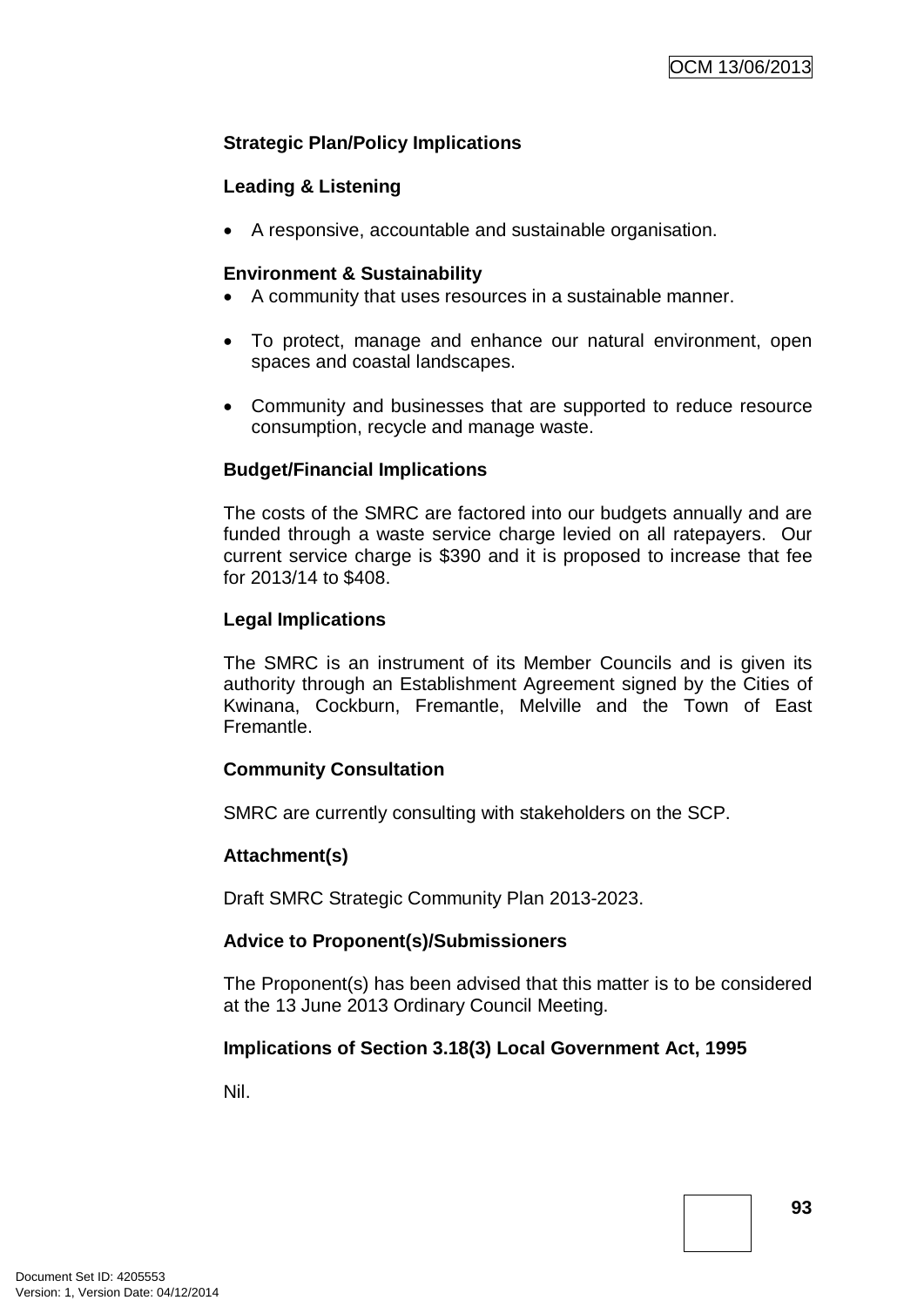# **17. COMMUNITY SERVICES DIVISION ISSUES**

## **17.1 (MINUTE NO 5071) (OCM 13/06/2013) - LEASE OF THE SOUTH COOGEE AGRICULTURAL HALL TO SCOUTS WA - LOT 48 (739) ROCKINGHAM ROAD, MUNSTER (3411003; 041/008) (R AVARD) (ATTACH)**

#### **RECOMMENDATION**

That Council enter a lease with Scouts WA for the use of the South Coogee Agricultural Hall under the following terms and conditions:

- (1) a peppercorn lease for a period of one(1) year with an option for a further three (3) years;
- (2) the lease area be as designated on the attached site plan; and
- (3) the requirement for Scouts WA to make the South Coogee Agricultural Hall available for hire/rent in accordance with the City of Cockburn schedule of hall hire fees subject to space availability.

## **COUNCIL DECISION**

MOVED Clr C Reeve-Fowkes SECONDED Clr V Oliver that the recommendation be adopted.

# **CARRIED 7/0**

## **Background**

Council at its meeting of 14 February 2013 resolved to enter a lease agreement with the TS Cockburn and the Friends of the Community for the use of the old Cockburn Voluntary State Emergency Services (SES) Building on 15-19 Kent St, Spearwood; a portion of Lot 7 on Plan P1764. The result of this is that the building previously occupied by TS Cockburn, the South Coogee Agricultural Hall, is now vacant.

#### **Submission**

A letter has been received from Scouts WA seeking approval to lease the South Coogee Agricultural Hall.

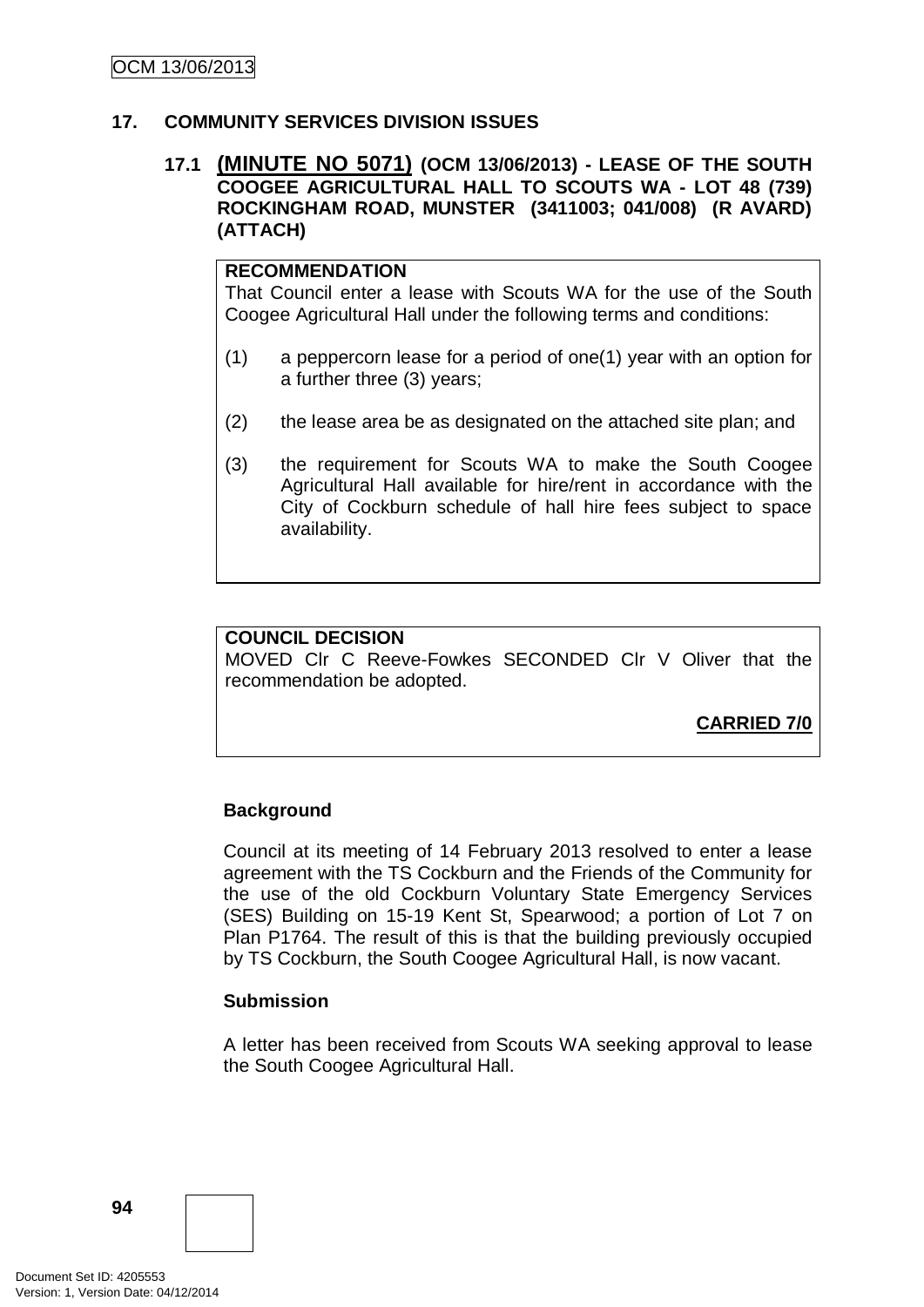## **Report**

The South Coogee Agricultural Hall is located on Lot 48 (739) Rockingham Road, Munster. The building is in reasonable condition for its age and is on the City of Cockburn Heritage list. While the building has good exposure on Rockingham Road, it is several kilometres from residential areas and hence previously when available for hire had limited use. For the period of approximately ten (10) years that the building was used by the TS Cockburn there was limited enquiries from the local groups or members of the public for the use of the building. Nevertheless there would be value in requiring the Scouts to allow use of the building by suitable community groups should the building be available at the required times.

The land is within the Australian Marine Complex (AMC) precinct and is owned by the City of Cockburn in freehold.

As the scouts will be establishing a new group the level of usage by the Scouts is unknown and it is proposed that should a lease be agreed by Council it be for an initial period of one (1) year with the option to extend for a further three (3) years.

## **Strategic Plan/Policy Implications**

## **Infrastructure**

• Partnerships that help provide community infrastructure.

## **Community & Lifestyle**

• Promotion of active and healthy communities.

## **Budget/Financial Implications**

The recommendation of the report will have no significant financial implications. Should Council resolve to proceed with a lease it would anticipated that the lease terms and conditions would be similar to that which applied for the previous use of the South Coogee Agricultural by the TS Cockburn.

## **Legal Implications**

Regulation 30(2)(b)(i) of the Local Government (Functions and General) Regulations 1996 allows an exception from the provisions of Sec. 3.58 of the Local Government Act for the disposal of land when the disposal (including a lease) is to a body whether incorporated or not

"(i) the objects of which are of a charitable, benevolent, religious, cultural, educational, recreational, sporting or other like nature."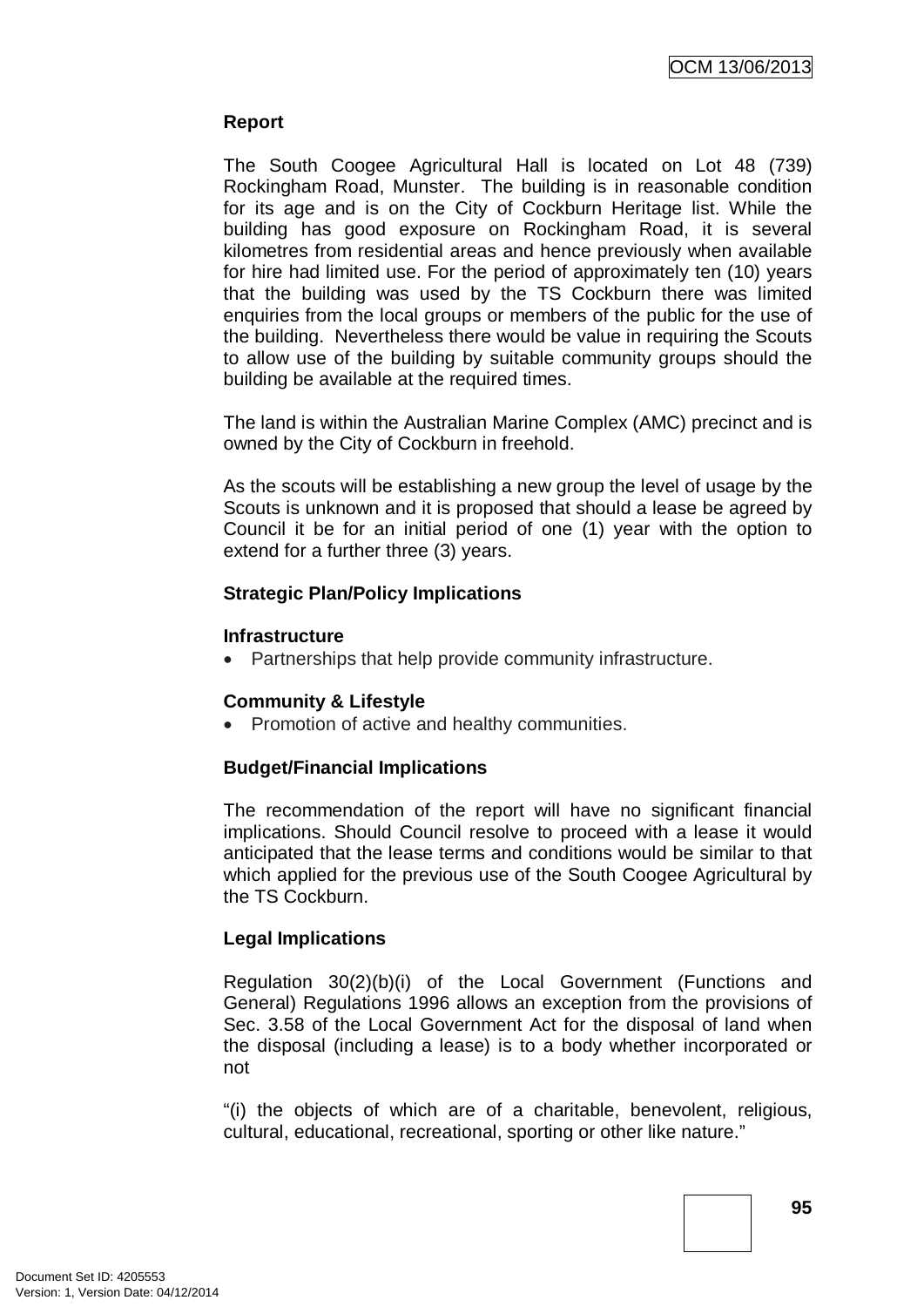## **Community Consultation**

The South Coogee Agricultural Hall has been used for many years by the TS Cockburn who had exclusive use of the building with no hire being permitted. It is recommended that there be a lease condition that the scouts are able to hire the facility to community groups, that the hire fees be in accordance with the schedule established by the City for its facilities and that permission to hire to groups not be unreasonably withheld. The Scouts would retain income generated from such hire.

#### **Attachment(s)**

- 1. Letter from Scouts WA seeking to lease the South Coogee Agricultural Hall.
- 2. Aerial photograph of the building and the lease area.

#### **Advice to Proponent(s)/Submissioners**

The Proponent(s) have been advised that this matter is to be considered at the 13 June 2013 Council Meeting.

#### **Implications of Section 3.18(3) Local Government Act, 1995**

Nil.

# **17.2 (MINUTE NO 5072) (OCM 13/06/2013) - SOCIAL MEDIA STRATEGY (006/010) (S SEYMOUR-EYLES) (ATTACH)**

# **RECOMMENDATION**

That Council

- (1) adopt the Draft Social Media Strategy, as shown in the attachments to the Agenda; and
- (2) refer the Draft Policy and Guidelines for consideration by the Delegated Authorities, Policies and Position Statements Committee.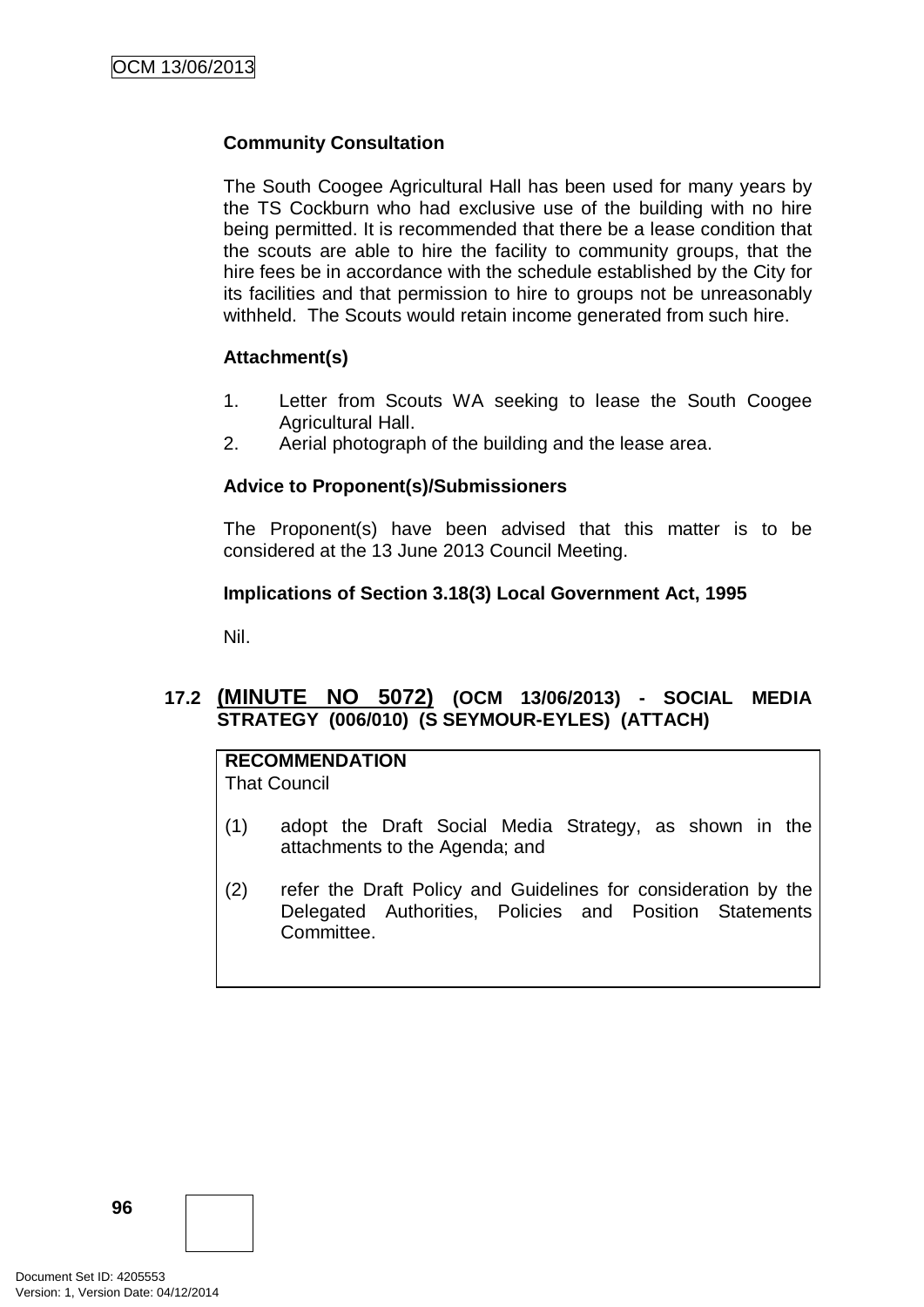#### **COUNCIL DECISION**

MOVED Clr C Reeve-Fowkes SECONDED Clr V Oliver that the recommendation be adopted.

# **CARRIED 7/0**

## **Background**

*Social Media* is the latest form of "instant interaction" between people and can be used equally for personal use or as a tool to assist business and organisations promote and publicise its services, products and activities.

It has become so popular that it has overtaken most traditional forms of communication and provides users with increasing networking and engagement opportunities than ever before.

It enables organisations, in particular, to seek immediate feedback on issues that are reliant on public opinion to assist them in making, or validating, decisions.

The City of Cockburn has been active in trialing Social Media since 2010, mostly through the Corporate use Facebook, YouTube and Twitter. The City`s Libraries and Youth Centre established Facebook pages in 2008.

Statistics identify that the public interest in this form of engagement with Council is increasing rapidly and it is now a suitable time for Council to formalize a position on how to best integrate Social Media into its Corporate role and functions.

## **Submission**

N/A

## **Report**

Since the introduction of the World Wide Web 20 years ago, internet based communication has dominated the manner by which personal and business contacts are made.

Public organisations are usually not pioneers in the use of technology based enhancements, as their business models are rarely dependent on them to continue operations. Accordingly, most local governments have not been at the forefront of "non core" issues such as Social Media development when setting strategic goals for the future.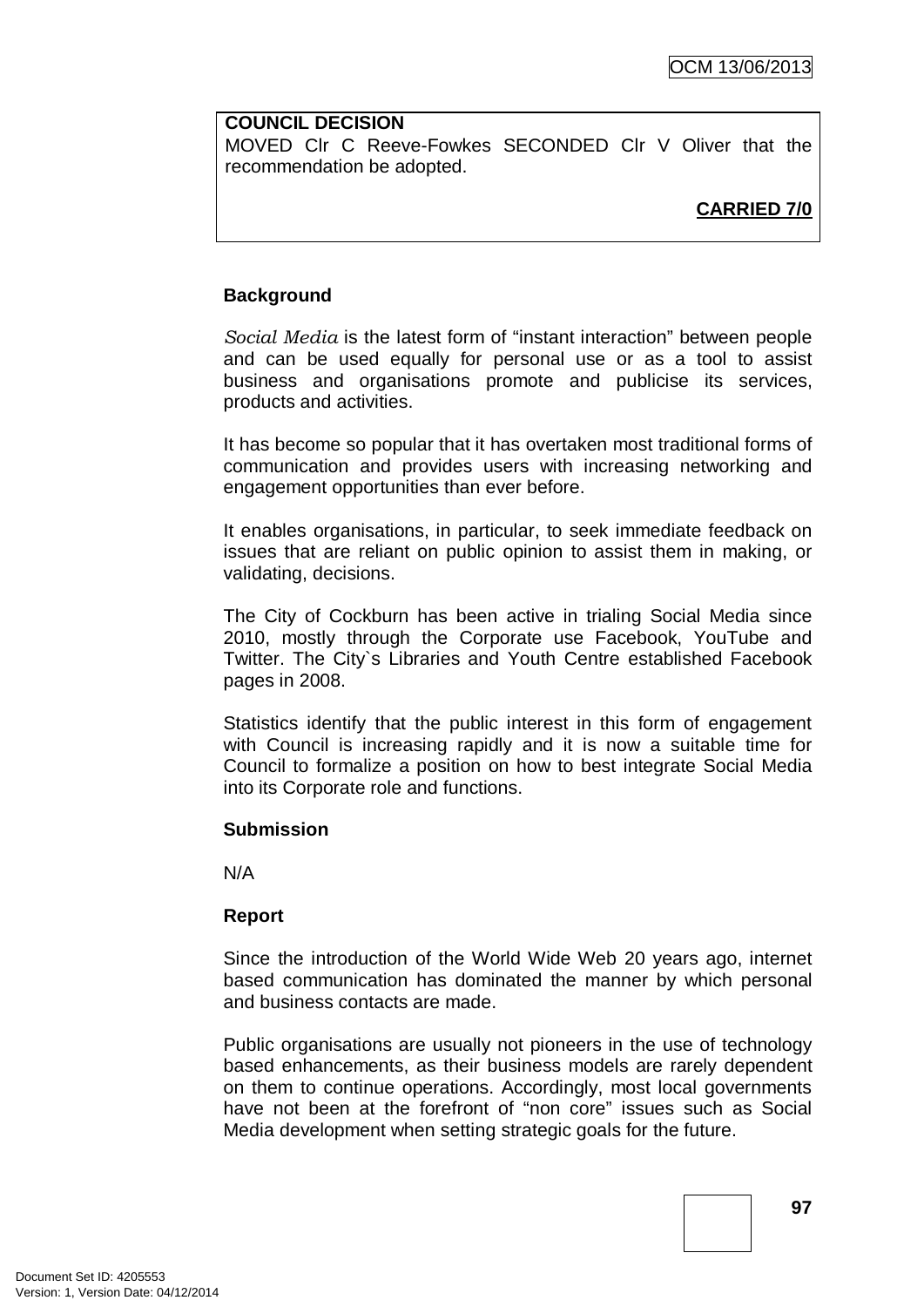While this has enabled a measured approach to be taken in relation to *take up* of such initiatives, it is imperative that the City considers its position on this matter, given the opportunities that are presented, but also in recognition of challenges that are presented by its potential introduction.

It is more likely than not that Social Media will continue to develop and grow in terms of its capacity and ability to effect organisations on a daily basis. In this context, Social Media represents a low cost marketing opportunity which needs to be positively harnessed.

It is therefore a relatively simple process to develop the strategic intent of the City of Cockburn and support it with the necessary Action Plan, Policy and Procedural Guidelines.

Council`s Strategic Community Plan contains an objective focussed on *Leading and Listening* to achieve the following 5 outcomes:

- 1. Effective and constructive dialogue with all City Stakeholders;
- 2. A responsive, accountable and sustainable organisation;
- 3. Quality customer service that promotes business process improvement and innovation that delivers strategic goals;
- 4. A skilled and engaged workforce;
- 5. People of all ages and abilities to have equal access to our facilities and services in the community.

The Draft Social Media Strategy specifically addresses each of these aspirations to ensure the connectivity between Council`s goals and operational output is maintained.

Importantly, most of the objectives can be addressed either by adapting current practices or implementing new mechanisms at low, or no cost overall.

Any necessary additional expenditure can be planned and budgeted for annually without any significant or notable effect on Council resources.

The Strategy also identifies the inherent risk factors associated with the implementation of such a wide ranging issue and provides suggested risk treatment to mitigate against any major impacts on the City.

The Policy and Guidelines has been developed to enable an easy integration of Social Media practices into the organisation, but to clearly emphasise the associated "business rules" which need to be adhered to as part of the process.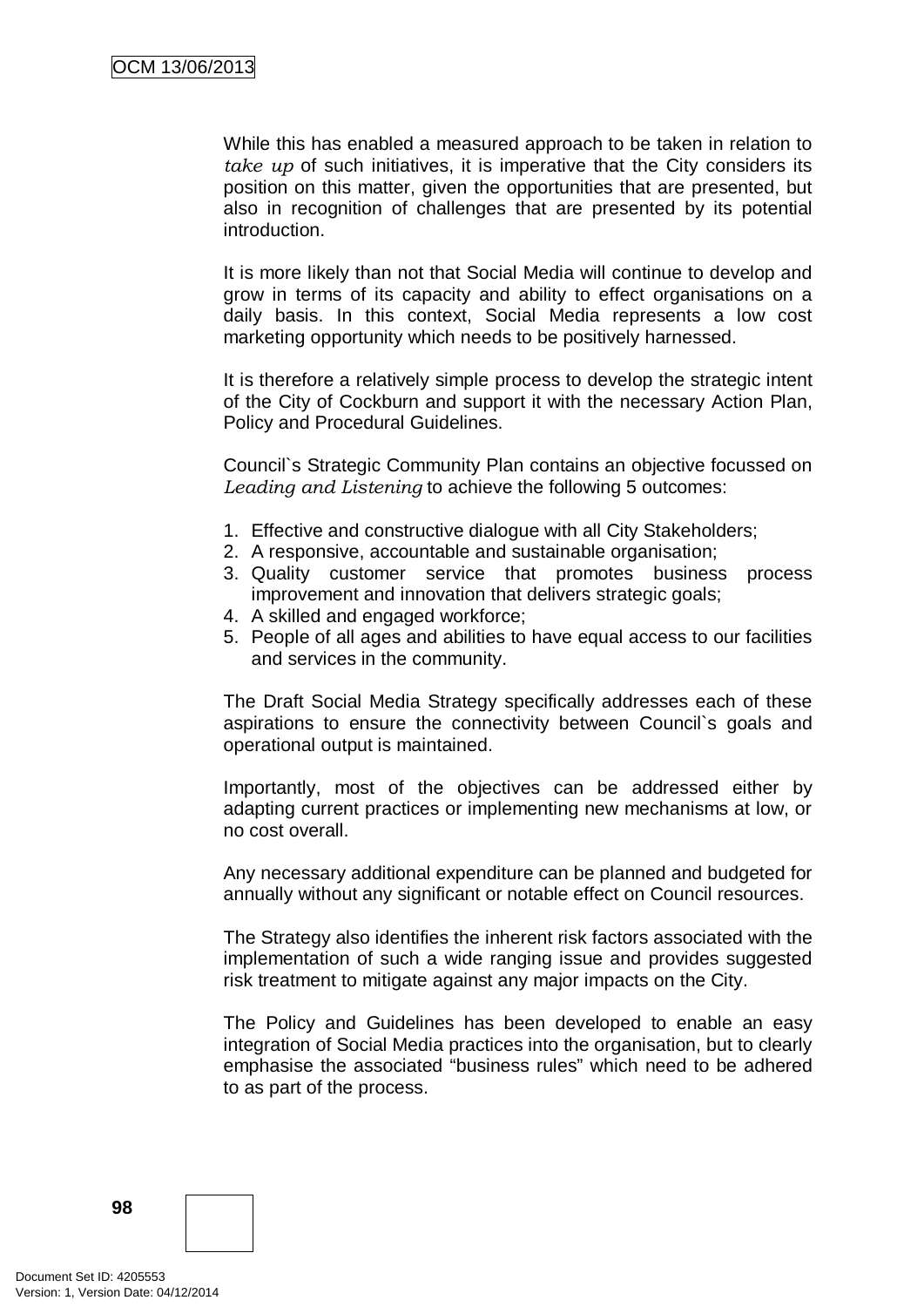Once Council is comfortable with the content of the proposed Strategy, the supporting documents (Policy and Guidelines) will be submitted to the DAPPS Committee for consideration.

# **Strategic Plan/Policy Implications**

#### **Community & Lifestyle**

• Communities that are connected, inclusive and promote intergenerational opportunities.

## **Leading & Listening**

- Effective and constructive dialogue with all City stakeholders.
- Effective advocacy that builds and manages relationships with all stakeholders.
- A skilled and engaged workforce.

# **Budget/Financial Implications**

Any required funds will be requested through normal budget processes.

# **Legal Implications**

N/A

# **Community Consultation**

N/A

# **Attachment(s)**

- 1. Draft Social Media Strategy and Action Plan
- 2. Draft Social Media Policy
- 3. Draft Social Media Guidelines Employees
- 4. Draft Social Media Guidelines Elected Members

## **Advice to Proponent(s)/Submissioners**

N/A

## **Implications of Section 3.18(3) Local Government Act, 1995**

Nil.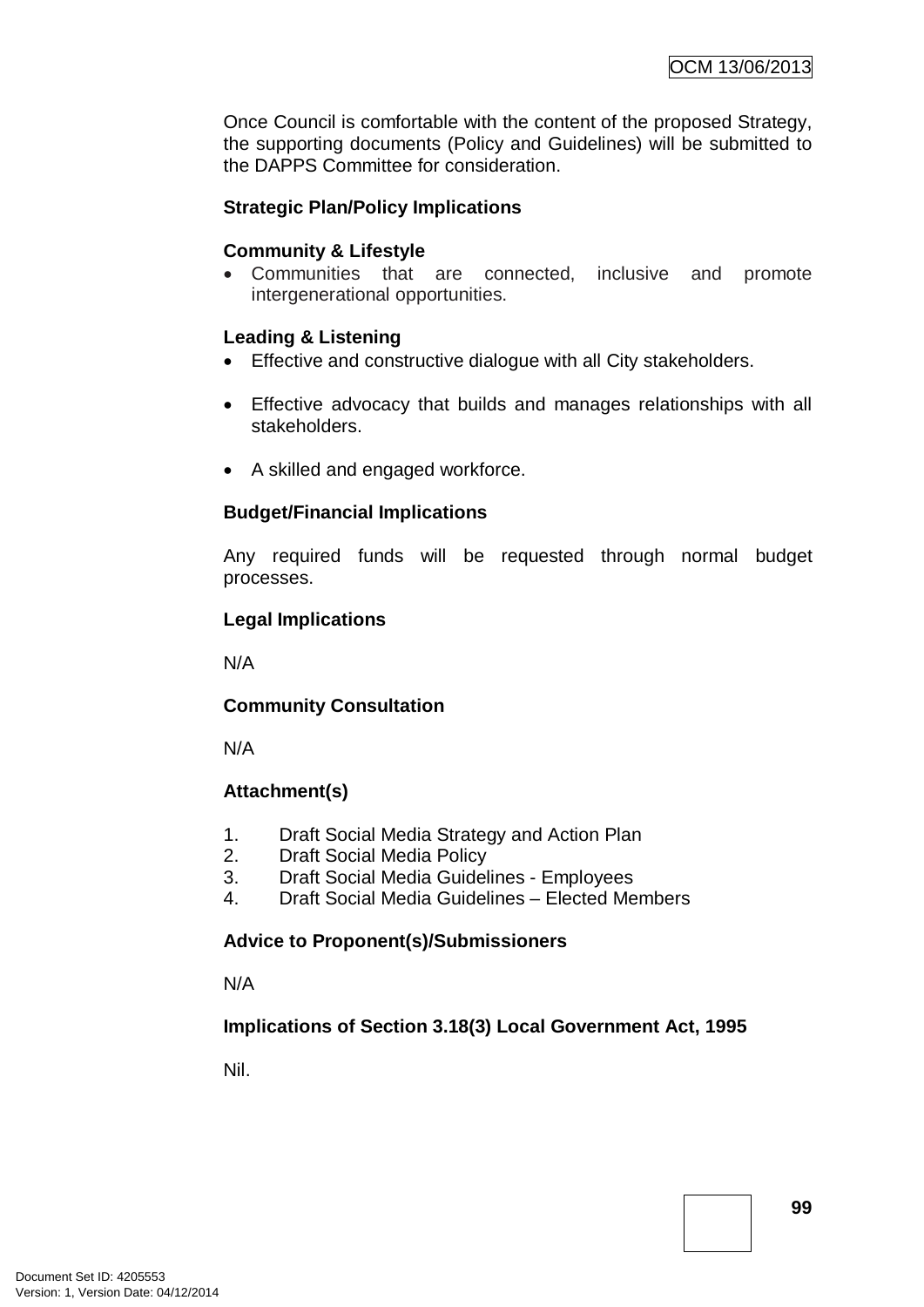# **17.3 (MINUTE NO 5073) (OCM 13/06/2013) - PROPOSED WESTERN SUBURBS SKATE PARK LOCATION (016/011) (G BOWMAN) (ATTACH)**

## **RECOMMENDATION**

That Council commence a process of public consultation, pursuant to Policy AEW4, on the proposal to:

- (1) locate the Western Suburbs Skate Park at Market Garden Swamp North Reserve, Spearwood;
- (2) upgrade the existing skate park facilities located at Market Garden Swamp North Reserve, Spearwood to include a 1,000 sq.m. skate park facility, and a 12 bay car park;
- (3) further consider the allocation of funding from the Community Infrastructure Reserve Fund for the detailed design, and construction of the Western Suburbs Skate Park and requisite facilities following the community consultation process; and
- (4) further consider the allocation of funding from the DCP 13 contribution for the Western Suburbs Skate Park and requisite facilities following the community consultation process.

## **COUNCIL DECISION**

MOVED Clr C Reeve-Fowkes SECONDED Clr V Oliver that the recommendation be adopted.

## **CARRIED 7/0**

#### **Background**

Due to previously identified community need the Developer Contribution Fund (DCP) 13 included an allocation of \$350,000 for the Western Suburbs Skate Park which is categorised as a Sub-Regional (West) facility.

The Department of Sport and Recreation's Decision Making Guide (2007) cites an example from the North Metropolitan Region Recreation Advisory Committee for facility provision needs based on a population of 100,000. The ratio indicated for skate parks is 3.57.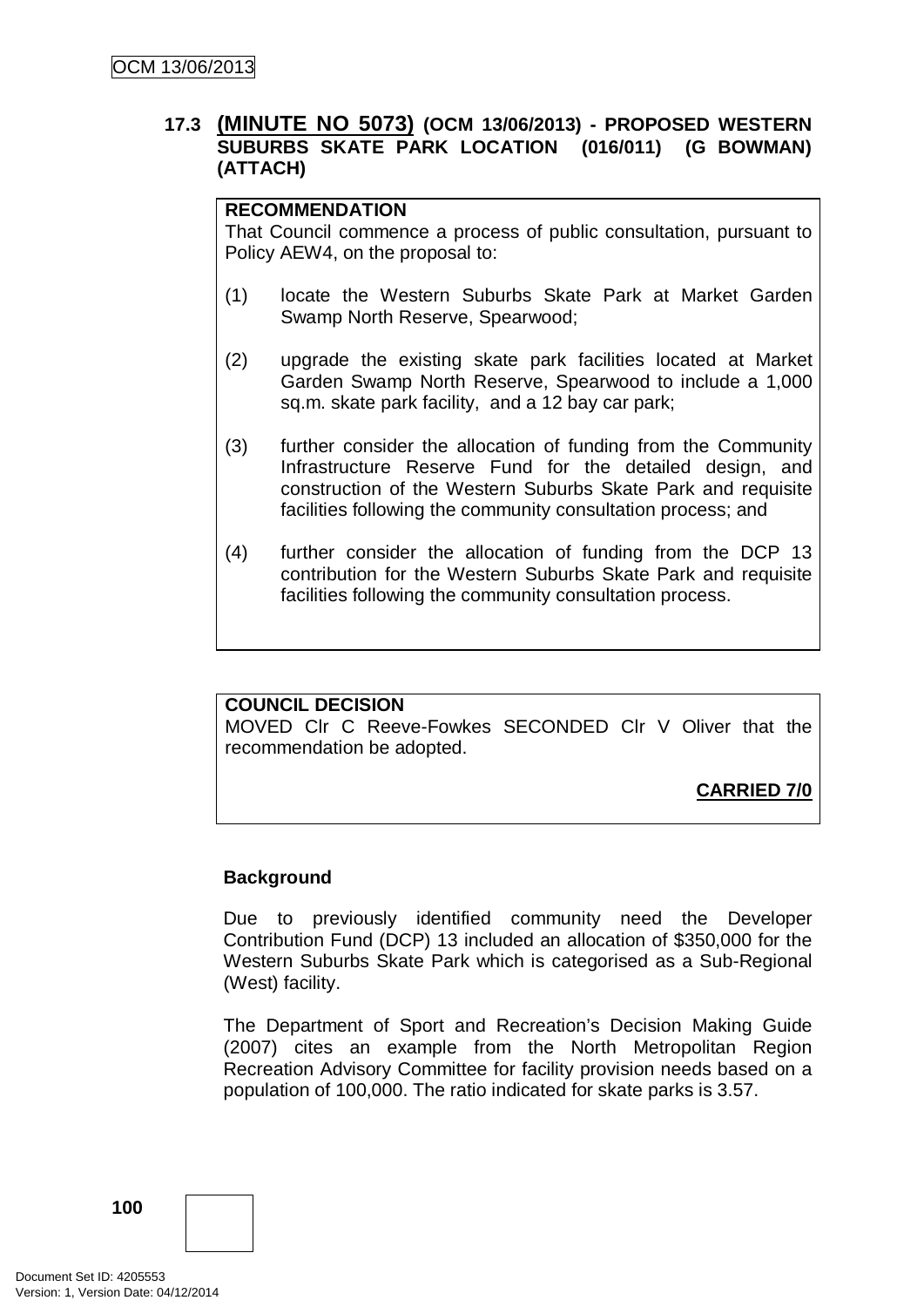Translating this ratio to Cockburn's projected growth (127,885 in 2031), more than four skate parks would be required City wide. In 2006/07 two skate parks were constructed in Coolbellup and Atwell. However no facility was provided for the West Ward suburbs of Coogee, Spearwood, Munster and Hamilton Hill. The additional Western Suburbs skate park is planned to fill this gap in provision.

## **Submission**

N/A

# **Report**

In 2008 it was estimated that there were upwards of 10,000 people under the age of 25 living in the western suburbs who did not have easy and convenient access to a permanent skate facility. That number will significantly increase as further development occurs within the catchment. The size of the facility has regard to the future residential development and growth in the number of potential users.

Due to this identified community need it is proposed that a sub-regional permanent skate park be constructed to satisfy the needs of the western portion of the district. This is considered appropriate because the Central Ward and the East Ward already have skate park facilities in Coolbellup and Atwell that cater for their needs.

The original recommended location of the Western Suburbs skate park was Dixon Reserve. More detailed analysis of the site found it to be contaminated, rendering it unsuitable for construction of a concrete slab and permanent skate park facility. Due to the unsuitability of Dixon Reserve other alternative sites have been investigated.

The City has considered alternative sites in the West Ward against the following key criteria:

- The land is under the City's control;
- The site has sufficient space for the proposed 1000 square metre facility;
- The site is suitable for development of a skate park facility with no ground water issues and minimal site works required;
- The site has good public transport to ensure accessibility of the facility for young people living in the west ward;
- The site is compatible with existing and adjacent land uses;
- The proximity of houses to the site;
- The site has good passive surveillance and meets the Crime Prevention Through Environmental Design (CPTED) requirements for a skate park facility; and
- The site has the ability to connect a drinking fountain.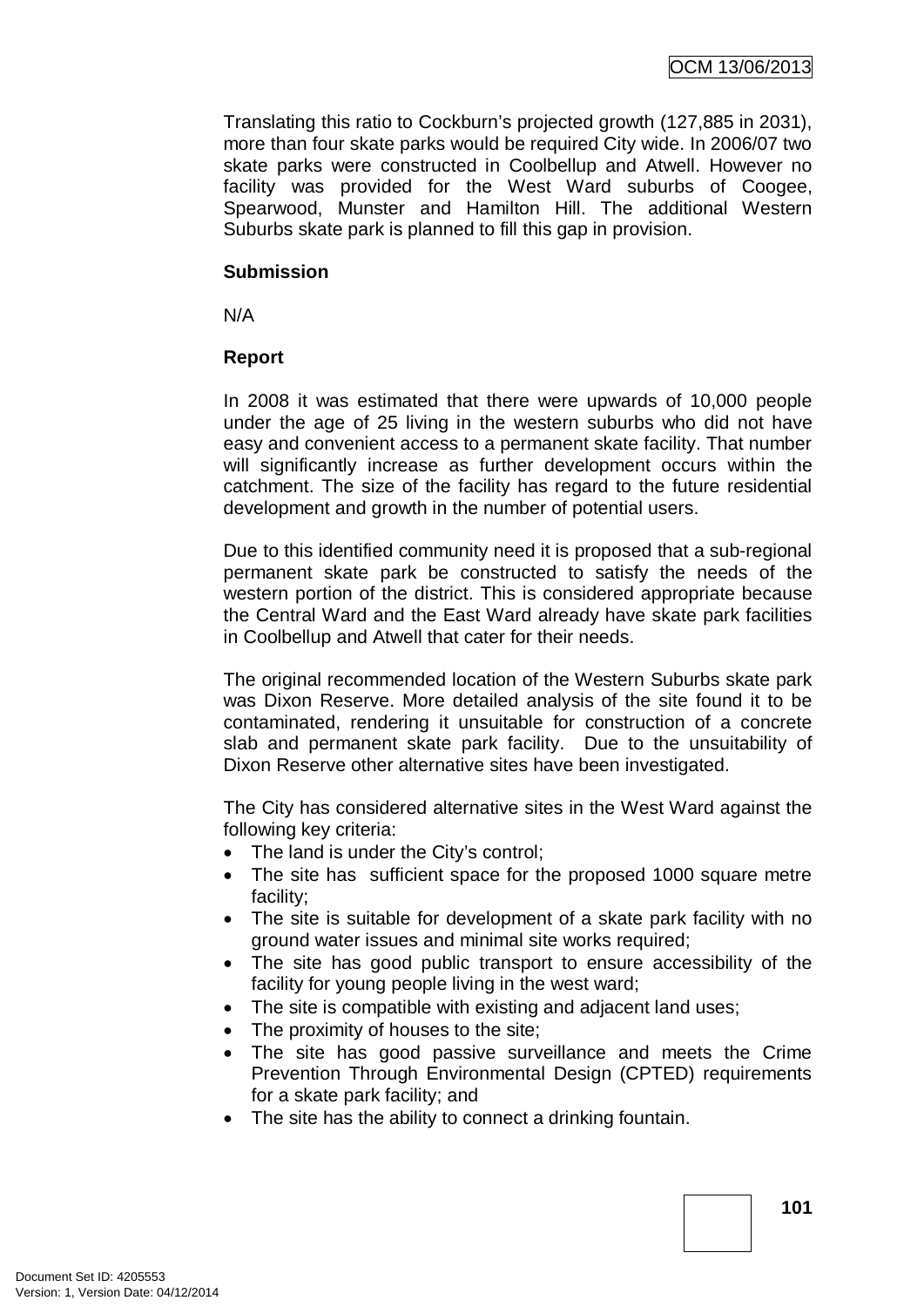For further details of the other criteria considered please see attached Reserve Multi-Criteria Matrix.

Eight reserves located in the west ward have been scanned with 3 sites ranked as most suitable. The top three sites were considered to be Market Garden Swamp North Reserve Spearwood, Rotary Park Coogee, and Len McTaggart Reserve, Coogee. More detailed analysis of these three sites was then undertaken by the Parks, Youth Services, and Strategic Planning departments which is summarised below.

#### *Site Option One: Market Garden Swamp North Reserve*

#### **Advantages**

- Excellent public transport with frequent bus services from across the district on Rockingham Road.
- A local primary school is within 265 metres of the site
- Passive surveillance from nearby residents and a main road
- High existing land use compatibility due to a minor portable skate park facility already located on the site
- No history of noise complaints by nearby residents from the existing skate park facility
- Other park facilities such as a playground , picnic tables, seating, existing paths for pedestrian accessibility
- Sufficient land to upgrade the skate park facility to 1000 square metres
- Sufficient land to construct a 12 bay car park facility for access to the sub-regional facility
- Site suitable for construction of skate park facility with minimal site works
- Local shopping precinct within 700 metres

#### **Disadvantages**

- No car park is located on the site
- proximity of residents is approximately 40 metres

*Site Option Two: Rotary Park, Coogee*

#### Advantages

- Passive surveillance from nearby residents and a minor road
- Other facilities such as a playground , seating,
- car park facility is located on the site
- Sufficient land to provide a skate park facility up to 1000 square metres in size
- Site suitable for construction of skate park facility with minimal site works
- Minimal existing land use compatibility
- Local shopping precinct within 600 metres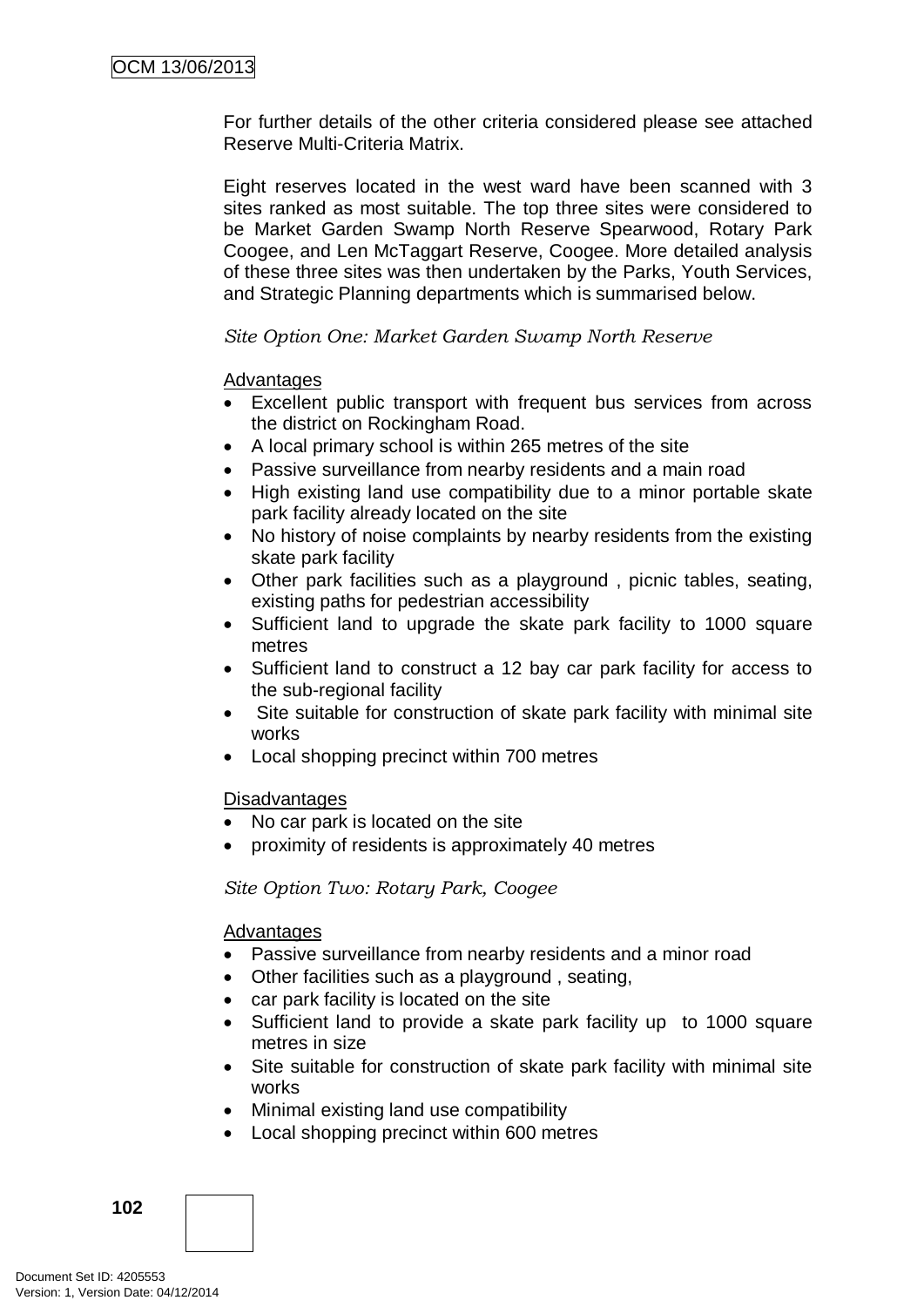## **Disadvantages**

- Poor public transport with infrequent services for some areas of the west ward.
- Proximity to residents is approximately 45 metres
- No drinking fountain is on the site

# *Site Option Three: Len McTaggart Reserve, Coogee*

# Advantages

- Good public transport with frequent bus services from across the district from Cockburn Road.
- Other facilities on reserve include a playground, seating, and South Coogee Community hall
- car park facility is located on the site
- Sufficient land to provide a skate park facility up to 1000 square metres in size
- Passive surveillance from nearby residents
- Shopping centre within 400 metres
- Proximity of residents is 80 metres creating a larger buffer zone

# **Disadvantages**

- The cul-de-sac location is less desirable from a CPTED perspective
- There is a History of noise complaints from nearby residents to the site regarding the Coogee Hall facility and complaints regarding some proposed changes to the reserve affecting property values.

All three site options meet the key criteria for a skate park facility.

However, Market Garden Swamp Reserve was ranked most suitable. Two significant advantages of this site were that it has frequent public transport making it accessible to young people in the sub-region, and that it has a high existing land use compatibility with a portable skate park already being located on the site. Due to the site having an existing skate park facility it only requires that residents be consulted about an upgrade to a sub-regional facility with car park. Having an existing portable skate park facility with no history of noise complaints ranked Market Garden Swamp North Reserve the most compatible site for this type of development.

It is also proposed to relocate the existing portable skate park pieces to another suitable site in the District that meets the CPTED criteria. This upgrade to a permanent facility will also provide an opportunity for a small skate park in another area. There is an existing operational budget for the purpose of relocating the portable skate park pieces to other locations so there will be no additional funds required for relocation costs.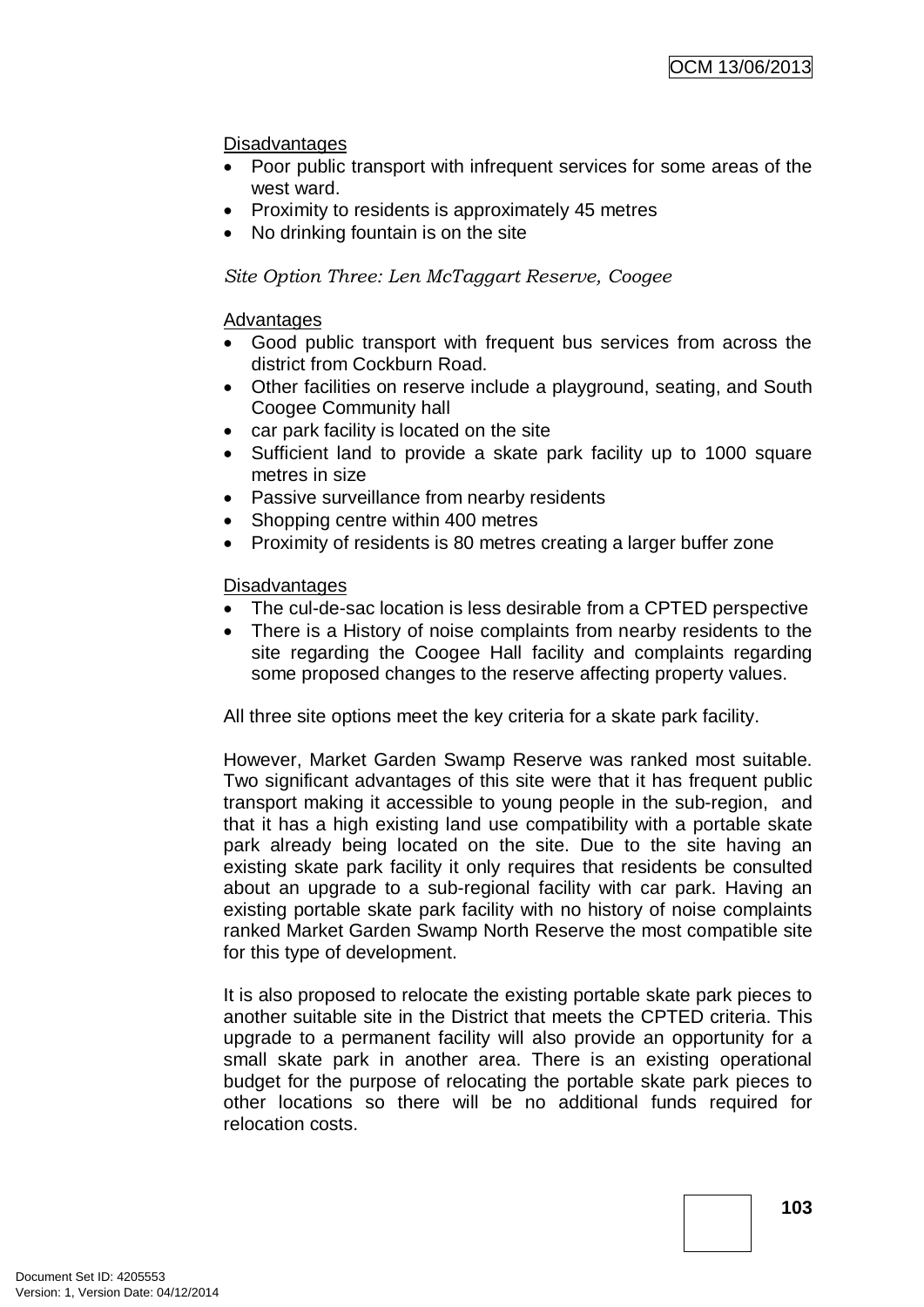The attached concept plan indicates the proposed location of the 1,000 square metre skate park facility and 12 bay car park facility at Market Garden Swamp North Reserve.

#### **Strategic Plan/Policy Implications**

#### **Infrastructure**

- Community facilities that meet the diverse needs of the community now and into the future.
- Community infrastructure that is well planned, managed, safe, functional, sustainable and aesthetically pleasing.

## **Community & Lifestyle**

- Community environments that are socially cohesive and embrace diversity.
- Communities that are connected, inclusive and promote intergenerational opportunities.
- People of all ages and abilities to have equal access to our facilities and services in our communities.

#### **Moving Around**

• Infrastructure that supports the uptake of public transport and pedestrian movement.

#### **Budget/Financial Implications**

The projected original total cost estimated in the DCP 13 was \$350,000. The cost to construct the 1000 square metre Coolbellup and Atwell Skate Park facilities in 2006 was \$90,000 per skate park.

Due to increased price competition in the Australian skate park industry the City now considers that an estimated budget of \$250,000 is sufficient for a sub- regional skate park facility of 1000 sq. m., a 12 bay car park and drinking fountain.

The revised projected cost estimate is \$250,000 for the design and construction of the skate park, car park, and drinking fountain.

The costs estimates are:

- \$210k for the Detailed Design, Site Works, and construction of 1,000 sq.m. skate park facility:
- \$28k for the Design and construction of a 12 bay Car Park; and
- \$12k for the connection and Installation of a drinking fountain.

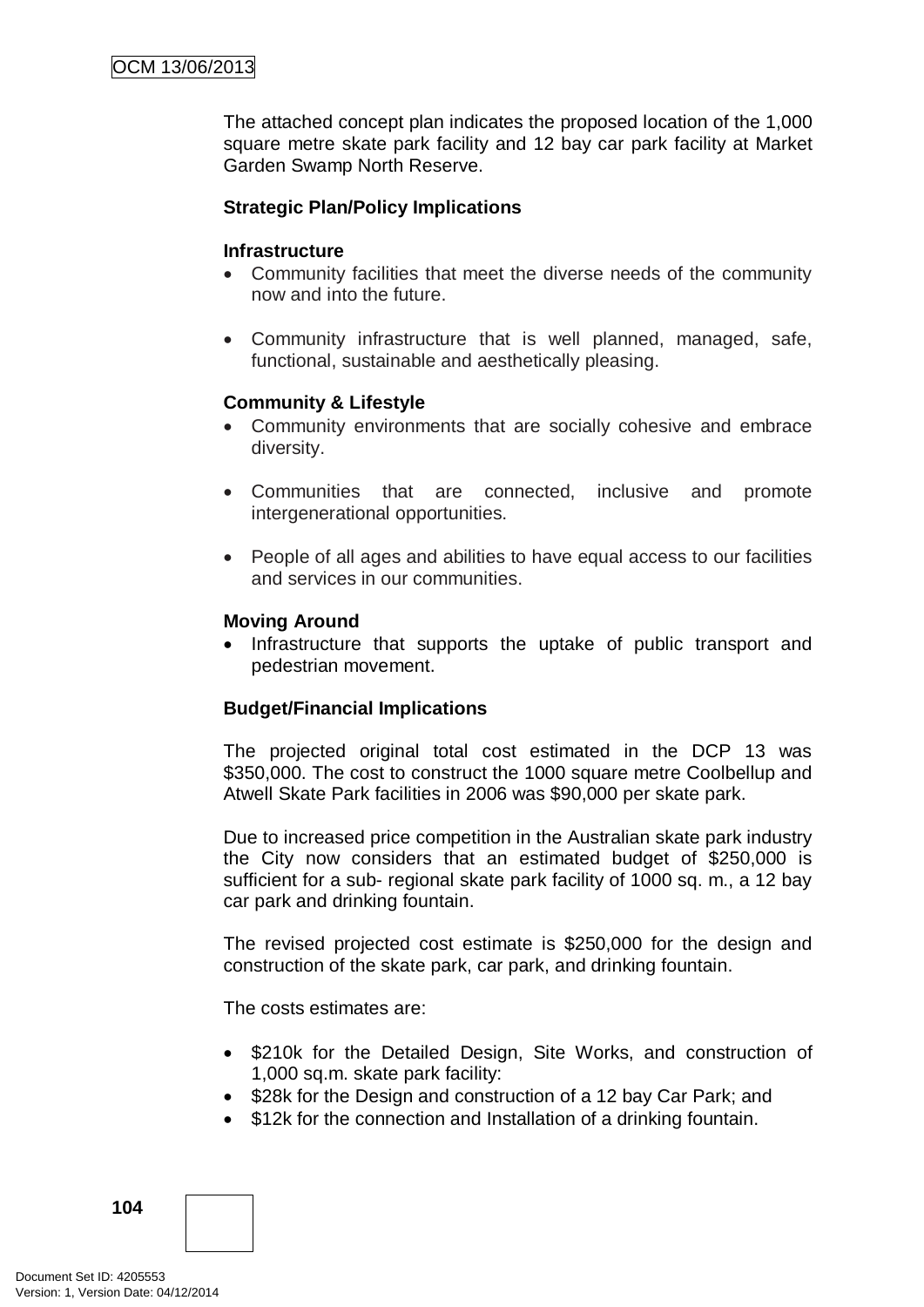## Total Estimated Cost \$250,000

The proposal will be funded from both Council sources and DCP contributions. The DCP13 percentage contribution for the Western Suburbs skate park was 31.594% leaving the remainder to be funded from Council sources, through the Community Infrastructure Reserve Fund.

Council share (68.406%) = \$171,015 DCP13 share (31.594%)= \$78,985

## **Legal Implications**

N/A

### **Community Consultation**

Public consultation will be conducted in accordance with Policy AEW4 Installation of Playground/ Recreation Equipment on Reserves for the proposed location of the Western Suburbs skate park at Market Garden Swamp North Reserve.

Public consultation will also be conducted in accordance with Policy AEW4 Installation of Playground/ Recreation Equipment on Reserves, for the proposed relocation site of the portable skate park pieces.

Policy AEW4 requires that a sign be erected on the site advertising the proposed location and type of recreation equipment for two weeks, and that neighbours within 50 metres of the site will be notified in writing of the intention to locate the recreation equipment on the site.

## **Attachment(s)**

- 1. Concept plan
- 2. Reserve Multi Criteria Matrix

## **Advice to Proponent(s)/Submissioners**

N/A

## **Implications of Section 3.18(3) Local Government Act, 1995**

Nil.

## **18. EXECUTIVE DIVISION ISSUES**

Nil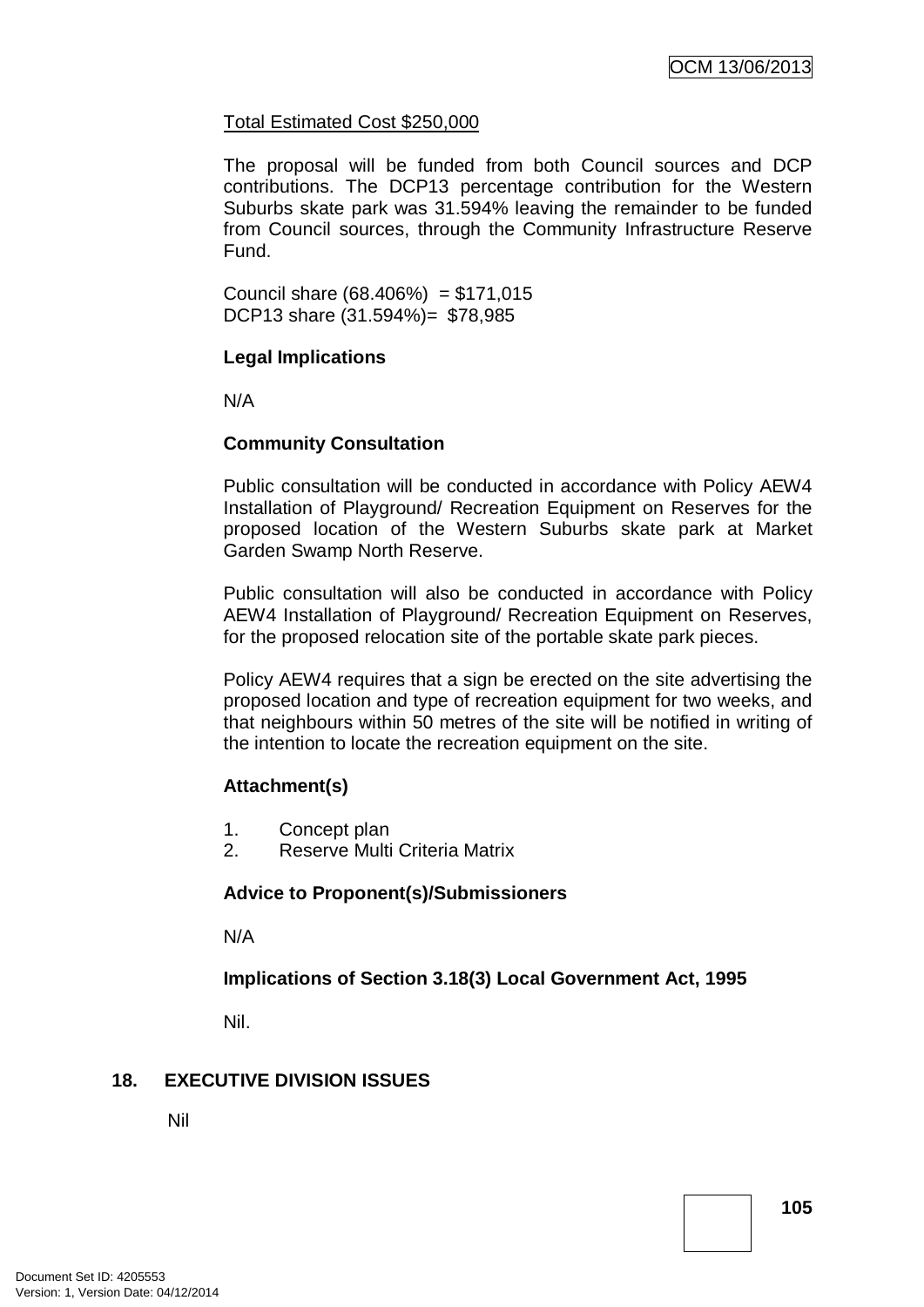### **19. MOTIONS OF WHICH PREVIOUS NOTICE HAS BEEN GIVEN**

#### **DECLARATION OF INTEREST**

Mayor Howlett advised the meeting that he had received a declaration of interest from Clr Houwen, which is a proximity Interest in Item 19.1 "Woodman Point Waste Water Treatment Plant" pursuant to Section 5.60B(1)(c) of the Local Government Act, 1995.

The nature of the interest is that he is a landowner within the current odour buffer area.

CLR HOUWEN LEFT THE MEETING THE TIME BEING 8.40 PM.

### **19.1 (MINUTE NO 5074) (OCM 13/06/2013) - WOODMAN POINT WASTE WATER TREATMENT PLANT - PAE HOLMES REPORT (3400024; 139/004) (MAYOR HOWLETT)**

#### **COUNCIL DECISION**

MOVED Mayor L Howlett SECONDED Clr C Reeve-Fowkes that Mr Robin Ormerod be invited to present the PAE Holmes Report dated 16 November 2011 at the scheduled Elected Member briefing session to be held on Thursday 20 June 2013, subject to the presentation being separate to the Water Corporation's presentation, (so that no party is able to observe each other's presentation) and to be at no cost to Council.

**CARRIED 6/0**

#### **Reason for Decision**

The PAE Holmes report provides another perspective to the Woodman Point Waste Water Treatment Plant and the extent of buffer. It would serve all Elected Members to have a presentation from the Report's author to present the findings of the Report.

#### **Background**

The following Notice of Motion was received from Mayor Howlett on 5 June 2013:

*That Council include a presentation on the PAE Holmes Report dated 16 November 2011 in the scheduled Elected Member briefing session to be held on Thursday 20 June 2013. The* 

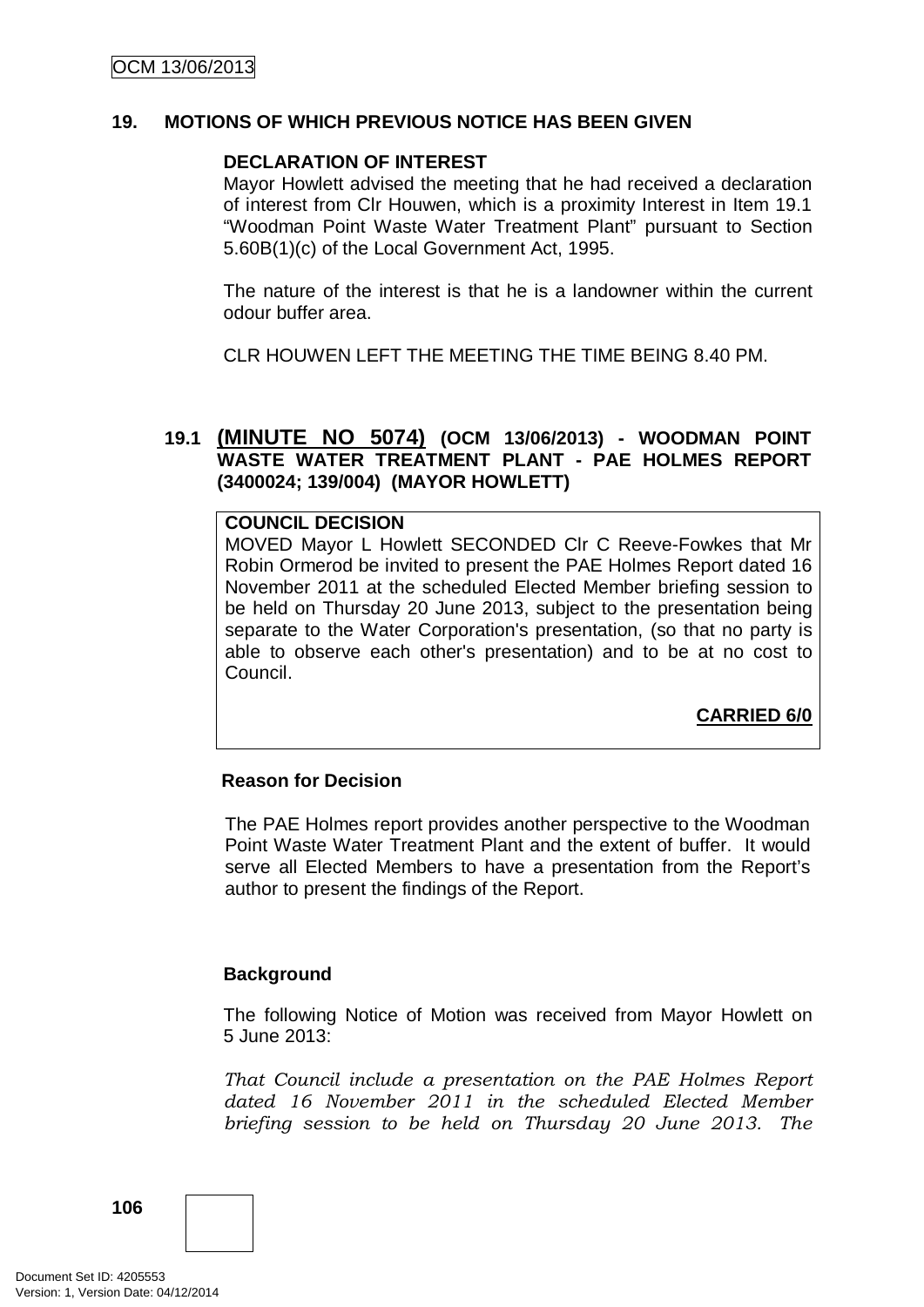*presentation to be made by the Report's author or another person identified by the community to present the findings of the Report.*

### **Submission**

N/A

## **Report**

This report deals with the Notice of Motion.

The Notice of Motion concerns the upcoming Elected Members briefing regarding the Woodman Point Waste Water Treatment Plant and its associated buffer. The Notice of Motion seeks to provide the opportunity to Mr Robin Ormerod to present at the same briefing, on his report (titled the PAE Holmes Report) which effectively disagrees with the position of the Water Corporation as determined through their Odour Monitoring and Modelling Report.

It is recommended that Council not seek to combine the Water Corporation and the Mr Ormerod's briefings. Instead, while the briefings may occur on the same night, they should be held separately, with neither party present whilst the briefing is provided by the other. This will ensure fairness to both parties and allow elected members the opportunity to ask any questions without prejudice. Given the complexity of the issue it is recommended that only the report's author be invited to provide a presentation on the contents of his report.

## **Strategic Plan/Policy Implications**

## **Leading & Listening**

- Effective and constructive dialogue with all City stakeholders.
- Effective advocacy that builds and manages relationships with all stakeholders.

## **Budget/Financial Implications**

The invitation to present is to be at no cost to Council.

## **Legal Implications**

N/A

## **Community Consultation**

N/A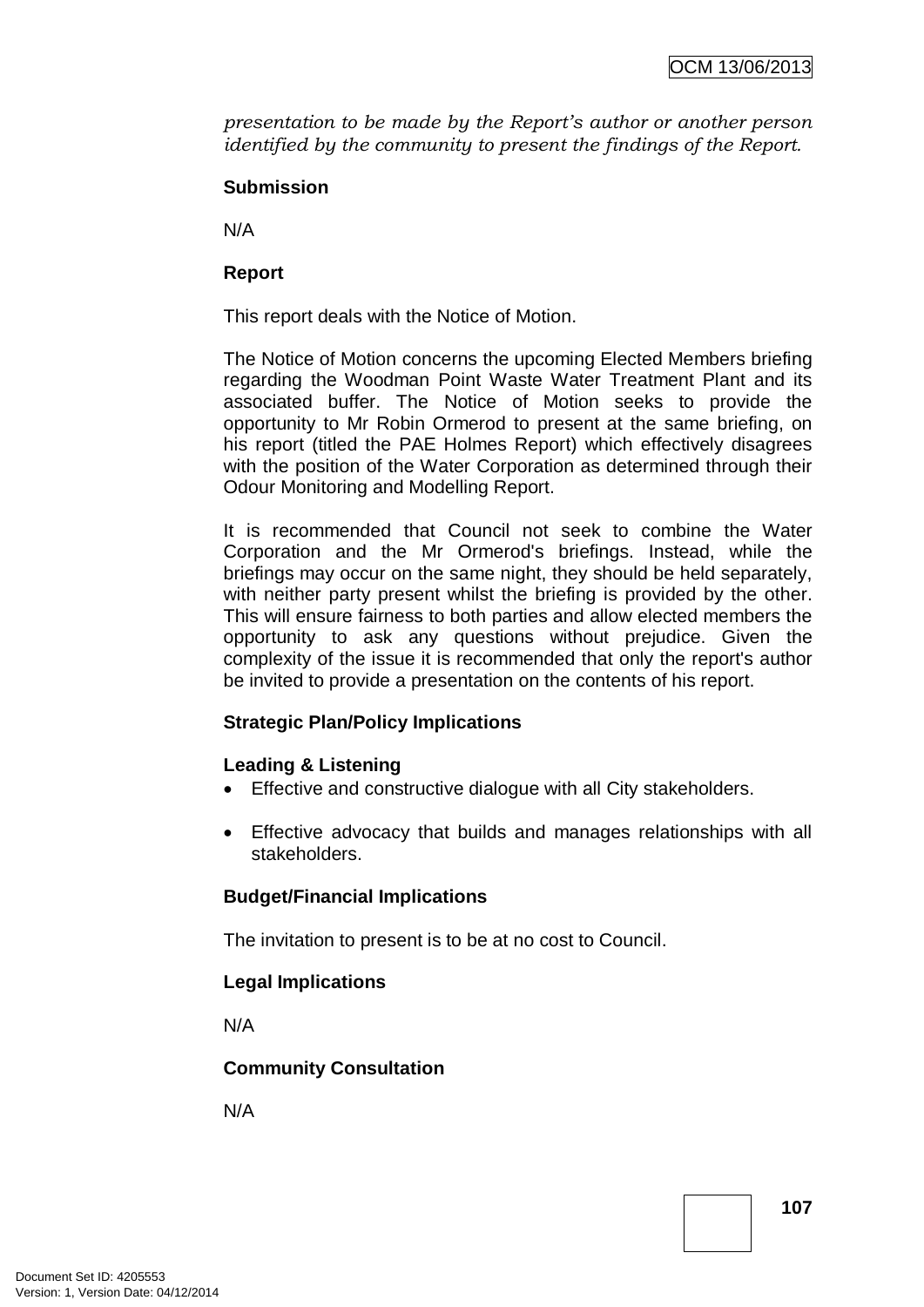# **Attachment(s)**

PAE Holmes Report – November 2011.

## **Advice to Proponent(s)/Submissioners**

N/A

## **Implications of Section 3.18(3) Local Government Act, 1995**

Nil.

CLR HOUWEN RETURNED TO THE MEETING THE TIME BEING 8.43 PM.

MAYOR HOWLETT ADVISED CLR HOUWEN OF THE DECISION OF COUNCIL IN HIS ABSENCE.

## **20. NOTICES OF MOTION GIVEN AT THE MEETING FOR CONSIDERATION AT NEXT MEETING**

Nil

## **21. NEW BUSINESS OF AN URGENT NATURE INTRODUCED BY COUNCILLORS OR OFFICERS**

**21.1 (MINUTE NO 5075) (OCM 13/06/2013) - REPORT ON REQUEST FROM THE COOGEE BEACH SURF LIFE SAVING CLUB FOR ADDITIONAL FUNDS TO FINALISE STAGE 2 OF THE FACILITY (154/007) (S DOWNING) (ATTACH)**

**COUNCIL DECISION** MOVED Deputy Mayor K Allen SECONDED Clr V Oliver that

- (1) allocate the following funds to complete the building works for Stage 2 at the Regional Surf Life Saving and Multi-Purpose Community Facility at Poore Grove by amending:
	- 1. The 2012/13 Municipal Budget by \$165,379.31 from the Community Infrastructure Reserve Fund; and
	- 2. The 2013/14 Municipal Budget by \$430,001.16 (\$300,000 Capital Contingency Account, \$50,000 Municipal Artwork (Carried Forward from 2012/13) Account, and \$80,001.16 from the Developer Contribution Fund (DCA13) Account.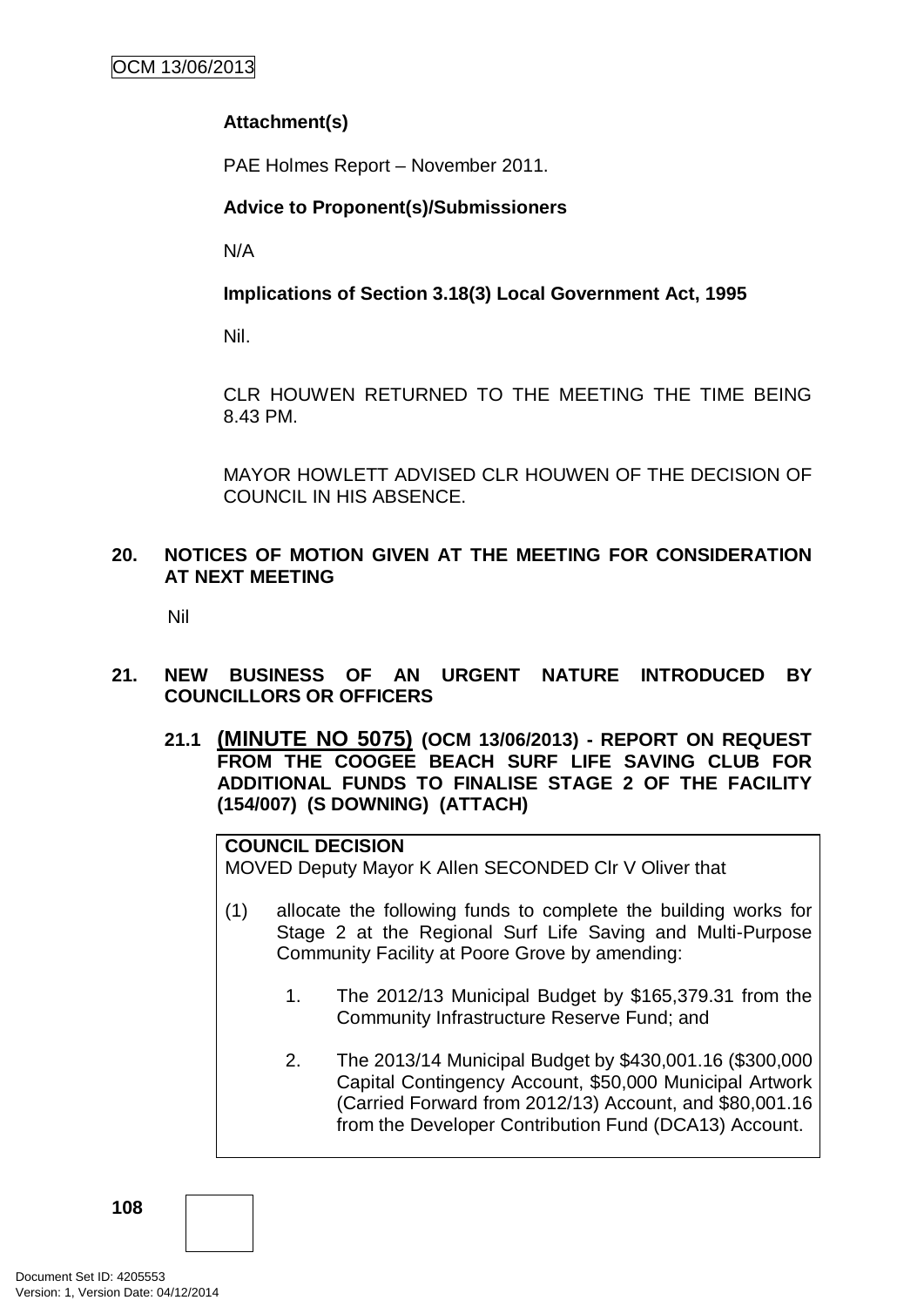- (2) allocate \$156,163.37 from the 2014/15 Municipal Budget Community Infrastructure Reserve Fund; and
- (3) advise the Coogee Beach Surf Life Saving Club (Inc) that Council has increased the Capital budget in response to their request for \$751,543.84 to cover variations in the contract between the Club and the builder.

## **CARRIED BY ABSOLUTE MAJORITY OF COUNCIL 7/0**

## **Background**

Council resolved at its meeting of 20 May 2005 to approve the development of facilities at Poore Grove for the Coogee Beach Surf Life Saving Club and to provide an improved beach access node for the community at this site. The Council also previously allocated \$0.1m in its 2003/04 budget for the contracting of consultants to prepare schematic designs for the facilities.

At its meeting of 10 May 2007 Council resolved to contribute \$1.0m toward the construction of club facilities subject to a funding plan for the project.

At its meeting of 12 July 2007 Council resolved to enter an Memorandum of Understanding (MOU) for the development of a Regional Surf Lifesaving Facility and Multipurpose Community Facility and to allocate a further \$0.36m for architectural and other consultancies as required.

The salient points within the MOU are as follows:

- All aspects of the building works contract will be the responsibility of the Club
	- o The project architect shall meet the criteria established by the Department of Housing and Works for a project of this nature.
	- o The Council is required to approve the building design and specifications prior to the building contract being let by the Club.
	- o Other than the current commitment by Council of \$1.0m all other building project funds are to be sourced by the Club.
	- o On completion of the project all day-to-day management, services and maintenance costs will be the responsibility of the Club.
	- o There will be a lease established between the City and the Club that will be at least 15 years in duration.
	- o A lease fee will be struck which recognises the benevolent and community service nature of the club as a tenant.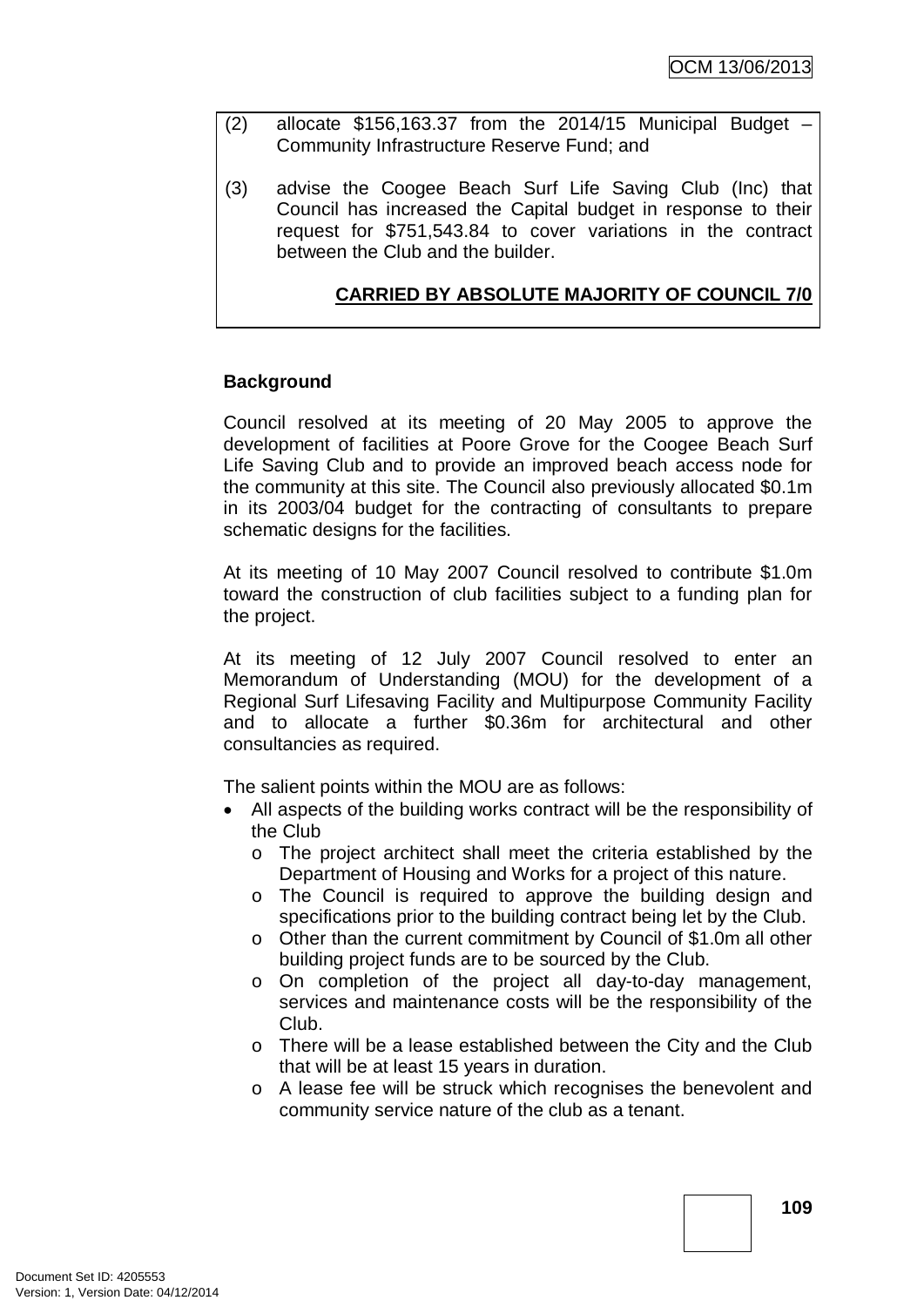The intent of the Club being responsible for the building contract was seen as the best means by which corporate donations of materials and equipment could be sourced. For example, it was believed that steel from a local company would more likely to be donated to the Club than the City. As it transpired, the Club was unable to achieve any donations for the construction stage of the project.

At its meeting of 13 March 2008 Council resolved to approve a development Master Plan and Building Design for a Regional Surf Life Saving Club and Multi-functional Community Facility and a new beach access node at Poore Grove and to consider a further allocation of funds in the context of the Plan for the Future of the District. This followed an extensive investigation and independent review on size and space requirements and sustainability design. A copy of the adopted plan is attached.

The Council report identified the following proposed staged development.

"Stage 1 of the facility will provide for lifesaving equipment storage, beach patrol operations, toilets/change rooms, gymnasium and multipurpose training and meeting areas, for the Coogee Beach Surf Life Saving Club and other community groups proposing to share the facility, including YMCA Perth, and the Spearwood AUSSI Masters Swimming Club. In addition to the specific requirements of the Club Stage 1 of the building development proposes to include public facilities (change rooms/toilets and disabled beach wheelchair storage) which have been included at the City's request.

Stage 2 of the development will include a kiosk, alfresco outdoor area with ocean and park views to serve the general community and Club members.

Stages 3 & 4 will provide for future common use administrative areas and training rooms as well as a caretaker's bed sit.

Stage 5 of the plan identifies future long term areas for expansion of equipment storage and multifunction community uses if required."

The concept plan also allowed for a grassed barbecue public area consistent with the area being a beach access node.

In December 2008 the City made an application to the Commonwealth under the Regional and Local Community Infrastructure Program.

As a result, the City was advised that it had received a grant of \$2.0m on 16 July 2009. To ensure the works could proceed quickly the documentation for the total project was broken into two components.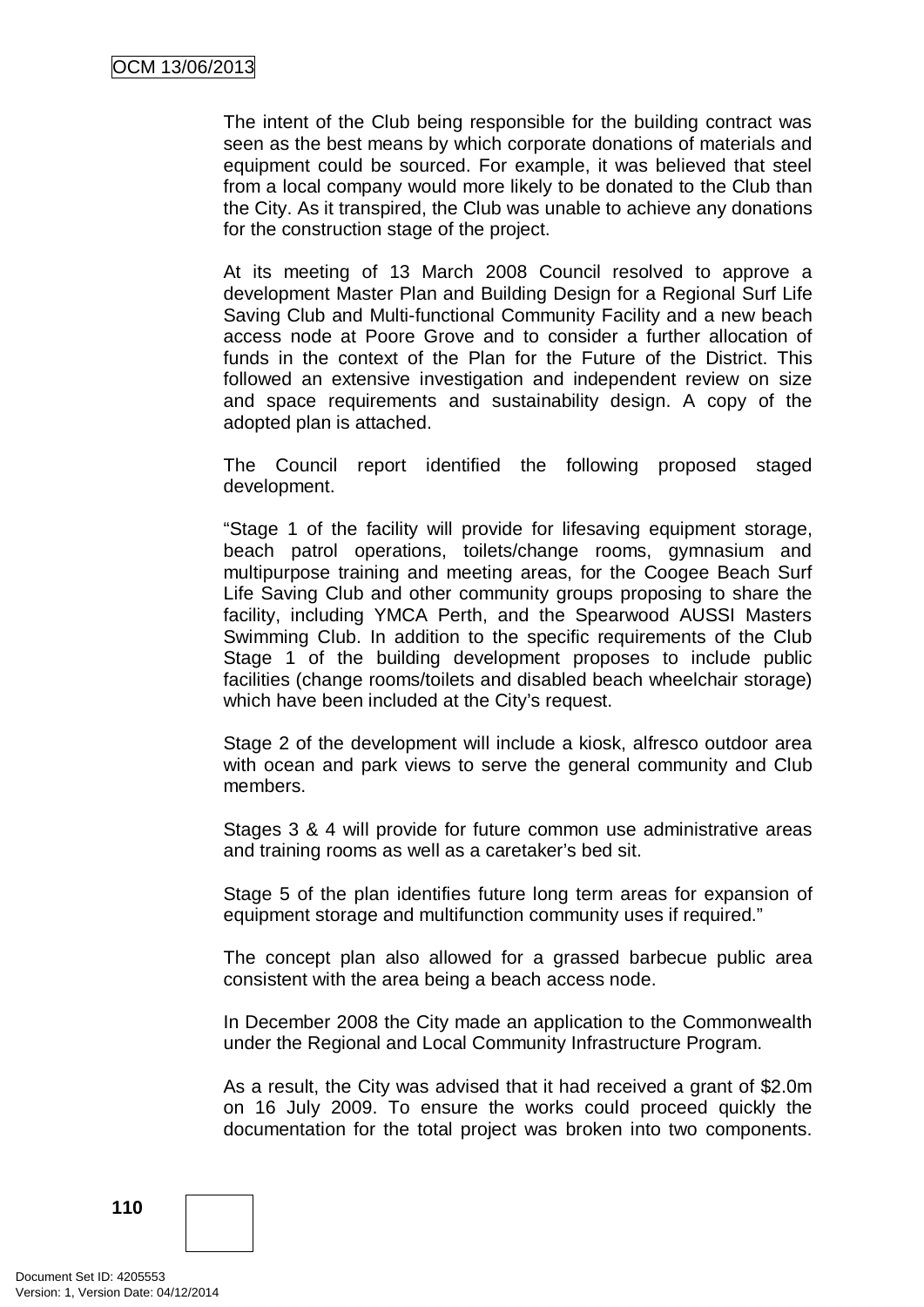Firstly, the forward works which included the car parking, lighting, picnic areas, services connection, building retaining walls and revegetation. This work was tendered and managed by the City (contracted to the Commonwealth) to have this element completed under the funding agreement by 30 September 2010. The works were actually completed by March, 2012, which was a delay due to a range of factors.

In March 2010 the Club was advised that applications for funding to LotteryWest (\$0.5m) and Department of Sport and Recreation (\$0.75m) had been successful. These submissions were based on the assumption that the building would be completed by the last quarter of 2011.

At its meeting of 14 October 2010 Council resolved to approve the building design for the Club and public facilities and to consider any allocation for funding toward the development following receipt of advice from the Club on the results of the tender process in February 2011.

## **Submission**

The Coogee Beach Surf Life Saving Club has formally requested Council to allocate a further \$0.752m over the 2012/13, 2013/14 and 2014/15 financial years to enable the building works to be completed in accordance with the Contract.

## **Report**

The Coogee Beach Surf Life Saving Club contracted Architectural firm Spaceworks (Principal, Mr Craig Grundmann) and a consulting team of engineers to prepare the detailed design and documentation for the building project to be tendered. This was done in accordance with the design approved by Council at its meeting of 13 March 2008. The tender for the construction contract closed in November 2010. The lowest tenderer withdrew due to the extended cost reduction negotiations and the requirement to add a kiosk into the contract cost. Pindan then became the preferred tenderer with an initial tender price of \$6,354,074, which was later negotiated down to \$5,806,213.

The Club advised the City that it had negotiated a construction tender price of \$5,806,213 and the Council resolved to accept this price (which was for the building plan as approved by Council on 13 March 2008). At a meeting with the City's Executive team the Surf Club Executive were verbally advised that the tender figure of \$5.8m was to include the construction of the kiosk within the price and with an additional allocation of some \$50,000 for design.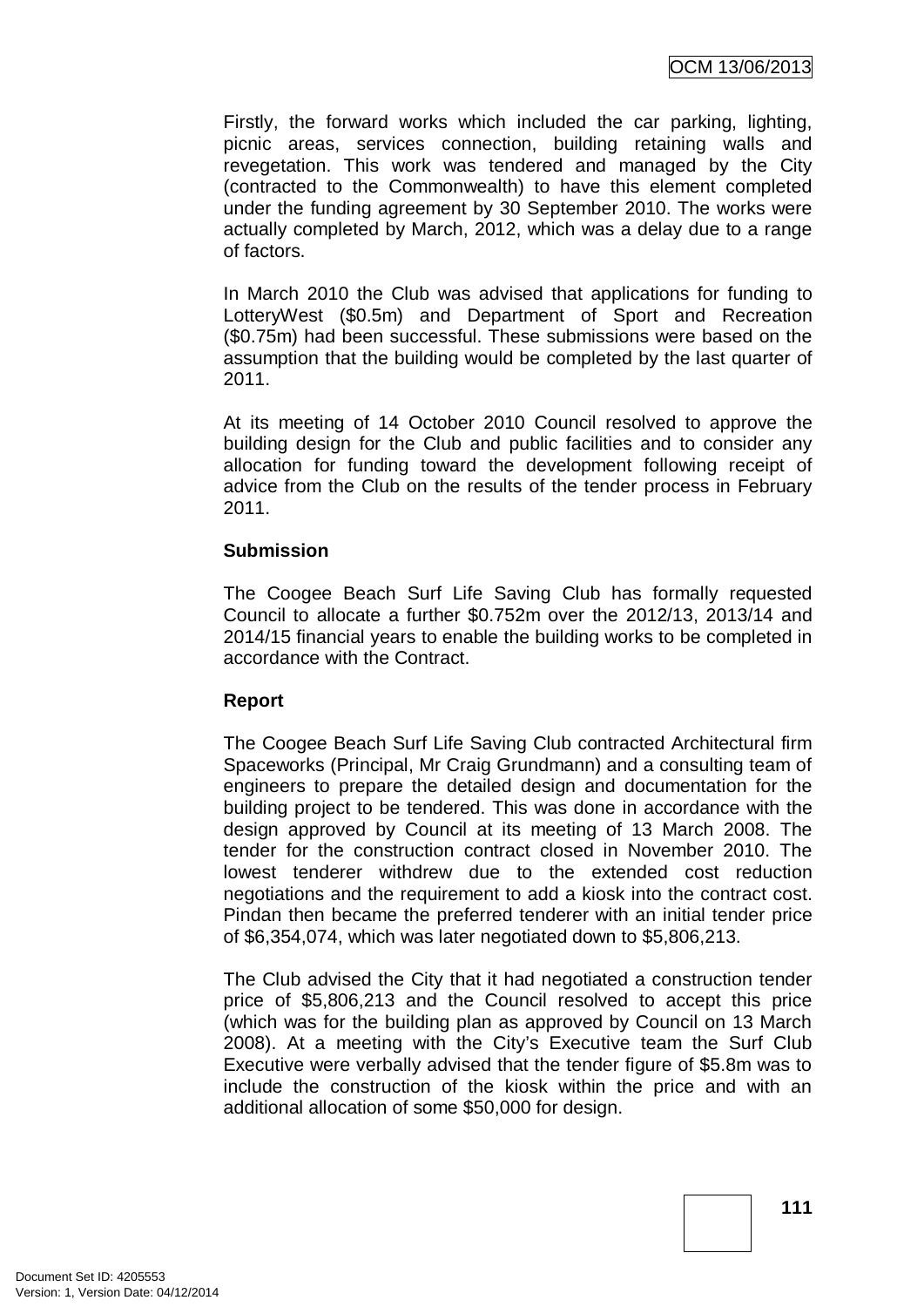The Club was formally advised of the decision of Council at its meeting of 12 May 2011 by letter as follows:

- *(1) Allocate over the 2011/12 and 2012/13 municipal budgets, the total sum of \$6.5m for the construction of the Coogee Beach Surf Life Saving Club and Multifunctional Community Facility.*
- *(2) approve the appointment by the Coogee Beach Surf Life Savings Club of Pindan Pty Ltd at the negotiated lump sum contact price of \$5,806,213 (GST exclusive);*
- *(3) enter an Agreement for Lease and Lease with the Coogee Beach Surf Life Saving Club (Inc) for premises to be constructed on a portion of Lot 172 Cockburn Road Coogee subject to the following conditions:*
	- *1. The lessee will construct on the land a Regional Surf Life Saving and Multipurpose Community Facility in accordance with the approved plans and specifications.*
	- *2. The lease shall be for a period of 20 years for the premises as shown on the (then attached) plan.*
	- *3. The lease fee shall be peppercorn.*
	- *4. The lessee will pay all outgoings and maintenance costs in accordance with the terms and conditions prescribed in the (then attached) lease.*
	- *5. Other terms and conditions as provided for the (then attached) Agreement for Lease and Lease.*
- *(4) Require a formal written commitment from the Coogee Beach Surf Life Saving Club to release all funds received from LotteryWest (\$0.5m) and the Department of Sport and Recreation (\$0.7m) towards the cost of the construction works as approved by the Project Manager/ Superintendent on behalf of the City.*
- *(5) The Agreement for Lease and the final Lease with the Coogee Beach Surf Life Saving Club (Inc) to be executed on behalf of the City by the Mayor and the Chief Executive Officer.*

Subsequent to the Council's decision, the Club entered into negotiations with the appointed builder. The outcome of these negotiations was as follows:

- Original tender price 15 December 2010 \$6,354,074
- Revised tender price 11 March 2011 \$5,806,213 (included \$121,450 for kiosk) This is the price accepted by the Council.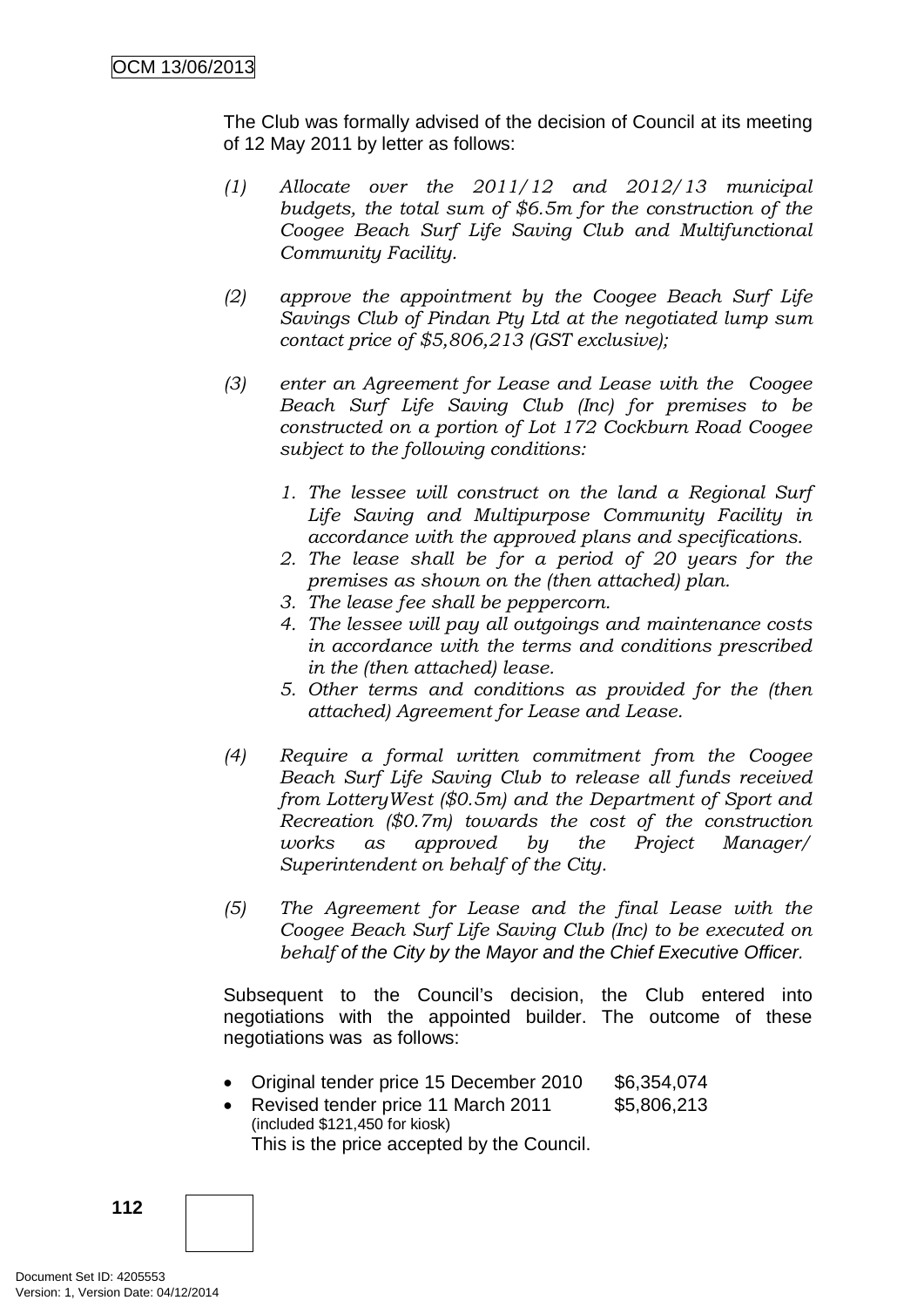The Club entered negotiations with Pindan to reduce costs and to include a kiosk in the design and cost reflected in the above outcome.

Council endorsed contract price as advised by the Club was varied as follows:

- 1. the light towers for northern car park not being in the forward works contract or documented in the building contract (\$35,350),
- 2. discrepancies in the bill of quantities (\$69,329),
- 3. firm price for the kiosk (\$217,869),
- 4. building license fee to the City (\$64,465) and,
- 5. increases in the costs of materials (\$59,821).

The final fixed price which was accepted by the Club on 9 December 2011was \$6,246,575.

The Manager, Community Services agreed to the variation to the contract between the Club and Pindan as:

- 1. the figures were confirmed by the Superintendent (DCWC) as reasonable and in response to an email from the Club on 16 December 2011 in which it was stated by the Club that "It is clear that during construction there will be minimum room for contingencies, and any essential variations will need to be offset by other cost savings during construction" and,
- 2. the revised price was accepted as it was contained within the budget allocation of \$6,500,000 for the project however it left little room for other variations or other project contingencies.

Pindan began building works on 3 April 2012, some 15 months from the date of their initial tender.

The City appointed Donald Cant Watts Corke (DCWC), Quantity Surveyors, to act as Superintendent and cost controller for the project on 22 June 2011 at the contract value of \$77,000. All contract variation requests by the Builder through the Surf Club have been reviewed and agreed to by DCWC as reasonable.

It became evident once construction began that there were many variations to the contract that needed to be dealt with and these are generally categorised as follows:

1. Contract documentation anomalies and errors. Spaceworks initially contracted Lincoln Scott as the design consultants for hydraulic, electrical and mechanical services. However this firm were taken over by WSP. There were significant staff changes in these two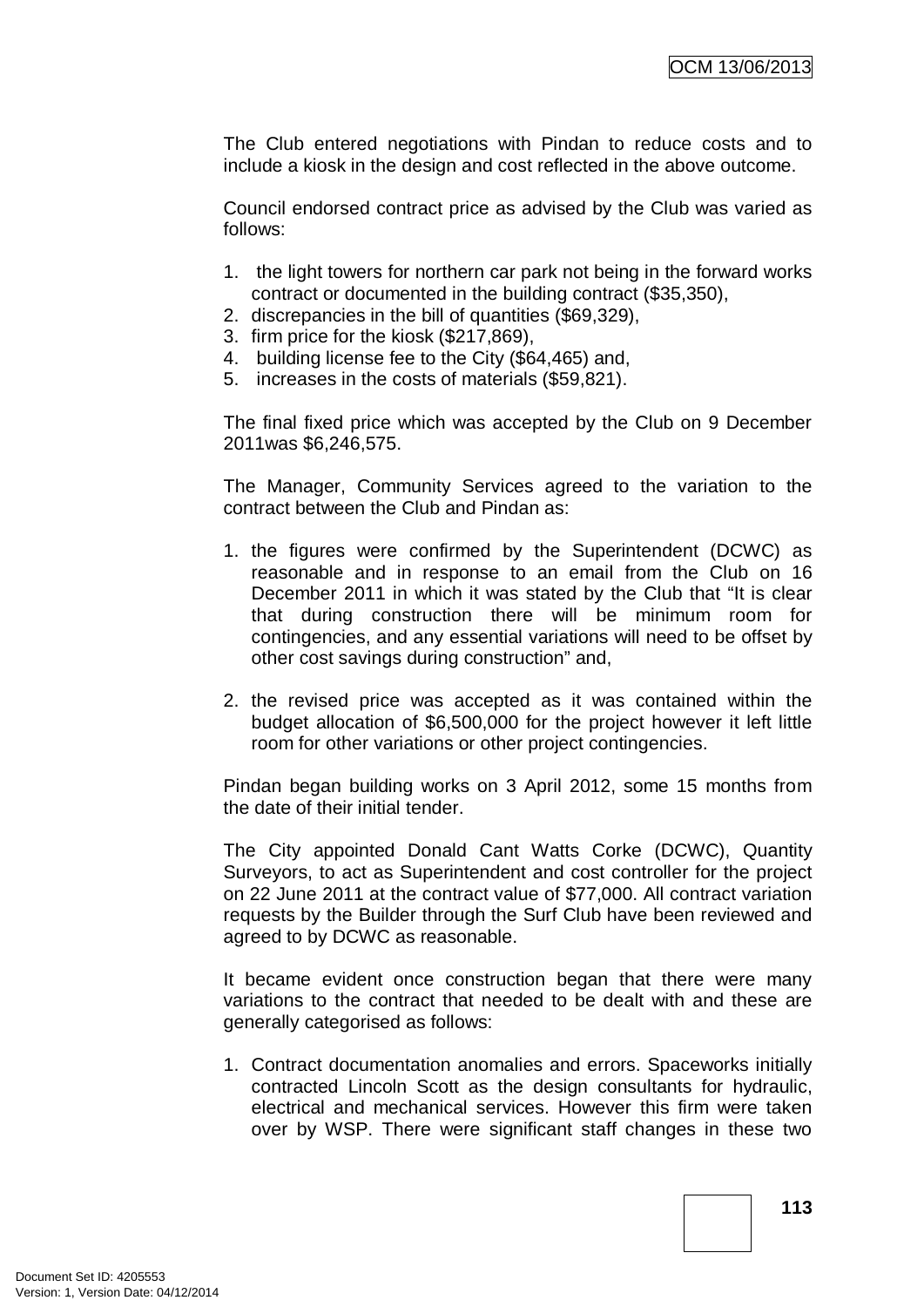firms, the result of which was no staff had an ongoing knowledge of the project. The errors were numerous, although many of a small nature, such as no power supply documented for roller doors, flashings over some windows and insufficient floor drainage.

- 2. Incomplete and poorly specified forward works which had to be modified or corrected. There were no funds retained in the forward works budget resulting in the building contract budget being required to fund approximately \$150,000 of remedial work. For example, the power to the site was specified as 100 amps instead of the 400 amps required, which resulted in expensive upgrades to the electrical supply. Relocation of the reticulation controller that was put in the middle for the building area rather than secured near the grassed public barbecue area. Significant portions of the fence on the retaining wall were inadequate domestic style pool fencing which was showing signs of rust and damage. It was not suitable fencing to protect people from (in parts) a 2 metre fall.
- 3. Specifications in the building contract were inadequate in respect to material required. For example, the structural steel in the roofing was specified to be painted, which in a highly corrosive environment near the beach is likely to have resulted in extremely costly remediation works in the future. This was changed to more expensive galvanised steel. Steel door frames were specified for external doors. Once again these would rust very quickly in this environment and needed to be aluminium - a more expensive but more durable alternative.
- 4. Statutory requirements such as:
	- (a) statutory building requirement for installation of additional fire exit steps to enable the building license to be issued; and
	- (b) audio loop for the hearing impaired.

The Club had not formally advised the City of any cost over runs until recently. Cost-driven tender negotiations, inadequate contract documentation, problems with the forward works contract requiring remediation and late additions to the contract scope, with the inclusion of the kiosk, resulted in a significant number of variations to achieve a building standard required for a public building in a coastal environment.

Council approved an Agreement for Lease which has been signed and a draft Lease which is yet to be signed. The draft Lease does provide for the Club to formally sub lease areas such as a kiosk. The Club has called for Expressions of Interest for a kiosk operator and negotiated a draft sub lease, the terms of which are understood to be the operator to fit out the kiosk (\$0.1m plus), a five year lease period with an option for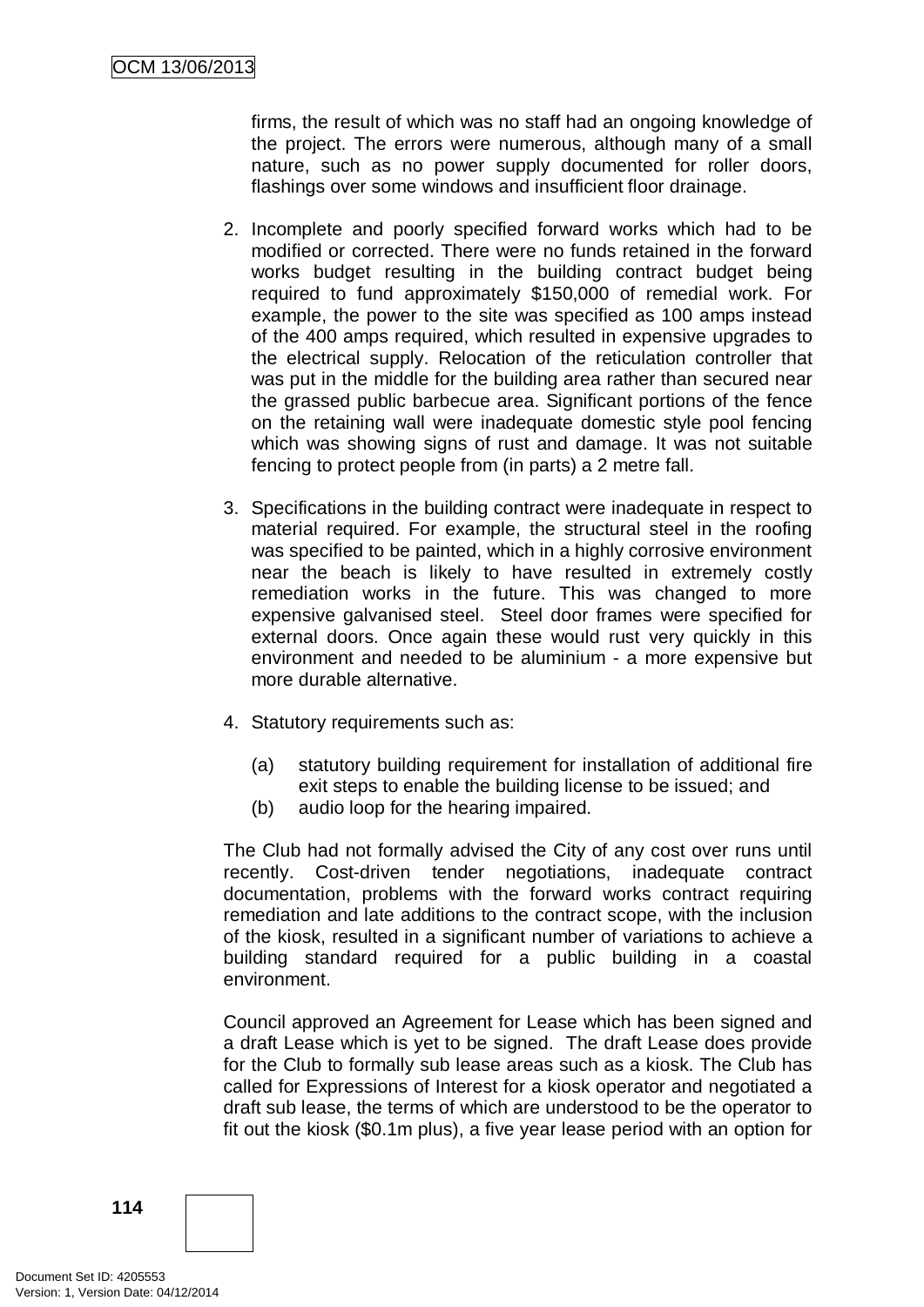a further year, a rent free period of 6 months and a final market rental estimated to be \$25,000 p.a. (by 2016), plus outgoings. The current expectation by the City is that this income will come to the Club to assist in it meeting ongoing maintenance of the facility not to cross subsidise Club operations.

The new building is a significant investment by the City and will require a significant amount to be set aside for asset replacement. An indicative asset management plan has been prepared by DCWC which indicates that over the expected life of the asset an average of \$0.1m p.a. needs to be set aside.

A copy of the Club`s response to the process and reasons for overrun in the budget is attached to the agenda.

## **Strategic Plan/Policy Implications**

### **Infrastructure**

- Community facilities that meet the diverse needs of the community now and into the future.
- Community infrastructure that is well planned, managed, safe, functional, sustainable and aesthetically pleasing.
- Partnerships that help provide community infrastructure.

## **Community & Lifestyle**

- People of all ages and abilities to have equal access to our facilities and services in our communities.
- Promotion of active and healthy communities.

#### **Budget/Financial Implications**

Council at its meeting of 12 May 2012 allocated the sum of \$6.5m for the construction of Stage 2 of the Coogee Beach Surf and Multifunctional Community Facility. These funds were comprised of \$5.25m from the Municipal Fund (inclusive of prefunding \$2.4m from future developer contributions) with the balance of \$1.25m coming from grants (LotteryWest and Department of Sport and Recreation).

As at 12 June 2013 the estimated final construction cost for the building Tender is \$7.26m, claimed (and anticipated) variations (the City is accepting the claims in total for the purposes of this item but will endeavour to reduce the cost of the variation claim with the assistance of the quantity surveyor/project superintendent), retention monies and fees for architects, engineers and quantity surveyors.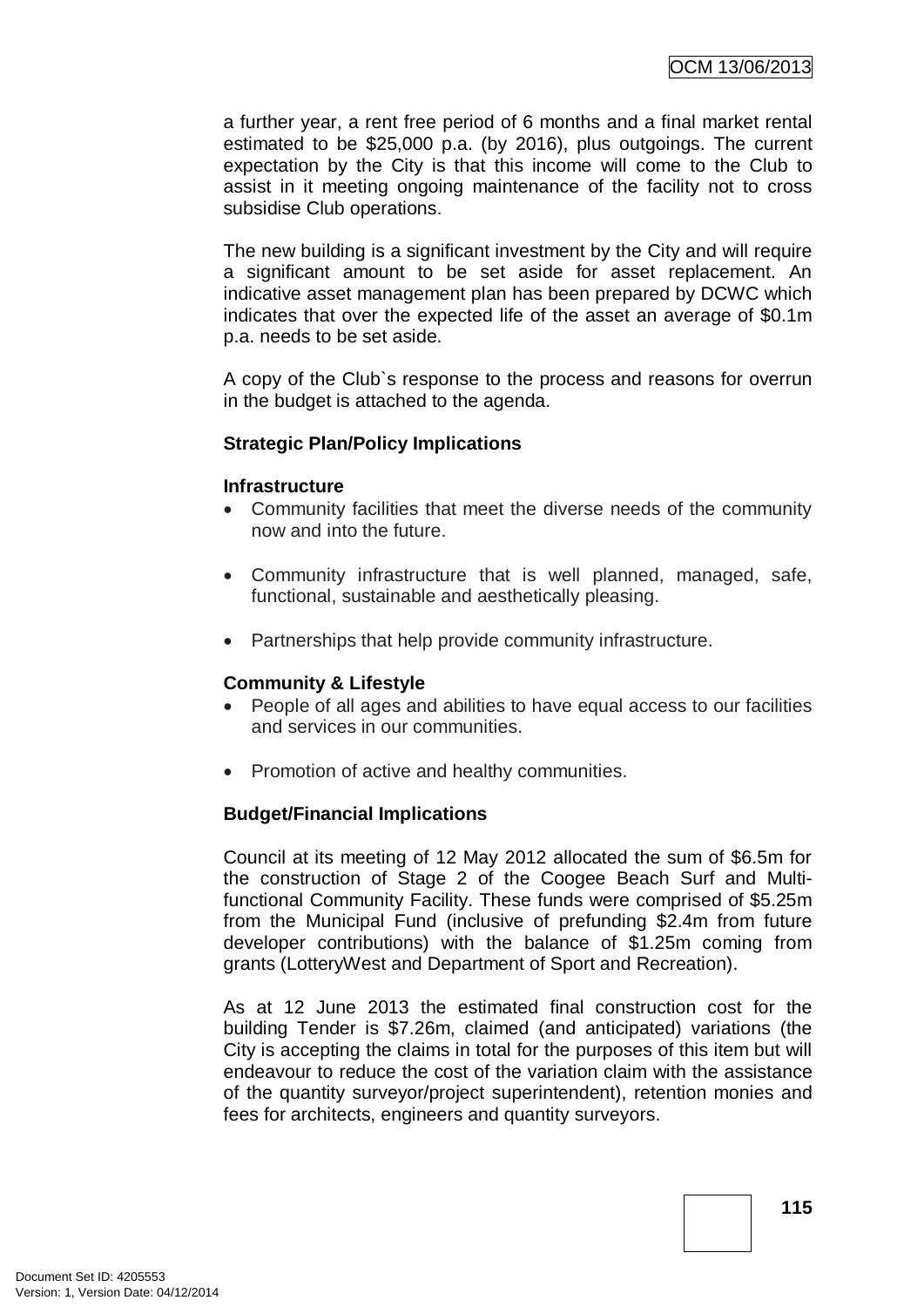The agreement to lease requires the Club to be responsible for the cost of the fit out for which they advise they have \$300,000 in cash. In addition they have gained in kind donations of gymnasium equipment (\$85,000) kitchen equipment (75,000), racks and cabinetry (\$25,000) and miscellaneous in kind (\$15,000).

The salient issue for the Council is how to fund the cost overrun. Two options are:

- 1. Renegotiate the lease agreement with the Club to repay the City part or all of the cost overruns through a self-supporting loan taken out by the City to be repaid by the Club. This option could put severe financial strain on the Club. This would be financially unrealistic should the Club also be required to set aside funds to a sinking fund. The City could take over the lease of the kiosk as an income source to assist it recovering its investment. On the figures provided by the Club this would generate a modest indicative income of \$25,000 per annum and take approximately twenty five years to repay the loan.
- 2. Council could draw the funds as follows:
	- 2012/13 Increase the capital budget by \$165,379.31 from budget surplus
	- 2013/14 Allocate \$430,001.16 from the capital contingency (\$300,000), Artwork for the facility (\$50,000), increase the prefunding from the developer contribution scheme (DCA13) \$80,001.16 (due to increase size/cost of project - Adjustment can be made this year for approval through the WA Planning Commission)
	- 2014/15 Allocate  $$156,163.37$  from the 2014/15 municipal budget to fund the final retention payment to the builder.
	- The above totals \$751,543.84, being the funds required to complete the project.

## **Legal Implications**

The Club has contractual arrangements between itself and the builder (Pindan) and the Architect (Spaceworks). In turn, the City has a commitment in the form of an Agreement to Lease between itself and the Club to fund the project building works for the total sum of \$6.5m which will be required to be amended to reflect the increased cost of \$7.263M.

## **Community Consultation**

N/A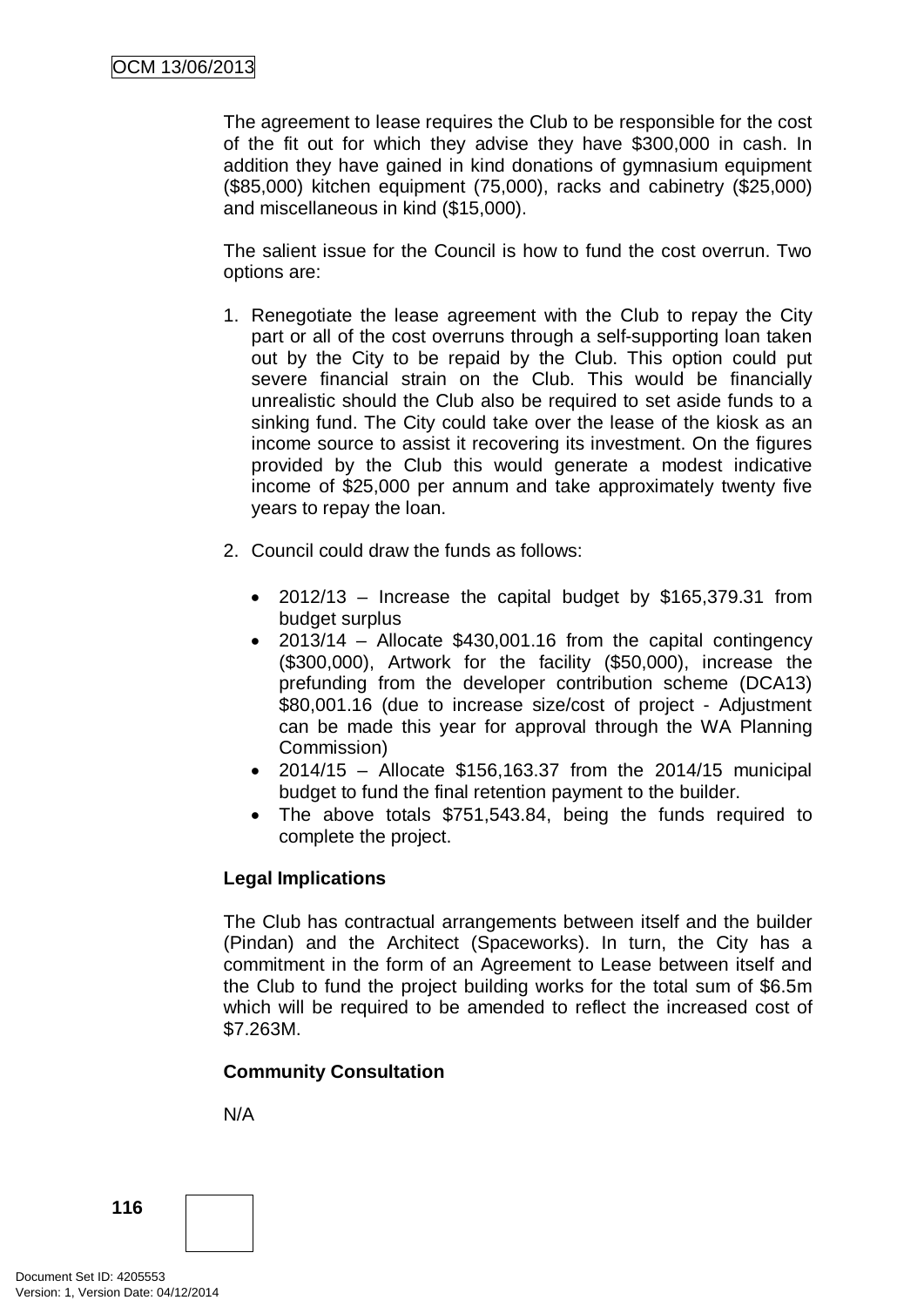# **Attachment(s)**

- 1. Submission from the Coogee Beach Surf Life Saving Club on the project and the cost overrun.
- 2. Construction pricing schedule, including escalations and pending variations.
- 3. Depreciation schedule for the building (provided to Elected Members under confidential cover).

# **Advice to Proponent(s)/Submissioners**

The Coogee Beach Surf Life Saving Club have been advised that this matter is to be considered at the 13 June 2013 Council Meeting.

## **Implications of Section 3.18(3) Local Government Act, 1995**

Nil.

# **22. MATTERS TO BE NOTED FOR INVESTIGATION, WITHOUT DEBATE**

Nil

# **23. CONFIDENTIAL BUSINESS**

Nil

# **24 (MINUTE NO 5076) (OCM 13/06/2013) - RESOLUTION OF COMPLIANCE (SECTION 3.18(3), LOCAL GOVERNMENT ACT 1995)**

## **RECOMMENDATION**

That Council is satisfied that resolutions carried at this Meeting and applicable to items concerning Council provided services and facilities, are:-

- (1) integrated and co-ordinated, so far as practicable, with any provided by the Commonwealth, the State or any public body;
- (2) not duplicated, to an extent Council considers inappropriate, services or facilities as provided by the Commonwealth, the State or any other body or person, whether public or private; and
- (3) managed efficiently and effectively.